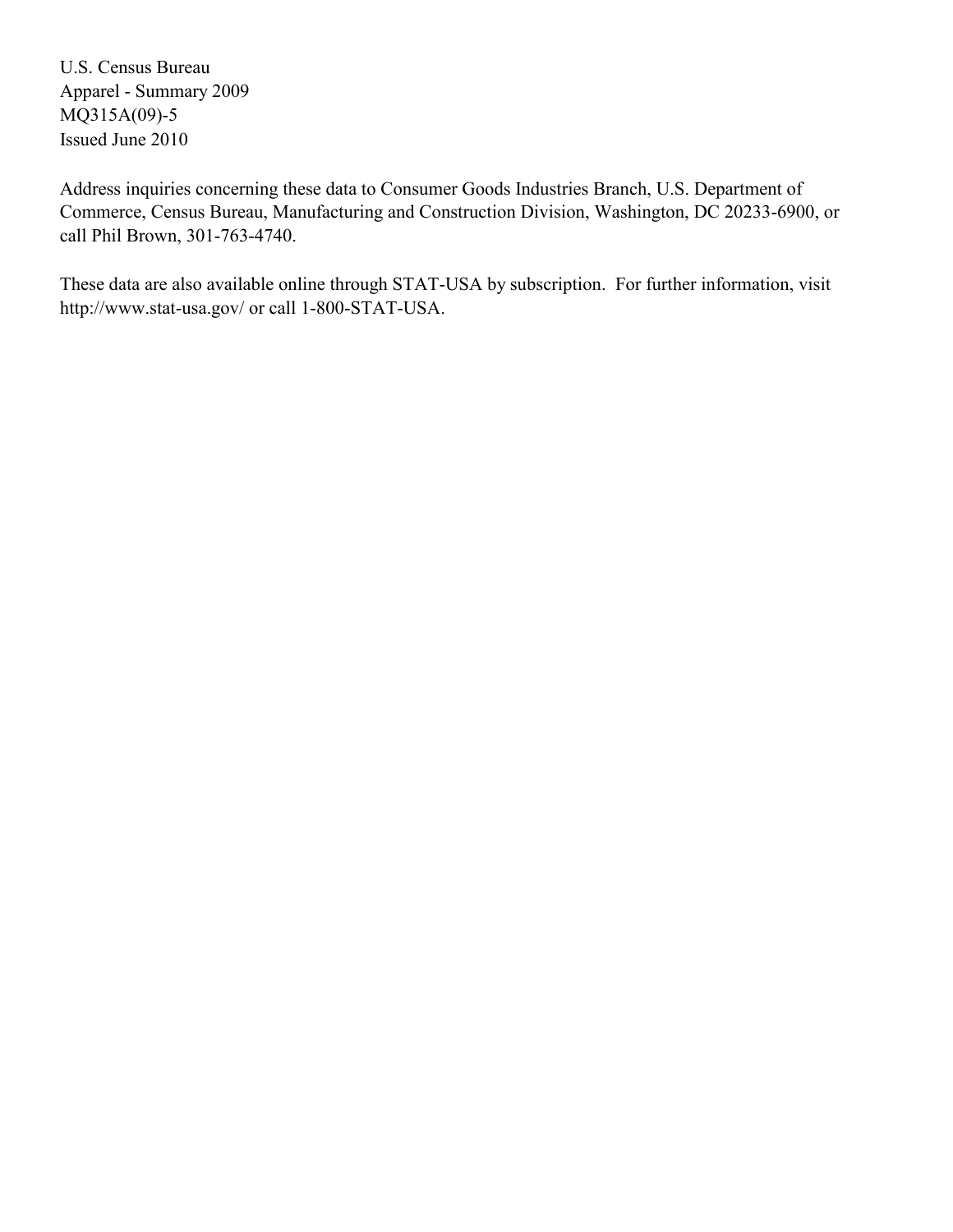Table 1. Shipments of Apparel: 2009 and 2008 [Quantity in thousands of units. Value in millions of dollars]

Product

| class code | Product description   | Year and quarter |                           | Quantity |          | Value   |
|------------|-----------------------|------------------|---------------------------|----------|----------|---------|
|            |                       | 2009             |                           |          |          |         |
| 315000T    | <b>Total Apparel</b>  | Total 2009       |                           | (S)      | c/       | 5,174.1 |
|            |                       | Fourth quarter   | C/                        | 77,268   | c/r/     | 1,205.2 |
|            |                       | Third quarter    | C/                        | 74,266   | c/r/     | 1,160.6 |
|            |                       | Second quarter   |                           | (S)      | c/r/     | 1,321.4 |
|            |                       | First quarter    |                           | (S)      | c/r/     | 1,486.9 |
|            |                       | 2008             |                           |          |          |         |
|            |                       | Total 2008       |                           | (S)      | c/r/     | 6,931.7 |
|            |                       | Fourth quarter   | c/                        | 107,429  | c/r/     | 1,634.0 |
|            |                       | Third quarter    | C/                        | 112,614  | c/r/     | 1,702.9 |
|            |                       | Second quarter   |                           | (S)      | c/r/     | 1,798.3 |
|            |                       | First quarter    |                           | (S)      | c/       | 1,796.5 |
|            |                       | 2009             |                           |          |          |         |
| 315041T    | Men's and boys' suits | Total 2009       | C/                        | 816      | c/       | 180.9   |
|            |                       | Fourth quarter   |                           | (S)      |          | (S)     |
|            |                       | Third quarter    |                           | (S)      |          | (S)     |
|            |                       | Second quarter   | c/r/                      | 261      |          | (S)     |
|            |                       | First quarter    | $\mathbf{C}/% \mathbf{C}$ | 239      | b/r/     | 50.7    |
|            |                       | 2008             |                           |          |          |         |
|            |                       | Total 2008       | b/                        | 1,542    |          | 289.5   |
|            |                       | Fourth quarter   | $\mathbf{C}/% \mathbf{C}$ | 265      | a/<br>b/ | 52.6    |
|            |                       | Third quarter    | b/                        | 365      | a/       | 66.5    |
|            |                       | Second quarter   | b/                        | 473      | a/       | 91.0    |
|            |                       | First quarter    | c/                        | 439      | a/       | 79.4    |
|            |                       |                  |                           |          |          |         |
|            |                       | 2009             |                           |          |          |         |
| 315042T    | Men's and boys' coats | Total 2009       | C/                        | 8,525    | c/       | 477.4   |
|            |                       | Fourth quarter   | $\mathbf{c}/$             | 1,997    | $c/r/$   | 117.1   |
|            |                       | Third quarter    | $c/r/$                    | 1,800    | c/r/     | 107.5   |
|            |                       | Second quarter   | $c/r/$                    | 2,094    | $c/r/$   | 117.2   |
|            |                       | First quarter    | c/r/                      | 2,634    | c/r/     | 135.6   |
|            |                       | 2008             |                           |          |          |         |
|            |                       | Total 2008       | c/                        | 10,032   | b/       | 553.1   |
|            |                       | Fourth quarter   | C/                        | 2,684    | b/       | 143.8   |
|            |                       | Third quarter    | c/                        | 2,532    | b/       | 135.2   |
|            |                       | Second quarter   | c/                        | 2,429    | b/       | 143.9   |
|            |                       | First quarter    | $\mathbf{C}/% \mathbf{C}$ | 2,387    | b/       | 130.2   |
|            |                       | 2009             |                           |          |          |         |
| 315043T    | Men's and boys' tops  | Total 2009       |                           | (S)      |          | (S)     |
|            |                       | Fourth quarter   |                           | (S)      |          | (S)     |
|            |                       | Third quarter    |                           | (S)      |          | (S)     |
|            |                       | Second quarter   |                           | (S)      |          | (S)     |
|            |                       | First quarter    |                           | (S)      |          | (S)     |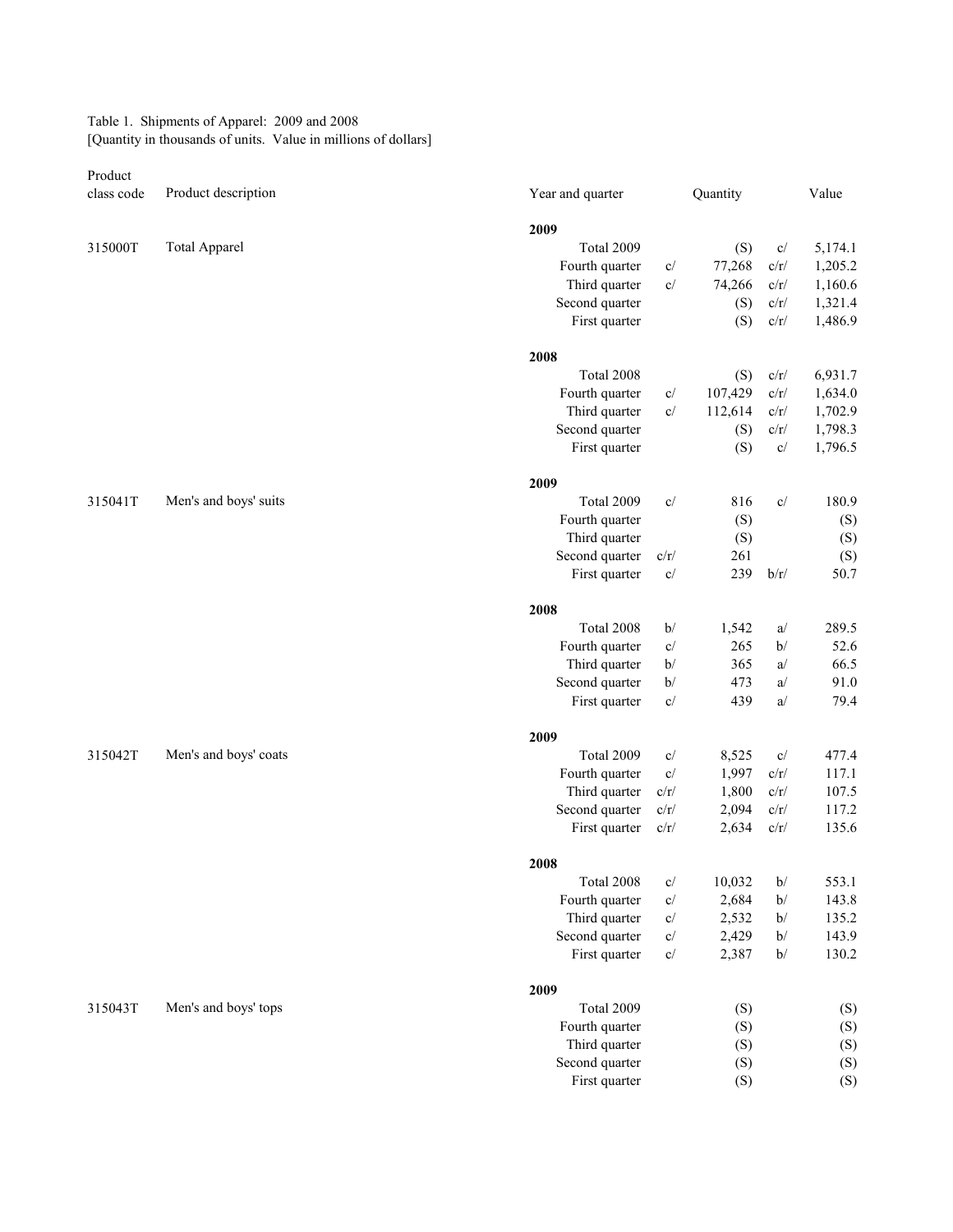|         |                                         | 2008                            |                                   |                |                                 |              |
|---------|-----------------------------------------|---------------------------------|-----------------------------------|----------------|---------------------------------|--------------|
|         |                                         | Total 2008                      |                                   | (S)            |                                 | (S)          |
|         |                                         | Fourth quarter                  |                                   | (S)            |                                 | (S)          |
|         |                                         | Third quarter                   |                                   | (S)            |                                 | (S)          |
|         |                                         | Second quarter                  |                                   | (S)            |                                 | (S)          |
|         |                                         | First quarter                   |                                   | (S)            |                                 | (S)          |
|         |                                         | 2009                            |                                   |                |                                 |              |
| 315044T | Men's and boys' bottoms                 | Total 2009                      | b/                                | 20,855         | $\ensuremath{\text{c}}\xspace/$ | 309.9        |
|         |                                         | Fourth quarter                  | C/                                | 3,826          | c/                              | 72.9         |
|         |                                         | Third quarter                   | $c/r/$                            | 4,553          | c/                              | 76.0         |
|         |                                         | Second quarter                  | b/                                | 6,365          | C/                              | 81.5         |
|         |                                         | First quarter                   | b/r/                              | 6,111          | b/                              | 79.5         |
|         |                                         | 2008                            |                                   |                |                                 |              |
|         |                                         | Total 2008                      | b/                                | 31,684         | b/r/                            | 399.6        |
|         |                                         | Fourth quarter                  | b/                                | 6,791          | b/r/                            | 87.2         |
|         |                                         | Third quarter                   | b/                                | 7,623          | b/r/                            | 94.1         |
|         |                                         | Second quarter                  | b/                                | 8,476          | c/r/                            | 111.9        |
|         |                                         | First quarter                   | b/                                | 8,794          | c/r/                            | 106.4        |
|         |                                         | 2009                            |                                   |                |                                 |              |
| 315045T | Men's and boys' underwear and nightwear | Total 2009                      |                                   | (D)            |                                 | (D)          |
|         |                                         | Fourth quarter                  |                                   | (D)            |                                 | (D)          |
|         |                                         | Third quarter                   |                                   | (D)            |                                 | (D)          |
|         |                                         | Second quarter                  |                                   | (D)            |                                 | (D)          |
|         |                                         | First quarter                   |                                   | (D)            |                                 | (D)          |
|         |                                         | 2008                            |                                   |                |                                 |              |
|         |                                         | Total 2008                      |                                   |                |                                 |              |
|         |                                         |                                 |                                   | (D)            |                                 | (D)          |
|         |                                         | Fourth quarter                  |                                   | (D)            |                                 | (D)          |
|         |                                         | Third quarter                   |                                   | (D)            |                                 | (D)          |
|         |                                         | Second quarter                  |                                   | (D)            |                                 | (D)          |
|         |                                         | First quarter                   |                                   | (D)            |                                 | (D)          |
|         |                                         | 2009                            |                                   |                |                                 |              |
| 315046T | Men's and boys' other garments          | Total 2009                      | C/                                | 8,611          | c/                              | 243.2        |
|         |                                         | Fourth quarter                  | c/r/                              | 1,967          | c/                              | 53.3         |
|         |                                         | Third quarter                   | c/r/                              | 2,226          | c/                              | 65.4         |
|         |                                         | Second quarter<br>First quarter | c/r/<br>$\mathbf{c}/% \mathbf{c}$ | 2,197<br>2,221 | C/<br>C/                        | 62.3<br>62.2 |
|         |                                         |                                 |                                   |                |                                 |              |
|         |                                         | 2008                            |                                   |                |                                 |              |
|         |                                         | Total 2008                      | $\mathbf{c}/% \mathbf{c}$         | 12,177         |                                 | (S)          |
|         |                                         | Fourth quarter                  |                                   | (S)            |                                 | (S)          |
|         |                                         | Third quarter                   | c/                                | 3,275          |                                 | (S)          |
|         |                                         | Second quarter                  | $\mathbf{c}/% \mathbf{c}$         | 3,210          |                                 | (S)          |
|         |                                         | First quarter                   | $\mathbf{c}/% \mathbf{c}$         | 2,877          |                                 | (S)          |
|         |                                         | 2009                            |                                   |                |                                 |              |
| 315071T | Women's and girls' dresses              | Total 2009                      | $\mathbf{c}/% \mathbf{c}$         | 30,427         | c/                              | 918.4        |
|         |                                         | Fourth quarter                  | C/                                | 7,063          | c/                              | 205.3        |
|         |                                         | Third quarter                   | $c/r/$                            | 7,297          | c/r/                            | 213.4        |
|         |                                         | Second quarter                  | c/r/                              | 7,841          | c/r/                            | 225.1        |
|         |                                         | First quarter                   | c/                                | 8,226          | c/r/                            | 274.6        |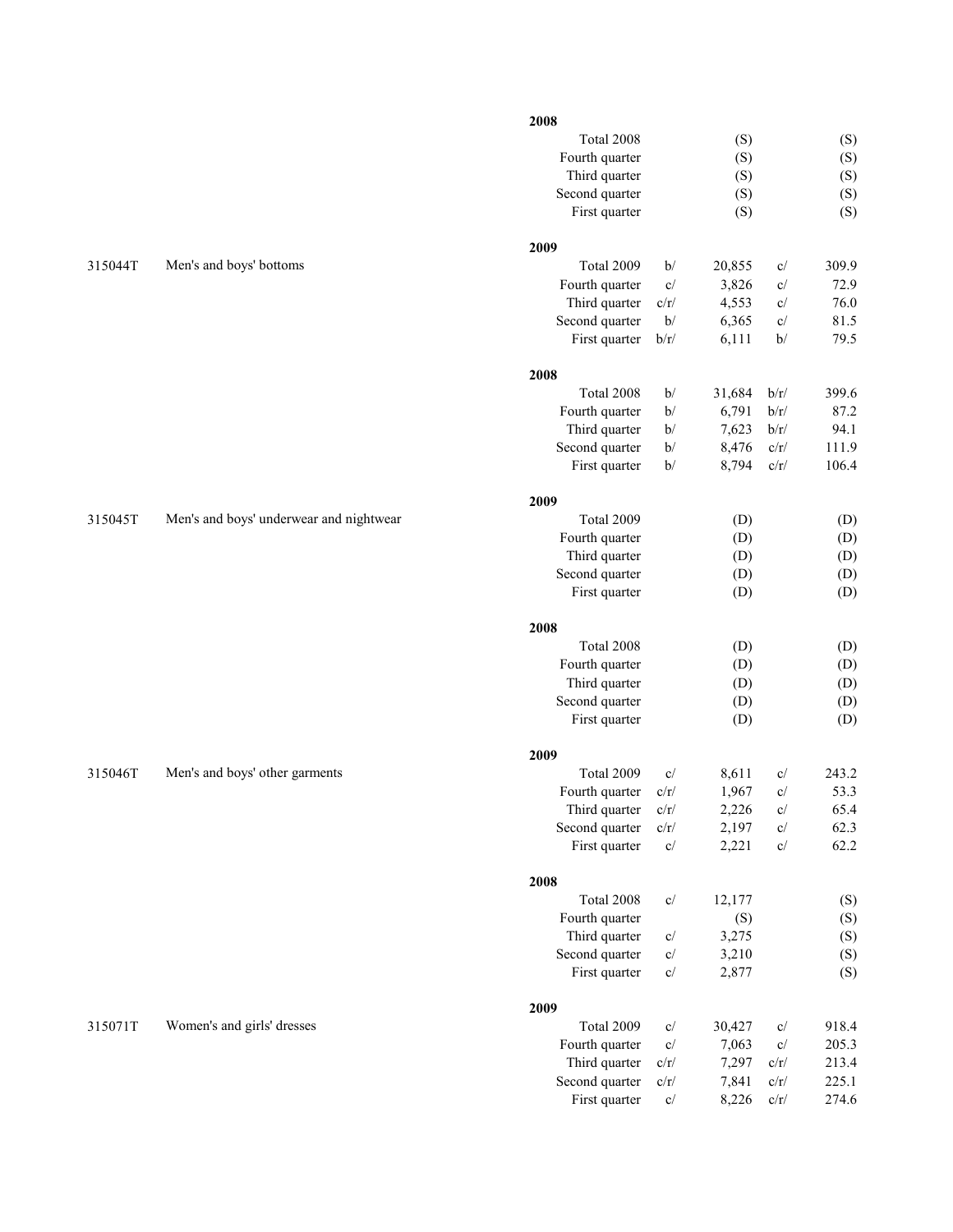|         |                                            | 2008           |                           |         |                                 |         |
|---------|--------------------------------------------|----------------|---------------------------|---------|---------------------------------|---------|
|         |                                            | Total 2008     |                           | (S)     | c/r/                            | 1,328.2 |
|         |                                            | Fourth quarter |                           | (S)     |                                 | (S)     |
|         |                                            | Third quarter  |                           | (S)     | c/r/                            | 348.8   |
|         |                                            | Second quarter |                           | (S)     | $c/r/$                          | 316.4   |
|         |                                            | First quarter  |                           | (S)     | c/r/                            | 371.5   |
|         |                                            | 2009           |                           |         |                                 |         |
| 315072T | Women's and girls' coats                   | Total 2009     |                           | (S)     |                                 | (S)     |
|         |                                            | Fourth quarter |                           | (S)     |                                 | (S)     |
|         |                                            | Third quarter  |                           | (S)     |                                 | (S)     |
|         |                                            | Second quarter |                           | (S)     | c/                              | 29.8    |
|         |                                            | First quarter  |                           | (S)     | c/                              | 35.0    |
|         |                                            |                |                           |         |                                 |         |
|         |                                            | 2008           |                           |         |                                 |         |
|         |                                            | Total 2008     |                           | (S)     |                                 | (S)     |
|         |                                            | Fourth quarter |                           | (S)     |                                 | (S)     |
|         |                                            | Third quarter  |                           | (S)     |                                 | (S)     |
|         |                                            | Second quarter |                           | (S)     |                                 | (S)     |
|         |                                            | First quarter  |                           | (S)     |                                 | (S)     |
|         |                                            | 2009           |                           |         |                                 |         |
| 315073T | Women's and girls' tops                    | Total 2009     |                           | (D)     |                                 | (D)     |
|         |                                            | Fourth quarter |                           | (D)     |                                 | (D)     |
|         |                                            | Third quarter  |                           | (D)     |                                 | (D)     |
|         |                                            | Second quarter |                           | (S)     | c/                              | 290.2   |
|         |                                            | First quarter  |                           | (D)     |                                 | (D)     |
|         |                                            | 2008           |                           |         |                                 |         |
|         |                                            | Total 2008     | C/                        | 135,444 | c/                              | 1,503.1 |
|         |                                            | Fourth quarter | c/                        | 30,691  | $\ensuremath{\text{c}}\xspace/$ | 358.0   |
|         |                                            | Third quarter  | $\mathbf{C}/% \mathbf{C}$ | 34,134  | c/                              | 390.4   |
|         |                                            |                |                           |         |                                 | 393.9   |
|         |                                            | Second quarter |                           | (S)     | c/                              |         |
|         |                                            | First quarter  | $\mathbf{C}/% \mathbf{C}$ | 33,626  | c/                              | 360.8   |
|         |                                            | 2009           |                           |         |                                 |         |
| 315074T | Women's and girls' bottoms                 | Total 2009     | C/                        | 47,608  | c/                              | 762.7   |
|         |                                            | Fourth quarter | c/r/                      | 11,153  | c/                              | 173.0   |
|         |                                            | Third quarter  | c/r/                      | 10,691  | c/                              | 168.9   |
|         |                                            | Second quarter | c/r/                      | 12,704  | c/                              | 201.3   |
|         |                                            | First quarter  | $\mathbf{c}/$             | 13,060  | c/r/                            | 219.5   |
|         |                                            | 2008           |                           |         |                                 |         |
|         |                                            | Total 2008     | c/r/                      | 64,671  | c/r/                            | 1,029.1 |
|         |                                            | Fourth quarter | $c/r/$                    | 16,311  | $b/r/$                          | 253.5   |
|         |                                            | Third quarter  | c/r/                      | 15,782  | $b/r/$                          | 256.0   |
|         |                                            | Second quarter | $c/r/$                    | 16,886  | $c/r/$                          | 268.1   |
|         |                                            | First quarter  | $c/r/$                    | 15,692  | c/r/                            | 251.5   |
|         |                                            | 2009           |                           |         |                                 |         |
| 315075T | Women's and girls' underwear and nightwear | Total 2009     |                           | (D)     |                                 | (D)     |
|         |                                            | Fourth quarter |                           | (D)     |                                 | (D)     |
|         |                                            | Third quarter  |                           | (D)     |                                 | (D)     |
|         |                                            | Second quarter |                           | (D)     |                                 | (D)     |
|         |                                            |                |                           |         |                                 |         |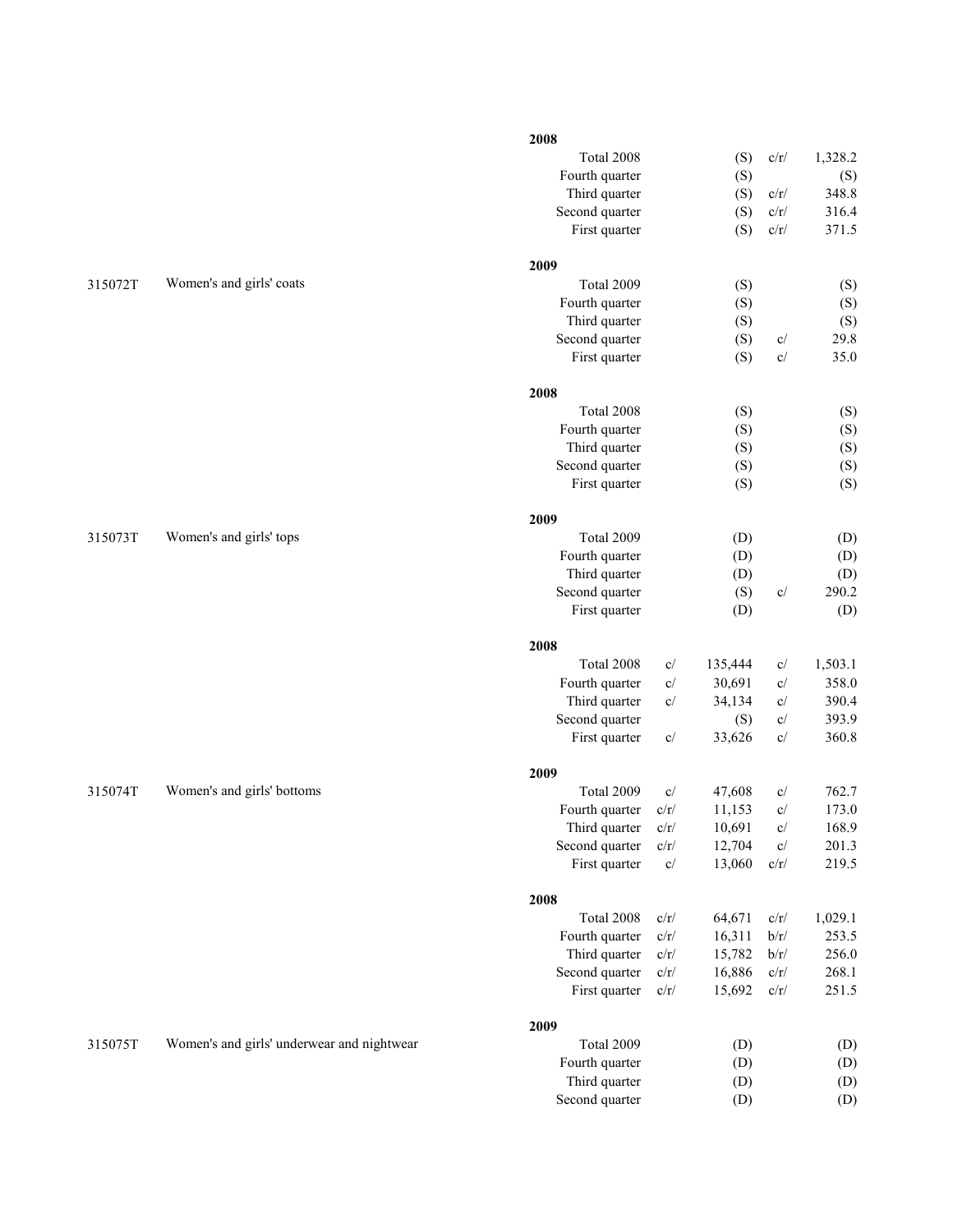|         |                                                        | First quarter  |               | (D)    |                           | (D)   |
|---------|--------------------------------------------------------|----------------|---------------|--------|---------------------------|-------|
|         |                                                        | 2008           |               |        |                           |       |
|         |                                                        | Total 2008     |               | (D)    |                           | (D)   |
|         |                                                        | Fourth quarter |               | (D)    |                           | (D)   |
|         |                                                        | Third quarter  |               | (D)    |                           | (D)   |
|         |                                                        | Second quarter |               | (D)    |                           | (D)   |
|         |                                                        | First quarter  |               | (D)    |                           | (D)   |
|         |                                                        |                |               |        |                           |       |
|         |                                                        | 2009           |               |        |                           |       |
| 315076T | Women's and girls' other garments                      | Total 2009     | c/            | 21,691 | c/                        | 417.9 |
|         |                                                        | Fourth quarter | c/            | 4,139  | c/                        | 88.3  |
|         |                                                        | Third quarter  | $\mathbf{c}/$ | 2,779  | $\mathbf{c}/% \mathbf{c}$ | 53.4  |
|         |                                                        | Second quarter | c/r/          | 7,054  | c/r/                      | 129.5 |
|         |                                                        | First quarter  | c/r/          | 7,719  | c/r/                      | 146.7 |
|         |                                                        | 2008           |               |        |                           |       |
|         |                                                        | Total 2008     | c/r/          | 26,158 | c/r/                      | 473.9 |
|         |                                                        | Fourth quarter | $c/r/$        | 5,276  |                           | (S)   |
|         |                                                        | Third quarter  |               | (S)    |                           | (S)   |
|         |                                                        |                |               | 7,322  |                           | 138.5 |
|         |                                                        | Second quarter | c/r/          |        | c/r/                      |       |
|         |                                                        | First quarter  | c/r/          | 9,701  | $c/r/$                    | 173.5 |
|         |                                                        | 2009           |               |        |                           |       |
| 915081T | Infants' coats, jackets, vests, swimwear, and sweaters | Total 2009     |               | (D)    |                           | (D)   |
|         |                                                        | Fourth quarter |               | (D)    |                           | (D)   |
|         |                                                        | Third quarter  |               | (D)    |                           | (D)   |
|         |                                                        | Second quarter |               | (D)    |                           | (D)   |
|         |                                                        | First quarter  |               | (D)    |                           | (D)   |
|         |                                                        |                |               |        |                           |       |
|         |                                                        | 2008           |               |        |                           |       |
|         |                                                        | Total 2008     |               | (D)    |                           | (D)   |
|         |                                                        | Fourth quarter |               | (D)    |                           | (D)   |
|         |                                                        | Third quarter  |               | (D)    |                           | (D)   |
|         |                                                        | Second quarter |               | (D)    |                           | (D)   |
|         |                                                        | First quarter  |               | (D)    |                           | (D)   |
|         |                                                        |                |               |        |                           |       |
|         |                                                        | 2009           |               |        |                           |       |
| 915082T | Infants' dresses                                       | Total 2009     |               | (S)    |                           | (S)   |
|         |                                                        | Fourth quarter |               | (S)    |                           | (S)   |
|         |                                                        | Third quarter  |               | (S)    |                           | (S)   |
|         |                                                        | Second quarter |               | (S)    |                           | (S)   |
|         |                                                        | First quarter  | C/            | 158    |                           | (S)   |
|         |                                                        | 2008           |               |        |                           |       |
|         |                                                        | Total 2008     |               | (S)    |                           | (S)   |
|         |                                                        | Fourth quarter |               | (S)    |                           | (S)   |
|         |                                                        | Third quarter  |               | (S)    |                           | (S)   |
|         |                                                        | Second quarter |               | (S)    |                           | (S)   |
|         |                                                        | First quarter  |               | 151    |                           | (S)   |
|         |                                                        |                |               |        |                           |       |
|         |                                                        | 2009           |               |        |                           |       |
| 915083T | Infants' shirts, knit or woven                         | Total 2009     |               | (S)    |                           | (S)   |
|         |                                                        | Fourth quarter |               | (S)    |                           | (S)   |
|         |                                                        | Third quarter  |               | (S)    |                           | (S)   |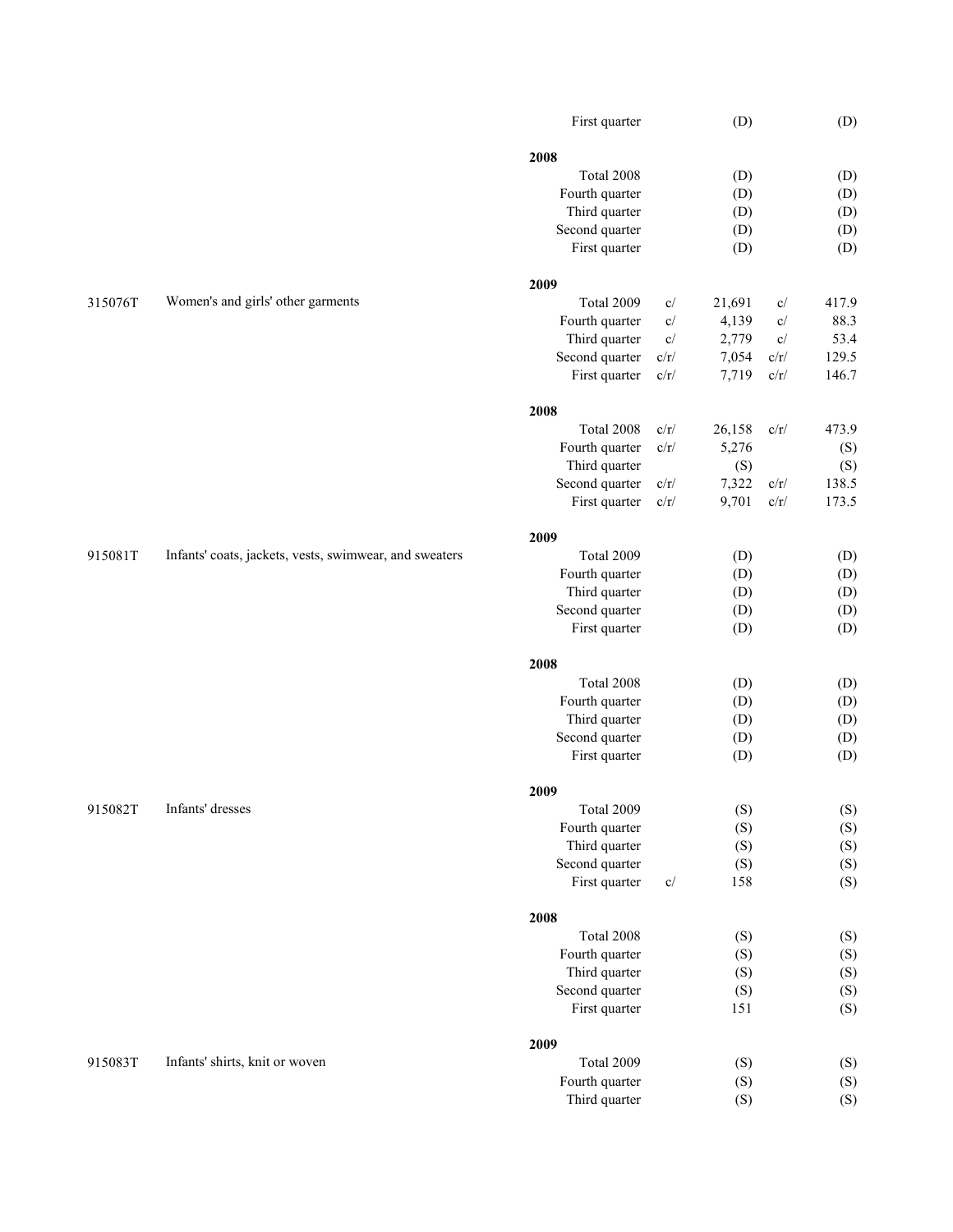|         |                           | Second quarter     | (S) | (S) |
|---------|---------------------------|--------------------|-----|-----|
|         |                           | First quarter      | (S) | (S) |
|         |                           |                    |     |     |
|         |                           | 2008<br>Total 2008 | (S) | (S) |
|         |                           | Fourth quarter     | (S) | (S) |
|         |                           | Third quarter      | (S) | (S) |
|         |                           | Second quarter     | (S) | (S) |
|         |                           | First quarter      | (S) | (S) |
|         |                           |                    |     |     |
|         |                           | 2009               |     |     |
| 915084T | Infants' sets             | Total 2009         | (S) | (S) |
|         |                           | Fourth quarter     | (S) | (S) |
|         |                           | Third quarter      | (S) | (S) |
|         |                           | Second quarter     | (S) | (S) |
|         |                           | First quarter      | (S) | (S) |
|         |                           | 2008               |     |     |
|         |                           | Total 2008         | (S) | (S) |
|         |                           | Fourth quarter     | (S) | (S) |
|         |                           | Third quarter      | (S) | (S) |
|         |                           | Second quarter     | (S) | (S) |
|         |                           | First quarter      | (S) | (S) |
|         |                           |                    |     |     |
|         |                           | 2009               |     |     |
| 915086T | Infants' pants and shorts | Total 2009         | (D) | (D) |
|         |                           | Fourth quarter     | (D) | (D) |
|         |                           | Third quarter      | (D) | (D) |
|         |                           | Second quarter     | (D) | (D) |
|         |                           | First quarter      | (D) | (D) |
|         |                           |                    |     |     |
|         |                           | Total 2008         | (D) | (D) |
|         |                           | Fourth quarter     | (D) | (D) |
|         |                           | Third quarter      | (D) | (D) |
|         |                           | Second quarter     | (D) | (D) |
|         |                           | First quarter      | (D) | (D) |
|         |                           | 2009               |     |     |
| 915087T | Infants' play clothing    | Total 2009         | (S) | (S) |
|         |                           | Fourth quarter     | (S) | (S) |
|         |                           | Third quarter      | (S) | (S) |
|         |                           | Second quarter     | (S) | (S) |
|         |                           | First quarter      | (S) | (S) |
|         |                           |                    |     |     |
|         |                           | 2008<br>Total 2008 | (S) | (S) |
|         |                           | Fourth quarter     | (S) | (S) |
|         |                           | Third quarter      | (S) | (S) |
|         |                           | Second quarter     | (S) | (S) |
|         |                           | First quarter      | (S) | (S) |
|         |                           |                    |     |     |
|         |                           | 2009               |     |     |
| 915088T | Infants' underwear        | Total 2009         | (D) | (D) |
|         |                           | Fourth quarter     | (D) | (D) |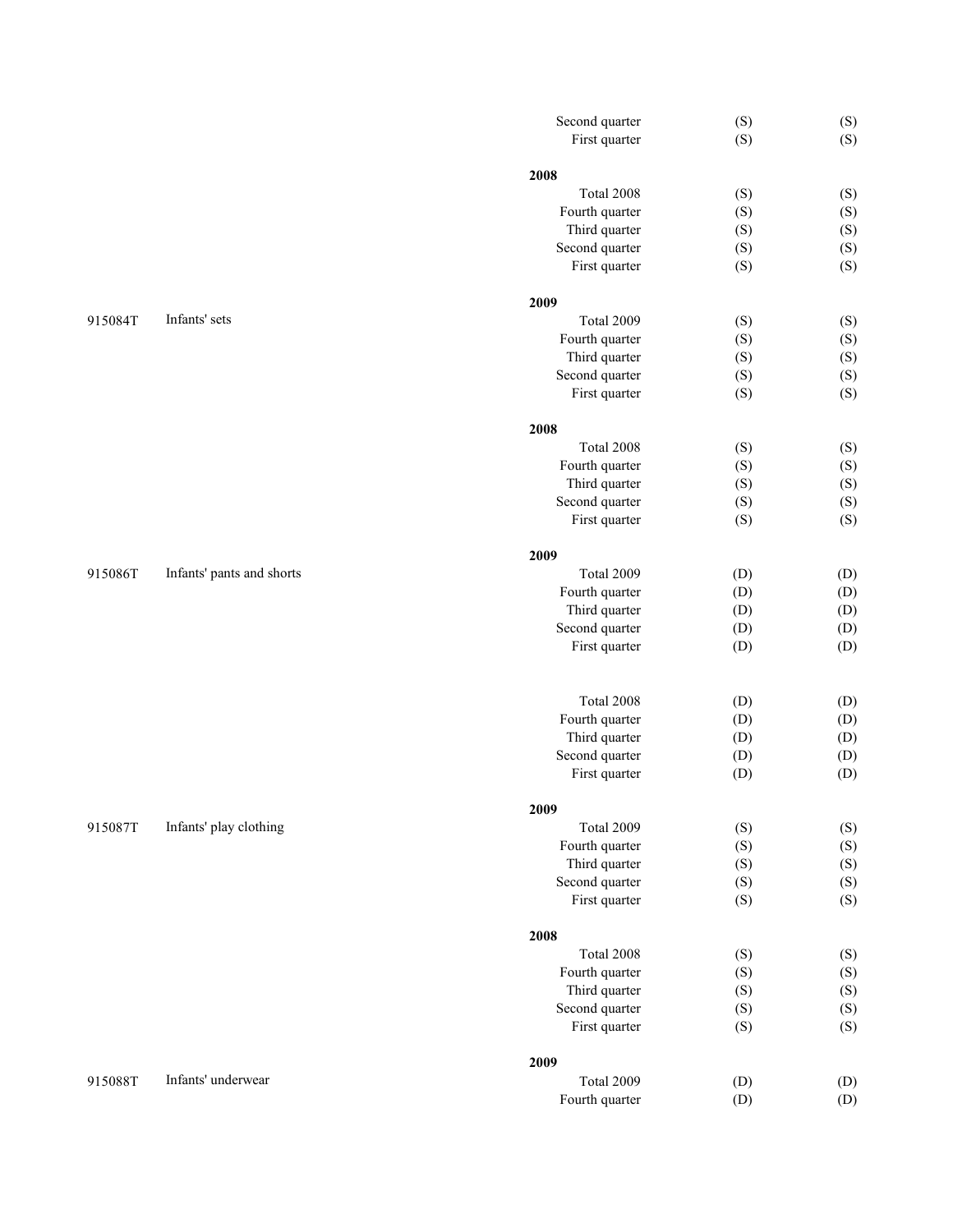| Third quarter  | (D) | (D) |
|----------------|-----|-----|
| Second quarter | (D) | (D) |
| First quarter  | (D) | (D) |
| 2008           |     |     |
| Total 2008     | (D) | (D) |
| Fourth quarter | (D) | (D) |
| Third quarter  | (D) | (D) |
| Second quarter | (D) | (D) |
| First quarter  | (D) | (D) |
| 2009           |     |     |
| Total 2009     | (D) | (D) |
| Fourth quarter | (D) | (D) |
| Third quarter  | (D) | (D) |
| Second quarter | (D) | (D) |
| First quarter  | (D) | (D) |
| 2008           |     |     |
| Total 2008     | (D) | (D) |
| Fourth quarter | (D) | (D) |
| Third quarter  | (D) | (D) |
| Second quarter | (D) | (D) |
| First quarter  | (D) | (D) |
|                |     |     |

## 915089T Infants' nightwear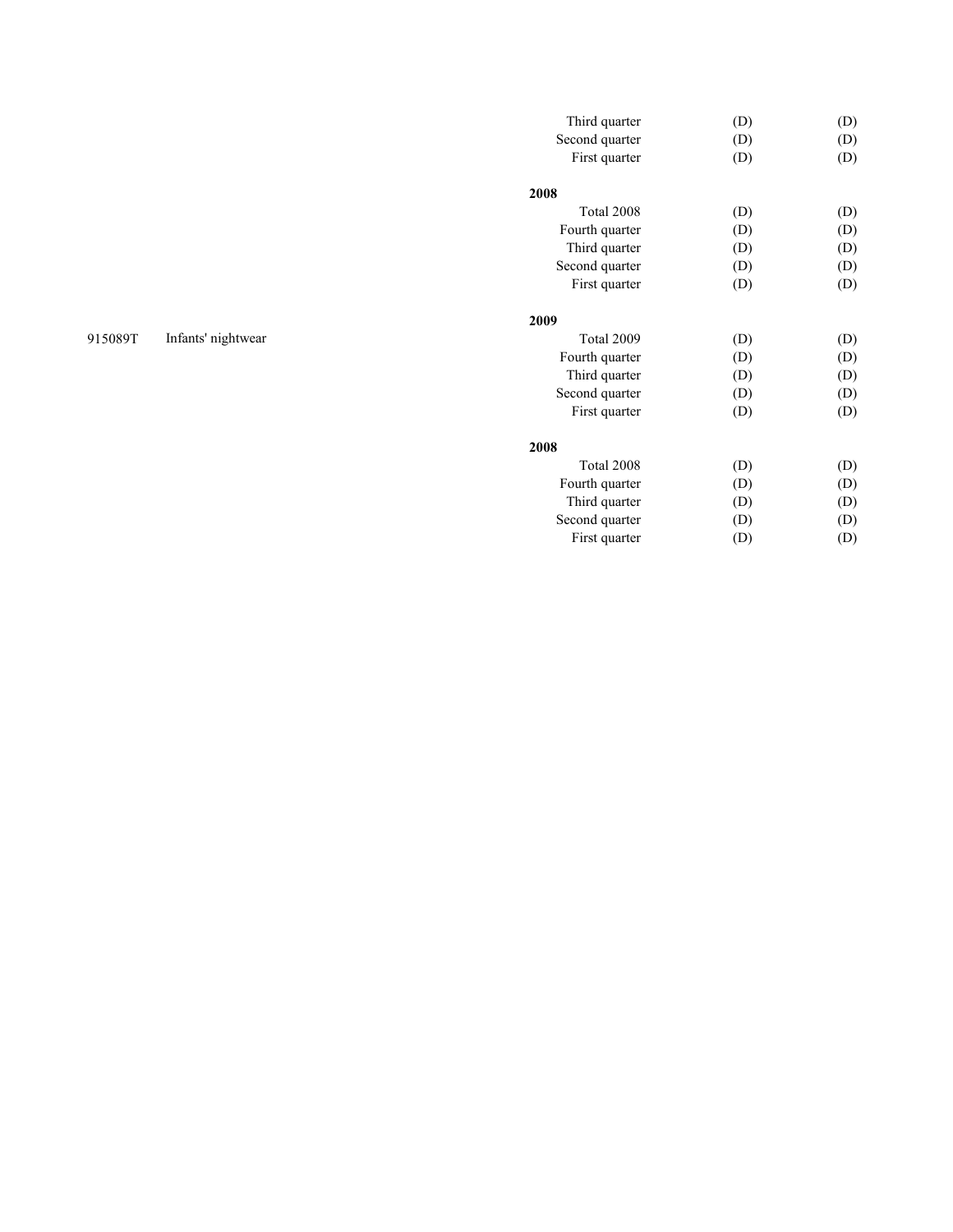Table 2. Total Quantity of Production and Value of Shipments of Men's, Junior Boys', Little Boys', Women's, Misses', Juniors', and Girls' Apparel [Quantity in thousands of units. Value in millions of dollars]

| Product    |                                                                          |                                           | No.    |      |            |      |            |
|------------|--------------------------------------------------------------------------|-------------------------------------------|--------|------|------------|------|------------|
| code       | Product description                                                      | Quarter and year of cos.<br>2009          |        |      | Quantity   |      | Value      |
| 315004000T | Men's and boys' suits, total                                             | Total 2009                                |        | c/   | 816        | c/   | 180.9      |
|            |                                                                          | Fourth quarter 2009                       | 56     |      | (S)        |      | (S)        |
|            |                                                                          | Third quarter 2009                        | 56     |      | (S)        |      | (S)        |
|            |                                                                          | Second quarter 2009                       | 56     | c/r/ | 261        |      | (S)        |
|            |                                                                          | First quarter 2009                        | 56     | c/   | 239        | b/r/ | 50.7       |
|            |                                                                          | 2008                                      |        |      |            |      |            |
|            |                                                                          | Total 2008                                |        | b/   | 1,542      | a/   | 289.5      |
|            |                                                                          | Fourth quarter 2008                       | (X)    | c/   | 265        | b/   | 52.6       |
|            |                                                                          | Third quarter 2008                        | (X)    | b/   | 365        | a/   | 66.5       |
|            |                                                                          | Second quarter 2008                       | (X)    | b/   | 473        | a/   | 91.0       |
|            |                                                                          | First quarter 2008                        | (X)    | c/   | 439        | a/   | 79.4       |
|            |                                                                          | 2009                                      |        |      |            |      |            |
| 315004008T | Men's and boys' suits, trios (component of total suits)                  | Total 2009                                |        |      | (D)        |      | (NA)       |
|            |                                                                          | Fourth quarter 2009                       | 4      |      | (D)        |      | (NA)       |
|            |                                                                          | Third quarter 2009                        | 4      |      | (D)        |      | (NA)       |
|            |                                                                          | Second quarter 2009                       | 4      |      | (D)        |      | (NA)       |
|            |                                                                          | First quarter 2009                        | 4      |      | (D)        |      | (NA)       |
|            |                                                                          | 2008                                      |        |      |            |      |            |
|            |                                                                          | Total 2008                                |        |      | (D)        |      | (NA)       |
|            |                                                                          | Fourth quarter 2008                       | (X)    |      | (D)        |      | (NA)       |
|            |                                                                          | Third quarter 2008                        | (X)    |      | (D)        |      | (NA)       |
|            |                                                                          | Second quarter 2008                       | (X)    |      | (D)        |      | (NA)       |
|            |                                                                          | First quarter 2008                        | (X)    |      | (D)        |      | (NA)       |
|            |                                                                          | 2009                                      |        |      |            |      |            |
| 315004020T | Men's and boys' coats, down and feather filled coats, jackets, and vests | Total 2009                                |        |      | (D)        |      | (D)        |
|            |                                                                          | Fourth quarter 2009                       | 3      |      | (D)        |      | (D)        |
|            |                                                                          | Third quarter 2009                        | 3      |      | (D)        |      | (D)        |
|            |                                                                          | Second quarter 2009<br>First quarter 2009 | 3<br>3 |      | (D)<br>(D) |      | (D)<br>(D) |
|            |                                                                          |                                           |        |      |            |      |            |
|            |                                                                          | 2008<br>Total 2008                        |        |      | (D)        |      | (D)        |
|            |                                                                          | Fourth quarter 2008                       | (X)    |      | (D)        |      | (D)        |
|            |                                                                          | Third quarter 2008                        | (X)    |      | (D)        |      | (D)        |
|            |                                                                          | Second quarter 2008                       | (X)    |      | (D)        |      | (D)        |
|            |                                                                          | First quarter 2008                        | (X)    |      | (D)        |      | (D)        |
|            |                                                                          | 2009                                      |        |      |            |      |            |
| 315004040T | Men's and boys' coats, dress and sport coats (tailored)                  | Total 2009                                |        | c/   | 391        | c/   | 55.2       |
|            |                                                                          | Fourth quarter 2009                       | 20     | c/r/ | 84         | c/r/ | 10.4       |
|            |                                                                          | Third quarter 2009                        | 20     | c/r/ | 92         | c/r/ | 13.0       |
|            |                                                                          | Second quarter 2009                       | 20     | c/r/ | 112        | b/r/ | 15.3       |
|            |                                                                          | First quarter 2009                        | 20     | b/r/ | 103        | a/   | 16.5       |
|            |                                                                          | 2008                                      |        |      |            |      |            |
|            |                                                                          | Total 2008                                |        | a/   | 709        |      | 105.2      |
|            |                                                                          | Fourth quarter 2008                       | (X)    | a/   | 146        |      | 22.6       |
|            |                                                                          | Third quarter 2008                        | (X)    | a/   | 153        |      | 23.8       |
|            |                                                                          | Second quarter 2008                       | (X)    | a/   | 206        |      | 30.0       |
|            |                                                                          | First quarter 2008                        | (X)    | a/   | 204        |      | 28.8       |
|            |                                                                          | 2009                                      |        |      |            |      |            |
| 315004060T | Men's and boys' coats, heavy nontailored coats and jackets               | Total 2009                                |        | a/   | 3,153      | b/   | 235.8      |
|            |                                                                          | Fourth quarter 2009                       | 28     | a/   | 849        | b/   | 62.5       |
|            |                                                                          | Third quarter 2009                        | 29     | b/   | 716        | b/   | 53.0       |
|            |                                                                          | Second quarter 2009                       | 30     | b/   | 805        | b/   | 58.2       |
|            |                                                                          | First quarter 2009                        | 30     | a/   | 783        | b/   | 62.1       |
|            |                                                                          | 2008                                      |        |      |            |      |            |
|            |                                                                          | Total 2008                                |        | a/   | 3,371      | b/   | 241.5      |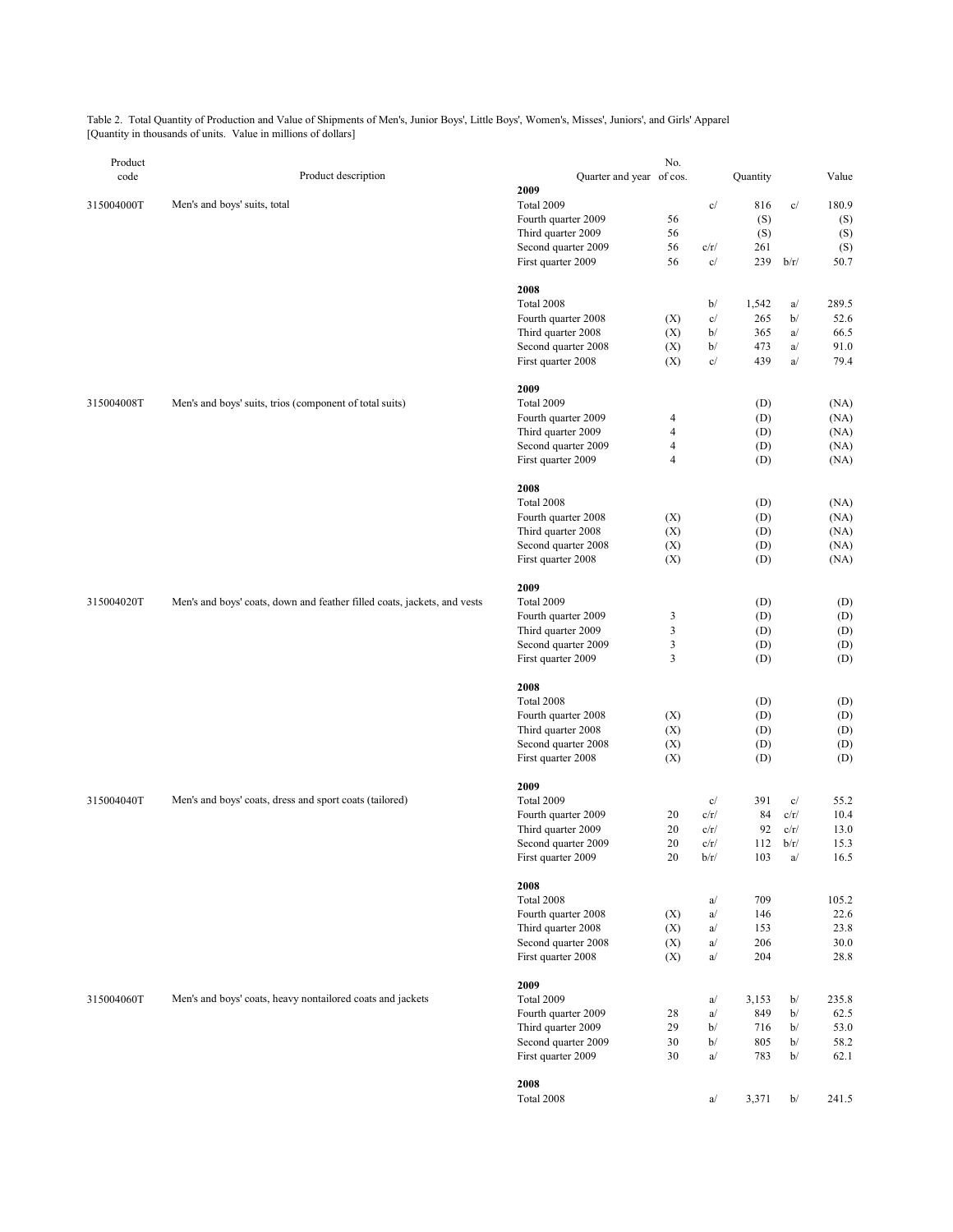|            |                                                                  | Fourth quarter 2008<br>Third quarter 2008<br>Second quarter 2008<br>First quarter 2008                       | (X)<br>(X)<br>(X)<br>(X) | a/<br>a/<br>a/<br>a/               | 883<br>859<br>893<br>736        | b/<br>b/<br>b/<br>b/               | 66.6<br>61.4<br>61.3<br>52.2     |
|------------|------------------------------------------------------------------|--------------------------------------------------------------------------------------------------------------|--------------------------|------------------------------------|---------------------------------|------------------------------------|----------------------------------|
| 315004080T | Men's and boys' coats, lightweight nontailored coats and jackets | 2009<br>Total 2009<br>Fourth quarter 2009<br>Third quarter 2009<br>Second quarter 2009<br>First quarter 2009 | 44<br>45<br>46<br>49     |                                    | (S)<br>(S)<br>(S)<br>(S)<br>(S) |                                    | (S)<br>(S)<br>(S)<br>(S)<br>(S)  |
|            |                                                                  | 2008<br>Total 2008<br>Fourth quarter 2008<br>Third quarter 2008<br>Second quarter 2008<br>First quarter 2008 | (X)<br>(X)<br>(X)<br>(X) |                                    | (S)<br>(S)<br>(S)<br>(S)<br>(S) |                                    | (S)<br>(S)<br>(S)<br>(S)<br>(S)  |
| 315004100T | Men's and boys' coats, overcoats and top coats                   | 2009<br>Total 2009<br>Fourth quarter 2009<br>Third quarter 2009<br>Second quarter 2009<br>First quarter 2009 | 17<br>16<br>17<br>16     | b/<br>c/r/<br>c/r/<br>c/r/<br>b/r/ | 363<br>98<br>81<br>108<br>76    | c/<br>c/r/<br>c/r/<br>c/r/<br>b/r/ | 30.4<br>8.0<br>7.5<br>8.3<br>6.6 |
| 315004120T |                                                                  | 2008<br>Total 2008<br>Fourth quarter 2008<br>Third quarter 2008<br>Second quarter 2008<br>First quarter 2008 | (X)<br>(X)<br>(X)<br>(X) | a/                                 | 369<br>92<br>75<br>120<br>82    | a/<br>a/<br>a/<br>a/<br>a/         | 33.1<br>8.3<br>7.6<br>9.9<br>7.3 |
|            | Men's and boys' coats, raincoats                                 | 2009<br>Total 2009<br>Fourth quarter 2009<br>Third quarter 2009<br>Second quarter 2009<br>First quarter 2009 | 9<br>9<br>9<br>10        |                                    | (S)<br>(S)<br>(S)<br>(S)<br>(S) | b/<br>b/r/<br>b/r/<br>b/r/<br>b/r/ | 25.2<br>7.1<br>5.9<br>5.8<br>6.4 |
|            |                                                                  | 2008<br>Total 2008<br>Fourth quarter 2008<br>Third quarter 2008<br>Second quarter 2008<br>First quarter 2008 | (X)<br>(X)<br>(X)<br>(X) |                                    | (S)<br>(S)<br>(S)<br>(S)<br>(S) | b/<br>b/<br>c/<br>c/<br>b/         | 30.7<br>7.6<br>8.0<br>7.7<br>7.4 |
| 315004140T | Men's and boys' coats, separate vests                            | 2009<br>Total 2009<br>Fourth quarter 2009<br>Third quarter 2009<br>Second quarter 2009<br>First quarter 2009 | 15<br>15<br>15<br>15     |                                    | (D)<br>(D)<br>(D)<br>(D)<br>(D) |                                    | (D)<br>(D)<br>(D)<br>(D)<br>(D)  |
|            |                                                                  | 2008<br>Total 2008<br>Fourth quarter 2008<br>Third quarter 2008<br>Second quarter 2008<br>First quarter 2008 | (X)<br>(X)<br>(X)<br>(X) |                                    | (D)<br>(D)<br>(D)<br>(D)<br>(D) |                                    | (D)<br>(D)<br>(D)<br>(D)<br>(D)  |
| 315004160T | Men's and boys' coats, work jackets                              | 2009<br>Total 2009<br>Fourth quarter 2009<br>Third quarter 2009<br>Second quarter 2009<br>First quarter 2009 | 18<br>19<br>18<br>19     | a/<br>a/<br>b/<br>a/               | 429<br>86<br>80<br>85<br>178    | a/<br>a/                           | 22.1<br>5.5<br>5.0<br>5.0<br>6.6 |
|            |                                                                  | 2008<br>Total 2008                                                                                           |                          | a/                                 | 683                             | a/                                 | 26.9                             |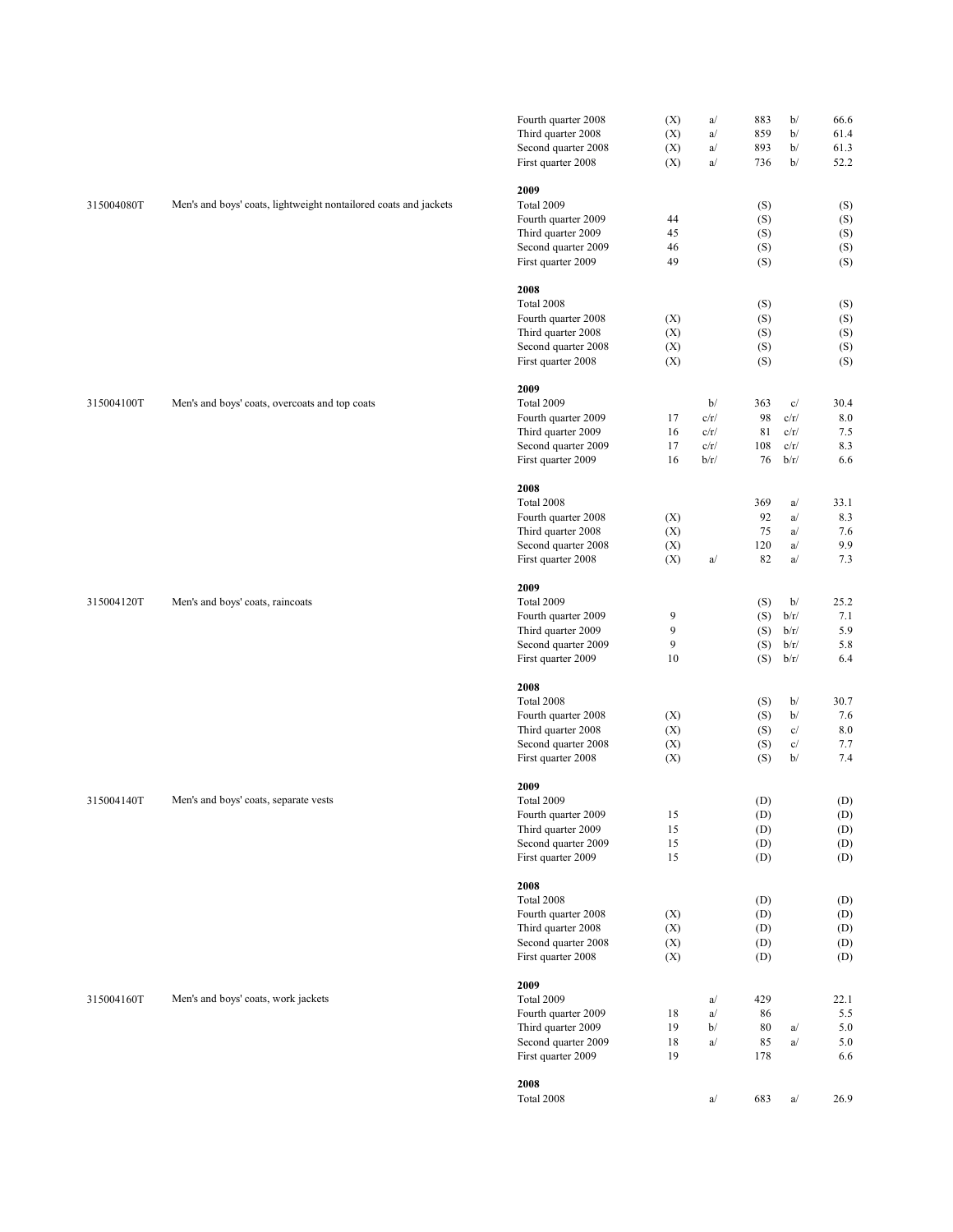|            |                                                                      | Fourth quarter 2008<br>Third quarter 2008<br>Second quarter 2008<br>First quarter 2008                       | (X)<br>(X)<br>(X)<br>(X) | a/<br>a/                         | 169<br>166<br>177<br>171              | a/<br>a/                           | 6.9<br>6.7<br>6.8<br>6.5                             |
|------------|----------------------------------------------------------------------|--------------------------------------------------------------------------------------------------------------|--------------------------|----------------------------------|---------------------------------------|------------------------------------|------------------------------------------------------|
| 315004180T | Men's and boys' tops, woven dress and business shirts                | 2009<br>Total 2009<br>Fourth quarter 2009<br>Third quarter 2009<br>Second quarter 2009<br>First quarter 2009 | 35<br>35<br>35<br>35     | c/<br>c/r/<br>b/r/<br>b/r/<br>b/ | 2,570<br>649<br>625<br>654<br>642     | c/<br>c/<br>c/<br>c/<br>c/         | 74.7<br>19.2<br>18.9<br>16.7<br>19.9                 |
|            |                                                                      | 2008<br>Total 2008<br>Fourth quarter 2008<br>Third quarter 2008<br>Second quarter 2008<br>First quarter 2008 | (X)<br>(X)<br>(X)<br>(X) | b/<br>a/<br>b/<br>b/<br>b/       | 3,186<br>821<br>732<br>883<br>750     | c/<br>b/<br>c/<br>c/<br>c/         | 96.8<br>25.8<br>23.3<br>25.6<br>22.1                 |
| 315004200T | Men's and boys' tops, woven sport shirts                             | 2009<br>Total 2009<br>Fourth quarter 2009<br>Third quarter 2009<br>Second quarter 2009<br>First quarter 2009 | 37<br>37<br>37<br>37     |                                  | (S)<br>(S)<br>(S)<br>(S)<br>(S)       |                                    | (S)<br>(S)<br>(S)<br>(S)<br>(S)                      |
|            |                                                                      | 2008<br>Total 2008<br>Fourth quarter 2008<br>Third quarter 2008<br>Second quarter 2008<br>First quarter 2008 | (X)<br>(X)<br>(X)<br>(X) |                                  | (S)<br>(S)<br>(S)<br>(S)<br>(S)       |                                    | (S)<br>(S)<br>(S)<br>(S)<br>(S)                      |
| 315004220T | Men's and boys' tops, work shirts                                    | 2009<br>Total 2009<br>Fourth quarter 2009<br>Third quarter 2009<br>Second quarter 2009<br>First quarter 2009 | 21<br>22<br>22<br>22     | c/r/                             | (S)<br>(S)<br>(S)<br>(S)<br>637       | c/<br>c/r/<br>c/r/<br>c/r/<br>c/r/ | 38.3<br>7.7<br>8.0<br>11.5<br>11.1                   |
|            |                                                                      | 2008<br>Total 2008<br>Fourth quarter 2008<br>Third quarter 2008<br>Second quarter 2008<br>First quarter 2008 | (X)<br>(X)<br>(X)<br>(X) | c/<br>c/<br>c/                   | (S)<br>1,169<br>1,148<br>1,223<br>(S) | c/<br>c/<br>c/<br>c/<br>c/         | 65.2<br>17.7<br>13.9<br>16.0<br>17.6                 |
| 315004240T | Men's and boys' tops, knit t-shirts and tank tops made for outerwear | 2009<br>Total 2009<br>Fourth quarter 2009<br>Third quarter 2009<br>Second quarter 2009<br>First quarter 2009 | 56<br>56<br>57<br>57     |                                  | (S)<br>(S)<br>(S)<br>(S)<br>(S)       |                                    | (S)<br>$\left( \text{S}\right)$<br>(S)<br>(S)<br>(S) |
|            |                                                                      | 2008<br>Total 2008<br>Fourth quarter 2008<br>Third quarter 2008<br>Second quarter 2008<br>First quarter 2008 | (X)<br>(X)<br>(X)<br>(X) |                                  | (S)<br>(S)<br>(S)<br>(S)<br>(S)       |                                    | (S)<br>(S)<br>(S)<br>(S)<br>(S)                      |
| 315004260T | Men's and boys' tops, sweatshirts                                    | 2009<br>Total 2009<br>Fourth quarter 2009<br>Third quarter 2009<br>Second quarter 2009<br>First quarter 2009 | 20<br>21<br>22<br>21     | c/<br>c/<br>c/r/<br>c/r/         | 1,133<br>185<br>(S)<br>326<br>426     | c/<br>c/<br>c/                     | 12.6<br>2.7<br>(S)<br>3.5<br>(S)                     |
|            |                                                                      | 2008<br>Total 2008                                                                                           |                          | c/                               | 2,199                                 | c/                                 | 21.4                                                 |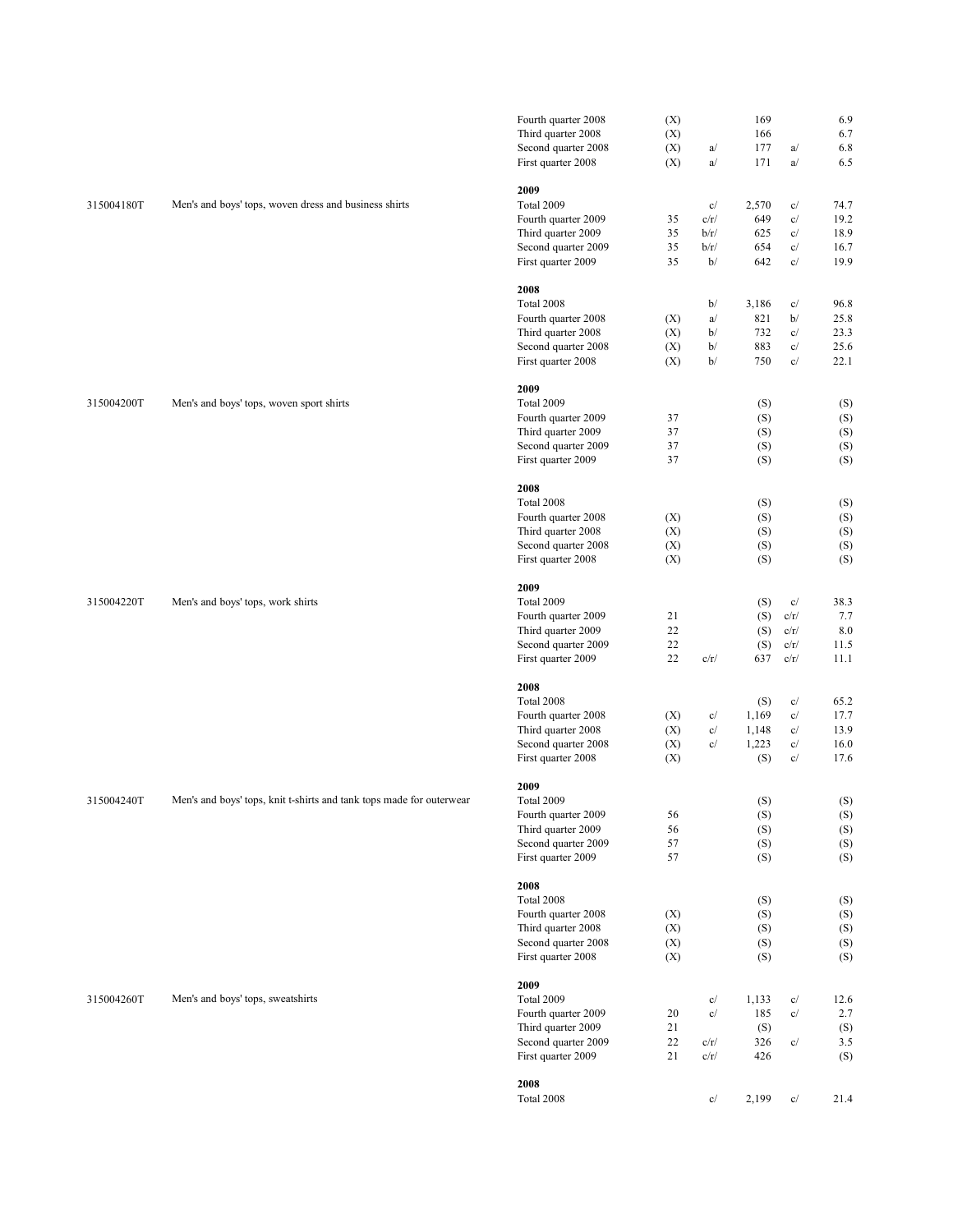|            |                                                   | Fourth quarter 2008<br>Third quarter 2008<br>Second quarter 2008 | (X)<br>(X)<br>(X) | c/<br>c/<br>c/ | 522<br>648<br>544 | c/<br>c/      | (S)<br>5.4<br>5.7 |
|------------|---------------------------------------------------|------------------------------------------------------------------|-------------------|----------------|-------------------|---------------|-------------------|
|            |                                                   | First quarter 2008                                               | (X)               | c/             | 485               | c/            | 5.5               |
|            |                                                   | 2009                                                             |                   |                |                   |               |                   |
| 315004280T | Men's and boys' tops, other knit shirts           | Total 2009                                                       |                   | b/             | 2,446             | c/            | 22.3              |
|            |                                                   | Fourth quarter 2009                                              | 17                | c/             | 717               | c/            | 6.5               |
|            |                                                   | Third quarter 2009                                               | 17                | a/r/           | 538               | b/r/          | 4.9               |
|            |                                                   | Second quarter 2009<br>First quarter 2009                        | 17<br>17          | a/r/<br>a/     | 447<br>744        | c/r/<br>b/r/  | 4.3<br>6.6        |
|            |                                                   |                                                                  |                   |                |                   |               |                   |
|            |                                                   | 2008<br>Total 2008                                               |                   | a/             | 2,639             | b/            | 24.6              |
|            |                                                   | Fourth quarter 2008                                              | (X)               | a/             | 679               | b/            | 6.3               |
|            |                                                   | Third quarter 2008                                               | (X)               | a/             | 582               | b/            | 5.6               |
|            |                                                   | Second quarter 2008                                              | (X)               | a/             | 527               | c/            | 5.1               |
|            |                                                   | First quarter 2008                                               | (X)               |                | 851               | b/            | 7.6               |
|            |                                                   | 2009                                                             |                   |                |                   |               |                   |
| 315004300T | Men's and boys' tops, sweaters                    | Total 2009                                                       |                   |                | (S)               | c/            | 17.1              |
|            |                                                   | Fourth quarter 2009                                              | 15                | c/r/           | 264               | c/r/          | 3.8               |
|            |                                                   | Third quarter 2009                                               | 15                |                | (S)               | c/r/          | 3.9               |
|            |                                                   | Second quarter 2009<br>First quarter 2009                        | 15<br>15          |                | (S)<br>(S)        |               | (S)<br>(S)        |
|            |                                                   |                                                                  |                   |                |                   |               |                   |
|            |                                                   | 2008                                                             |                   |                |                   |               |                   |
|            |                                                   | Total 2008                                                       |                   | c/             | 1,080             | c/            | 19.2              |
|            |                                                   | Fourth quarter 2008                                              | (X)               | c/             | 312               | $\mathbf{c}/$ | 5.9               |
|            |                                                   | Third quarter 2008<br>Second quarter 2008                        | (X)<br>(X)        | c/<br>c/       | 222<br>161        | c/<br>c/      | 4.7<br>2.8        |
|            |                                                   | First quarter 2008                                               | (X)               | c/             | 385               | c/            | 5.8               |
|            |                                                   | 2009                                                             |                   |                |                   |               |                   |
| 315004320T | Men's and boys' bottoms, dress and sport trousers | Total 2009                                                       |                   | c/             | 4,966             | c/            | 114.0             |
|            |                                                   | Fourth quarter 2009                                              | 47                | c/             | 1,181             | c/            | 28.3              |
|            |                                                   | Third quarter 2009                                               | 47                | c/             | 977               | c/r/          | 25.1              |
|            |                                                   | Second quarter 2009                                              | 48                | c/             | 1,280             | c/            | 30.2              |
|            |                                                   | First quarter 2009                                               | 48                | c/             | 1,528             | b/            | 30.4              |
|            |                                                   | 2008                                                             |                   |                |                   |               |                   |
|            |                                                   | Total 2008                                                       |                   | c/             | 5,897             | a/            | 136.3             |
|            |                                                   | Fourth quarter 2008                                              | (X)               | c/             | 1,373             | a/            | 30.2              |
|            |                                                   | Third quarter 2008                                               | (X)               | c/             | 1,123             | a/            | 27.8              |
|            |                                                   | Second quarter 2008<br>First quarter 2008                        | (X)<br>(X)        | c/<br>c/       | 1,585<br>1,816    | a/<br>a/      | 39.9<br>38.4      |
|            |                                                   |                                                                  |                   |                |                   |               |                   |
| 315004330T | Men's and boys' bottoms, jeans                    | 2009<br>Total 2009                                               |                   | c/             | 1,465             | b/            | 56.2              |
|            |                                                   | Fourth quarter 2009                                              | 16                | c/             | 350               | a/r/          | 12.5              |
|            |                                                   | Third quarter 2009                                               | 16                | c/r/           | 358               | b/            | 14.1              |
|            |                                                   | Second quarter 2009                                              | 17                | c/             | 362               | b/            | 13.5              |
|            |                                                   | First quarter 2009                                               | 18                | c/             | 395               | b/            | 16.1              |
|            |                                                   | 2008                                                             |                   |                |                   |               |                   |
|            |                                                   | Total 2008                                                       |                   | c/             | 2,482             | c/r/          | 84.7              |
|            |                                                   | Fourth quarter 2008                                              | (X)               | c/             | 524               | a/r/          | 20.5              |
|            |                                                   | Third quarter 2008                                               | (X)               | c/             | 513               | a/r/          | 20.0              |
|            |                                                   | Second quarter 2008<br>First quarter 2008                        | (X)<br>(X)        | c/             | (S)<br>780        |               | (S)<br>(S)        |
|            |                                                   |                                                                  |                   |                |                   |               |                   |
|            |                                                   | 2009                                                             |                   |                |                   |               |                   |
| 315004340T | Men's and boys' bottoms, jean-cut casual slacks   | Total 2009<br>Fourth quarter 2009                                | $\tau$            |                | (D)<br>(D)        |               | (D)<br>(D)        |
|            |                                                   | Third quarter 2009                                               | $\boldsymbol{7}$  |                | (D)               |               | (D)               |
|            |                                                   | Second quarter 2009                                              | $\tau$            |                | (D)               |               | (D)               |
|            |                                                   | First quarter 2009                                               | $\tau$            | c/             | 48                | c/r/          | 1.5               |
|            |                                                   | 2008                                                             |                   |                |                   |               |                   |
|            |                                                   | Total 2008                                                       |                   |                | (S)               |               | (S)               |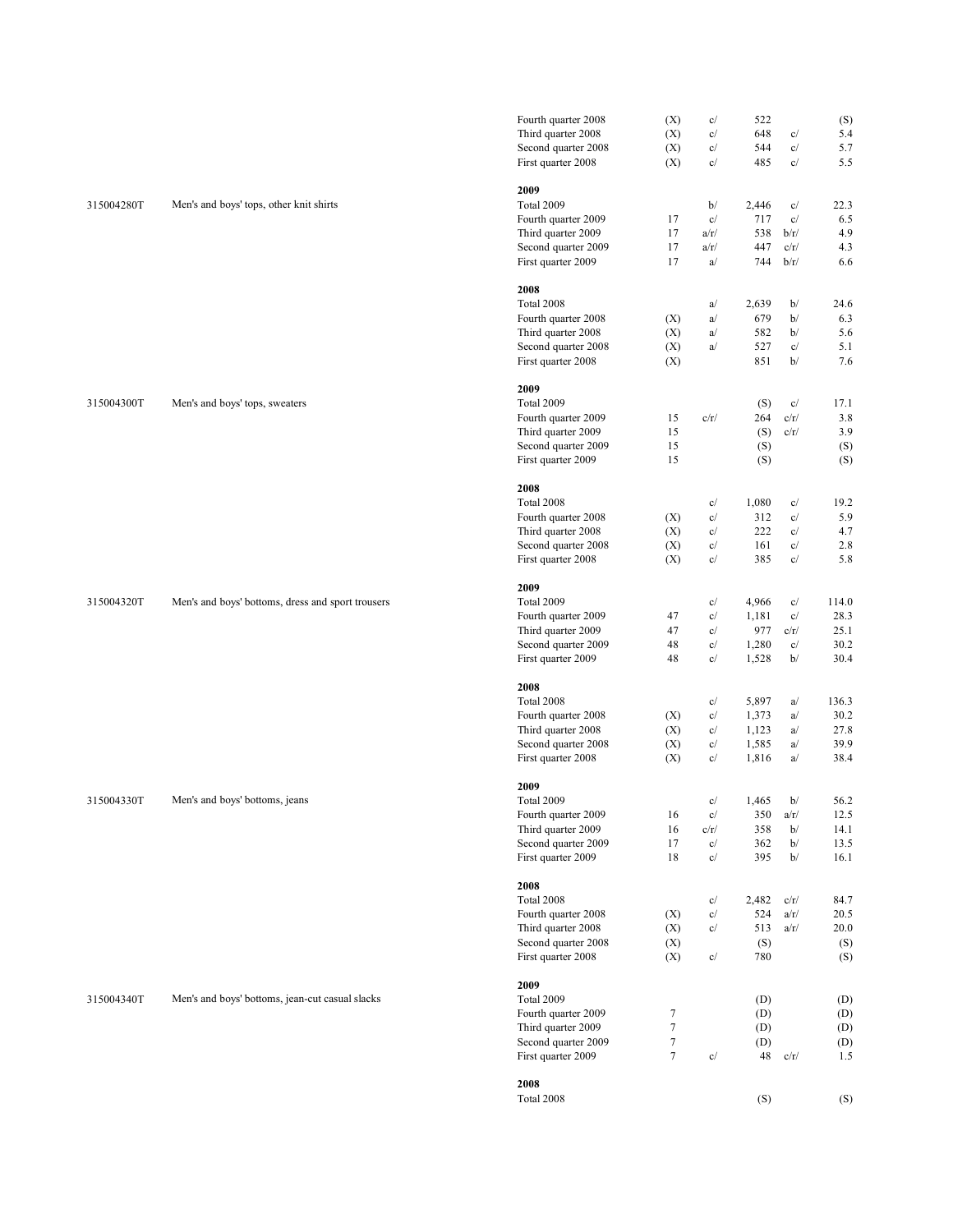|            |                                                                              | Fourth quarter 2008<br>Third quarter 2008<br>Second quarter 2008<br>First quarter 2008                       | (X)<br>(X)<br>(X)<br>(X)                                         | c/                                   | (S)<br>37<br>(S)<br>(S)                    | c/<br>c/                             | (S)<br>1.4<br>(S)<br>1.4              |
|------------|------------------------------------------------------------------------------|--------------------------------------------------------------------------------------------------------------|------------------------------------------------------------------|--------------------------------------|--------------------------------------------|--------------------------------------|---------------------------------------|
| 315004360T | Men's and boys' bottoms, shorts, total                                       | 2009<br>Total 2009<br>Fourth quarter 2009<br>Third quarter 2009<br>Second quarter 2009<br>First quarter 2009 | 45<br>45<br>46<br>45                                             | b/<br>c/r/<br>a/<br>a/r/             | 5,816<br>(S)<br>724<br>2,435<br>2,266      |                                      | (S)<br>(S)<br>(S)<br>(S)<br>(S)       |
|            |                                                                              | 2008<br>Total 2008<br>Fourth quarter 2008<br>Third quarter 2008<br>Second quarter 2008<br>First quarter 2008 | (X)<br>(X)<br>(X)<br>(X)                                         | a/r/<br>a/r/<br>a/r/<br>a/r/<br>a/r/ | 11,399<br>2,610<br>2,848<br>2,868<br>3,073 | c/r/<br>c/r/<br>c/r/<br>c/r/<br>c/r/ | 46.7<br>8.3<br>12.7<br>13.4<br>12.3   |
| 315004368T | Men's and boys' bottoms, shorts, athletic shorts (component of total shorts) | 2009<br>Total 2009<br>Fourth quarter 2009<br>Third quarter 2009<br>Second quarter 2009<br>First quarter 2009 | 10<br>10<br>11<br>10                                             |                                      | (D)<br>(D)<br>(D)<br>(D)<br>(D)            |                                      | (NA)<br>(NA)<br>(NA)<br>(NA)<br>(NA)  |
|            |                                                                              | 2008<br>Total 2008<br>Fourth quarter 2008<br>Third quarter 2008<br>Second quarter 2008<br>First quarter 2008 | (X)<br>(X)<br>(X)<br>(X)                                         |                                      | 10,103<br>2,357<br>2,581<br>2,485<br>2,680 |                                      | (NA)<br>(NA)<br>(NA)<br>(NA)<br>(NA)  |
| 315004380T | Men's and boys' bottoms, sweatpants                                          | 2009<br>Total 2009<br>Fourth quarter 2009<br>Third quarter 2009<br>Second quarter 2009<br>First quarter 2009 | 8<br>9<br>9<br>9                                                 | a/r/                                 | (D)<br>(D)<br>(D)<br>(D)<br>228            | b/                                   | (D)<br>(D)<br>(D)<br>(D)<br>1.8       |
|            | Men's and boys' bottoms, workpants                                           | 2008<br>Total 2008<br>Fourth quarter 2008<br>Third quarter 2008<br>Second quarter 2008<br>First quarter 2008 | (X)<br>(X)<br>(X)<br>(X)                                         | a/                                   | 947<br>301<br>264<br>248<br>134            | b/<br>b/<br>b/<br>b/<br>c/           | 7.4<br>1.9<br>2.3<br>2.1<br>1.1       |
| 315004400T |                                                                              | 2009<br>Total 2009<br>Fourth quarter 2009<br>Third quarter 2009<br>Second quarter 2009<br>First quarter 2009 | 24<br>23<br>23<br>23                                             | a/<br>a/r/<br>a/r/<br>a/r/<br>a/r/   | 7,854<br>1,788<br>2,318<br>2,102<br>1,646  | b/<br>b/r/<br>b/r/<br>b/r/<br>b/r/   | 98.3<br>25.6<br>27.1<br>25.1<br>20.5  |
|            |                                                                              | 2008<br>Total 2008<br>Fourth quarter 2008<br>Third quarter 2008<br>Second quarter 2008<br>First quarter 2008 | (X)<br>(X)<br>(X)<br>(X)                                         | b/<br>b/<br>b/<br>b/<br>b/           | 10,809<br>1,946<br>2,838<br>3,086<br>2,939 | b/<br>b/<br>b/<br>b/<br>b/           | 119.6<br>24.9<br>29.9<br>32.9<br>31.9 |
| 315004420T | Men's and boys' underwear and nightwear, pajamas and nightwear               | 2009<br>Total 2009<br>Fourth quarter 2009<br>Third quarter 2009<br>Second quarter 2009<br>First quarter 2009 | 4<br>$\overline{4}$<br>$\overline{\mathbf{4}}$<br>$\overline{4}$ |                                      | (S)<br>(S)<br>(S)<br>(S)<br>(S)            |                                      | (S)<br>(S)<br>(S)<br>(S)<br>(S)       |
|            |                                                                              | 2008<br>Total 2008                                                                                           |                                                                  |                                      | (S)                                        |                                      | (S)                                   |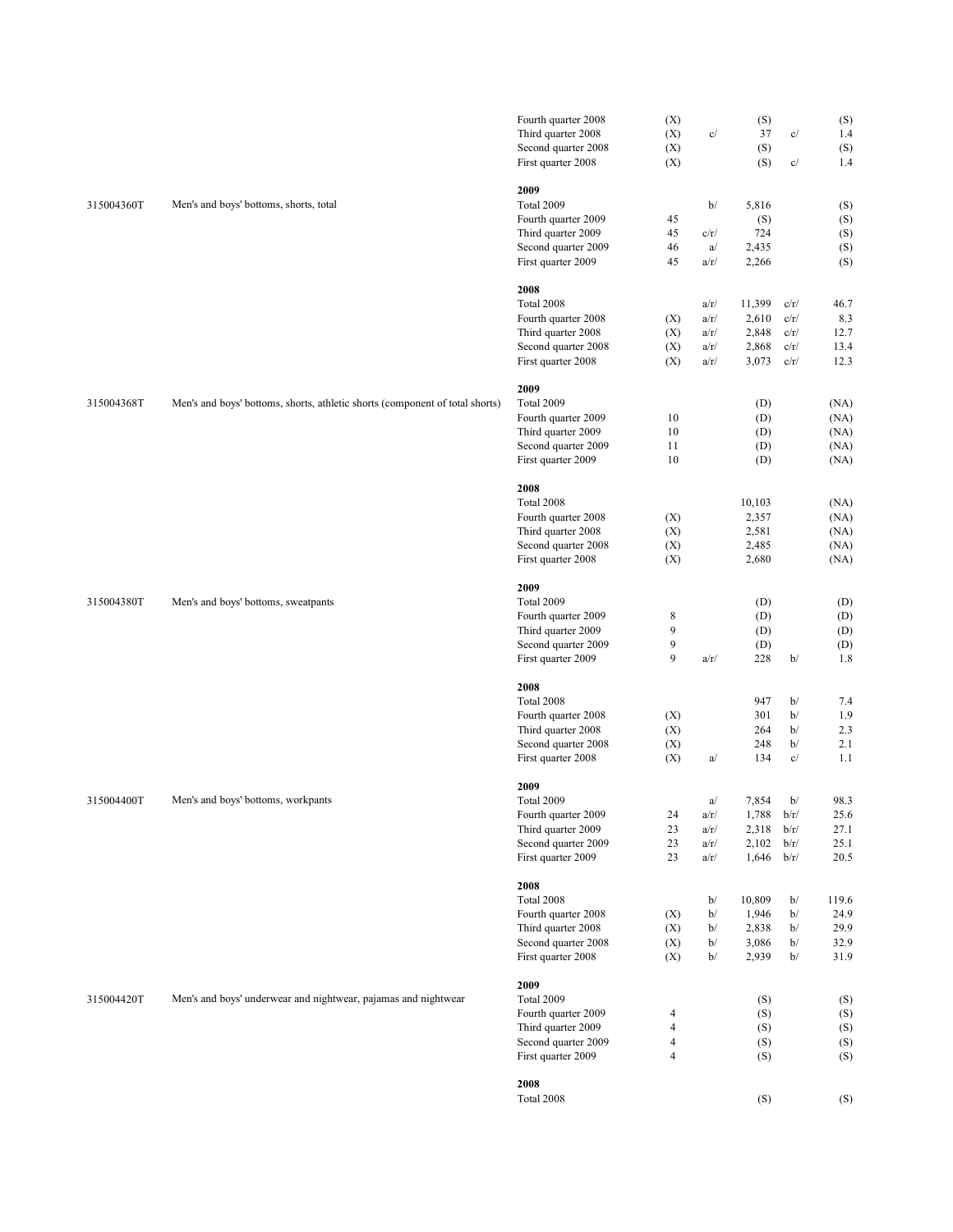|            |                                                                                                                                                     | Fourth quarter 2008<br>Third quarter 2008<br>Second quarter 2008<br>First quarter 2008                               | (X)<br>(X)<br>(X)<br>(X)                             | (S)<br>(S)<br>(S)<br>(S)                                                                      | (S)<br>(S)<br>(S)<br>(S)             |
|------------|-----------------------------------------------------------------------------------------------------------------------------------------------------|----------------------------------------------------------------------------------------------------------------------|------------------------------------------------------|-----------------------------------------------------------------------------------------------|--------------------------------------|
| 315004440T | Men's and boys' underwear and nightwear, robes                                                                                                      | 2009<br>Total 2009<br>Fourth quarter 2009<br>Third quarter 2009<br>Second quarter 2009<br>First quarter 2009         | 6<br>6<br>6<br>6                                     | (D)<br>(D)<br>(D)<br>(D)<br>(D)                                                               | (D)<br>(D)<br>(D)<br>(D)<br>(D)      |
|            |                                                                                                                                                     | 2008<br>Total 2008<br>Fourth quarter 2008<br>Third quarter 2008<br>Second quarter 2008<br>First quarter 2008         | (X)<br>(X)<br>(X)<br>(X)                             | (D)<br>(D)<br>(D)<br>(D)<br>(D)                                                               | (D)<br>(D)<br>(D)<br>(D)<br>(D)      |
| 315004450T | Men's and boys' underwear and nightwear, all other underwear, including<br>thermal underwear, undershirts, knit undershorts, and woven boxer shorts | 2009<br>Total 2009<br>Fourth quarter 2009<br>Third quarter 2009<br>Second quarter 2009<br>First quarter 2009         | 16<br>17<br>16<br>17                                 | (D)<br>(D)<br>(D)<br>(D)<br>(D)                                                               | (D)<br>(D)<br>(D)<br>(D)<br>(D)      |
|            | Men's and boys' other garments, coveralls, overalls, and jumpsuits                                                                                  | 2008<br>Total 2008<br>Fourth quarter 2008<br>Third quarter 2008<br>Second quarter 2008<br>First quarter 2008         | (X)<br>(X)<br>(X)<br>(X)                             | (D)<br>(D)<br>(D)<br>(D)<br>(D)                                                               | (D)<br>(D)<br>(D)<br>(D)<br>(D)      |
| 315004540T |                                                                                                                                                     | 2009<br>Total 2009<br>Fourth quarter 2009<br>Third quarter 2009<br>Second quarter 2009<br>First quarter 2009         | 23<br>c/r/<br>23<br>c/r/<br>23<br>c/r/<br>23<br>c/r/ | 1,133<br>c/<br>c/<br>302<br>c/r/<br>266<br>c/r/<br>240<br>c/r/<br>325<br>c/r/                 | 35.2<br>9.6<br>8.0<br>7.2<br>10.4    |
|            |                                                                                                                                                     | 2008<br>Total 2008<br>Fourth quarter 2008<br>Third quarter 2008<br>Second quarter 2008<br>First quarter 2008<br>2009 | (X)<br>(X)<br>(X)<br>(X)                             | b/<br>1,319<br>b/<br>b/<br>319<br>b/<br>b/<br>338<br>b/<br>b/<br>338<br>b/<br>b/<br>324<br>b/ | 42.4<br>10.4<br>10.8<br>10.7<br>10.5 |
| 315004560T | Men's and boys' other garments, jogging and warmup suits                                                                                            | Total 2009<br>Fourth quarter 2009<br>Third quarter 2009<br>Second quarter 2009<br>First quarter 2009                 | 6<br>6<br>$\tau$<br>6                                | (D)<br>(D)<br>(D)<br>(D)<br>(D)                                                               | (D)<br>(D)<br>(D)<br>(D)<br>(D)      |
|            |                                                                                                                                                     | 2008<br>Total 2008<br>Fourth quarter 2008<br>Third quarter 2008<br>Second quarter 2008<br>First quarter 2008         | (X)<br>(X)<br>(X)<br>(X)                             | (D)<br>(D)<br>(D)<br>(D)<br>(D)                                                               | (D)<br>(D)<br>(D)<br>(D)<br>(D)      |
| 315004580T | Men's and boys' other garments, playsuits                                                                                                           | 2009<br>Total 2009<br>Fourth quarter 2009<br>Third quarter 2009<br>Second quarter 2009<br>First quarter 2009         | 4<br>4<br>4<br>4                                     | (D)<br>(D)<br>(D)<br>(D)<br>(D)                                                               | (D)<br>(D)<br>(D)<br>(D)<br>(D)      |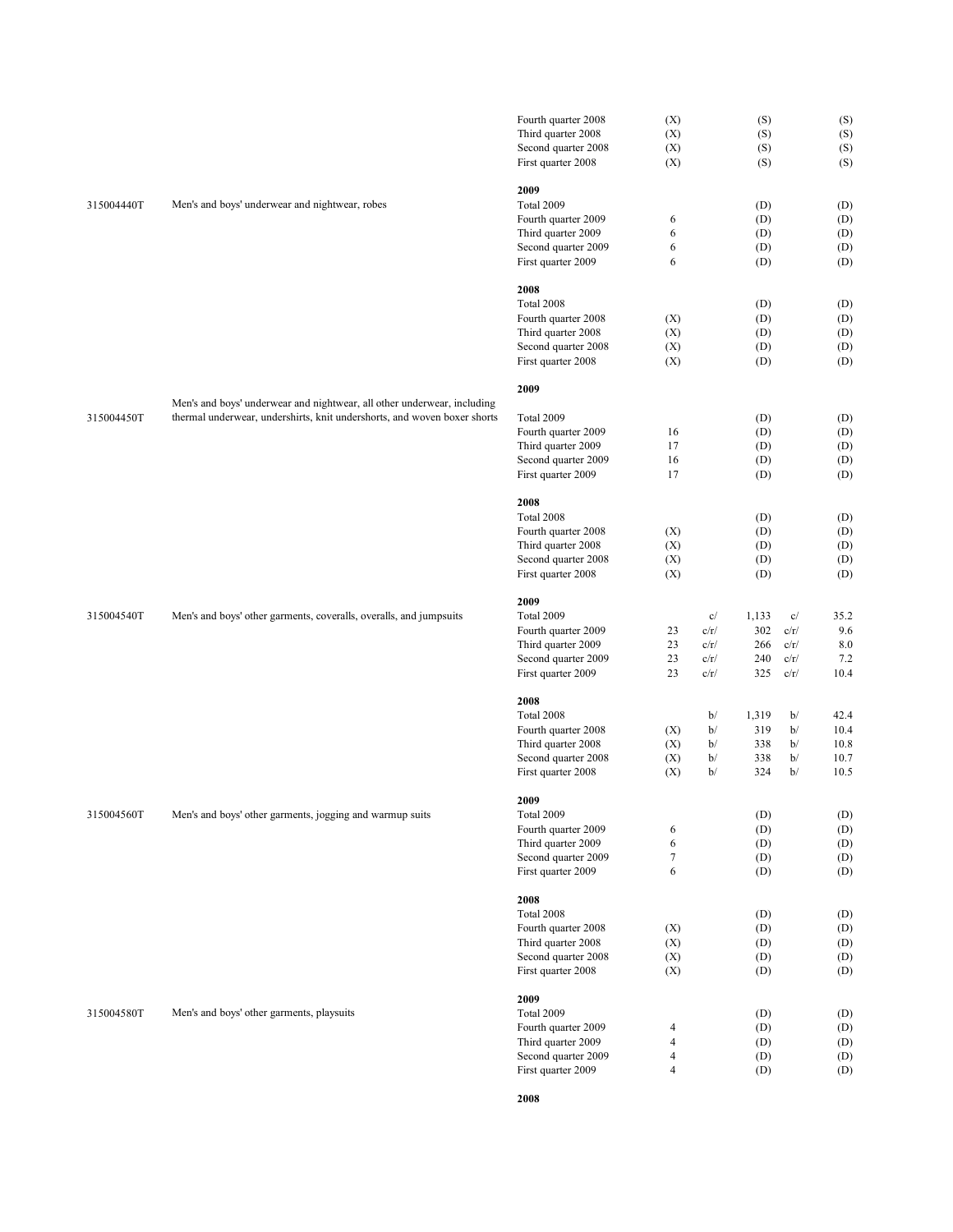|            |                                                          | Total 2008          |                |              | (D)        |              | (D)                      |
|------------|----------------------------------------------------------|---------------------|----------------|--------------|------------|--------------|--------------------------|
|            |                                                          | Fourth quarter 2008 | (X)            |              | (D)        |              | (D)                      |
|            |                                                          | Third quarter 2008  | (X)            |              | (D)        |              | (D)                      |
|            |                                                          | Second quarter 2008 | (X)            |              | (D)        |              | (D)                      |
|            |                                                          | First quarter 2008  | (X)            |              | (D)        |              | (D)                      |
|            |                                                          |                     |                |              |            |              |                          |
|            |                                                          | 2009                |                |              |            |              |                          |
| 315004600T | Men's and boys' other garments, ski apparel              | Total 2009          |                |              |            |              |                          |
|            |                                                          | Fourth quarter 2009 |                |              |            |              |                          |
|            |                                                          | Third quarter 2009  | $\overline{a}$ |              |            |              |                          |
|            |                                                          | Second quarter 2009 | ä,             |              |            |              | $\bar{\phantom{a}}$      |
|            |                                                          | First quarter 2009  |                |              |            |              | $\overline{\phantom{a}}$ |
|            |                                                          | 2008                |                |              |            |              |                          |
|            |                                                          | Total 2008          |                |              | (D)        |              | (D)                      |
|            |                                                          | Fourth quarter 2008 | (X)            |              | (D)        |              | (D)                      |
|            |                                                          | Third quarter 2008  | (X)            |              | (D)        |              | (D)                      |
|            |                                                          | Second quarter 2008 | (X)            |              | (D)        |              | (D)                      |
|            |                                                          | First quarter 2008  | (X)            |              | (D)        |              | (D)                      |
|            |                                                          |                     |                |              |            |              |                          |
|            |                                                          | 2009                |                |              |            |              |                          |
| 315004620T | Men's and boys' other garments, swimwear                 | Total 2009          |                |              | (S)        |              | (S)                      |
|            |                                                          | Fourth quarter 2009 | 12             |              | (S)        |              | (S)                      |
|            |                                                          | Third quarter 2009  | 12             |              | (S)        |              | (S)                      |
|            |                                                          | Second quarter 2009 | 12             |              | (S)        |              | (S)                      |
|            |                                                          | First quarter 2009  | 12             |              | (S)        |              | (S)                      |
|            |                                                          |                     |                |              |            |              |                          |
|            |                                                          | 2008                |                |              |            |              |                          |
|            |                                                          | Total 2008          |                |              | (S)        |              | (S)                      |
|            |                                                          | Fourth quarter 2008 | (X)            |              | (S)        |              | (S)                      |
|            |                                                          | Third quarter 2008  | (X)            |              | (S)        |              | (S)                      |
|            |                                                          | Second quarter 2008 | (X)            |              | (S)        |              | (S)                      |
|            |                                                          | First quarter 2008  | (X)            |              | (S)        |              | (S)                      |
|            |                                                          | 2009                |                |              |            |              |                          |
| 315004640T | Men's and boys' other garments, team sports uniforms     | Total 2009          |                | c/           | 2,769      | c/           | 102.4                    |
|            |                                                          | Fourth quarter 2009 | 40             | c/r/         | 626        | c/r/         | 21.0                     |
|            |                                                          |                     | 40             | c/r/         | 750        | c/r/         | 28.6                     |
|            |                                                          | Third quarter 2009  |                |              |            |              |                          |
|            |                                                          | Second quarter 2009 | 40<br>41       | c/r/<br>c/r/ | 710<br>683 | c/r/<br>c/r/ | 27.3<br>25.5             |
|            |                                                          | First quarter 2009  |                |              |            |              |                          |
|            |                                                          | 2008                |                |              |            |              |                          |
|            |                                                          | Total 2008          |                | c/           | 5,625      |              | (S)                      |
|            |                                                          | Fourth quarter 2008 | (X)            |              | (S)        |              | (S)                      |
|            |                                                          | Third quarter 2008  | (X)            | c/           | 1,448      | c/           | 37.0                     |
|            |                                                          | Second quarter 2008 | (X)            | c/           | 1,695      | c/           | 37.8                     |
|            |                                                          | First quarter 2008  | (X)            | c/           | 1,453      |              | (S)                      |
|            |                                                          |                     |                |              |            |              |                          |
|            |                                                          | 2009                |                |              |            |              |                          |
| 315004660T | Men's and boys' other garments, washable service apparel | Total 2009          |                | b/           | 4,449      | c/           | 100.7                    |
|            |                                                          | Fourth quarter 2009 | 33             | c/r/         | 978        | c/r/         | 21.7                     |
|            |                                                          | Third quarter 2009  | 33             | b/r/         | 1,131      | c/r/         | 26.9                     |
|            |                                                          | Second quarter 2009 | 33             | b/r/         | 1,186      | b/r/         | 26.7                     |
|            |                                                          | First quarter 2009  | 33             | b/           | 1,154      | b/r/         | 25.4                     |
|            |                                                          | 2008                |                |              |            |              |                          |
|            |                                                          | Total 2008          |                | c/r/         | 4,895      |              | (S)                      |
|            |                                                          | Fourth quarter 2008 | (X)            | c/r/         | 1,371      |              | (S)                      |
|            |                                                          | Third quarter 2008  | (X)            | c/r/         | 1,394      |              | (S)                      |
|            |                                                          | Second quarter 2008 | (X)            | c/r/         | 1,095      |              | (S)                      |
|            |                                                          | First quarter 2008  | (X)            | c/r/         | 1,035      |              | (S)                      |
|            |                                                          |                     |                |              |            |              |                          |
|            |                                                          | 2009                |                |              |            |              |                          |
| 315007000T | Women's and girls' dresses, dresses                      | Total 2009          |                | c/           | 30,427     | c/           | 918.4                    |
|            |                                                          | Fourth quarter 2009 | 221            | c/           | 7,063      | c/           | 205.3                    |
|            |                                                          | Third quarter 2009  | 223            | c/r/         | 7,297      | c/r/         | 213.4                    |
|            |                                                          | Second quarter 2009 | 223            | c/r/         | 7,841      | c/r/         | 225.1                    |
|            |                                                          | First quarter 2009  | 223            | c/           | 8,226      | c/r/         | 274.6                    |
|            |                                                          |                     |                |              |            |              |                          |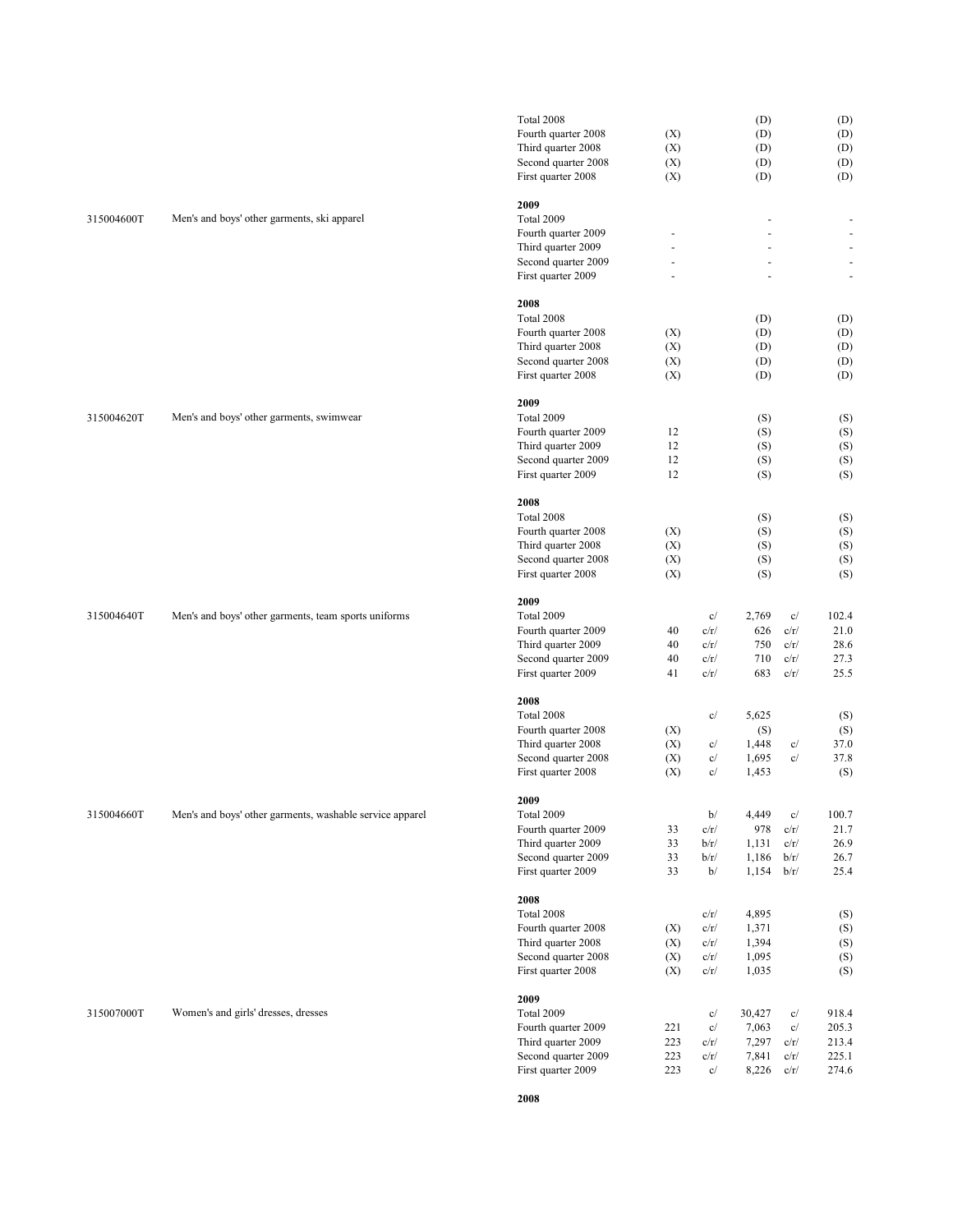|            |                                                                             | Total 2008                                |                | (S)        | c/r/ | 1,328.2    |
|------------|-----------------------------------------------------------------------------|-------------------------------------------|----------------|------------|------|------------|
|            |                                                                             | Fourth quarter 2008                       | (X)            | (S)        |      | (S)        |
|            |                                                                             | Third quarter 2008                        | (X)            | (S)        | c/r/ | 348.8      |
|            |                                                                             | Second quarter 2008                       | (X)            | (S)        | c/r/ | 316.4      |
|            |                                                                             |                                           |                |            |      |            |
|            |                                                                             | First quarter 2008                        | (X)            | (S)        | c/r/ | 371.5      |
|            |                                                                             | 2009                                      |                |            |      |            |
| 315007020T | Women's and girls' coats, coats and capes                                   | Total 2009                                |                | (S)        |      | (S)        |
|            |                                                                             | Fourth quarter 2009                       | 21             | (S)        |      | (S)        |
|            |                                                                             | Third quarter 2009                        | 21             | (S)        |      | (S)        |
|            |                                                                             | Second quarter 2009                       | 21             | (S)        |      | (S)        |
|            |                                                                             | First quarter 2009                        | 21             | (S)        |      | (S)        |
|            |                                                                             |                                           |                |            |      |            |
|            |                                                                             | 2008                                      |                |            |      |            |
|            |                                                                             | Total 2008                                |                | (S)        |      | (S)        |
|            |                                                                             | Fourth quarter 2008                       | (X)            | (S)        |      | (S)        |
|            |                                                                             | Third quarter 2008                        | (X)            | (S)        |      | (S)        |
|            |                                                                             | Second quarter 2008                       | (X)            | (S)        |      | (S)        |
|            |                                                                             | First quarter 2008                        | (X)            | (S)        |      | (S)        |
|            |                                                                             |                                           |                |            |      |            |
|            |                                                                             | 2009                                      |                |            |      |            |
| 315007040T | Women's and girls' coats, down and feather filled coats, jackets, and vests | Total 2009                                |                | (D)        |      | (D)        |
|            |                                                                             | Fourth quarter 2009                       | 3              | (D)        |      | (D)        |
|            |                                                                             | Third quarter 2009                        | $\overline{4}$ | (D)        |      | (D)        |
|            |                                                                             | Second quarter 2009                       | $\overline{4}$ | (D)        |      | (D)        |
|            |                                                                             | First quarter 2009                        | 3              | (D)        |      | (D)        |
|            |                                                                             |                                           |                |            |      |            |
|            |                                                                             | 2008                                      |                |            |      |            |
|            |                                                                             | Total 2008                                |                | (D)        |      | (D)        |
|            |                                                                             | Fourth quarter 2008                       | (X)            | (D)        |      | (D)        |
|            |                                                                             | Third quarter 2008                        | (X)            | (D)        |      | (D)        |
|            |                                                                             | Second quarter 2008                       | (X)            | (D)        |      | (D)        |
|            |                                                                             | First quarter 2008                        | (X)            | (D)        |      | (D)        |
|            |                                                                             |                                           |                |            |      |            |
|            |                                                                             | 2009                                      |                |            |      |            |
| 315007060T | Women's and girls' coats, heavy nontailored coats and jackets               | Total 2009                                |                | (S)        |      | (S)        |
|            |                                                                             | Fourth quarter 2009                       | 46             | (S)        | c/r/ | 7.5        |
|            |                                                                             | Third quarter 2009                        | 46             | (S)        | c/r/ | 9.7        |
|            |                                                                             | Second quarter 2009                       | 45             | (S)        |      | (S)        |
|            |                                                                             | First quarter 2009                        | 46             | (S)        |      | (S)        |
|            |                                                                             |                                           |                |            |      |            |
|            |                                                                             | 2008                                      |                |            |      |            |
|            |                                                                             | Total 2008                                |                | (S)        |      | (S)        |
|            |                                                                             | Fourth quarter 2008                       | (X)            | (S)        |      | (S)        |
|            |                                                                             | Third quarter 2008                        | (X)            | (S)        |      | (S)        |
|            |                                                                             | Second quarter 2008                       | (X)            | (S)        |      | (S)        |
|            |                                                                             | First quarter 2008                        | (X)            | (S)        |      | (S)        |
|            |                                                                             | 2009                                      |                |            |      |            |
| 315007080T | Women's and girls' coats, raincoats                                         | <b>Total 2009</b>                         |                | (D)        |      | (D)        |
|            |                                                                             | Fourth quarter 2009                       |                |            |      |            |
|            |                                                                             |                                           | 5              | (D)        |      | (D)        |
|            |                                                                             | Third quarter 2009                        | 5              | (D)        |      | (D)        |
|            |                                                                             | Second quarter 2009                       | 5              | (D)        |      | (D)        |
|            |                                                                             | First quarter 2009                        | 5              | (D)        |      | (D)        |
|            |                                                                             | 2008                                      |                |            |      |            |
|            |                                                                             | Total 2008                                |                | (D)        |      | (D)        |
|            |                                                                             | Fourth quarter 2008                       | (X)            | (D)        |      | (D)        |
|            |                                                                             | Third quarter 2008                        | (X)            | (D)        |      | (D)        |
|            |                                                                             |                                           |                |            |      |            |
|            |                                                                             | Second quarter 2008<br>First quarter 2008 | (X)<br>(X)     | (D)<br>(D) |      | (D)<br>(D) |
|            |                                                                             |                                           |                |            |      |            |
|            |                                                                             | 2009                                      |                |            |      |            |
| 315007100T | Women's and girls' coats, separate vests                                    | Total 2009                                |                | (D)        |      | (D)        |
|            |                                                                             | Fourth quarter 2009                       | 12             | (D)        |      | (D)        |
|            |                                                                             | Third quarter 2009                        | 12             | (D)        |      | (D)        |
|            |                                                                             | Second quarter 2009                       | 12             | (D)        |      | (D)        |
|            |                                                                             | First quarter 2009                        | 12             | (D)        |      | (D)        |
|            |                                                                             |                                           |                |            |      |            |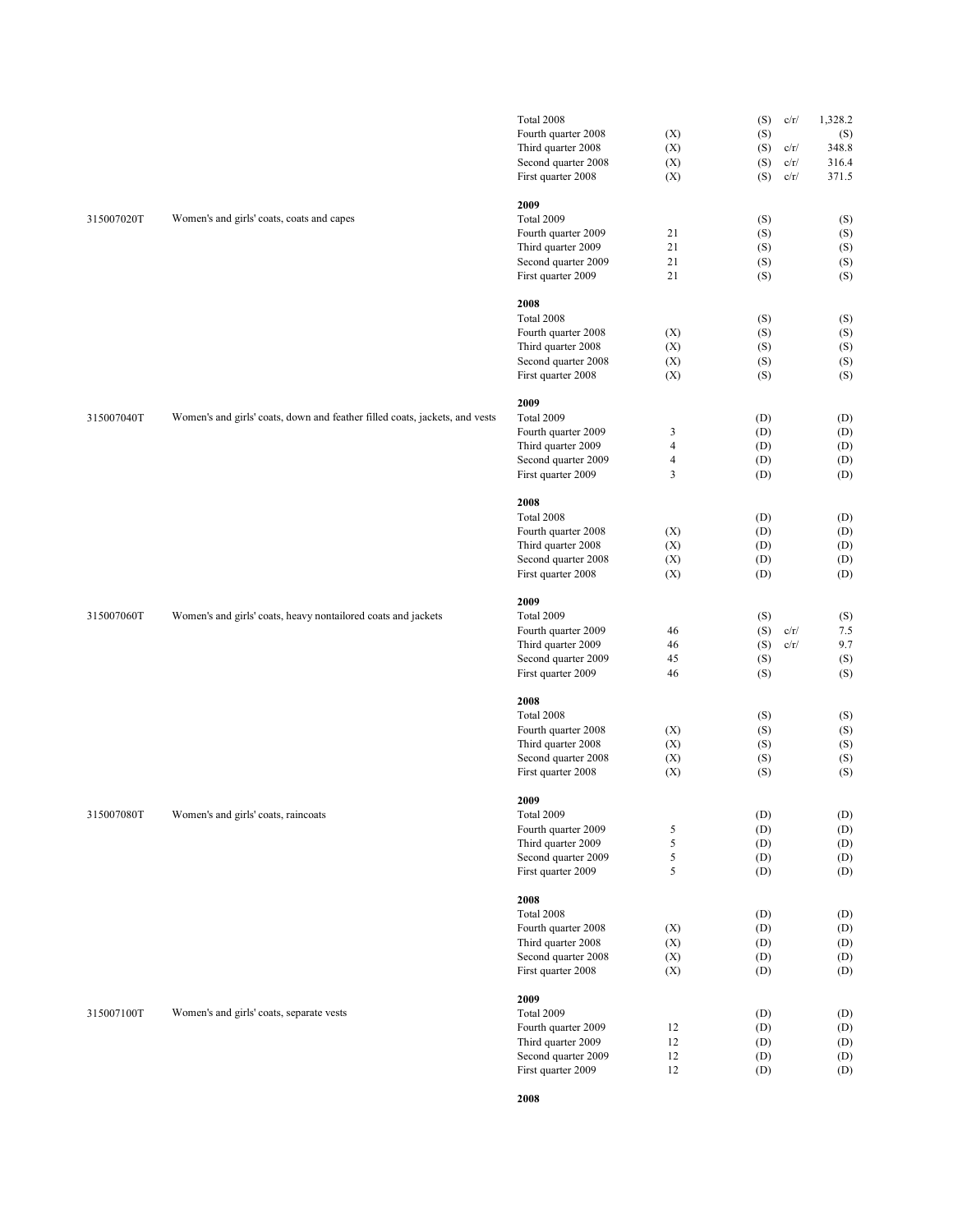|                       |                                                                         | Total 2008          |     |      | (D)    |      | (D)   |
|-----------------------|-------------------------------------------------------------------------|---------------------|-----|------|--------|------|-------|
|                       |                                                                         | Fourth quarter 2008 | (X) |      | (D)    |      | (D)   |
|                       |                                                                         | Third quarter 2008  | (X) |      | (D)    |      | (D)   |
|                       |                                                                         | Second quarter 2008 | (X) |      | (D)    |      | (D)   |
|                       |                                                                         | First quarter 2008  | (X) |      | (D)    |      | (D)   |
|                       |                                                                         | 2009                |     |      |        |      |       |
| 315007120T            | Women's and girls' coats, tailored suit-type jackets                    | Total 2009          |     | c/   | 1,079  | c/   | 49.1  |
|                       |                                                                         | Fourth quarter 2009 | 33  | c/   | 202    |      | (S)   |
|                       |                                                                         | Third quarter 2009  | 33  | c/   | 160    | c/   | 6.8   |
|                       |                                                                         | Second quarter 2009 | 33  | c/   | 319    | c/r/ | 17.2  |
|                       |                                                                         | First quarter 2009  | 32  | c/   | 398    | c/   | 19.1  |
|                       |                                                                         | 2008                |     |      |        |      |       |
|                       |                                                                         | Total 2008          |     |      | (S)    | c/r/ | 49.0  |
|                       |                                                                         | Fourth quarter 2008 | (X) |      | (S)    | c/r/ | 9.6   |
|                       |                                                                         | Third quarter 2008  | (X) |      | (S)    | c/r/ | 17.3  |
|                       |                                                                         | Second quarter 2008 | (X) | c/r/ | 270    | c/   | 10.4  |
|                       |                                                                         | First quarter 2008  | (X) |      | (S)    |      | (S)   |
|                       |                                                                         | 2009                |     |      |        |      |       |
| 315007140T            | Women's and girls' tops, woven blouses and shirts                       | Total 2009          |     | b/   | 37,521 | b/   | 426.6 |
|                       |                                                                         | Fourth quarter 2009 | 105 | b/r/ | 9,809  | b/r/ | 109.8 |
|                       |                                                                         | Third quarter 2009  | 106 | b/r/ | 9,406  | b/r/ | 105.4 |
|                       |                                                                         | Second quarter 2009 | 106 | b/r/ | 9,378  | b/r/ | 105.9 |
|                       |                                                                         | First quarter 2009  | 107 | b/r/ | 8,928  | b/r/ | 105.5 |
|                       |                                                                         |                     |     |      |        |      |       |
|                       |                                                                         | 2008                |     |      |        |      |       |
|                       |                                                                         | Total 2008          |     | c/   | 50,852 | b/r/ | 576.2 |
|                       |                                                                         | Fourth quarter 2008 | (X) | b/   | 11,836 | b/r/ | 135.2 |
|                       |                                                                         | Third quarter 2008  | (X) | b/   | 13,584 | b/r/ | 153.4 |
|                       |                                                                         | Second quarter 2008 | (X) | c/   | 13,142 | c/r/ | 149.8 |
|                       |                                                                         | First quarter 2008  | (X) | b/   | 12,290 | b/r/ | 137.8 |
|                       |                                                                         | 2009                |     |      |        |      |       |
| 315007160T            | Women's and girls' tops, knit T-shirts and tank tops made for outerwear | Total 2009          |     |      | (S)    |      | (S)   |
|                       |                                                                         | Fourth quarter 2009 | 92  |      | (S)    | c/   | 84.9  |
|                       |                                                                         | Third quarter 2009  | 92  |      | (S)    | c/   | 80.3  |
|                       |                                                                         | Second quarter 2009 | 93  |      | (S)    |      | (S)   |
|                       |                                                                         | First quarter 2009  | 94  |      | (S)    |      | (S)   |
|                       |                                                                         | 2008                |     |      |        |      |       |
|                       |                                                                         | Total 2008          |     |      | (S)    |      | (S)   |
|                       |                                                                         | Fourth quarter 2008 | (X) |      | (S)    | c/   | 124.1 |
|                       |                                                                         | Third quarter 2008  | (X) |      | (S)    |      | (S)   |
|                       |                                                                         | Second quarter 2008 | (X) |      | (S)    |      | (S)   |
|                       |                                                                         | First quarter 2008  | (X) |      | (S)    |      | (S)   |
|                       |                                                                         | 2009                |     |      |        |      |       |
| $315007180\mathrm{T}$ | Women's and girls' tops, sweatshirts                                    | Total 2009          |     |      | (D)    |      | (D)   |
|                       |                                                                         | Fourth quarter 2009 | 9   |      | (D)    |      | (D)   |
|                       |                                                                         | Third quarter 2009  | 10  |      | (D)    |      | (D)   |
|                       |                                                                         | Second quarter 2009 | 10  | c/   | 341    | a/   | 2.8   |
|                       |                                                                         | First quarter 2009  | 8   |      | (D)    |      | (D)   |
|                       |                                                                         | 2008                |     |      |        |      |       |
|                       |                                                                         | Total 2008          |     | c/   | 1,960  | a/   | 43.8  |
|                       |                                                                         | Fourth quarter 2008 | (X) |      | (S)    |      | (S)   |
|                       |                                                                         | Third quarter 2008  | (X) | c/   | 351    |      | 4.9   |
|                       |                                                                         | Second quarter 2008 | (X) | b/   | 679    |      | 18.3  |
|                       |                                                                         | First quarter 2008  | (X) | b/   | 590    |      | 15.8  |
|                       |                                                                         |                     |     |      |        |      |       |
| 315007200T            | Women's and girls' tops, other knit blouses and shirts                  | 2009<br>Total 2009  |     |      | (S)    |      | (S)   |
|                       |                                                                         | Fourth quarter 2009 | 61  |      | (S)    |      | (S)   |
|                       |                                                                         | Third quarter 2009  | 61  |      | (S)    |      | (S)   |
|                       |                                                                         | Second quarter 2009 | 62  |      | (S)    |      | (S)   |
|                       |                                                                         | First quarter 2009  | 64  |      | (S)    |      | (S)   |
|                       |                                                                         |                     |     |      |        |      |       |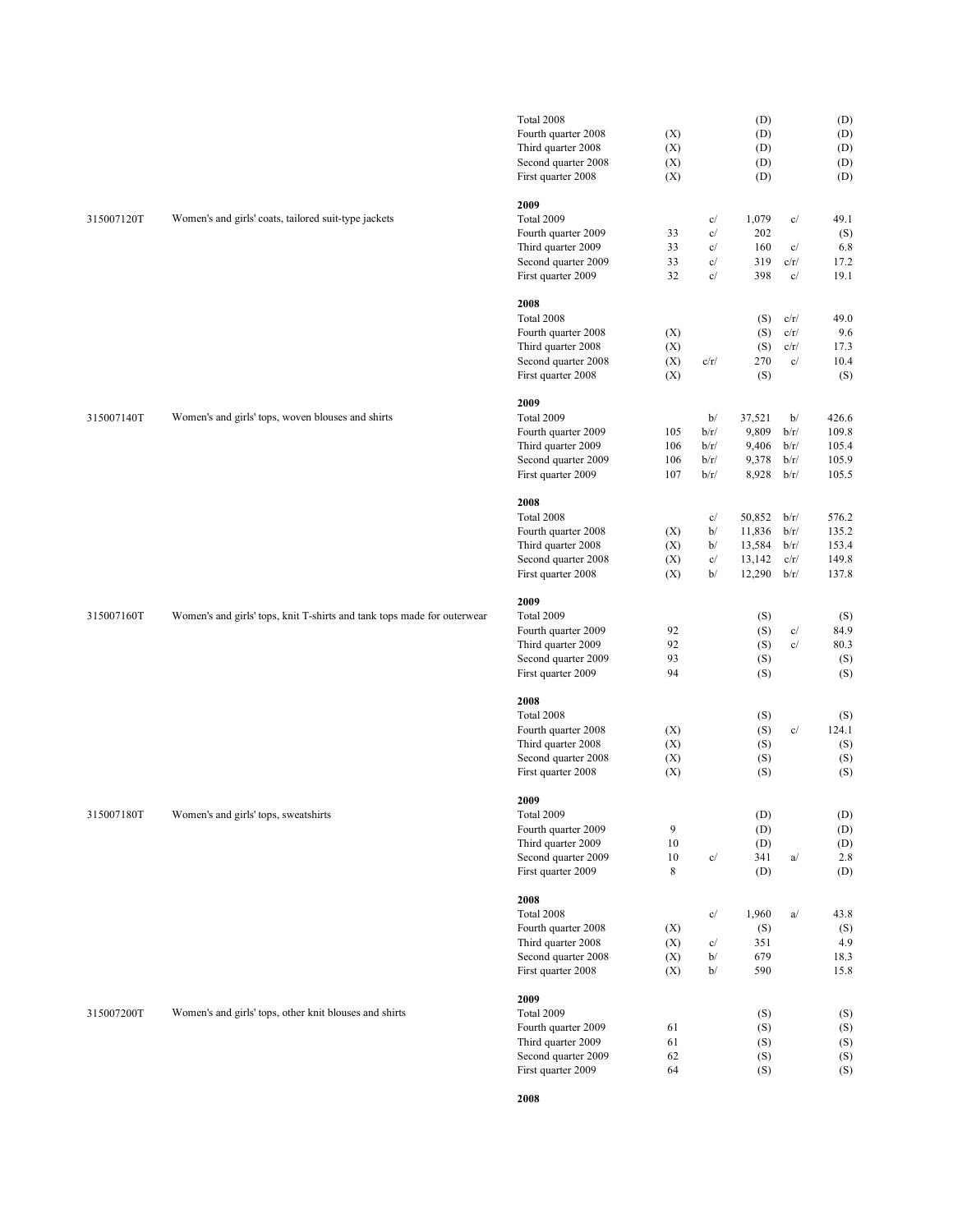|                    |                                                       | Total 2008          |     |      | (S)    |      | (S)   |
|--------------------|-------------------------------------------------------|---------------------|-----|------|--------|------|-------|
|                    |                                                       | Fourth quarter 2008 | (X) |      | (S)    |      | (S)   |
|                    |                                                       | Third quarter 2008  | (X) |      | (S)    |      | (S)   |
|                    |                                                       | Second quarter 2008 | (X) |      | (S)    |      | (S)   |
|                    |                                                       |                     |     |      |        |      |       |
|                    |                                                       | First quarter 2008  | (X) |      | (S)    |      | (S)   |
|                    |                                                       | 2009                |     |      |        |      |       |
| 315007220T         | vest sweaters                                         | Total 2009          |     | c/   | 10,184 | c/   | 139.2 |
|                    |                                                       | Fourth quarter 2009 | 33  | c/   | 3,605  | c/   | 44.7  |
|                    |                                                       | Third quarter 2009  | 34  | c/   | 2,898  | c/   | 42.3  |
|                    |                                                       |                     | 34  |      |        |      |       |
|                    |                                                       | Second quarter 2009 | 34  |      | (S)    |      | (S)   |
|                    |                                                       | First quarter 2009  |     |      | (S)    | c/   | 30.7  |
|                    |                                                       | 2008                |     |      |        |      |       |
|                    |                                                       | Total 2008          |     |      | (S)    |      | (S)   |
|                    |                                                       | Fourth quarter 2008 | (X) |      | (S)    |      | (S)   |
|                    |                                                       | Third quarter 2008  | (X) |      | (S)    |      | (S)   |
|                    |                                                       |                     |     |      |        |      |       |
|                    |                                                       | Second quarter 2008 | (X) |      | (S)    |      | (S)   |
|                    |                                                       | First quarter 2008  | (X) |      | (S)    |      | (S)   |
|                    |                                                       | 2009                |     |      |        |      |       |
| 315007240T         | Women's and girls' bottoms, shorts                    | Total 2009          |     |      | (D)    |      | (D)   |
|                    |                                                       | Fourth quarter 2009 | 61  |      | (D)    |      | (D)   |
|                    |                                                       | Third quarter 2009  | 62  |      | (D)    |      | (D)   |
|                    |                                                       | Second quarter 2009 | 64  |      |        |      |       |
|                    |                                                       |                     |     |      | (D)    |      | (D)   |
|                    |                                                       | First quarter 2009  | 66  |      | (D)    |      | (D)   |
|                    |                                                       | 2008                |     |      |        |      |       |
|                    |                                                       | Total 2008          |     |      | (D)    |      | (D)   |
|                    |                                                       | Fourth quarter 2008 | (X) |      | (D)    |      | (D)   |
|                    |                                                       | Third quarter 2008  | (X) |      | (D)    |      | (D)   |
|                    |                                                       |                     |     |      |        |      |       |
|                    |                                                       | Second quarter 2008 | (X) |      | (D)    |      | (D)   |
|                    |                                                       | First quarter 2008  | (X) |      | (D)    |      | (D)   |
|                    |                                                       | 2009                |     |      |        |      |       |
| 315007260T         | Women's and girls' bottoms, skirts and divided skirts | Total 2009          |     | b/   | 20,068 | b/   | 217.3 |
|                    |                                                       | Fourth quarter 2009 | 120 | b/r/ | 4,163  | b/   | 44.9  |
|                    |                                                       | Third quarter 2009  | 119 |      | 4,325  | b/   | 47.8  |
|                    |                                                       |                     |     | b/r/ |        |      |       |
|                    |                                                       | Second quarter 2009 | 119 | b/r/ | 5,873  | b/r/ | 63.3  |
|                    |                                                       | First quarter 2009  | 119 | b/r/ | 5,707  | a/r/ | 61.3  |
|                    |                                                       | 2008                |     |      |        |      |       |
|                    |                                                       | Total 2008          |     | b/r/ | 25,467 | b/r/ | 278.2 |
|                    |                                                       |                     |     |      |        |      |       |
|                    |                                                       | Fourth quarter 2008 | (X) | b/r/ | 6,308  | b/r/ | 66.6  |
|                    |                                                       | Third quarter 2008  | (X) | b/r/ | 6,295  | b/r/ | 68.1  |
|                    |                                                       | Second quarter 2008 | (X) | b/r/ | 6,864  | b/r/ | 77.0  |
|                    |                                                       | First quarter 2008  | (X) | b/r/ | 6,000  | b/r/ | 66.5  |
|                    |                                                       | 2009                |     |      |        |      |       |
| $315007270{\rm T}$ | Women's and girls' bottoms, jeans                     | Total 2009          |     | c/   | 3,650  | c/   | 243.1 |
|                    |                                                       | Fourth quarter 2009 | 25  | c/   | 908    | c/   | 55.6  |
|                    |                                                       |                     |     |      |        |      |       |
|                    |                                                       | Third quarter 2009  | 25  |      | (S)    |      | (S)   |
|                    |                                                       | Second quarter 2009 | 26  |      | (S)    |      | (S)   |
|                    |                                                       | First quarter 2009  | 25  | c/   | 940    | c/   | 65.1  |
|                    |                                                       | 2008                |     |      |        |      |       |
|                    |                                                       | Total 2008          |     | c/   | 5,284  | c/r/ | 310.8 |
|                    |                                                       | Fourth quarter 2008 | (X) | a/   | 1,275  | a/r/ | 76.2  |
|                    |                                                       |                     |     |      |        |      |       |
|                    |                                                       | Third quarter 2008  | (X) | a/   | 1,243  | r/   | 80.2  |
|                    |                                                       | Second quarter 2008 | (X) | c/   | 1,378  |      | (S)   |
|                    |                                                       | First quarter 2008  | (X) | c/r/ | 1,388  |      | (S)   |
|                    |                                                       | 2009                |     |      |        |      |       |
| 315007280T         | Women's and girls' bottoms, slacks (except jeans)     | Total 2009          |     | c/   | 16,814 | c/   | 233.2 |
|                    |                                                       | Fourth quarter 2009 | 115 | b/r/ | 4,579  | c/   | 60.0  |
|                    |                                                       |                     |     |      |        |      |       |
|                    |                                                       | Third quarter 2009  | 116 | b/r/ | 4,370  | c/   | 57.1  |
|                    |                                                       | Second quarter 2009 | 116 |      | (S)    | c/r/ | 50.5  |
|                    |                                                       | First quarter 2009  | 118 |      | (S)    | c/   | 65.6  |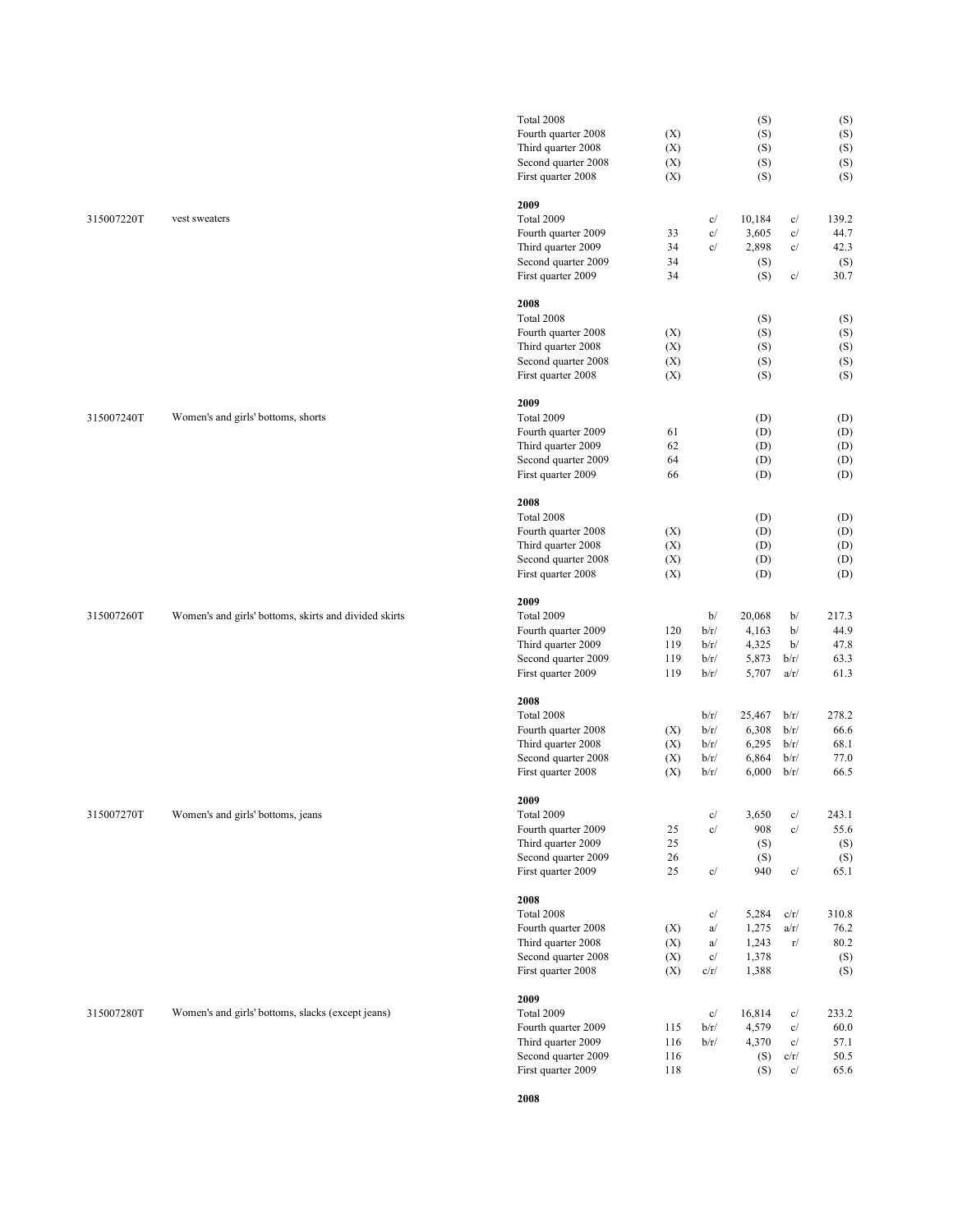|            |                                                                                                                       | Total 2008          |                         | c/r/ | 25,948     | c/r/ | 349.5      |
|------------|-----------------------------------------------------------------------------------------------------------------------|---------------------|-------------------------|------|------------|------|------------|
|            |                                                                                                                       | Fourth quarter 2008 | (X)                     | c/r/ | 7,035      | c/   | 89.9       |
|            |                                                                                                                       | Third quarter 2008  | (X)                     | c/r/ | 6,804      | b/   | 94.0       |
|            |                                                                                                                       | Second quarter 2008 | (X)                     |      | (S)        | c/r/ | 86.4       |
|            |                                                                                                                       |                     |                         |      |            | c/r/ | 79.2       |
|            |                                                                                                                       | First quarter 2008  | (X)                     |      | (S)        |      |            |
|            |                                                                                                                       | 2009                |                         |      |            |      |            |
| 315007300T | Women's and girls' bottoms, sweatpants                                                                                | Total 2009          |                         |      | (D)        |      | (D)        |
|            |                                                                                                                       | Fourth quarter 2009 | 13                      |      | (D)        |      | (D)        |
|            |                                                                                                                       | Third quarter 2009  | 14                      |      | (D)        |      | (D)        |
|            |                                                                                                                       | Second quarter 2009 | 14                      |      | (D)        |      | (D)        |
|            |                                                                                                                       | First quarter 2009  | 14                      |      | (D)        |      | (D)        |
|            |                                                                                                                       |                     |                         |      |            |      |            |
|            |                                                                                                                       | 2008                |                         |      |            |      |            |
|            |                                                                                                                       | Total 2008          |                         |      | (D)        |      | (D)        |
|            |                                                                                                                       | Fourth quarter 2008 | (X)                     |      | (D)        |      | (D)        |
|            |                                                                                                                       | Third quarter 2008  | (X)                     |      | (D)        |      | (D)        |
|            |                                                                                                                       | Second quarter 2008 | (X)                     |      | (D)        |      | (D)        |
|            |                                                                                                                       | First quarter 2008  | (X)                     |      | (D)        |      | (D)        |
|            |                                                                                                                       | 2009                |                         |      |            |      |            |
| 315007320T | bandeaux                                                                                                              | Total 2009          |                         | b/   | 1,107      | b/   | 22.1       |
|            |                                                                                                                       | Fourth quarter 2009 | 11                      | a/r/ | 300        | b/r/ | 6.0        |
|            |                                                                                                                       |                     | 11                      |      |            |      |            |
|            |                                                                                                                       | Third quarter 2009  |                         | b/r/ | 250        | b/r/ | 5.1        |
|            |                                                                                                                       | Second quarter 2009 | 11                      | b/r/ | 255        | b/r/ | 5.2        |
|            |                                                                                                                       | First quarter 2009  | 12                      | a/r/ | 302        | b/r/ | 5.8        |
|            |                                                                                                                       | 2008                |                         |      |            |      |            |
|            |                                                                                                                       | Total 2008          |                         | b/r/ | 969        | b/   | 18.6       |
|            |                                                                                                                       | Fourth quarter 2008 | (X)                     | b/r/ | 181        | c/r/ | 3.8        |
|            |                                                                                                                       | Third quarter 2008  | (X)                     | c/r/ | 156        | c/   | 3.5        |
|            |                                                                                                                       |                     | (X)                     |      |            |      |            |
|            |                                                                                                                       | Second quarter 2008 |                         | a/r/ | 305        | a/   | 5.6        |
|            |                                                                                                                       | First quarter 2008  | (X)                     | a/r/ | 327        | a/   | 5.7        |
|            |                                                                                                                       | 2009                |                         |      |            |      |            |
| 315007340T | foundation garments                                                                                                   | Total 2009          |                         |      | (D)        |      | (D)        |
|            |                                                                                                                       | Fourth quarter 2009 | 4                       |      | (D)        |      | (D)        |
|            |                                                                                                                       | Third quarter 2009  | $\overline{\mathbf{4}}$ |      | (D)        |      | (D)        |
|            |                                                                                                                       | Second quarter 2009 | $\overline{4}$          |      | (D)        |      | (D)        |
|            |                                                                                                                       | First quarter 2009  | $\overline{4}$          |      | (D)        |      | (D)        |
|            |                                                                                                                       |                     |                         |      |            |      |            |
|            |                                                                                                                       | 2008                |                         |      |            |      |            |
|            |                                                                                                                       | Total 2008          |                         |      | (S)        |      | (S)        |
|            |                                                                                                                       | Fourth quarter 2008 | (X)                     |      | (S)        |      | (S)        |
|            |                                                                                                                       | Third quarter 2008  | (X)                     |      | (S)        |      | (S)        |
|            |                                                                                                                       | Second quarter 2008 | (X)                     |      | (S)        |      | (S)        |
|            |                                                                                                                       | First quarter 2008  | (X)                     |      | (S)        |      | (S)        |
|            |                                                                                                                       |                     |                         |      |            |      |            |
| 315007360T | other nightwear                                                                                                       | 2009<br>Total 2009  |                         |      | (S)        |      | (S)        |
|            |                                                                                                                       |                     |                         |      |            |      |            |
|            |                                                                                                                       | Fourth quarter 2009 | 20                      |      | (S)        |      | (S)        |
|            |                                                                                                                       | Third quarter 2009  | 20                      |      | (S)        |      | (S)        |
|            |                                                                                                                       | Second quarter 2009 | 21                      |      | (S)        |      | (S)        |
|            |                                                                                                                       | First quarter 2009  | 21                      |      | (S)        |      | (S)        |
|            |                                                                                                                       | 2008                |                         |      |            |      |            |
|            |                                                                                                                       | Total 2008          |                         |      | (S)        |      | (S)        |
|            |                                                                                                                       | Fourth quarter 2008 | (X)                     |      | (S)        |      | (S)        |
|            |                                                                                                                       | Third quarter 2008  | (X)                     |      | (S)        |      | (S)        |
|            |                                                                                                                       | Second quarter 2008 |                         |      |            |      |            |
|            |                                                                                                                       | First quarter 2008  | (X)<br>(X)              |      | (S)<br>(S) |      | (S)<br>(S) |
|            |                                                                                                                       |                     |                         |      |            |      |            |
|            |                                                                                                                       | 2009                |                         |      |            |      |            |
|            | Women's and girls' underwear and nightwear, all other underwear,<br>camisoles, teddies, undershirts, and union shirts |                     |                         |      |            |      |            |
| 315007380T |                                                                                                                       | Total 2009          |                         |      | (S)        |      | (S)        |
|            |                                                                                                                       | Fourth quarter 2009 | 16                      |      | (S)        |      | (S)        |
|            |                                                                                                                       | Third quarter 2009  | 16                      |      | (S)        |      | (S)        |
|            |                                                                                                                       | Second quarter 2009 | 17                      |      | (S)        |      | (S)        |
|            |                                                                                                                       | First quarter 2009  | 17                      |      | (S)        |      | (S)        |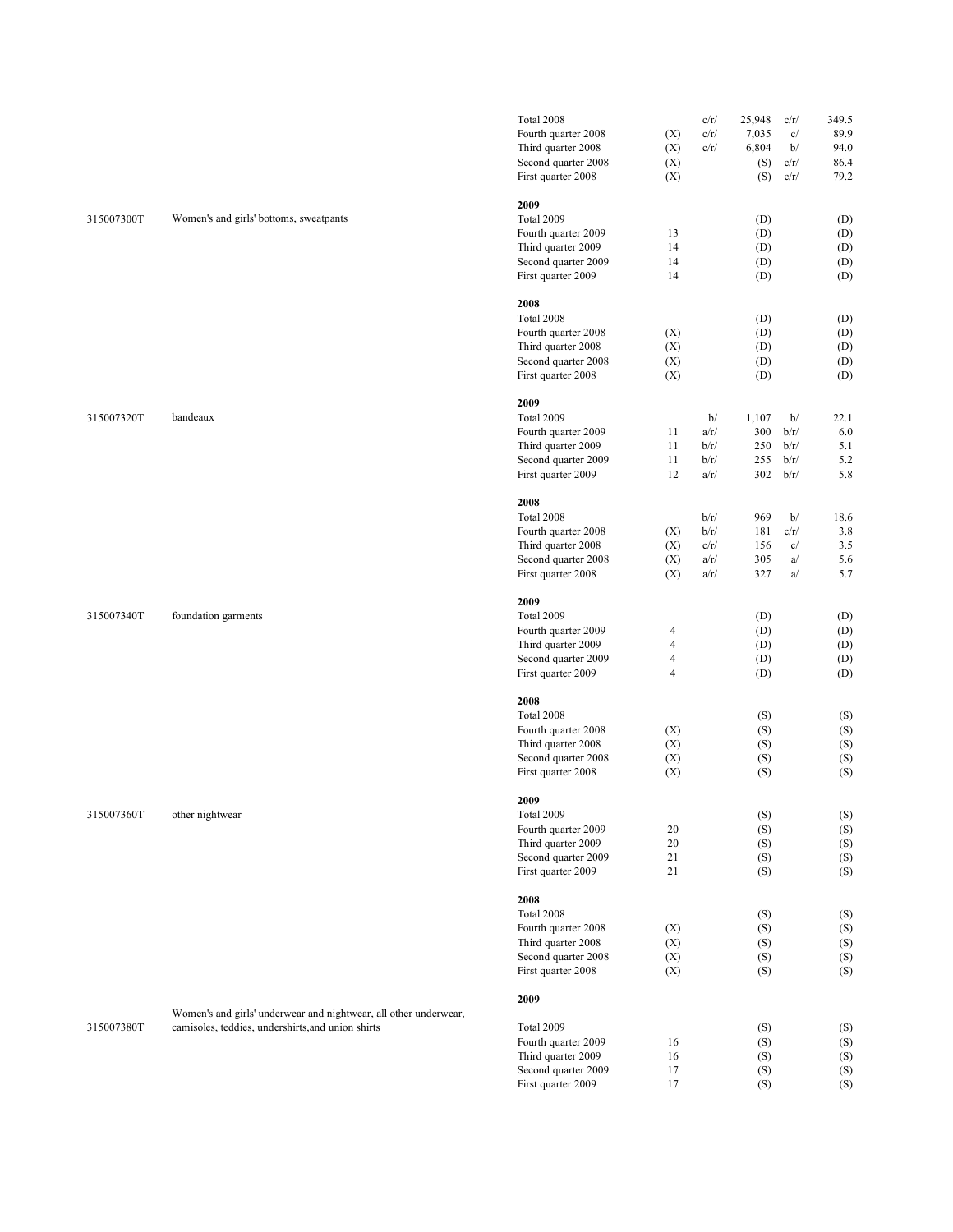|            |                                                                      | 2008<br>Total 2008<br>Fourth quarter 2008<br>Third quarter 2008<br>Second quarter 2008<br>First quarter 2008 | (X)<br>(X)<br>(X)<br>(X)                        | 2,358<br>c/<br>c/<br>713<br>c/                                           | (S)<br>(S)<br>745               | (S)<br>(S)<br>(S)<br>(S)<br>(S)    |
|------------|----------------------------------------------------------------------|--------------------------------------------------------------------------------------------------------------|-------------------------------------------------|--------------------------------------------------------------------------|---------------------------------|------------------------------------|
| 315007400T | Women's and girls' underwear and nightwear, panties                  | 2009<br>Total 2009<br>Fourth quarter 2009<br>Third quarter 2009<br>Second quarter 2009<br>First quarter 2009 | 14<br>14<br>15<br>15                            |                                                                          | (S)<br>(S)<br>(S)<br>(S)<br>(S) | (S)<br>(S)<br>(S)<br>(S)<br>(S)    |
|            |                                                                      | 2008<br>Total 2008<br>Fourth quarter 2008<br>Third quarter 2008<br>Second quarter 2008<br>First quarter 2008 | (X)<br>(X)<br>(X)<br>(X)                        | 20,296<br>c/<br>4,564<br>c/<br>c/<br>5,147<br>c/<br>5,272<br>c/<br>5,313 | c/<br>c/<br>c/                  | (S)<br>(S)<br>18.1<br>19.0<br>19.5 |
| 315007420T | Women's and girls' underwear and nightwear, robes and dressing gowns | 2009<br>Total 2009<br>Fourth quarter 2009<br>Third quarter 2009<br>Second quarter 2009<br>First quarter 2009 | 8<br>8<br>$\overline{9}$<br>9                   |                                                                          | (D)<br>(D)<br>(D)<br>(D)<br>(D) | (D)<br>(D)<br>(D)<br>(D)<br>(D)    |
|            |                                                                      | 2008<br>Total 2008<br>Fourth quarter 2008<br>Third quarter 2008<br>Second quarter 2008<br>First quarter 2008 | (X)<br>(X)<br>(X)<br>(X)                        |                                                                          | (D)<br>(D)<br>(D)<br>(D)<br>(D) | (D)<br>(D)<br>(D)<br>(D)<br>(D)    |
| 315007440T | Women's and girls' underwear and nightwear, slips                    | 2009<br>Total 2009<br>Fourth quarter 2009<br>Third quarter 2009<br>Second quarter 2009<br>First quarter 2009 | 9<br>9<br>10<br>10                              |                                                                          | (S)<br>(S)<br>(S)<br>(S)<br>(S) | (S)<br>(S)<br>(S)<br>(S)<br>(S)    |
|            |                                                                      | 2008<br>Total 2008<br>Fourth quarter 2008<br>Third quarter 2008<br>Second quarter 2008<br>First quarter 2008 | (X)<br>(X)<br>(X)<br>(X)                        |                                                                          | (S)<br>(S)<br>110<br>(S)<br>(S) | (S)<br>(S)<br>(S)<br>(S)<br>(S)    |
| 315007460T | Women's and girls' other garments, bodysuits and bodyshirts          | 2009<br>Total 2009<br>Fourth quarter 2009<br>Third quarter 2009<br>Second quarter 2009<br>First quarter 2009 | 5<br>$\sqrt{5}$<br>$\sqrt{5}$<br>6              |                                                                          | (D)<br>(D)<br>(D)<br>(D)<br>(D) | (D)<br>(D)<br>(D)<br>(D)<br>(D)    |
|            |                                                                      | 2008<br>Total 2008<br>Fourth quarter 2008<br>Third quarter 2008<br>Second quarter 2008<br>First quarter 2008 | (X)<br>(X)<br>(X)<br>(X)                        |                                                                          | (D)<br>(D)<br>(D)<br>(D)<br>(D) | (D)<br>(D)<br>(D)<br>(D)<br>(D)    |
| 315007480T | Women's and girls' other garments, jogging and warmup suits          | 2009<br>Total 2009<br>Fourth quarter 2009<br>Third quarter 2009<br>Second quarter 2009<br>First quarter 2009 | 5<br>$\sqrt{5}$<br>$\overline{4}$<br>$\sqrt{5}$ |                                                                          | (D)<br>(D)<br>(D)<br>(D)<br>(D) | (D)<br>(D)<br>(D)<br>(D)<br>(D)    |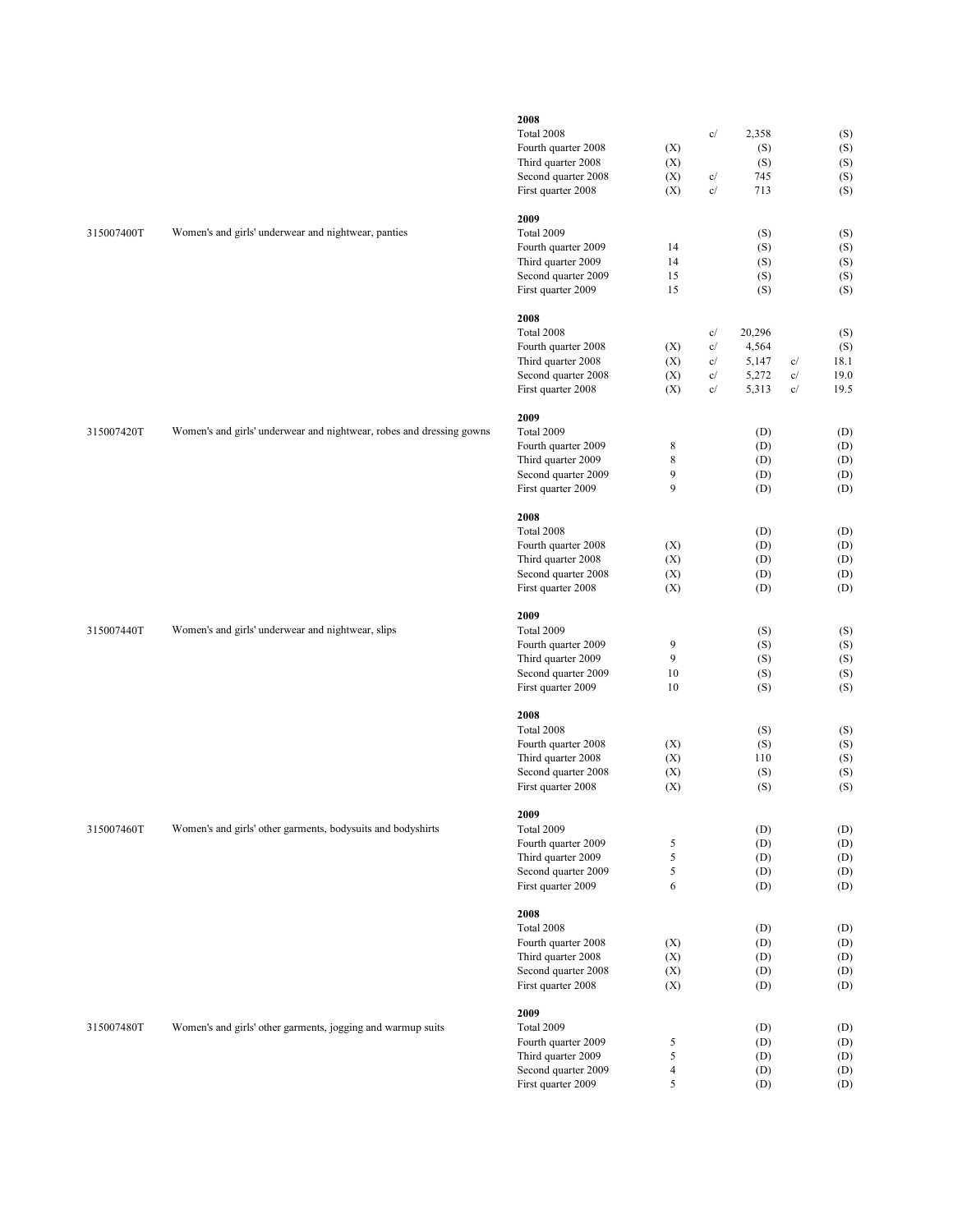|            |                                                                       | 2008<br>Total 2008<br>Fourth quarter 2008<br>Third quarter 2008<br>Second quarter 2008<br>First quarter 2008 | (X)<br>(X)<br>(X)<br>(X)                          |                              | (D)<br>(D)<br>(D)<br>(D)<br>(D)          |                          | (D)<br>(D)<br>(D)<br>(D)<br>(D)       |
|------------|-----------------------------------------------------------------------|--------------------------------------------------------------------------------------------------------------|---------------------------------------------------|------------------------------|------------------------------------------|--------------------------|---------------------------------------|
| 315007500T | Women's and girls' other garments, overalls, coveralls, and jumpsuits | 2009<br>Total 2009<br>Fourth quarter 2009<br>Third quarter 2009<br>Second quarter 2009<br>First quarter 2009 | 10<br>9<br>9<br>9                                 |                              | (S)<br>(S)<br>(S)<br>(S)<br>(S)          |                          | (S)<br>(S)<br>(S)<br>(S)<br>(S)       |
|            |                                                                       | 2008<br>Total 2008<br>Fourth quarter 2008<br>Third quarter 2008<br>Second quarter 2008<br>First quarter 2008 | (X)<br>(X)<br>(X)<br>(X)                          | b/<br>c/<br>a/<br>a/         | 1,105<br>158<br>(S)<br>430<br>393        | b/<br>c/<br>a/<br>a/     | 18.3<br>3.2<br>(S)<br>6.4<br>6.9      |
| 315007520T | Women's and girls' other garments, playsuits, rompers, halters, etc.  | 2009<br>Total 2009<br>Fourth quarter 2009<br>Third quarter 2009<br>Second quarter 2009<br>First quarter 2009 | 12<br>12<br>12<br>12                              |                              | (D)<br>(D)<br>(D)<br>(D)<br>(D)          |                          | (D)<br>(D)<br>(D)<br>(D)<br>(D)       |
|            |                                                                       | 2008<br>Total 2008<br>Fourth quarter 2008<br>Third quarter 2008<br>Second quarter 2008<br>First quarter 2008 | (X)<br>(X)<br>(X)<br>(X)                          |                              | (D)<br>(D)<br>(D)<br>(D)<br>(D)          |                          | (D)<br>(D)<br>(D)<br>(D)<br>(D)       |
| 315007540T | Women's and girls' other garments, ski apparel                        | 2009<br>Total 2009<br>Fourth quarter 2009<br>Third quarter 2009<br>Second quarter 2009<br>First quarter 2009 | 1<br>$\mathbf{1}$<br>$\mathbf{1}$<br>$\mathbf{1}$ |                              | (D)<br>(D)<br>(D)<br>(D)<br>(D)          |                          | (D)<br>(D)<br>(D)<br>(D)<br>(D)       |
|            |                                                                       | 2008<br>Total 2008<br>Fourth quarter 2008<br>Third quarter 2008<br>Second quarter 2008<br>First quarter 2008 | (X)<br>(X)<br>(X)<br>(X)                          |                              | (D)<br>(D)<br>(D)<br>(D)<br>(D)          |                          | (D)<br>(D)<br>(D)<br>(D)<br>(D)       |
| 315007560T | Women's and girls' other garments, suits, including pant suits        | 2009<br>Total 2009<br>Fourth quarter 2009<br>Third quarter 2009<br>Second quarter 2009<br>First quarter 2009 | 15<br>15<br>15<br>15                              |                              | (S)<br>(S)<br>(S)<br>(S)<br>(S)          |                          | (S)<br>(S)<br>(S)<br>(S)<br>(S)       |
|            |                                                                       | 2008<br>Total 2008<br>Fourth quarter 2008<br>Third quarter 2008<br>Second quarter 2008<br>First quarter 2008 | (X)<br>(X)<br>(X)<br>(X)                          |                              | (S)<br>(S)<br>(S)<br>(S)<br>(S)          |                          | (S)<br>(S)<br>(S)<br>(S)<br>(S)       |
| 315007580T | Women's and girls' other garments, swimwear                           | 2009<br>Total 2009<br>Fourth quarter 2009<br>Third quarter 2009<br>Second quarter 2009<br>First quarter 2009 | 27<br>27<br>28<br>28                              | c/<br>c/<br>c/<br>c/<br>c/r/ | 13,801<br>2,265<br>809<br>4,964<br>5,763 | c/<br>c/<br>c/r/<br>c/r/ | 265.6<br>(S)<br>14.9<br>88.8<br>109.4 |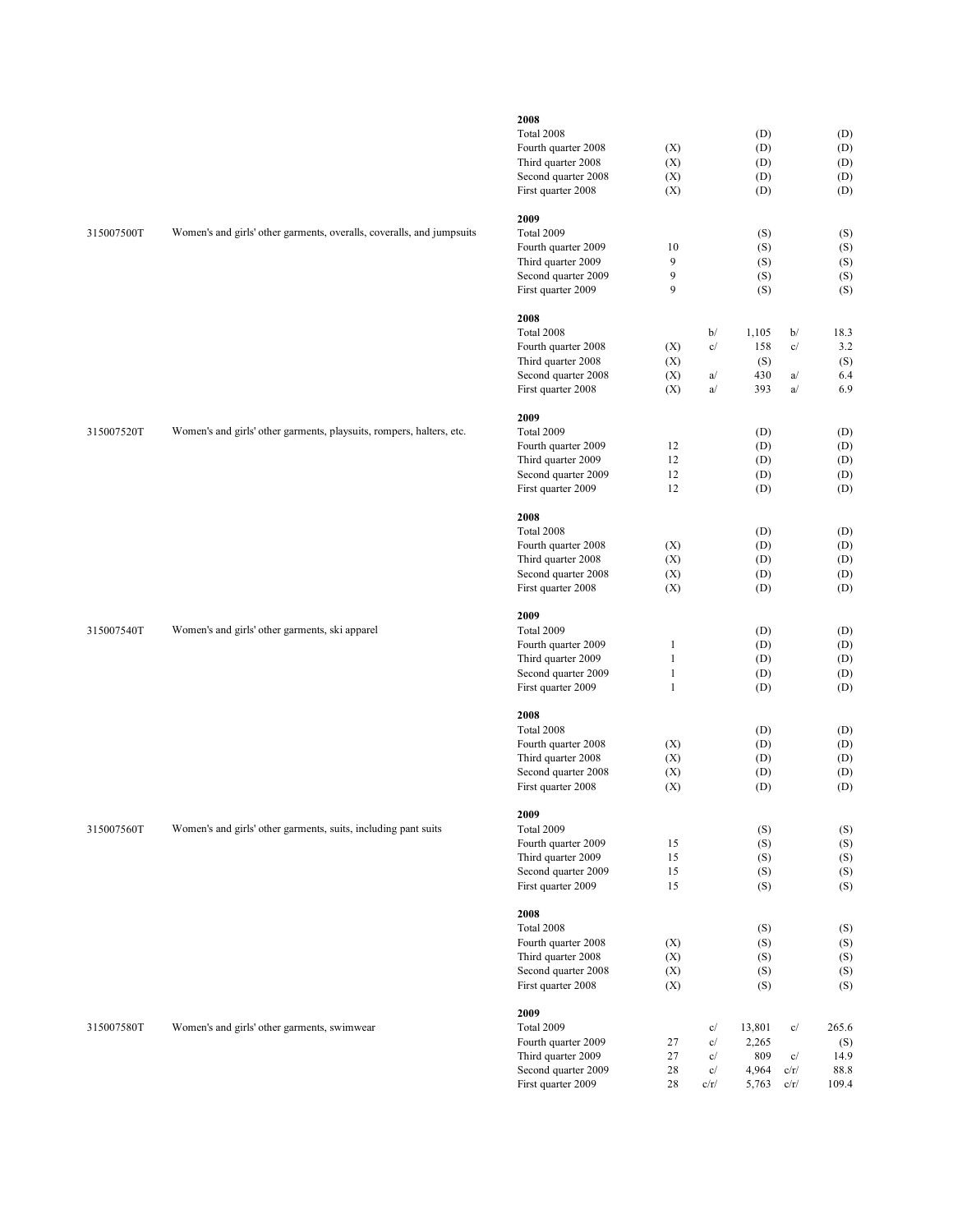|            |                                                             | 2008                |     |      |        |      |       |
|------------|-------------------------------------------------------------|---------------------|-----|------|--------|------|-------|
|            |                                                             | Total 2008          |     | c/r/ | 15,276 | c/r/ | 286.8 |
|            |                                                             | Fourth quarter 2008 | (X) | c/r/ | 2,851  | c/r/ | 57.4  |
|            |                                                             | Third quarter 2008  | (X) | c/r/ | 1,322  | c/r/ | 19.3  |
|            |                                                             | Second quarter 2008 | (X) | c/r/ | 4,314  | c/r/ | 86.2  |
|            |                                                             | First quarter 2008  | (X) | c/r/ | 6,789  | c/r/ | 123.9 |
|            |                                                             | 2009                |     |      |        |      |       |
| 315007590T | Women's and girls' other garments, team sports uniforms     | Total 2009          |     | c/   | 1,406  | c/   | 43.0  |
|            |                                                             | Fourth quarter 2009 | 25  | b/r/ | 445    | b/   | 11.9  |
|            |                                                             | Third quarter 2009  | 25  | c/r/ | 420    | c/   | 12.0  |
|            |                                                             | Second quarter 2009 | 25  |      | (S)    | c/   | 9.1   |
|            |                                                             | First quarter 2009  | 26  | c/r/ | 298    | c/   | 10.0  |
|            |                                                             | 2008                |     |      |        |      |       |
|            |                                                             | Total 2008          |     |      | (S)    |      | (S)   |
|            |                                                             | Fourth quarter 2008 | (X) |      | (S)    |      | (S)   |
|            |                                                             | Third quarter 2008  | (X) |      | (S)    | c/r/ | 9.0   |
|            |                                                             | Second quarter 2008 | (X) |      | (S)    | c/r/ | 7.4   |
|            |                                                             | First quarter 2008  | (X) |      | (S)    |      | (S)   |
|            |                                                             | 2009                |     |      |        |      |       |
| 315007600T | Women's and girls' other garments, washable service apparel | Total 2009          |     |      | (S)    |      | (S)   |
|            |                                                             | Fourth quarter 2009 | 21  |      | (S)    |      | (S)   |
|            |                                                             | Third quarter 2009  | 21  |      | (S)    |      | (S)   |
|            |                                                             | Second quarter 2009 | 21  |      | (S)    |      | (S)   |
|            |                                                             | First quarter 2009  | 21  |      | (S)    |      | (S)   |
|            |                                                             | 2008                |     |      |        |      |       |
|            |                                                             | Total 2008          |     |      | (S)    |      | (S)   |
|            |                                                             | Fourth quarter 2009 | (X) |      | (S)    |      | (S)   |
|            |                                                             | Third quarter 2009  | (X) |      | (S)    |      | (S)   |

Second quarter 2009 (X) (S) (S) First quarter 2009  $(X)$  (S)  $(S)$  (S)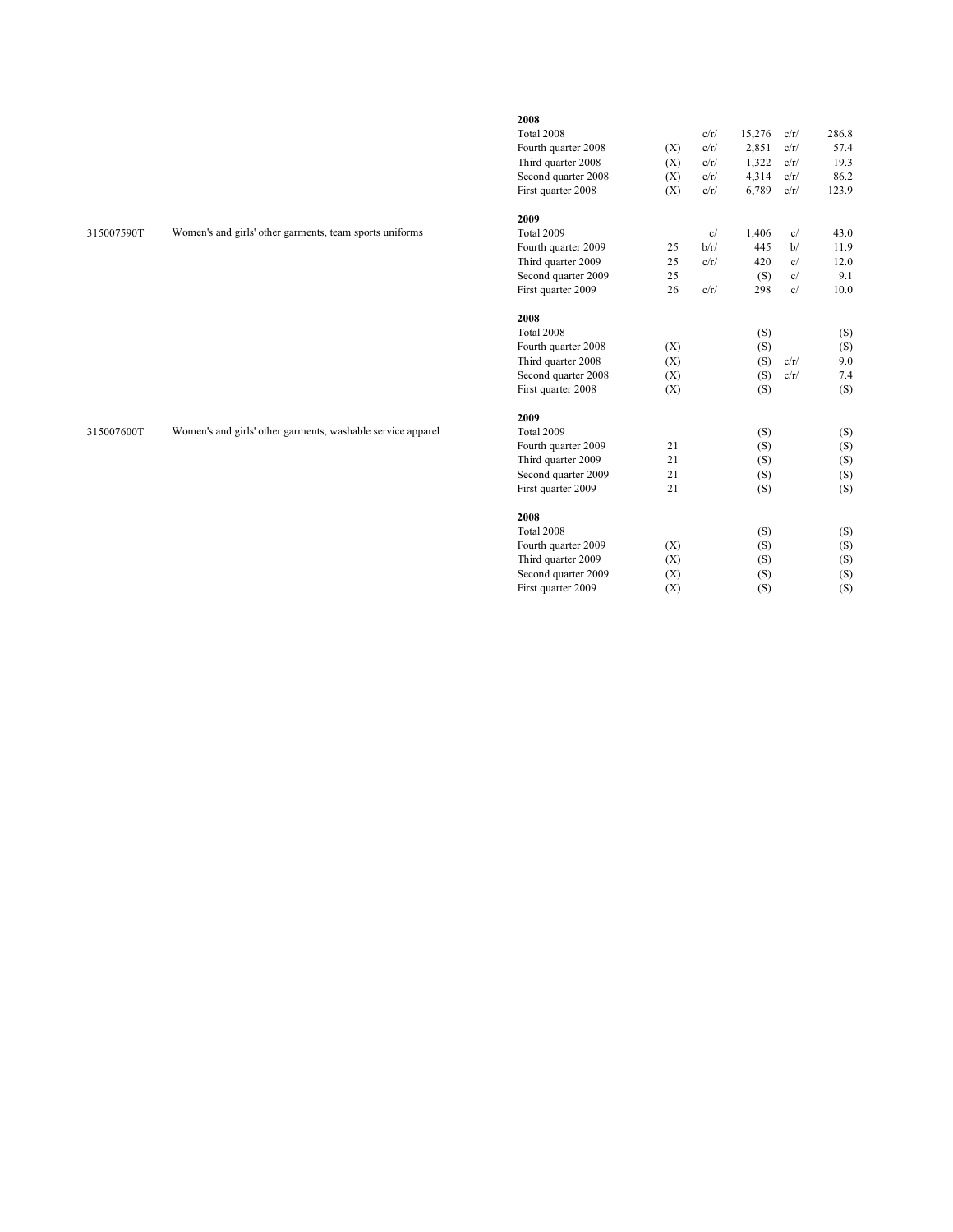Table 2a. Quantity of Production of Apparel by Type of Fabric [Quantity in thousands of units.]

| Product    |                                                                 |                          | No.                      |                                 |          |
|------------|-----------------------------------------------------------------|--------------------------|--------------------------|---------------------------------|----------|
| code       | Product description                                             | Quarter and year of cos. |                          |                                 | Quantity |
|            |                                                                 |                          |                          |                                 |          |
|            |                                                                 |                          |                          |                                 |          |
|            |                                                                 | 2009                     |                          |                                 |          |
| 315004000T | Men's and boys' suits, total                                    | Total 2009               |                          | c/                              | 816      |
|            |                                                                 | Fourth quarter 2009      | 56                       |                                 | (S)      |
|            |                                                                 | Third quarter 2009       | 56                       |                                 | (S)      |
|            |                                                                 | Second quarter 2009      | 56                       | c/r/                            | 261      |
|            |                                                                 |                          |                          |                                 |          |
|            |                                                                 | First quarter 2009       | 56                       | c/                              | 239      |
|            |                                                                 |                          |                          |                                 |          |
|            |                                                                 | 2008                     |                          |                                 |          |
|            |                                                                 | Total 2008               |                          | b/                              | 1,542    |
|            |                                                                 | Fourth quarter 2008      | (X)                      | c/                              | 265      |
|            |                                                                 |                          | (X)                      | b/                              | 365      |
|            |                                                                 | Third quarter 2008       |                          |                                 |          |
|            |                                                                 | Second quarter 2008      | (X)                      | b/                              | 473      |
|            |                                                                 | First quarter 2008       | (X)                      | $\ensuremath{\text{c}}\xspace/$ | 439      |
|            |                                                                 |                          |                          |                                 |          |
|            |                                                                 | 2009                     |                          |                                 |          |
| 315004003T | Men's and boys' suits, cotton and chiefly cotton                | Total 2009               |                          |                                 | (D)      |
|            |                                                                 |                          |                          |                                 |          |
|            |                                                                 | Fourth quarter 2009      | $\mathbf 1$              |                                 | (D)      |
|            |                                                                 | Third quarter 2009       | $\mathbf 1$              |                                 | (D)      |
|            |                                                                 | Second quarter 2009      | $\,1\,$                  |                                 | (D)      |
|            |                                                                 | First quarter 2009       | $\mathbf{1}$             |                                 | (D)      |
|            |                                                                 |                          |                          |                                 |          |
|            |                                                                 |                          |                          |                                 |          |
|            |                                                                 | 2008                     |                          |                                 |          |
|            |                                                                 | Total 2008               |                          |                                 | (D)      |
|            |                                                                 | Fourth quarter 2008      | (X)                      |                                 |          |
|            |                                                                 | Third quarter 2008       | (X)                      |                                 | (D)      |
|            |                                                                 | Second quarter 2008      | (X)                      |                                 | (D)      |
|            |                                                                 |                          | (X)                      |                                 |          |
|            |                                                                 | First quarter 2008       |                          |                                 | (D)      |
|            |                                                                 |                          |                          |                                 |          |
|            |                                                                 | 2009                     |                          |                                 |          |
| 315004005T | Men's and boys' suits, manmade and chiefly manmade              | Total 2009               |                          |                                 | 66       |
|            |                                                                 | Fourth quarter 2009      | 4                        | $\rm r/$                        | 15       |
|            |                                                                 | Third quarter 2009       | $\overline{\mathbf{4}}$  |                                 | 16       |
|            |                                                                 |                          |                          |                                 |          |
|            |                                                                 | Second quarter 2009      | $\overline{\mathcal{A}}$ |                                 | 19       |
|            |                                                                 | First quarter 2009       | $\overline{4}$           |                                 | 16       |
|            |                                                                 |                          |                          |                                 |          |
|            |                                                                 | 2008                     |                          |                                 |          |
|            |                                                                 | Total 2008               |                          | r/                              | 80       |
|            |                                                                 | Fourth quarter 2008      | (X)                      | $\rm r/$                        | 19       |
|            |                                                                 |                          |                          |                                 |          |
|            |                                                                 | Third quarter 2008       | (X)                      | $\rm r/$                        | 20       |
|            |                                                                 | Second quarter 2008      | (X)                      | $\rm r/$                        | 24       |
|            |                                                                 | First quarter 2008       | (X)                      | $\rm r/$                        | 17       |
|            |                                                                 |                          |                          |                                 |          |
|            |                                                                 | 2009                     |                          |                                 |          |
| 315004006T | Men's and boys' suits, wool and chiefly wool                    | Total 2009               |                          | c/                              | 387      |
|            |                                                                 | Fourth quarter 2009      |                          |                                 |          |
|            |                                                                 |                          | $\boldsymbol{7}$         |                                 | (S)      |
|            |                                                                 | Third quarter 2009       | $\boldsymbol{7}$         |                                 | (S)      |
|            |                                                                 | Second quarter 2009      | $\tau$                   | c/                              | 135      |
|            |                                                                 | First quarter 2009       | $\boldsymbol{7}$         |                                 | 124      |
|            |                                                                 |                          |                          |                                 |          |
|            |                                                                 | 2008                     |                          |                                 |          |
|            |                                                                 | Total 2008               |                          |                                 | 914      |
|            |                                                                 |                          |                          |                                 |          |
|            |                                                                 | Fourth quarter 2008      | (X)                      |                                 | 157      |
|            |                                                                 | Third quarter 2008       | (X)                      |                                 | 210      |
|            |                                                                 | Second quarter 2008      | (X)                      |                                 | 287      |
|            |                                                                 | First quarter 2008       | (X)                      |                                 | 260      |
|            |                                                                 |                          |                          |                                 |          |
|            |                                                                 | 2009                     |                          |                                 |          |
|            |                                                                 |                          |                          |                                 |          |
| 315004004T | Men's and boys' suits, chiefly manmade that include wool blends | Total 2009               |                          |                                 | 21       |
|            |                                                                 | Fourth quarter 2009      | $\overline{4}$           | $\rm r/$                        | 5        |
|            |                                                                 | Third quarter 2009       | $\overline{\mathcal{L}}$ |                                 | 5        |
|            |                                                                 | Second quarter 2009      | $\overline{\mathcal{L}}$ |                                 | 6        |
|            |                                                                 | First quarter 2009       | $\overline{4}$           |                                 | 5        |
|            |                                                                 |                          |                          |                                 |          |
|            |                                                                 |                          |                          |                                 |          |
|            |                                                                 | 2008                     |                          |                                 |          |
|            |                                                                 | Total 2008               |                          |                                 | 26       |
|            |                                                                 |                          |                          |                                 |          |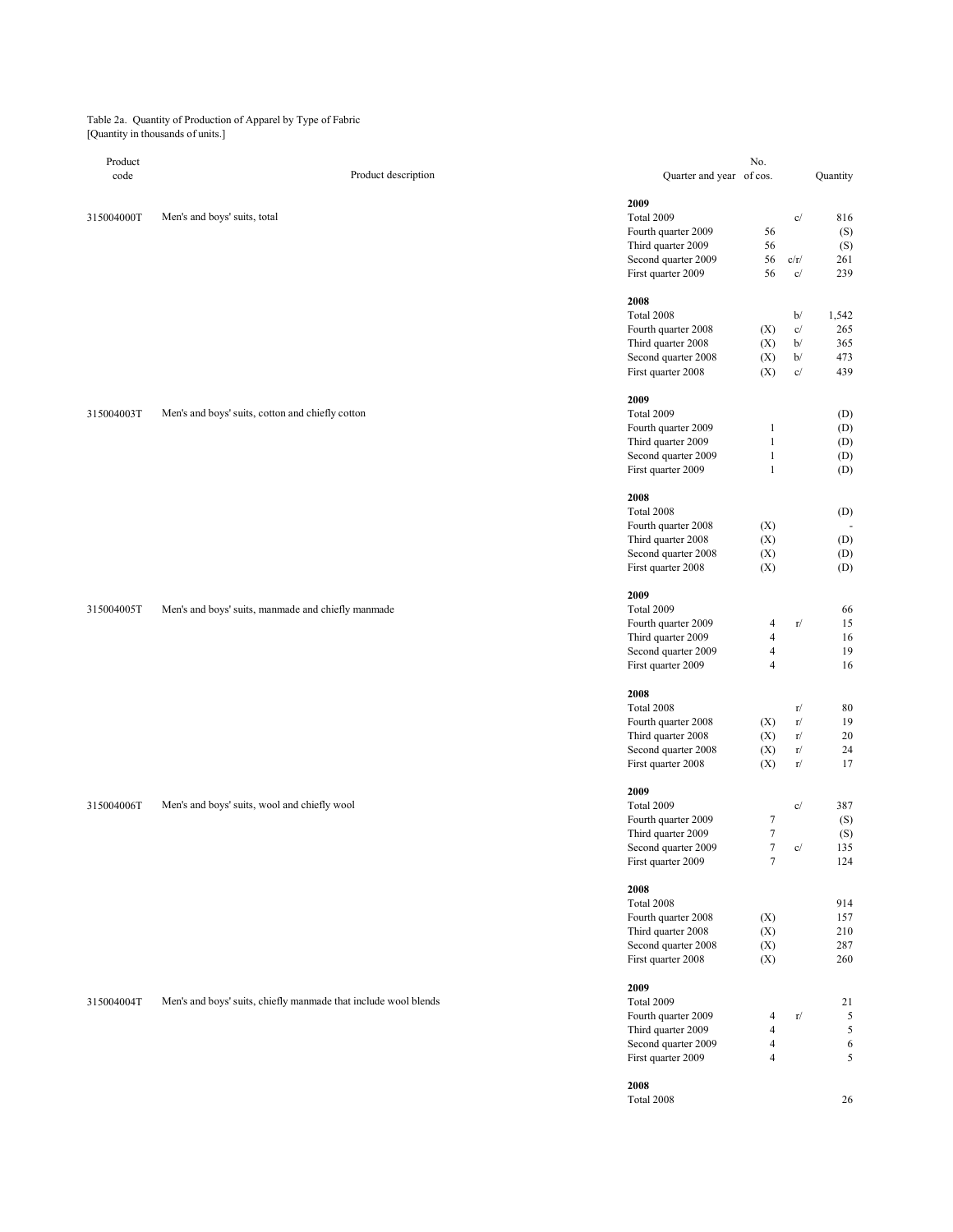|            |                                                                                                       | Fourth quarter 2008                       | (X)                        | 6                                          |
|------------|-------------------------------------------------------------------------------------------------------|-------------------------------------------|----------------------------|--------------------------------------------|
|            |                                                                                                       | Third quarter 2008                        | (X)                        | $\boldsymbol{7}$                           |
|            |                                                                                                       | Second quarter 2008                       | (X)                        | $\,$ 8 $\,$                                |
|            |                                                                                                       | First quarter 2008                        | (X)                        | 5                                          |
|            |                                                                                                       | 2009                                      |                            |                                            |
| 315004009T | Men's and boys' suits, other and not specified by kind 1/                                             | Total 2009                                |                            |                                            |
|            |                                                                                                       |                                           |                            | (D)                                        |
|            |                                                                                                       | Fourth quarter 2009                       | 51                         | (D)                                        |
|            |                                                                                                       | Third quarter 2009                        | 51                         | (D)                                        |
|            |                                                                                                       | Second quarter 2009                       | 50                         | (D)                                        |
|            |                                                                                                       | First quarter 2009                        | 49                         | (D)                                        |
|            |                                                                                                       | 2008                                      |                            |                                            |
|            |                                                                                                       | Total 2008                                |                            | (D)                                        |
|            |                                                                                                       | Fourth quarter 2008                       | (X)                        | 89                                         |
|            |                                                                                                       | Third quarter 2008                        | (X)                        | (D)                                        |
|            |                                                                                                       | Second quarter 2008                       | (X)                        | (D)                                        |
|            |                                                                                                       | First quarter 2008                        | (X)                        | (D)                                        |
|            |                                                                                                       |                                           |                            |                                            |
|            |                                                                                                       | 2009                                      |                            |                                            |
| 315004020T | Men's and boys' coats, down and feather filled coats, jackets, and vests, total                       | Total 2009                                |                            | (D)                                        |
|            |                                                                                                       | Fourth quarter 2009                       | 3                          | (D)                                        |
|            |                                                                                                       | Third quarter 2009                        | 3                          | (D)                                        |
|            |                                                                                                       | Second quarter 2009                       | 3                          | (D)                                        |
|            |                                                                                                       | First quarter 2009                        | 3                          | (D)                                        |
|            |                                                                                                       | 2008                                      |                            |                                            |
|            |                                                                                                       | Total 2008                                |                            | (D)                                        |
|            |                                                                                                       | Fourth quarter 2008                       | (X)                        | (D)                                        |
|            |                                                                                                       | Third quarter 2008                        | (X)                        | (D)                                        |
|            |                                                                                                       | Second quarter 2008                       | (X)                        | (D)                                        |
|            |                                                                                                       | First quarter 2008                        | (X)                        | (D)                                        |
|            |                                                                                                       |                                           |                            |                                            |
|            |                                                                                                       | 2009                                      |                            |                                            |
| 315004023T | Men's and boys' coats, down and feather filled coats, jackets, and vests, cotton and chiefly cotton   | Total 2009                                |                            | $\overline{\phantom{a}}$                   |
|            |                                                                                                       | Fourth quarter 2009                       |                            | $\overline{\phantom{a}}$                   |
|            |                                                                                                       | Third quarter 2009                        |                            | $\overline{\phantom{a}}$                   |
|            |                                                                                                       | Second quarter 2009<br>First quarter 2009 | $\ddot{\phantom{1}}$<br>÷, | $\overline{\phantom{a}}$<br>$\blacksquare$ |
|            |                                                                                                       |                                           |                            |                                            |
|            |                                                                                                       | 2008                                      |                            |                                            |
|            |                                                                                                       | Total 2008                                |                            | $\overline{\phantom{a}}$                   |
|            |                                                                                                       | Fourth quarter 2008                       | (X)                        | $\overline{\phantom{a}}$                   |
|            |                                                                                                       | Third quarter 2008                        | (X)                        | $\overline{\phantom{a}}$                   |
|            |                                                                                                       | Second quarter 2008                       | (X)                        | $\overline{\phantom{a}}$                   |
|            |                                                                                                       | First quarter 2008                        | (X)                        | $\overline{\phantom{a}}$                   |
|            |                                                                                                       | 2009                                      |                            |                                            |
| 315004025T | Men's and boys' coats, down and feather filled coats, jackets, and vests, manmade and chiefly manmade | Total 2009                                |                            | $\blacksquare$                             |
|            |                                                                                                       | Fourth quarter 2009                       | $\sim$                     | $\sim$                                     |
|            |                                                                                                       | Third quarter 2009                        |                            | $\overline{\phantom{a}}$                   |
|            |                                                                                                       | Second quarter 2009                       |                            | $\overline{\phantom{a}}$                   |
|            |                                                                                                       | First quarter 2009                        |                            | $\overline{\phantom{a}}$                   |
|            |                                                                                                       |                                           |                            |                                            |
|            |                                                                                                       | 2008                                      |                            |                                            |
|            |                                                                                                       | Total 2008                                |                            | (D)                                        |
|            |                                                                                                       | Fourth quarter 2008                       | (X)                        | (D)                                        |
|            |                                                                                                       | Third quarter 2008                        | (X)                        | (D)                                        |
|            |                                                                                                       | Second quarter 2008                       | (X)                        | (D)                                        |
|            |                                                                                                       | First quarter 2008                        | (X)                        | (D)                                        |
|            |                                                                                                       | 2009                                      |                            |                                            |
| 315004026T | Men's and boys' coats, down and feather filled coats, jackets, and vests, wool and chiefly wool       | Total 2009                                |                            | $\overline{\phantom{a}}$                   |
|            |                                                                                                       | Fourth quarter 2009                       |                            | $\overline{\phantom{a}}$                   |
|            |                                                                                                       | Third quarter 2009                        |                            | $\overline{\phantom{a}}$                   |
|            |                                                                                                       | Second quarter 2009                       |                            | $\sim$                                     |
|            |                                                                                                       | First quarter 2009                        | $\overline{a}$             | $\overline{\phantom{a}}$                   |
|            |                                                                                                       | 2008                                      |                            |                                            |
|            |                                                                                                       | Total 2008                                |                            |                                            |
|            |                                                                                                       | Fourth quarter 2008                       | (X)                        | $\overline{\phantom{a}}$                   |
|            |                                                                                                       |                                           |                            |                                            |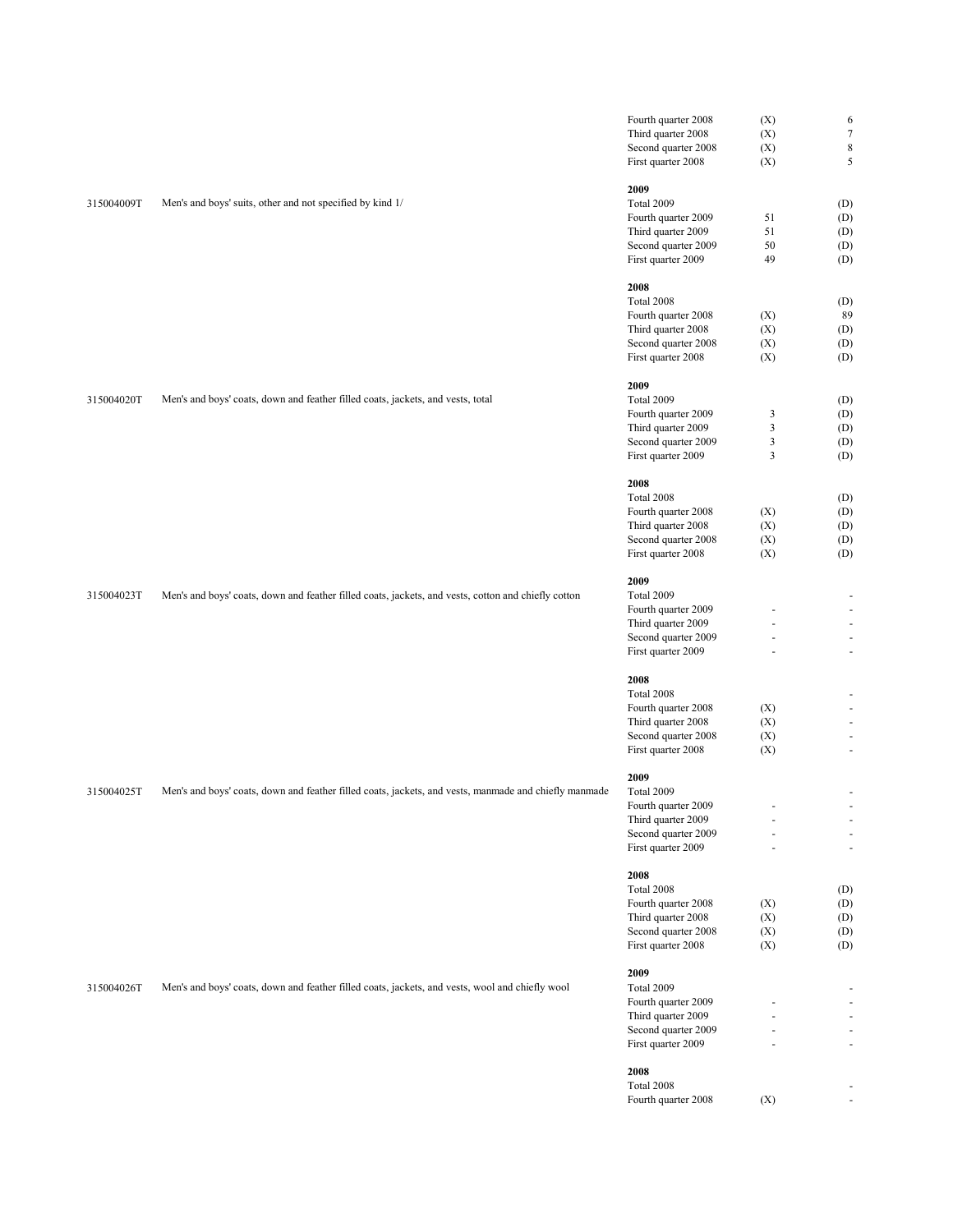|            |                                                                                                              | Third quarter 2008  | (X)                      |                                      | (D)        |
|------------|--------------------------------------------------------------------------------------------------------------|---------------------|--------------------------|--------------------------------------|------------|
|            |                                                                                                              | Second quarter 2008 | (X)                      |                                      |            |
|            |                                                                                                              | First quarter 2008  | (X)                      |                                      | ł,         |
|            |                                                                                                              |                     |                          |                                      |            |
|            |                                                                                                              | 2009                |                          |                                      |            |
| 315004029T | Men's and boys' coats, down and feather filled coats, jackets, and vests, other and not specified by kind 1/ | Total 2009          |                          |                                      | (D)        |
|            |                                                                                                              | Fourth quarter 2009 | 3                        |                                      | (D)        |
|            |                                                                                                              | Third quarter 2009  | 3                        |                                      | (D)        |
|            |                                                                                                              | Second quarter 2009 | 3                        |                                      | (D)        |
|            |                                                                                                              | First quarter 2009  | 3                        |                                      | (D)        |
|            |                                                                                                              |                     |                          |                                      |            |
|            |                                                                                                              | 2008<br>Total 2008  |                          |                                      |            |
|            |                                                                                                              | Fourth quarter 2008 |                          |                                      | (D)        |
|            |                                                                                                              | Third quarter 2008  | (X)<br>(X)               |                                      | (D)<br>(D) |
|            |                                                                                                              | Second quarter 2008 | (X)                      |                                      | (D)        |
|            |                                                                                                              | First quarter 2008  | (X)                      |                                      | (D)        |
|            |                                                                                                              |                     |                          |                                      |            |
|            |                                                                                                              | 2009                |                          |                                      |            |
| 315004040T | Men's and boys' coats, dress and sport coats (tailored), total                                               | Total 2009          |                          | c/                                   | 391        |
|            |                                                                                                              | Fourth quarter 2009 | 20                       | c/r/                                 | 84         |
|            |                                                                                                              | Third quarter 2009  | 20                       | c/r/                                 | 92         |
|            |                                                                                                              | Second quarter 2009 | 20                       | c/r/                                 | 112        |
|            |                                                                                                              | First quarter 2009  | 20                       | b/r/                                 | 103        |
|            |                                                                                                              |                     |                          |                                      |            |
|            |                                                                                                              | 2008                |                          |                                      |            |
|            |                                                                                                              | Total 2008          |                          | a/                                   | 709        |
|            |                                                                                                              | Fourth quarter 2008 | (X)                      | a/                                   | 146        |
|            |                                                                                                              | Third quarter 2008  | (X)                      | a/                                   | 153        |
|            |                                                                                                              | Second quarter 2008 | (X)                      | a/                                   | 206        |
|            |                                                                                                              | First quarter 2008  | (X)                      | a/                                   | 204        |
|            |                                                                                                              |                     |                          |                                      |            |
|            |                                                                                                              | 2009                |                          |                                      |            |
| 315004043T | Men's and boys' coats, dress and sport coats (tailored), cotton and chiefly cotton                           | Total 2009          |                          |                                      |            |
|            |                                                                                                              | Fourth quarter 2009 |                          |                                      | ł,         |
|            |                                                                                                              | Third quarter 2009  |                          |                                      |            |
|            |                                                                                                              | Second quarter 2009 | ä,                       |                                      | ł,         |
|            |                                                                                                              | First quarter 2009  |                          |                                      | ÷,         |
|            |                                                                                                              |                     |                          |                                      |            |
|            |                                                                                                              | 2008                |                          |                                      |            |
|            |                                                                                                              | Total 2008          |                          |                                      |            |
|            |                                                                                                              | Fourth quarter 2008 | (X)                      |                                      |            |
|            |                                                                                                              | Third quarter 2008  | (X)                      |                                      |            |
|            |                                                                                                              | Second quarter 2008 | (X)                      |                                      | ł,         |
|            |                                                                                                              | First quarter 2008  | (X)                      |                                      | ÷,         |
|            |                                                                                                              |                     |                          |                                      |            |
|            |                                                                                                              | 2009                |                          |                                      |            |
| 315004045T | Men's and boys' coats, dress and sport coats (tailored), manmade and chiefly manmade                         | Total 2009          |                          |                                      | 170        |
|            |                                                                                                              | Fourth quarter 2009 | 4                        |                                      | 47         |
|            |                                                                                                              | Third quarter 2009  | $\overline{4}$           |                                      | 44         |
|            |                                                                                                              | Second quarter 2009 | $\overline{\mathcal{A}}$ |                                      | 41         |
|            |                                                                                                              | First quarter 2009  | $\overline{4}$           |                                      | 38         |
|            |                                                                                                              | 2008                |                          |                                      |            |
|            |                                                                                                              | Total 2008          |                          |                                      | (D)        |
|            |                                                                                                              | Fourth quarter 2008 | (X)                      |                                      | 42         |
|            |                                                                                                              | Third quarter 2008  | (X)                      |                                      | 62         |
|            |                                                                                                              | Second quarter 2008 | (X)                      |                                      | (D)        |
|            |                                                                                                              | First quarter 2008  | (X)                      |                                      | (D)        |
|            |                                                                                                              |                     |                          |                                      |            |
|            |                                                                                                              | 2009                |                          |                                      |            |
| 315004046T | Men's and boys' coats, dress and sport coats (tailored), wool and chiefly wool                               | Total 2009          |                          | $\mathbf{b}/% \mathbf{b}/\mathbf{c}$ | 135        |
|            |                                                                                                              | Fourth quarter 2009 | 5                        |                                      | (S)        |
|            |                                                                                                              | Third quarter 2009  | 5                        | c/r/                                 | 26         |
|            |                                                                                                              | Second quarter 2009 | $\mathfrak s$            | b/                                   | 47         |
|            |                                                                                                              | First quarter 2009  | 5                        |                                      | 42         |
|            |                                                                                                              |                     |                          |                                      |            |
|            |                                                                                                              | 2008                |                          |                                      |            |
|            |                                                                                                              | Total 2008          |                          |                                      | 370        |
|            |                                                                                                              | Fourth quarter 2008 | (X)                      |                                      | 84         |
|            |                                                                                                              | Third quarter 2008  | (X)                      |                                      | 77         |
|            |                                                                                                              |                     |                          |                                      |            |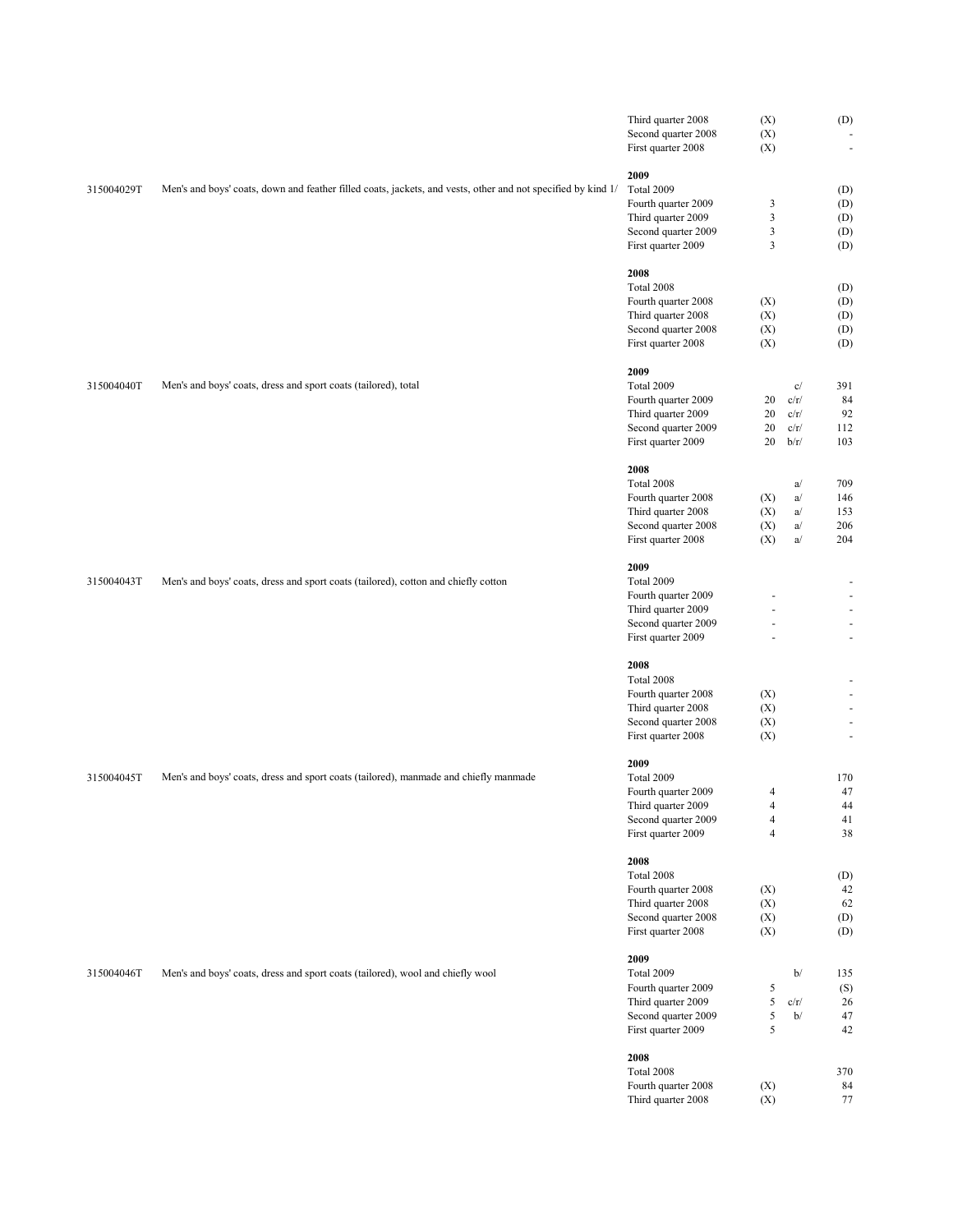|            |                                                                                                   | Second quarter 2008                       | (X)            |                      | 108        |
|------------|---------------------------------------------------------------------------------------------------|-------------------------------------------|----------------|----------------------|------------|
|            |                                                                                                   | First quarter 2008                        | (X)            |                      | 101        |
|            |                                                                                                   | 2009                                      |                |                      |            |
| 315004044T | Men's and boys' coats, dress and sport coats (tailored), chiefly manmade that include wool blends | Total 2009                                |                |                      | (D)        |
|            |                                                                                                   | Fourth quarter 2009                       | 4              |                      | (D)        |
|            |                                                                                                   | Third quarter 2009                        | $\overline{4}$ |                      | (D)        |
|            |                                                                                                   | Second quarter 2009                       | $\overline{4}$ |                      | 18         |
|            |                                                                                                   | First quarter 2009                        | 4              |                      | (D)        |
|            |                                                                                                   |                                           |                |                      |            |
|            |                                                                                                   | 2008                                      |                |                      |            |
|            |                                                                                                   | Total 2008<br>Fourth quarter 2008         | (X)            |                      | (D)<br>19  |
|            |                                                                                                   | Third quarter 2008                        | (X)            |                      | 28         |
|            |                                                                                                   | Second quarter 2008                       | (X)            |                      | (D)        |
|            |                                                                                                   | First quarter 2008                        | (X)            |                      | (D)        |
|            |                                                                                                   |                                           |                |                      |            |
|            |                                                                                                   | 2009                                      |                |                      |            |
| 315004049T | Men's and boys' coats, dress and sport coats (tailored), other and not specified by kind 1/       | Total 2009                                |                |                      | 86         |
|            |                                                                                                   | Fourth quarter 2009                       | 16             | r/                   | 17         |
|            |                                                                                                   | Third quarter 2009                        | 16<br>15       | $\rm r/$<br>$\rm r/$ | 22         |
|            |                                                                                                   | Second quarter 2009<br>First quarter 2009 | 14             | $\rm r/$             | 24<br>23   |
|            |                                                                                                   |                                           |                |                      |            |
|            |                                                                                                   | 2008                                      |                |                      |            |
|            |                                                                                                   | Total 2008                                |                |                      | (D)        |
|            |                                                                                                   | Fourth quarter 2008                       | (X)            | r/                   | 20         |
|            |                                                                                                   | Third quarter 2008                        | (X)            | $\rm r/$             | 14         |
|            |                                                                                                   | Second quarter 2008                       | (X)            |                      | (D)        |
|            |                                                                                                   | First quarter 2008                        | (X)            |                      | (D)        |
|            |                                                                                                   | 2009                                      |                |                      |            |
| 315004060T | Men's and boys' coats, heavy nontailored coats and jackets, total                                 | Total 2009                                |                | a/                   | 3,153      |
|            |                                                                                                   | Fourth quarter 2009                       | 28             | a/                   | 849        |
|            |                                                                                                   | Third quarter 2009                        | 29             | b/                   | 716        |
|            |                                                                                                   | Second quarter 2009                       | 30             | b/                   | 805        |
|            |                                                                                                   | First quarter 2009                        | 30             | a/                   | 783        |
|            |                                                                                                   |                                           |                |                      |            |
|            |                                                                                                   | 2008                                      |                |                      |            |
|            |                                                                                                   | Total 2008                                |                | a/                   | 3,371      |
|            |                                                                                                   | Fourth quarter 2008                       | (X)            | a/                   | 883        |
|            |                                                                                                   | Third quarter 2008<br>Second quarter 2008 | (X)<br>(X)     | a/<br>a/             | 859<br>893 |
|            |                                                                                                   | First quarter 2008                        | (X)            | a/                   | 736        |
|            |                                                                                                   |                                           |                |                      |            |
|            |                                                                                                   | 2009                                      |                |                      |            |
| 315004063T | Men's and boys' coats, heavy nontailored coats and jackets, cotton and chiefly cotton             | Total 2009                                |                |                      | (D)        |
|            |                                                                                                   | Fourth quarter 2009                       | 3              |                      | (D)        |
|            |                                                                                                   | Third quarter 2009                        | 3              |                      | (D)        |
|            |                                                                                                   | Second quarter 2009                       | 3              |                      | (D)        |
|            |                                                                                                   | First quarter 2009                        | $\overline{4}$ |                      | (D)        |
|            |                                                                                                   | 2008                                      |                |                      |            |
|            |                                                                                                   | Total 2008                                |                |                      | (D)        |
|            |                                                                                                   | Fourth quarter 2008                       | (X)            |                      | (D)        |
|            |                                                                                                   | Third quarter 2008                        | (X)            |                      | (D)        |
|            |                                                                                                   | Second quarter 2008                       | (X)            |                      | (D)        |
|            |                                                                                                   | First quarter 2008                        | (X)            |                      | (D)        |
|            |                                                                                                   |                                           |                |                      |            |
| 315004065T | Men's and boys' coats, heavy nontailored coats and jackets, manmade and chiefly manmade           | 2009<br>Total 2009                        |                |                      | 2,059      |
|            |                                                                                                   | Fourth quarter 2009                       | 6              |                      | 530        |
|            |                                                                                                   | Third quarter 2009                        | 6              |                      | 460        |
|            |                                                                                                   | Second quarter 2009                       | 6              |                      | 536        |
|            |                                                                                                   | First quarter 2009                        | $\tau$         |                      | 533        |
|            |                                                                                                   |                                           |                |                      |            |
|            |                                                                                                   | 2008                                      |                |                      |            |
|            |                                                                                                   | Total 2008                                |                |                      | 2,240      |
|            |                                                                                                   | Fourth quarter 2008                       | (X)            |                      | 589        |
|            |                                                                                                   | Third quarter 2008                        | (X)            |                      | 569        |
|            |                                                                                                   | Second quarter 2008                       | (X)            |                      | 597        |
|            |                                                                                                   |                                           |                |                      |            |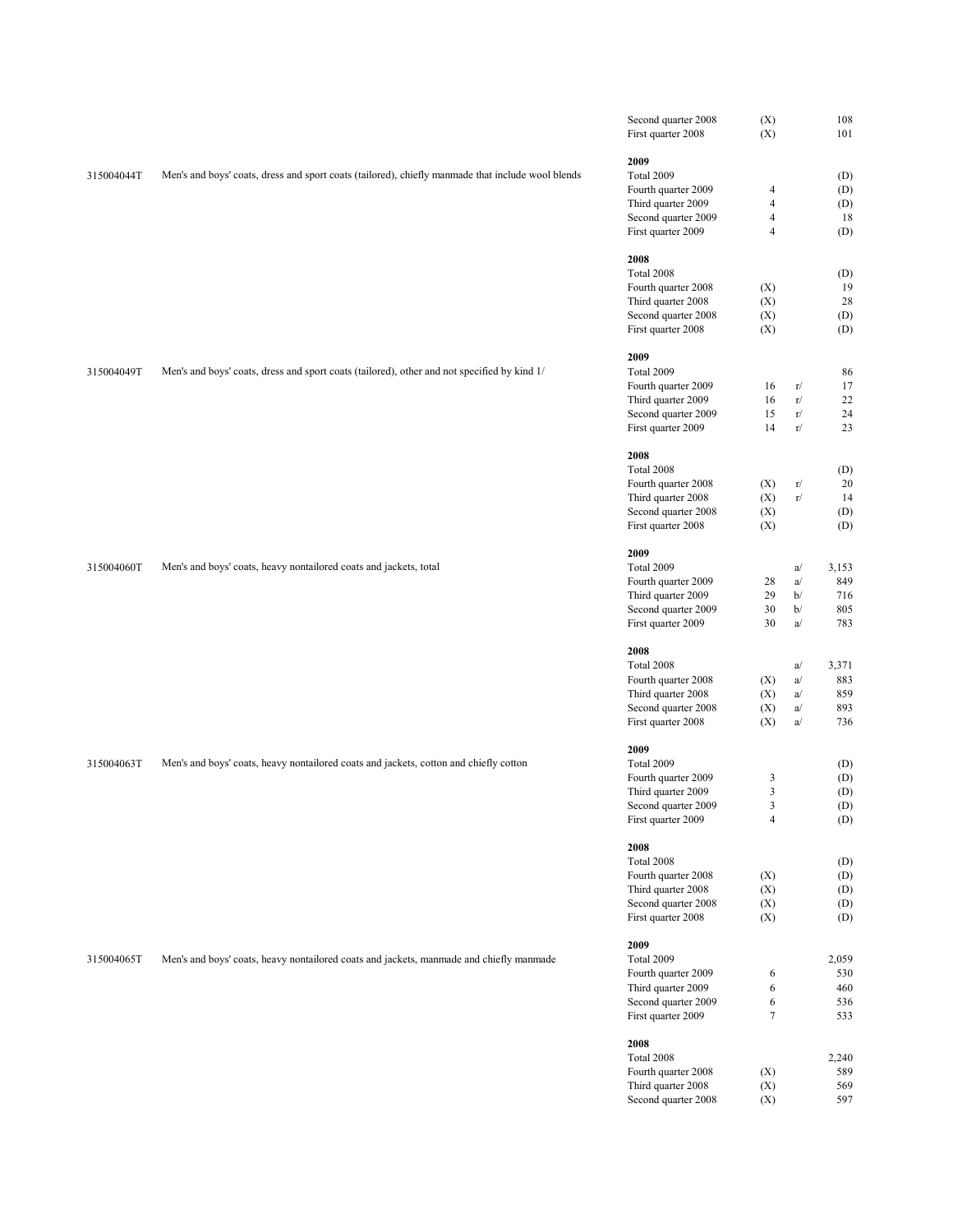|            |                                                                                                | First quarter 2008                        | (X)        |                                     | 485        |
|------------|------------------------------------------------------------------------------------------------|-------------------------------------------|------------|-------------------------------------|------------|
|            |                                                                                                | 2009                                      |            |                                     |            |
| 315004066T | Men's and boys' coats, heavy nontailored coats and jackets, wool and chiefly wool              | Total 2009                                |            |                                     | (D)        |
|            |                                                                                                | Fourth quarter 2009                       | 6          |                                     | (D)        |
|            |                                                                                                | Third quarter 2009                        | 6          |                                     | (D)        |
|            |                                                                                                | Second quarter 2009                       | 5          |                                     | (D)        |
|            |                                                                                                | First quarter 2009                        | 6          |                                     | (D)        |
|            |                                                                                                |                                           |            |                                     |            |
|            |                                                                                                | 2008                                      |            |                                     |            |
|            |                                                                                                | Total 2008                                |            |                                     | (D)        |
|            |                                                                                                | Fourth quarter 2008                       | (X)        |                                     | (D)        |
|            |                                                                                                | Third quarter 2008<br>Second quarter 2008 | (X)<br>(X) |                                     | (D)<br>(D) |
|            |                                                                                                | First quarter 2008                        | (X)        |                                     | (D)        |
|            |                                                                                                |                                           |            |                                     |            |
|            |                                                                                                | 2009                                      |            |                                     |            |
| 315004069T | Men's and boys' coats, heavy nontailored coats and jackets, other and not specified by kind 1/ | Total 2009                                |            |                                     | 622        |
|            |                                                                                                | Fourth quarter 2009                       | 17         | $\rm r/$                            | 160        |
|            |                                                                                                | Third quarter 2009                        | 18         | r/                                  | 144        |
|            |                                                                                                | Second quarter 2009                       | 19         | r/                                  | 161        |
|            |                                                                                                | First quarter 2009                        | 18         | r/                                  | 157        |
|            |                                                                                                | 2008                                      |            |                                     |            |
|            |                                                                                                | Total 2008                                |            |                                     | 727        |
|            |                                                                                                | Fourth quarter 2008                       | (X)        |                                     | 188        |
|            |                                                                                                | Third quarter 2008                        | (X)        |                                     | 184        |
|            |                                                                                                | Second quarter 2008                       | (X)        |                                     | 196        |
|            |                                                                                                | First quarter 2008                        | (X)        |                                     | 159        |
|            |                                                                                                |                                           |            |                                     |            |
|            |                                                                                                | 2009                                      |            |                                     |            |
| 315004080T | Men's and boys' coats, lightweight nontailored coats and jackets, total                        | Total 2009<br>Fourth quarter 2009         | 44         |                                     | (S)<br>(S) |
|            |                                                                                                | Third quarter 2009                        | 45         |                                     | (S)        |
|            |                                                                                                | Second quarter 2009                       | 46         |                                     | (S)        |
|            |                                                                                                | First quarter 2009                        | 49         |                                     | (S)        |
|            |                                                                                                |                                           |            |                                     |            |
|            |                                                                                                | 2008                                      |            |                                     |            |
|            |                                                                                                | Total 2008                                |            |                                     | (S)        |
|            |                                                                                                | Fourth quarter 2008                       | (X)        |                                     | (S)        |
|            |                                                                                                | Third quarter 2008                        | (X)        |                                     | (S)        |
|            |                                                                                                | Second quarter 2008<br>First quarter 2008 | (X)<br>(X) |                                     | (S)<br>(S) |
|            |                                                                                                |                                           |            |                                     |            |
|            |                                                                                                | 2009                                      |            |                                     |            |
| 315004083T | Men's and boys' coats, lightweight nontailored coats and jackets, cotton and chiefly cotton    | Total 2009                                |            |                                     | (S)        |
|            |                                                                                                | Fourth quarter 2009                       | 6          |                                     | (S)        |
|            |                                                                                                | Third quarter 2009                        | 6          |                                     | (S)        |
|            |                                                                                                | Second quarter 2009                       | 6          |                                     | (S)        |
|            |                                                                                                | First quarter 2009                        | 6          |                                     | (S)        |
|            |                                                                                                | 2008                                      |            |                                     |            |
|            |                                                                                                | Total 2008                                |            |                                     | (S)        |
|            |                                                                                                | Fourth quarter 2008                       | (X)        |                                     | (S)        |
|            |                                                                                                | Third quarter 2008                        | (X)        | $\mathbf{c}/$                       | 120        |
|            |                                                                                                | Second quarter 2008                       | (X)        | $\mathbf{c}/% \mathbf{c}^{\prime }$ | 124        |
|            |                                                                                                | First quarter 2008                        | (X)        | $\mathbf{c}/% \mathbf{c}^{\prime }$ | 114        |
|            |                                                                                                | 2009                                      |            |                                     |            |
| 315004085T | Men's and boys' coats, lightweight nontailored coats and jackets, manmade and chiefly manmade  | Total 2009                                |            |                                     | (D)        |
|            |                                                                                                | Fourth quarter 2009                       | 6          |                                     | (D)        |
|            |                                                                                                | Third quarter 2009                        | $\tau$     |                                     | (D)        |
|            |                                                                                                | Second quarter 2009                       | $\tau$     |                                     | (D)        |
|            |                                                                                                | First quarter 2009                        | 8          |                                     | (D)        |
|            |                                                                                                |                                           |            |                                     |            |
|            |                                                                                                | 2008                                      |            |                                     |            |
|            |                                                                                                | Total 2008<br>Fourth quarter 2008         |            |                                     | (D)        |
|            |                                                                                                | Third quarter 2008                        | (X)<br>(X) |                                     | (S)<br>(D) |
|            |                                                                                                | Second quarter 2008                       | (X)        |                                     | (S)        |
|            |                                                                                                | First quarter 2008                        | (X)        |                                     | (D)        |
|            |                                                                                                |                                           |            |                                     |            |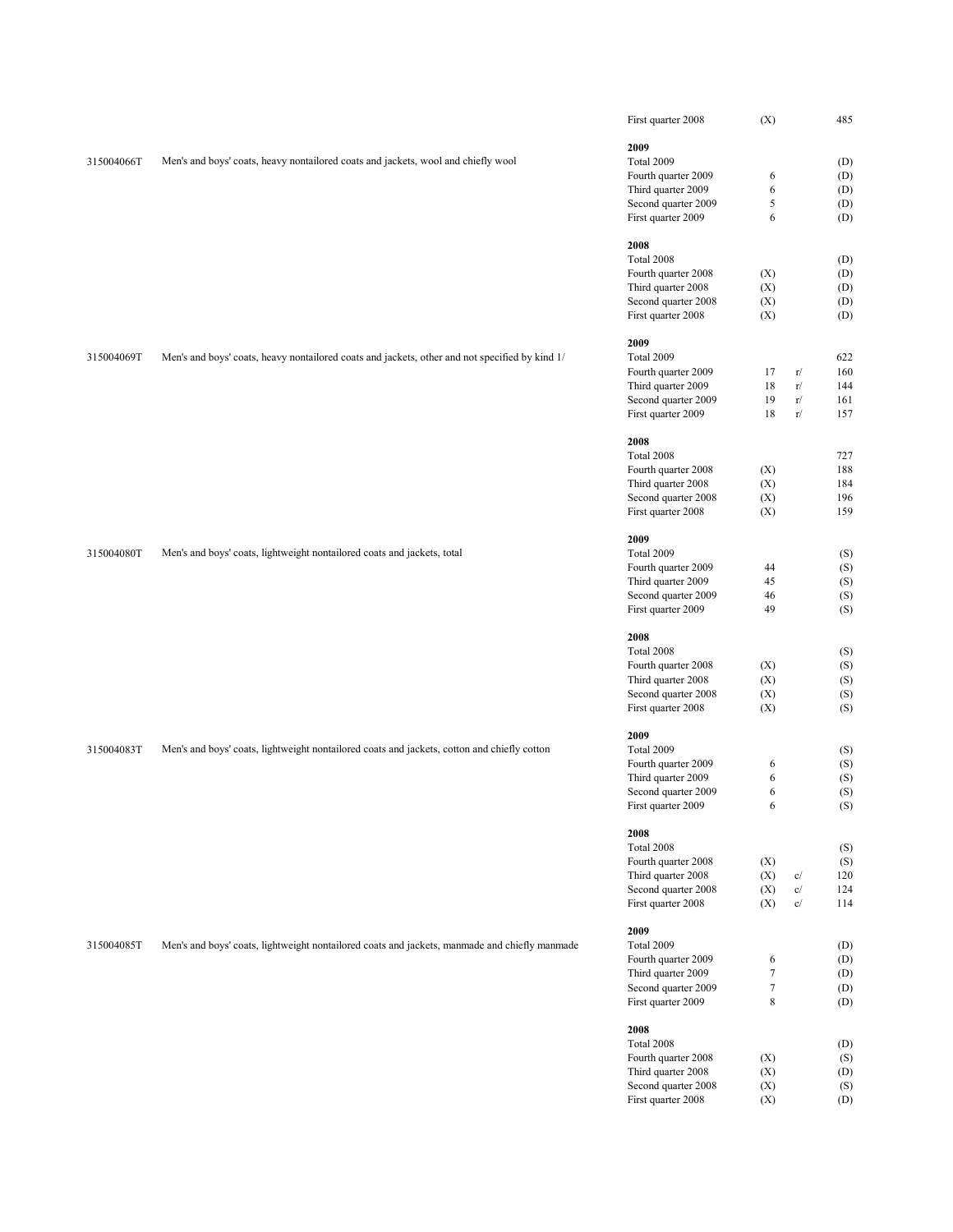|            |                                                                                                      | 2009                                      |              |      |                          |
|------------|------------------------------------------------------------------------------------------------------|-------------------------------------------|--------------|------|--------------------------|
| 315004086T |                                                                                                      | Total 2009                                |              |      |                          |
|            | Men's and boys' coats, lightweight nontailored coats and jackets, wool and chiefly wool              |                                           |              |      | $\overline{\phantom{a}}$ |
|            |                                                                                                      | Fourth quarter 2009                       |              |      | $\overline{\phantom{a}}$ |
|            |                                                                                                      | Third quarter 2009                        |              |      | $\overline{\phantom{a}}$ |
|            |                                                                                                      | Second quarter 2009                       | ä,           |      | $\blacksquare$           |
|            |                                                                                                      | First quarter 2009                        | ä,           |      | $\overline{\phantom{a}}$ |
|            |                                                                                                      |                                           |              |      |                          |
|            |                                                                                                      | 2008                                      |              |      |                          |
|            |                                                                                                      | Total 2008                                |              |      | $\overline{\phantom{a}}$ |
|            |                                                                                                      | Fourth quarter 2008                       | (X)          |      | $\overline{\phantom{a}}$ |
|            |                                                                                                      | Third quarter 2008                        | (X)          |      | $\overline{\phantom{a}}$ |
|            |                                                                                                      | Second quarter 2008                       | (X)          |      | $\blacksquare$           |
|            |                                                                                                      | First quarter 2008                        | (X)          |      | $\overline{\phantom{a}}$ |
|            |                                                                                                      |                                           |              |      |                          |
|            |                                                                                                      | 2009                                      |              |      |                          |
| 315004089T | Men's and boys' coats, lightweight nontailored coats and jackets, other and not specified by kind 1/ | Total 2009                                |              |      | (D)                      |
|            |                                                                                                      | Fourth quarter 2009                       | 35           |      | (D)                      |
|            |                                                                                                      | Third quarter 2009                        | 35           |      | (D)                      |
|            |                                                                                                      | Second quarter 2009                       | 35           |      | (D)                      |
|            |                                                                                                      | First quarter 2009                        | 37           |      | (D)                      |
|            |                                                                                                      |                                           |              |      |                          |
|            |                                                                                                      | 2008                                      |              |      |                          |
|            |                                                                                                      | Total 2008                                |              |      | (D)                      |
|            |                                                                                                      | Fourth quarter 2008                       | (X)          | r/   | 136                      |
|            |                                                                                                      | Third quarter 2008                        | (X)          |      | (D)                      |
|            |                                                                                                      | Second quarter 2008                       | (X)          |      | 118                      |
|            |                                                                                                      | First quarter 2008                        | (X)          |      | (D)                      |
|            |                                                                                                      |                                           |              |      |                          |
|            |                                                                                                      | 2009                                      |              |      |                          |
| 315004100T | Men's and boys' coats, overcoats and top coats, total                                                | Total 2009                                |              | b/   | 363                      |
|            |                                                                                                      | Fourth quarter 2009                       | 17           | c/r/ | 98                       |
|            |                                                                                                      | Third quarter 2009                        | 16           | c/r/ | 81                       |
|            |                                                                                                      |                                           | 17           | c/r/ | 108                      |
|            |                                                                                                      | Second quarter 2009                       |              |      |                          |
|            |                                                                                                      | First quarter 2009                        | 16           | b/r/ | 76                       |
|            |                                                                                                      | 2008                                      |              |      |                          |
|            |                                                                                                      | Total 2008                                |              |      | 369                      |
|            |                                                                                                      |                                           |              |      |                          |
|            |                                                                                                      |                                           |              |      |                          |
|            |                                                                                                      | Fourth quarter 2008                       | (X)          |      | 92                       |
|            |                                                                                                      | Third quarter 2008                        | (X)          |      | 75                       |
|            |                                                                                                      | Second quarter 2008                       | (X)          |      | 120                      |
|            |                                                                                                      | First quarter 2008                        | (X)          | a/   | 82                       |
|            |                                                                                                      |                                           |              |      |                          |
|            |                                                                                                      | 2009                                      |              |      |                          |
| 315004103T | Men's and boys' coats, overcoats and top coats, cotton and chiefly cotton                            | Total 2009                                |              |      | (D)                      |
|            |                                                                                                      | Fourth quarter 2009                       | Ē,           |      |                          |
|            |                                                                                                      | Third quarter 2009                        | $\,1\,$      |      | (D)                      |
|            |                                                                                                      | Second quarter 2009                       | $\mathbf{1}$ |      | (D)                      |
|            |                                                                                                      | First quarter 2009                        | $\mathbf{1}$ |      | (D)                      |
|            |                                                                                                      |                                           |              |      |                          |
|            |                                                                                                      | 2008                                      |              |      |                          |
|            |                                                                                                      | Total 2008                                |              |      | (D)                      |
|            |                                                                                                      | Fourth quarter 2008                       | (X)          |      | (D)                      |
|            |                                                                                                      | Third quarter 2008                        | (X)          |      | (D)                      |
|            |                                                                                                      | Second quarter 2008                       | (X)          |      | (D)                      |
|            |                                                                                                      | First quarter 2008                        | (X)          |      | (D)                      |
|            |                                                                                                      |                                           |              |      |                          |
|            |                                                                                                      | 2009                                      |              |      |                          |
| 315004105T | Men's and boys' coats, overcoats and top coats, manmade and chiefly manmade                          | Total 2009                                |              |      | (D)                      |
|            |                                                                                                      | Fourth quarter 2009                       | 5            |      | (D)                      |
|            |                                                                                                      | Third quarter 2009                        | $\sqrt{5}$   |      | (D)                      |
|            |                                                                                                      | Second quarter 2009                       | 5            |      | (D)                      |
|            |                                                                                                      | First quarter 2009                        | 5            |      | (D)                      |
|            |                                                                                                      |                                           |              |      |                          |
|            |                                                                                                      | 2008                                      |              |      |                          |
|            |                                                                                                      | Total 2008                                |              |      | (D)                      |
|            |                                                                                                      | Fourth quarter 2008                       | (X)          |      |                          |
|            |                                                                                                      | Third quarter 2008                        | (X)          |      | (D)                      |
|            |                                                                                                      |                                           |              |      | (D)                      |
|            |                                                                                                      | Second quarter 2008<br>First quarter 2008 | (X)<br>(X)   |      | (D)<br>(D)               |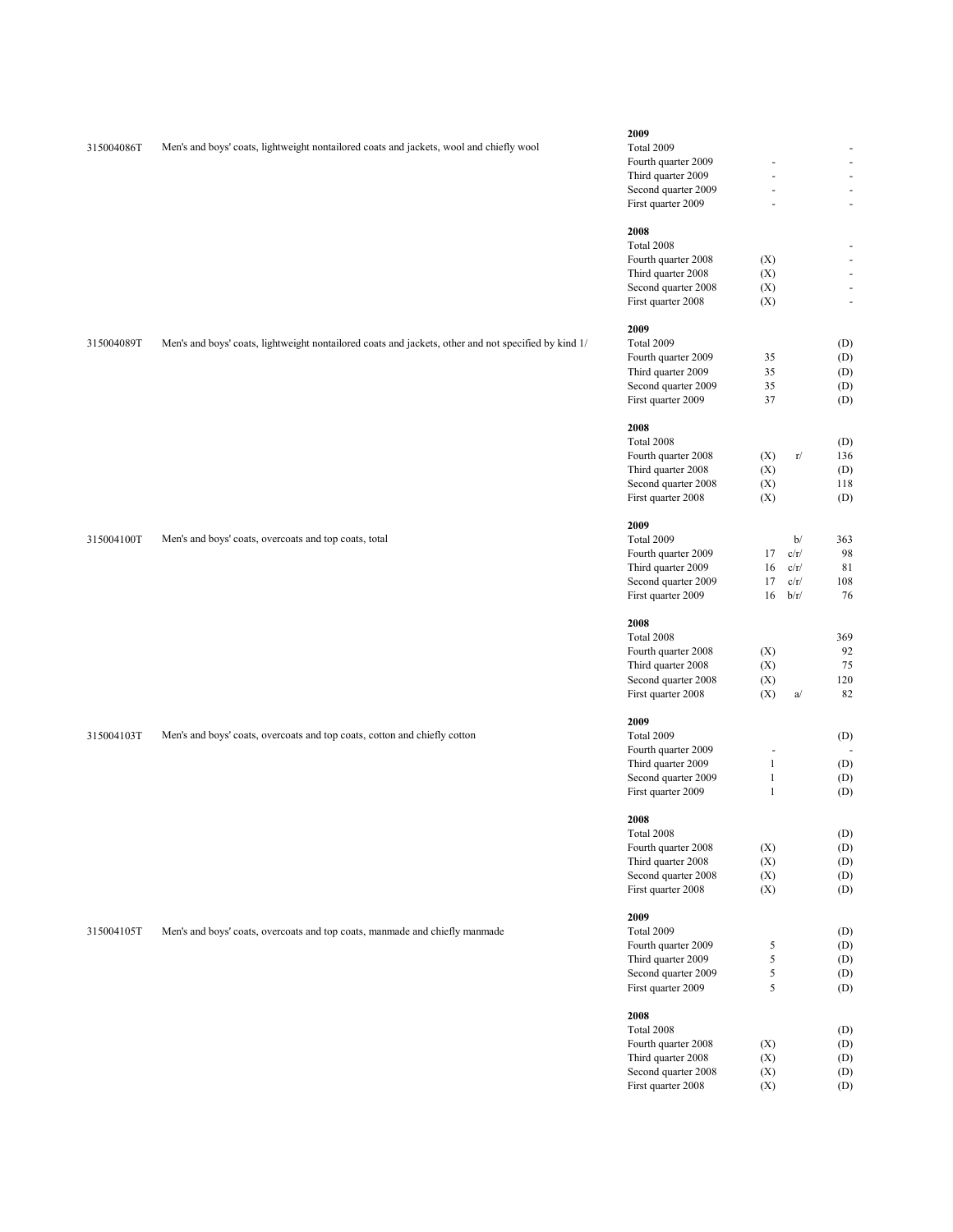| 315004106T | Men's and boys' coats, overcoats and top coats, wool and chiefly wool              | 2009<br>Total 2009<br>Fourth quarter 2009<br>Third quarter 2009<br>Second quarter 2009<br>First quarter 2009                       | 3<br>3<br>3<br>3                                     | (D)<br>(D)<br>(D)<br>(D)<br>(D)        |
|------------|------------------------------------------------------------------------------------|------------------------------------------------------------------------------------------------------------------------------------|------------------------------------------------------|----------------------------------------|
|            |                                                                                    | 2008<br>Total 2008<br>Fourth quarter 2008<br>Third quarter 2008<br>Second quarter 2008<br>First quarter 2008                       | (X)<br>(X)<br>(X)<br>(X)                             | (D)<br>(D)<br>(D)<br>(D)<br>(D)        |
| 315004109T | Men's and boys' coats, overcoats and top coats, other and not specified by kind 1/ | 2009<br>Total 2009<br>Fourth quarter 2009<br>Third quarter 2009<br>Second quarter 2009<br>First quarter 2009                       | 10<br>9<br>10<br>9                                   | (D)<br>(D)<br>(D)<br>(D)<br>(D)        |
|            |                                                                                    | 2008<br>Total 2008<br>Fourth quarter 2008<br>Third quarter 2008<br>Second quarter 2008<br>First quarter 2008                       | (X)<br>(X)<br>(X)<br>(X)                             | 133<br>37<br>36<br>60<br>(Z)           |
| 315004120T | Men's and boys' coats, raincoats, total                                            | 2009<br>Total 2009<br>Fourth quarter 2009<br>Third quarter 2009<br>Second quarter 2009<br>First quarter 2009                       | 9<br>9<br>9<br>10                                    | (S)<br>(S)<br>(S)<br>(S)<br>(S)        |
|            |                                                                                    | 2008<br>Total 2008<br>Fourth quarter 2008<br>Third quarter 2008<br>Second quarter 2008<br>First quarter 2008                       | (X)<br>(X)<br>(X)<br>(X)                             | (S)<br>(S)<br>(S)<br>(S)<br>(S)        |
| 315004123T | Men's and boys' coats, raincoats, cotton and chiefly cotton                        | 2009<br>Total 2009<br>Fourth quarter 2009<br>Third quarter 2009<br>Second quarter 2009                                             | $\blacksquare$<br>ä,                                 | $\omega$<br>$\overline{\phantom{a}}$   |
|            |                                                                                    | First quarter 2009<br>2008<br>$\mbox{Total 2008}$<br>Fourth quarter 2008<br>Third quarter 2008<br>Second quarter 2008              | (X)<br>(X)<br>(X)                                    | $\omega$<br>(D)<br>(D)<br>(D)<br>(D)   |
| 315004125T | Men's and boys' coats, raincoats, manmade and chiefly manmade                      | First quarter 2008<br>2009<br>Total 2009<br>Fourth quarter 2009<br>Third quarter 2009<br>Second quarter 2009                       | (X)<br>3<br>3<br>3                                   | (D)<br>(D)<br>(D)<br>(D)<br>(D)        |
|            |                                                                                    | First quarter 2009<br>2008<br>Total 2008<br>Fourth quarter 2008<br>Third quarter 2008<br>Second quarter 2008<br>First quarter 2008 | $\overline{\mathcal{L}}$<br>(X)<br>(X)<br>(X)<br>(X) | (D)<br>(D)<br>(D)<br>(D)<br>(D)<br>(D) |

**2009**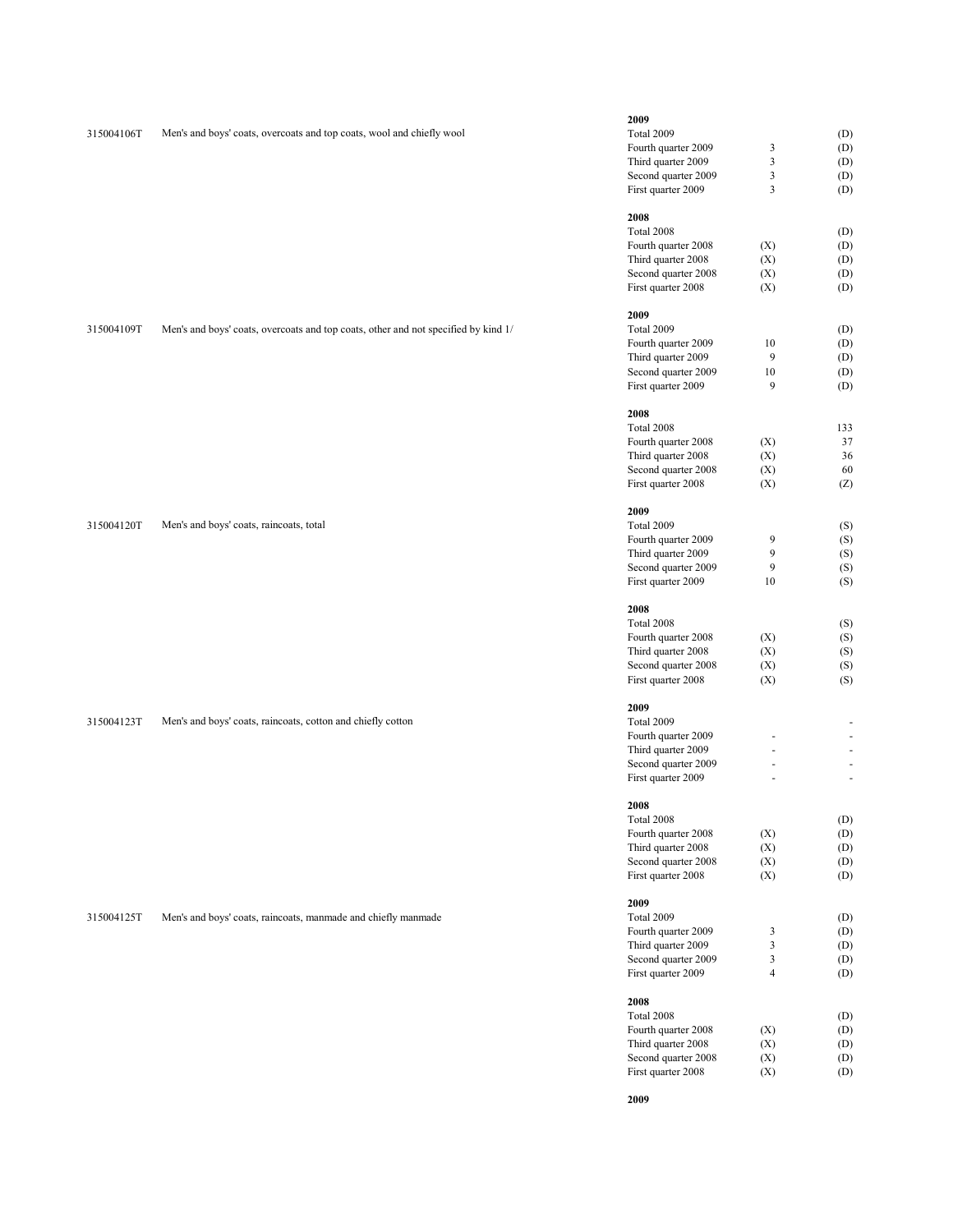| 315004129T | Men's and boys' coats, raincoats, other and not specified by kind 1/      | Total 2009                                |              | (D)        |
|------------|---------------------------------------------------------------------------|-------------------------------------------|--------------|------------|
|            |                                                                           | Fourth quarter 2009                       | 6            | (D)        |
|            |                                                                           | Third quarter 2009                        | 6            | (D)        |
|            |                                                                           |                                           | 6            |            |
|            |                                                                           | Second quarter 2009                       |              | (D)        |
|            |                                                                           | First quarter 2009                        | 6            | (D)        |
|            |                                                                           | 2008                                      |              |            |
|            |                                                                           | Total 2008                                |              | (D)        |
|            |                                                                           | Fourth quarter 2008                       | (X)          | (D)        |
|            |                                                                           | Third quarter 2008                        | (X)          | (D)        |
|            |                                                                           | Second quarter 2008                       | (X)          | (D)        |
|            |                                                                           | First quarter 2008                        | (X)          | (D)        |
|            |                                                                           |                                           |              |            |
|            |                                                                           | 2009                                      |              |            |
| 315004140T | Men's and boys' coats, separate vests, total                              | Total 2009                                |              | (D)        |
|            |                                                                           | Fourth quarter 2009                       | 15           | (D)        |
|            |                                                                           | Third quarter 2009                        | 15           | (D)        |
|            |                                                                           | Second quarter 2009                       | 15           | (D)        |
|            |                                                                           | First quarter 2009                        | 15           | (D)        |
|            |                                                                           |                                           |              |            |
|            |                                                                           | 2008                                      |              |            |
|            |                                                                           | Total 2008                                |              | (D)        |
|            |                                                                           | Fourth quarter 2008                       | (X)          | (D)        |
|            |                                                                           | Third quarter 2008                        | (X)          | (D)        |
|            |                                                                           | Second quarter 2008                       | (X)          | (D)        |
|            |                                                                           | First quarter 2008                        | (X)          | (D)        |
|            |                                                                           | 2009                                      |              |            |
| 315004143T | Men's and boys' coats, separate vests, cotton and chiefly cotton          | Total 2009                                |              | ÷          |
|            |                                                                           | Fourth quarter 2009                       |              |            |
|            |                                                                           | Third quarter 2009                        |              | ł,         |
|            |                                                                           | Second quarter 2009                       | $\bar{a}$    | ł,         |
|            |                                                                           | First quarter 2009                        | $\bar{a}$    | ł,         |
|            |                                                                           |                                           |              |            |
|            |                                                                           | 2008                                      |              |            |
|            |                                                                           | Total 2008                                |              |            |
|            |                                                                           | Fourth quarter 2008                       | (X)          |            |
|            |                                                                           | Third quarter 2008                        | (X)          |            |
|            |                                                                           | Second quarter 2008                       | (X)          | ł,         |
|            |                                                                           | First quarter 2008                        | (X)          | ł,         |
|            |                                                                           |                                           |              |            |
|            |                                                                           | 2009                                      |              |            |
| 315004145T | Men's and boys' coats, separate vests, manmade and chiefly manmade        | Total 2009                                |              | (D)        |
|            |                                                                           | Fourth quarter 2009                       | 3            | (D)        |
|            |                                                                           | Third quarter 2009                        | 3            | (D)        |
|            |                                                                           | Second quarter 2009                       | 3            | (D)        |
|            |                                                                           | First quarter 2009                        | 3            | (D)        |
|            |                                                                           | 2008                                      |              |            |
|            |                                                                           | Total 2008                                |              | (D)        |
|            |                                                                           | Fourth quarter 2008                       | (X)          | (D)        |
|            |                                                                           | Third quarter 2008                        | (X)          | (D)        |
|            |                                                                           | Second quarter 2008                       | (X)          | (D)        |
|            |                                                                           | First quarter 2008                        | (X)          | (D)        |
|            |                                                                           |                                           |              |            |
|            |                                                                           | 2009                                      |              |            |
| 315004146T | Men's and boys' coats, separate vests, wool and chiefly wool              | Total 2009                                |              | (D)        |
|            |                                                                           | Fourth quarter 2009                       | $\mathbf{1}$ | (D)        |
|            |                                                                           | Third quarter 2009                        | $\mathbf 1$  | (D)        |
|            |                                                                           | Second quarter 2009                       | $\mathbf{1}$ | (D)        |
|            |                                                                           | First quarter 2009                        | $\mathbf{1}$ | (D)        |
|            |                                                                           | 2008                                      |              |            |
|            |                                                                           | Total 2008                                |              | (D)        |
|            |                                                                           | Fourth quarter 2008                       | (X)          | (D)        |
|            |                                                                           | Third quarter 2008                        |              |            |
|            |                                                                           |                                           | (X)          | (D)        |
|            |                                                                           | Second quarter 2008<br>First quarter 2008 | (X)<br>(X)   | (D)<br>(D) |
|            |                                                                           |                                           |              |            |
|            |                                                                           | 2009                                      |              |            |
| 315004149T | Men's and boys' coats, separate vests, other and not specified by kind 1/ | Total 2009                                |              | (D)        |
|            |                                                                           |                                           |              |            |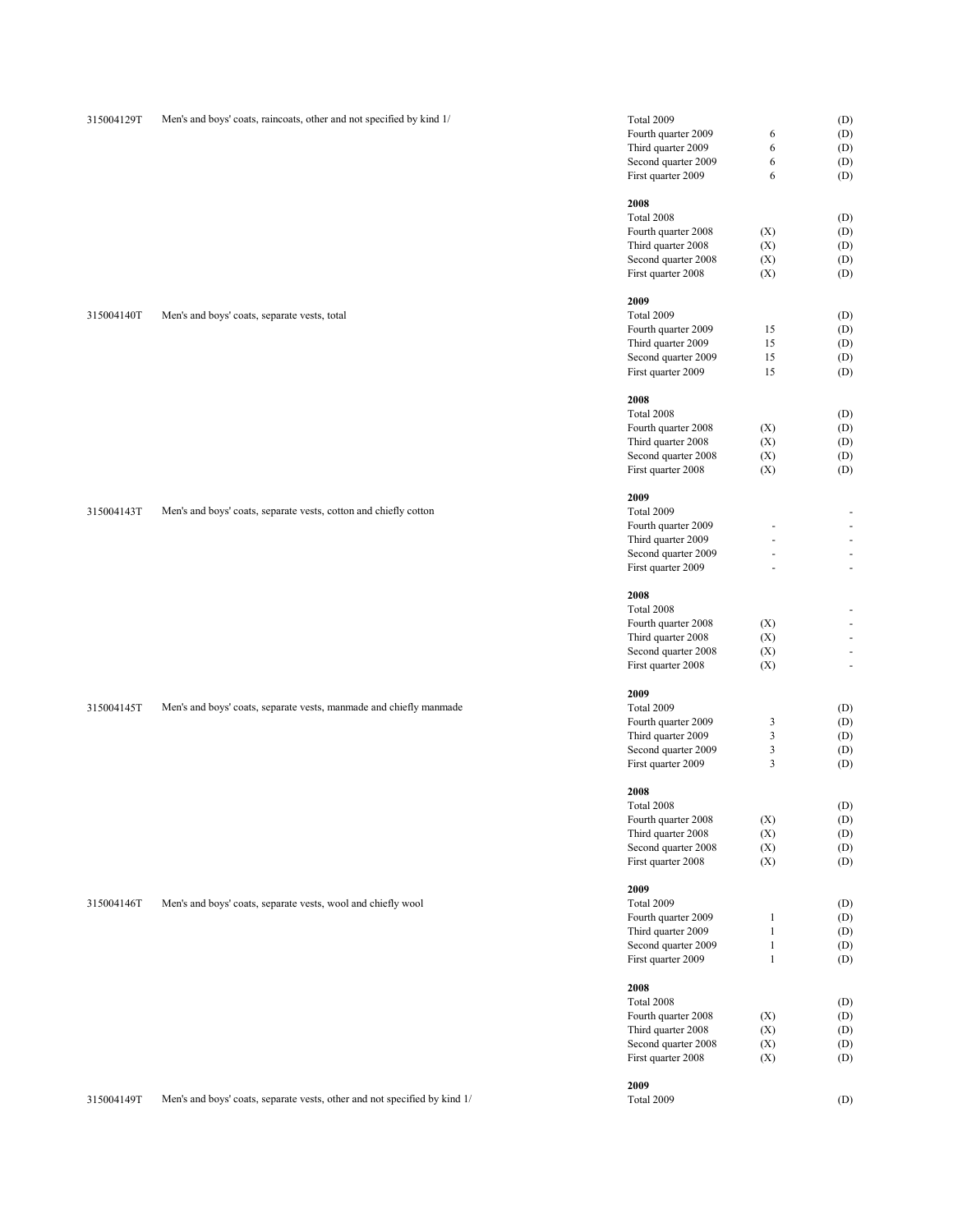|            |                                                                         | Fourth quarter 2009 | 11                       |      | (D)   |
|------------|-------------------------------------------------------------------------|---------------------|--------------------------|------|-------|
|            |                                                                         | Third quarter 2009  | 11                       |      | (D)   |
|            |                                                                         | Second quarter 2009 | 11                       |      | (D)   |
|            |                                                                         | First quarter 2009  | 11                       |      | (D)   |
|            |                                                                         | 2008                |                          |      |       |
|            |                                                                         | Total 2008          |                          |      | (D)   |
|            |                                                                         | Fourth quarter 2008 | (X)                      |      | (D)   |
|            |                                                                         | Third quarter 2008  | (X)                      |      | (D)   |
|            |                                                                         | Second quarter 2008 | (X)                      |      | (D)   |
|            |                                                                         | First quarter 2008  | (X)                      |      | (D)   |
|            |                                                                         | 2009                |                          |      |       |
| 315004160T | Men's and boys' coats, work jackets, total                              | Total 2009          |                          | a/   | 429   |
|            |                                                                         | Fourth quarter 2009 | 18                       | a/   | 86    |
|            |                                                                         | Third quarter 2009  | 19                       | b/   | 80    |
|            |                                                                         | Second quarter 2009 | 18                       | a/   | 85    |
|            |                                                                         | First quarter 2009  | 19                       |      | 178   |
|            |                                                                         | 2008                |                          |      |       |
|            |                                                                         | Total 2008          |                          | a/   | 683   |
|            |                                                                         | Fourth quarter 2008 | (X)                      |      | 169   |
|            |                                                                         | Third quarter 2008  | (X)                      |      | 166   |
|            |                                                                         | Second quarter 2008 | (X)                      | a/   | 177   |
|            |                                                                         | First quarter 2008  | (X)                      | a/   | 171   |
|            |                                                                         |                     |                          |      |       |
|            |                                                                         | 2009                |                          |      |       |
| 315004163T | Men's and boys' coats, work jackets, cotton and chiefly cotton          | Total 2009          |                          |      | (D)   |
|            |                                                                         | Fourth quarter 2009 | 3                        |      | (D)   |
|            |                                                                         | Third quarter 2009  | $\overline{\mathcal{L}}$ |      | (D)   |
|            |                                                                         | Second quarter 2009 | 3                        |      | (D)   |
|            |                                                                         | First quarter 2009  | $\overline{\mathcal{L}}$ |      | (D)   |
|            |                                                                         | 2008                |                          |      |       |
|            |                                                                         | Total 2008          |                          |      | (D)   |
|            |                                                                         | Fourth quarter 2008 | (X)                      |      | (D)   |
|            |                                                                         | Third quarter 2008  | (X)                      |      | (D)   |
|            |                                                                         | Second quarter 2008 | (X)                      |      | (D)   |
|            |                                                                         | First quarter 2008  | (X)                      |      | (D)   |
|            |                                                                         | 2009                |                          |      |       |
| 315004165T | Men's and boys' coats, work jackets, manmade and chiefly manmade        | Total 2009          |                          |      | (D)   |
|            |                                                                         | Fourth quarter 2009 | $\overline{c}$           |      | (D)   |
|            |                                                                         | Third quarter 2009  | $\overline{c}$           |      | (D)   |
|            |                                                                         | Second quarter 2009 | $\overline{c}$           |      | (D)   |
|            |                                                                         | First quarter 2009  | $\overline{c}$           |      | (D)   |
|            |                                                                         | 2008                |                          |      |       |
|            |                                                                         | Total 2008          |                          |      | (D)   |
|            |                                                                         | Fourth quarter 2008 | (X)                      |      | (D)   |
|            |                                                                         | Third quarter 2008  | (X)                      |      | (D)   |
|            |                                                                         | Second quarter 2008 | (X)                      |      | (D)   |
|            |                                                                         | First quarter 2008  | (X)                      |      | (D)   |
|            |                                                                         | 2009                |                          |      |       |
| 315004169T | Men's and boys' coats, work jackets, other and not specified by kind 1/ | Total 2009          |                          |      | (D)   |
|            |                                                                         | Fourth quarter 2009 | 13                       |      | (D)   |
|            |                                                                         | Third quarter 2009  | 14                       |      | (D)   |
|            |                                                                         | Second quarter 2009 | 13                       |      | (D)   |
|            |                                                                         | First quarter 2009  | 13                       |      | (D)   |
|            |                                                                         | 2008                |                          |      |       |
|            |                                                                         | Total 2008          |                          |      | (D)   |
|            |                                                                         | Fourth quarter 2008 | (X)                      |      | (D)   |
|            |                                                                         | Third quarter 2008  | (X)                      |      | (D)   |
|            |                                                                         | Second quarter 2008 | (X)                      |      | (D)   |
|            |                                                                         | First quarter 2008  | (X)                      |      | (D)   |
|            |                                                                         | 2009                |                          |      |       |
| 315004180T | Men's and boys' tops, woven dress and business shirts, total            | Total 2009          |                          | c/   | 2,570 |
|            |                                                                         | Fourth quarter 2009 | 35                       | c/r/ | 649   |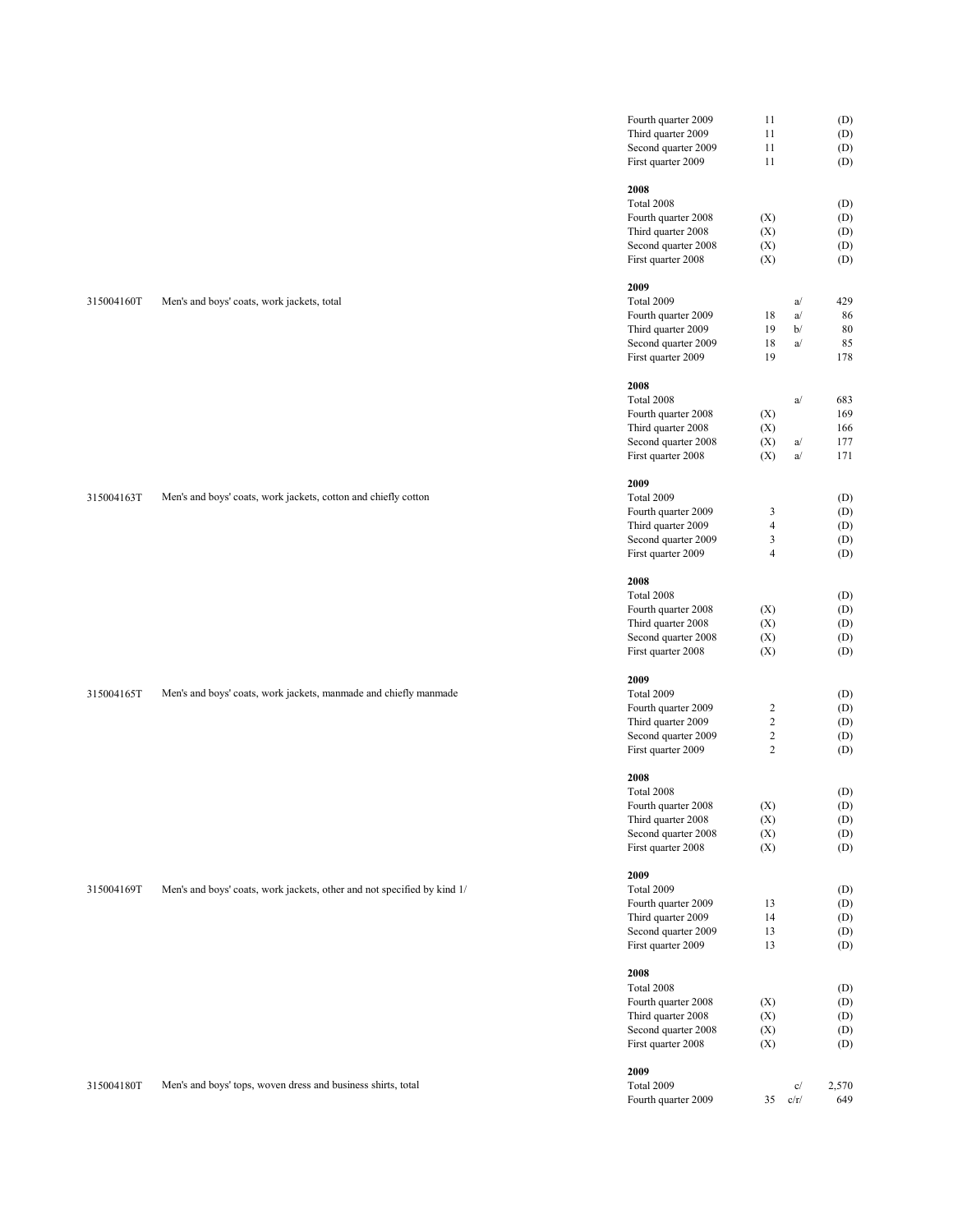| Second quarter 2009<br>35<br>b/r/<br>First quarter 2009<br>35<br>b/<br>2008<br>Total 2008<br>b/<br>Fourth quarter 2008<br>a/<br>(X)<br>Third quarter 2008<br>b/<br>(X)<br>Second quarter 2008<br>b/<br>(X)<br>First quarter 2008<br>(X)<br>b/<br>2009<br>315004183T<br>Total 2009<br>Men's and boys' tops, woven dress and business shirts, cotton and chiefly cotton<br>b/<br>$\mathbf{c}/$<br>Fourth quarter 2009<br>6<br>Third quarter 2009<br>6<br>a/<br>Second quarter 2009<br>6<br>a/<br>First quarter 2009<br>6<br>a/r/<br>2008<br>Total 2008<br>c/<br>a/<br>Fourth quarter 2008<br>(X)<br>Third quarter 2008<br>(X)<br>$\mathbf{c}/$<br>Second quarter 2008<br>(X)<br>First quarter 2008<br>(X) | 654<br>642<br>3,186<br>821<br>732<br>883<br>750<br>665<br>172<br>169<br>139<br>185<br>892<br>217 |
|---------------------------------------------------------------------------------------------------------------------------------------------------------------------------------------------------------------------------------------------------------------------------------------------------------------------------------------------------------------------------------------------------------------------------------------------------------------------------------------------------------------------------------------------------------------------------------------------------------------------------------------------------------------------------------------------------------|--------------------------------------------------------------------------------------------------|
|                                                                                                                                                                                                                                                                                                                                                                                                                                                                                                                                                                                                                                                                                                         |                                                                                                  |
|                                                                                                                                                                                                                                                                                                                                                                                                                                                                                                                                                                                                                                                                                                         |                                                                                                  |
|                                                                                                                                                                                                                                                                                                                                                                                                                                                                                                                                                                                                                                                                                                         |                                                                                                  |
|                                                                                                                                                                                                                                                                                                                                                                                                                                                                                                                                                                                                                                                                                                         |                                                                                                  |
|                                                                                                                                                                                                                                                                                                                                                                                                                                                                                                                                                                                                                                                                                                         |                                                                                                  |
|                                                                                                                                                                                                                                                                                                                                                                                                                                                                                                                                                                                                                                                                                                         |                                                                                                  |
|                                                                                                                                                                                                                                                                                                                                                                                                                                                                                                                                                                                                                                                                                                         |                                                                                                  |
|                                                                                                                                                                                                                                                                                                                                                                                                                                                                                                                                                                                                                                                                                                         |                                                                                                  |
|                                                                                                                                                                                                                                                                                                                                                                                                                                                                                                                                                                                                                                                                                                         |                                                                                                  |
|                                                                                                                                                                                                                                                                                                                                                                                                                                                                                                                                                                                                                                                                                                         |                                                                                                  |
|                                                                                                                                                                                                                                                                                                                                                                                                                                                                                                                                                                                                                                                                                                         |                                                                                                  |
|                                                                                                                                                                                                                                                                                                                                                                                                                                                                                                                                                                                                                                                                                                         |                                                                                                  |
|                                                                                                                                                                                                                                                                                                                                                                                                                                                                                                                                                                                                                                                                                                         |                                                                                                  |
|                                                                                                                                                                                                                                                                                                                                                                                                                                                                                                                                                                                                                                                                                                         |                                                                                                  |
|                                                                                                                                                                                                                                                                                                                                                                                                                                                                                                                                                                                                                                                                                                         |                                                                                                  |
|                                                                                                                                                                                                                                                                                                                                                                                                                                                                                                                                                                                                                                                                                                         |                                                                                                  |
|                                                                                                                                                                                                                                                                                                                                                                                                                                                                                                                                                                                                                                                                                                         |                                                                                                  |
|                                                                                                                                                                                                                                                                                                                                                                                                                                                                                                                                                                                                                                                                                                         | (D)                                                                                              |
|                                                                                                                                                                                                                                                                                                                                                                                                                                                                                                                                                                                                                                                                                                         | 228                                                                                              |
|                                                                                                                                                                                                                                                                                                                                                                                                                                                                                                                                                                                                                                                                                                         | (D)                                                                                              |
| 2009                                                                                                                                                                                                                                                                                                                                                                                                                                                                                                                                                                                                                                                                                                    |                                                                                                  |
| Total 2009<br>315004185T<br>Men's and boys' tops, woven dress and business shirts, manmade and chiefly manmade                                                                                                                                                                                                                                                                                                                                                                                                                                                                                                                                                                                          | (D)                                                                                              |
| Fourth quarter 2009<br>3                                                                                                                                                                                                                                                                                                                                                                                                                                                                                                                                                                                                                                                                                | (D)                                                                                              |
| $\mathfrak{Z}$<br>Third quarter 2009                                                                                                                                                                                                                                                                                                                                                                                                                                                                                                                                                                                                                                                                    | (D)                                                                                              |
| Second quarter 2009<br>3                                                                                                                                                                                                                                                                                                                                                                                                                                                                                                                                                                                                                                                                                | (D)                                                                                              |
| $\mathfrak{Z}$<br>First quarter 2009                                                                                                                                                                                                                                                                                                                                                                                                                                                                                                                                                                                                                                                                    | (D)                                                                                              |
| 2008                                                                                                                                                                                                                                                                                                                                                                                                                                                                                                                                                                                                                                                                                                    |                                                                                                  |
| Total 2008                                                                                                                                                                                                                                                                                                                                                                                                                                                                                                                                                                                                                                                                                              | 1,769                                                                                            |
| Fourth quarter 2008<br>(X)                                                                                                                                                                                                                                                                                                                                                                                                                                                                                                                                                                                                                                                                              | 461                                                                                              |
| Third quarter 2008<br>(X)                                                                                                                                                                                                                                                                                                                                                                                                                                                                                                                                                                                                                                                                               | (D)                                                                                              |
| Second quarter 2008<br>(X)                                                                                                                                                                                                                                                                                                                                                                                                                                                                                                                                                                                                                                                                              | 508                                                                                              |
| (X)<br>First quarter 2008                                                                                                                                                                                                                                                                                                                                                                                                                                                                                                                                                                                                                                                                               | (D)                                                                                              |
| 2009                                                                                                                                                                                                                                                                                                                                                                                                                                                                                                                                                                                                                                                                                                    |                                                                                                  |
| Total 2009<br>315004189T<br>Men's and boys' tops, woven dress and business shirts, other and not specified by kind 1/                                                                                                                                                                                                                                                                                                                                                                                                                                                                                                                                                                                   | (D)                                                                                              |
| Fourth quarter 2009<br>30                                                                                                                                                                                                                                                                                                                                                                                                                                                                                                                                                                                                                                                                               | (D)                                                                                              |
| 30<br>Third quarter 2009                                                                                                                                                                                                                                                                                                                                                                                                                                                                                                                                                                                                                                                                                | (D)                                                                                              |
| Second quarter 2009<br>30                                                                                                                                                                                                                                                                                                                                                                                                                                                                                                                                                                                                                                                                               | (D)                                                                                              |
| 30<br>First quarter 2009                                                                                                                                                                                                                                                                                                                                                                                                                                                                                                                                                                                                                                                                                | (D)                                                                                              |
| 2008                                                                                                                                                                                                                                                                                                                                                                                                                                                                                                                                                                                                                                                                                                    |                                                                                                  |
| Total 2008                                                                                                                                                                                                                                                                                                                                                                                                                                                                                                                                                                                                                                                                                              | 525                                                                                              |
| Fourth quarter 2008<br>(X)<br>r/                                                                                                                                                                                                                                                                                                                                                                                                                                                                                                                                                                                                                                                                        | 143                                                                                              |
| Third quarter 2008<br>(X)                                                                                                                                                                                                                                                                                                                                                                                                                                                                                                                                                                                                                                                                               | 111                                                                                              |
| Second quarter 2008<br>(X)<br>First quarter 2008<br>(X)                                                                                                                                                                                                                                                                                                                                                                                                                                                                                                                                                                                                                                                 | 147<br>124                                                                                       |
|                                                                                                                                                                                                                                                                                                                                                                                                                                                                                                                                                                                                                                                                                                         |                                                                                                  |
| 2009                                                                                                                                                                                                                                                                                                                                                                                                                                                                                                                                                                                                                                                                                                    |                                                                                                  |
| Total 2009<br>315004200T<br>Men's and boys' tops, woven sport shirts, total                                                                                                                                                                                                                                                                                                                                                                                                                                                                                                                                                                                                                             | (S)                                                                                              |
| Fourth quarter 2009<br>37                                                                                                                                                                                                                                                                                                                                                                                                                                                                                                                                                                                                                                                                               | (S)                                                                                              |
| Third quarter 2009<br>37                                                                                                                                                                                                                                                                                                                                                                                                                                                                                                                                                                                                                                                                                | (S)                                                                                              |
| Second quarter 2009<br>37<br>First quarter 2009<br>37                                                                                                                                                                                                                                                                                                                                                                                                                                                                                                                                                                                                                                                   | (S)<br>(S)                                                                                       |
|                                                                                                                                                                                                                                                                                                                                                                                                                                                                                                                                                                                                                                                                                                         |                                                                                                  |
| 2008                                                                                                                                                                                                                                                                                                                                                                                                                                                                                                                                                                                                                                                                                                    |                                                                                                  |
| Total 2008                                                                                                                                                                                                                                                                                                                                                                                                                                                                                                                                                                                                                                                                                              | (S)                                                                                              |
| Fourth quarter 2008<br>(X)                                                                                                                                                                                                                                                                                                                                                                                                                                                                                                                                                                                                                                                                              | (S)                                                                                              |
| Third quarter 2008<br>(X)                                                                                                                                                                                                                                                                                                                                                                                                                                                                                                                                                                                                                                                                               | (S)                                                                                              |
| Second quarter 2008<br>(X)<br>First quarter 2008<br>(X)                                                                                                                                                                                                                                                                                                                                                                                                                                                                                                                                                                                                                                                 | (S)<br>(S)                                                                                       |
|                                                                                                                                                                                                                                                                                                                                                                                                                                                                                                                                                                                                                                                                                                         |                                                                                                  |
|                                                                                                                                                                                                                                                                                                                                                                                                                                                                                                                                                                                                                                                                                                         |                                                                                                  |
| 2009                                                                                                                                                                                                                                                                                                                                                                                                                                                                                                                                                                                                                                                                                                    |                                                                                                  |
| Total 2009<br>315004203T<br>Men's and boys' tops, woven sport shirts, cotton and chiefly cotton                                                                                                                                                                                                                                                                                                                                                                                                                                                                                                                                                                                                         | 461                                                                                              |
| Fourth quarter 2009<br>a/<br>10<br>Third quarter 2009<br>10                                                                                                                                                                                                                                                                                                                                                                                                                                                                                                                                                                                                                                             | 109<br>100                                                                                       |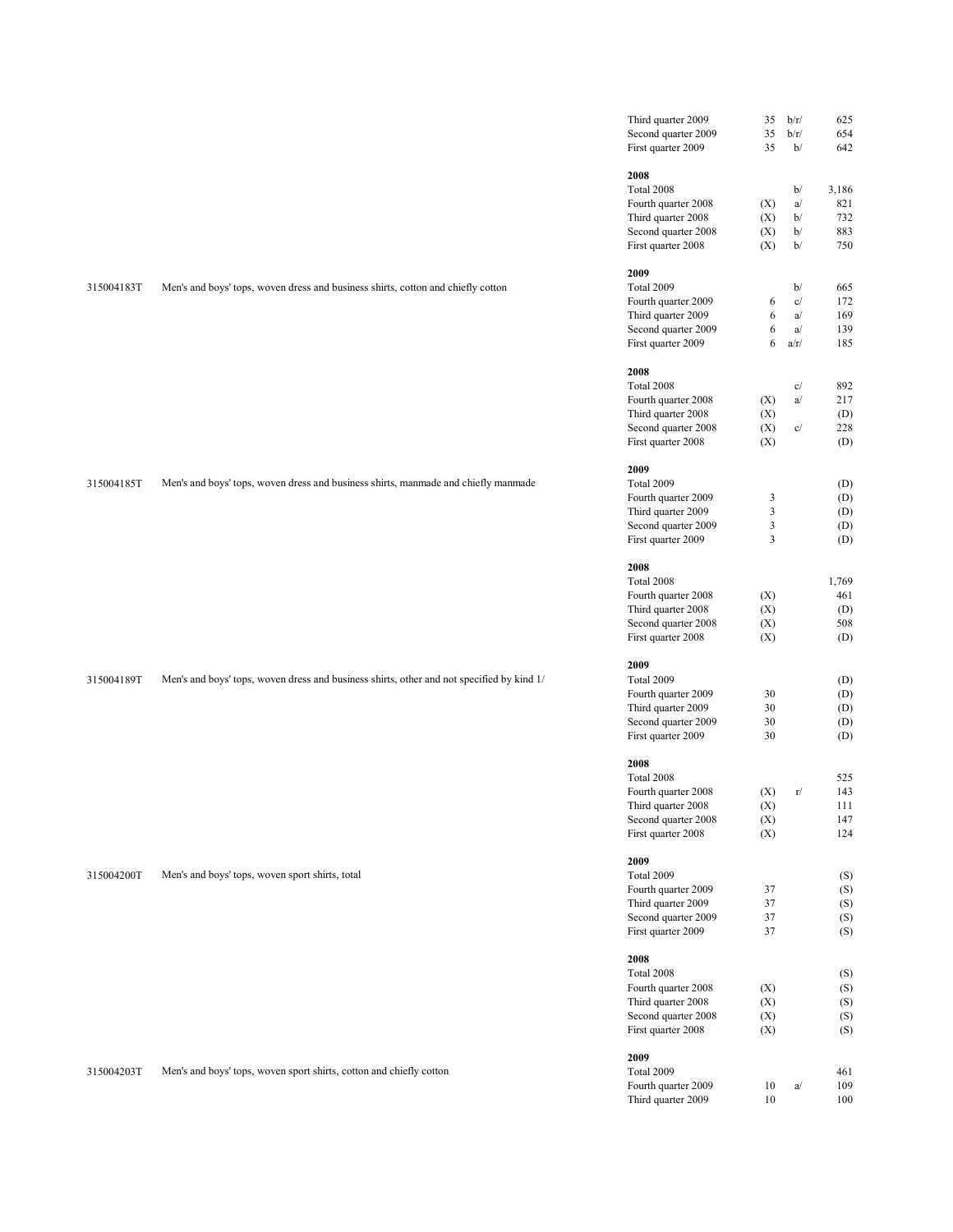|            |                                                                              | Second quarter 2009<br>First quarter 2009                                                                                                                                                                                    | 10<br>10                                                          |                                | 129<br>123                                                                                                                                                |
|------------|------------------------------------------------------------------------------|------------------------------------------------------------------------------------------------------------------------------------------------------------------------------------------------------------------------------|-------------------------------------------------------------------|--------------------------------|-----------------------------------------------------------------------------------------------------------------------------------------------------------|
| 315004205T | Men's and boys' tops, woven sport shirts, manmade and chiefly manmade        | 2008<br>Total 2008<br>Fourth quarter 2008<br>Third quarter 2008<br>Second quarter 2008<br>First quarter 2008<br>2009<br>Total 2009<br>Fourth quarter 2009<br>Third quarter 2009<br>Second quarter 2009<br>First quarter 2009 | (X)<br>(X)<br>(X)<br>(X)<br>5<br>5<br>5<br>5                      | a/<br>a/<br>a/<br>a/<br>a/     | (S)<br>(S)<br>(S)<br>(S)<br>(S)<br>254<br>60<br>61<br>65<br>68                                                                                            |
| 315004206T | Men's and boys' tops, woven sport shirts, wool and chiefly wool              | 2008<br>Total 2008<br>Fourth quarter 2008<br>Third quarter 2008<br>Second quarter 2008<br>First quarter 2008<br>2009<br>Total 2009<br>Fourth quarter 2009<br>Third quarter 2009<br>Second quarter 2009<br>First quarter 2009 | (X)<br>(X)<br>(X)<br>(X)<br>ä,<br>ä,                              | b/<br>c/<br>c/<br>b/<br>b/     | 185<br>55<br>34<br>53<br>43<br>$\overline{\phantom{a}}$<br>$\blacksquare$<br>$\overline{\phantom{a}}$<br>$\blacksquare$<br>$\omega$                       |
| 315004209T | Men's and boys' tops, woven sport shirts, other and not specified by kind 1/ | 2008<br>Total 2008<br>Fourth quarter 2008<br>Third quarter 2008<br>Second quarter 2008<br>First quarter 2008<br>2009<br>Total 2009<br>Fourth quarter 2009<br>Third quarter 2009<br>Second quarter 2009<br>First quarter 2009 | (X)<br>(X)<br>(X)<br>(X)<br>30<br>29<br>30<br>29                  | r/<br>r/<br>r/<br>r/           | $\overline{\phantom{a}}$<br>$\overline{\phantom{a}}$<br>$\blacksquare$<br>$\blacksquare$<br>$\overline{\phantom{a}}$<br>2,541<br>555<br>530<br>640<br>816 |
| 315004220T | Men's and boys' tops, work shirts, total                                     | 2008<br>Total 2008<br>Fourth quarter 2008<br>Third quarter 2008<br>Second quarter 2008<br>First quarter 2008<br>2009<br>Total 2009<br>Fourth quarter 2009<br>Third quarter 2009<br>Second quarter 2009<br>First quarter 2009 | (X)<br>(X)<br>(X)<br>(X)<br>21<br>22<br>22<br>22                  | c/r/                           | 4,001<br>1,227<br>942<br>873<br>959<br>(S)<br>(S)<br>(S)<br>(S)<br>637                                                                                    |
| 315004223T | Men's and boys' tops, work shirts, cotton and chiefly cotton                 | 2008<br>Total 2008<br>Fourth quarter 2008<br>Third quarter 2008<br>Second quarter 2008<br>First quarter 2008<br>2009<br>Total 2009<br>Fourth quarter 2009<br>Third quarter 2009<br>Second quarter 2009                       | (X)<br>(X)<br>(X)<br>(X)<br>3<br>$\overline{4}$<br>$\overline{4}$ | c/<br>c/<br>c/<br>c/r/<br>c/r/ | (S)<br>1,169<br>1,148<br>1,223<br>(S)<br>(D)<br>(D)<br>28<br>31                                                                                           |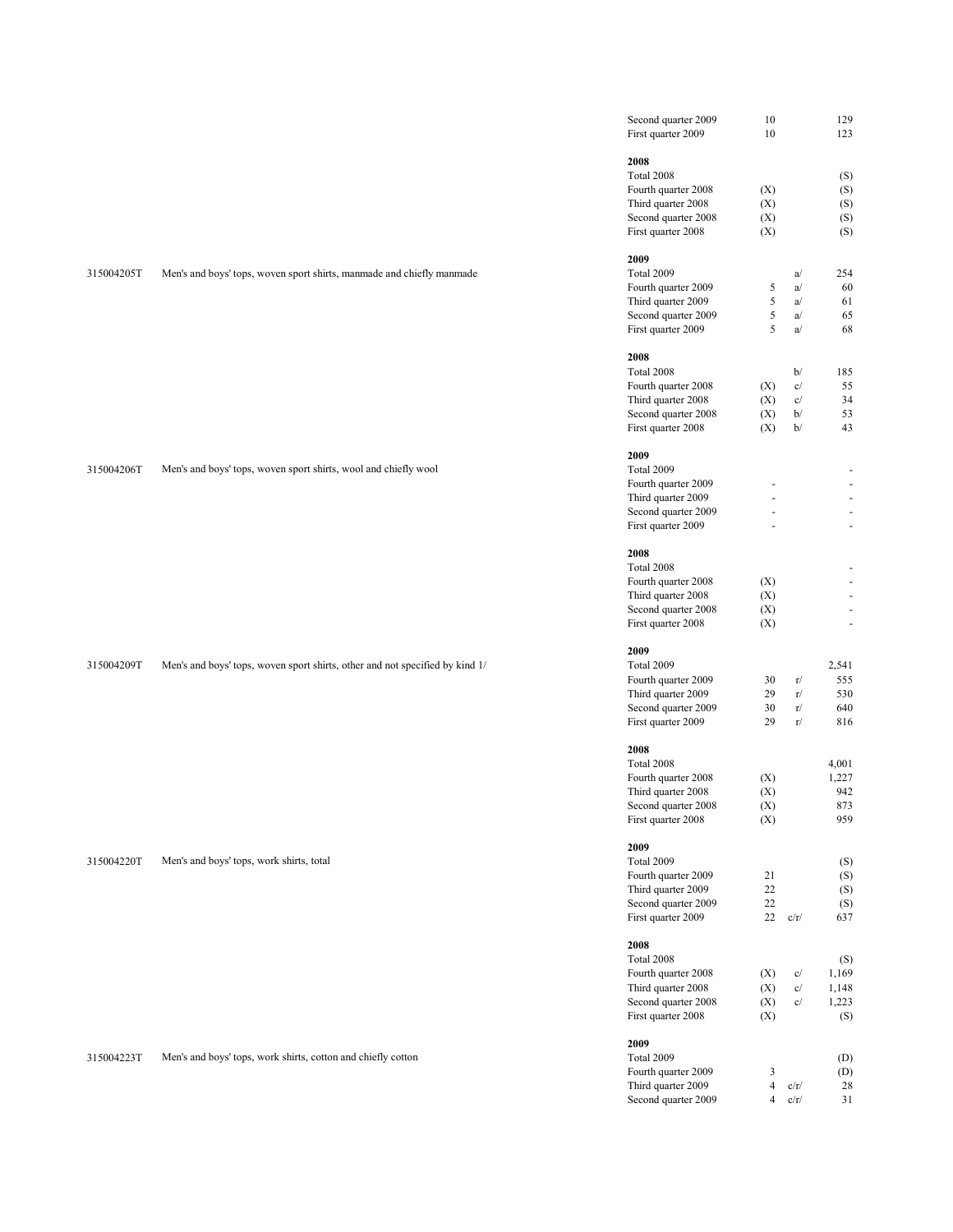|            |                                                                                                   | First quarter 2009                        | $\overline{4}$ |    | (D)        |
|------------|---------------------------------------------------------------------------------------------------|-------------------------------------------|----------------|----|------------|
|            |                                                                                                   | 2008                                      |                |    |            |
|            |                                                                                                   | Total 2008                                |                |    | 397        |
|            |                                                                                                   | Fourth quarter 2008                       | (X)            |    | (D)        |
|            |                                                                                                   |                                           |                |    |            |
|            |                                                                                                   | Third quarter 2008                        | (X)            |    | (D)        |
|            |                                                                                                   | Second quarter 2008                       | (X)            |    | 134        |
|            |                                                                                                   | First quarter 2008                        | (X)            |    | 89         |
|            |                                                                                                   | 2009                                      |                |    |            |
| 315004225T | Men's and boys' tops, work shirts, manmade and chiefly manmade                                    | Total 2009                                |                |    | 897        |
|            |                                                                                                   | Fourth quarter 2009                       | 5              |    | 200        |
|            |                                                                                                   | Third quarter 2009                        | $\mathfrak s$  |    | 188        |
|            |                                                                                                   | Second quarter 2009                       | 5              |    | 226        |
|            |                                                                                                   | First quarter 2009                        | 5              |    | 283        |
|            |                                                                                                   | 2008                                      |                |    |            |
|            |                                                                                                   | Total 2008                                |                |    | 2,097      |
|            |                                                                                                   |                                           |                |    | 504        |
|            |                                                                                                   | Fourth quarter 2008                       | (X)            |    |            |
|            |                                                                                                   | Third quarter 2008                        | (X)            |    | 499        |
|            |                                                                                                   | Second quarter 2008                       | (X)            |    | 506        |
|            |                                                                                                   | First quarter 2008                        | (X)            |    | 588        |
|            |                                                                                                   | 2009                                      |                |    |            |
| 315004229T | Men's and boys' tops, work shirts, other and not specified by kind 1/                             | Total 2009                                |                |    | (D)        |
|            |                                                                                                   | Fourth quarter 2009                       | 14             |    | (D)        |
|            |                                                                                                   | Third quarter 2009                        | 15             | r/ | 258        |
|            |                                                                                                   | Second quarter 2009                       | 14             | r/ | 301        |
|            |                                                                                                   | First quarter 2009                        | 14             |    | (D)        |
|            |                                                                                                   | 2008                                      |                |    |            |
|            |                                                                                                   | Total 2008                                |                |    | 2,501      |
|            |                                                                                                   |                                           |                |    |            |
|            |                                                                                                   | Fourth quarter 2008                       | (X)            |    | (D)        |
|            |                                                                                                   | Third quarter 2008                        | (X)            |    | (D)        |
|            |                                                                                                   | Second quarter 2008                       | (X)            |    | 583        |
|            |                                                                                                   | First quarter 2008                        | (X)            |    | 778        |
|            |                                                                                                   | 2009                                      |                |    |            |
| 315004240T | Men's and boys' tops, knit t-shirts and tank tops made for outerwear, total                       | Total 2009                                |                |    | (S)        |
|            |                                                                                                   | Fourth quarter 2009                       | 56             |    | (S)        |
|            |                                                                                                   | Third quarter 2009                        | 56             |    | (S)        |
|            |                                                                                                   | Second quarter 2009                       | 57             |    | (S)        |
|            |                                                                                                   | First quarter 2009                        | 57             |    | (S)        |
|            |                                                                                                   |                                           |                |    |            |
|            |                                                                                                   | 2008                                      |                |    |            |
|            |                                                                                                   | Total 2008                                |                |    | (S)        |
|            |                                                                                                   | Fourth quarter 2008                       | (X)            |    | (S)        |
|            |                                                                                                   | Third quarter 2008                        | (X)            |    | (S)        |
|            |                                                                                                   | Second quarter 2008<br>First quarter 2008 | (X)<br>(X)     |    | (S)<br>(S) |
|            |                                                                                                   |                                           |                |    |            |
|            |                                                                                                   | 2009                                      |                |    |            |
| 315004243T | Men's and boys' tops, knit t-shirts and tank tops made for outerwear, cotton and chiefly cotton   | Total 2009                                |                |    | (S)        |
|            |                                                                                                   | Fourth quarter 2009                       | 12             |    | (S)        |
|            |                                                                                                   | Third quarter 2009                        | 12             |    | (S)        |
|            |                                                                                                   | Second quarter 2009                       | 13             |    | (S)        |
|            |                                                                                                   | First quarter 2009                        | 13             |    | (S)        |
|            |                                                                                                   | 2008                                      |                |    |            |
|            |                                                                                                   | Total 2008                                |                |    | (S)        |
|            |                                                                                                   | Fourth quarter 2008                       | (X)            |    | (S)        |
|            |                                                                                                   | Third quarter 2008                        | (X)            |    | (S)        |
|            |                                                                                                   | Second quarter 2008                       | (X)            |    | (D)        |
|            |                                                                                                   | First quarter 2008                        | (X)            |    | (D)        |
|            |                                                                                                   |                                           |                |    |            |
|            |                                                                                                   | 2009                                      |                |    |            |
| 315004245T | Men's and boys' tops, knit t-shirts and tank tops made for outerwear, manmade and chiefly manmade | Total 2009                                |                |    | (D)        |
|            |                                                                                                   | Fourth quarter 2009                       | 9              |    | (D)        |
|            |                                                                                                   | Third quarter 2009                        | 9              |    | (D)        |
|            |                                                                                                   | Second quarter 2009                       | 9              |    | 993        |
|            |                                                                                                   | First quarter 2009                        | 8              |    | 1,071      |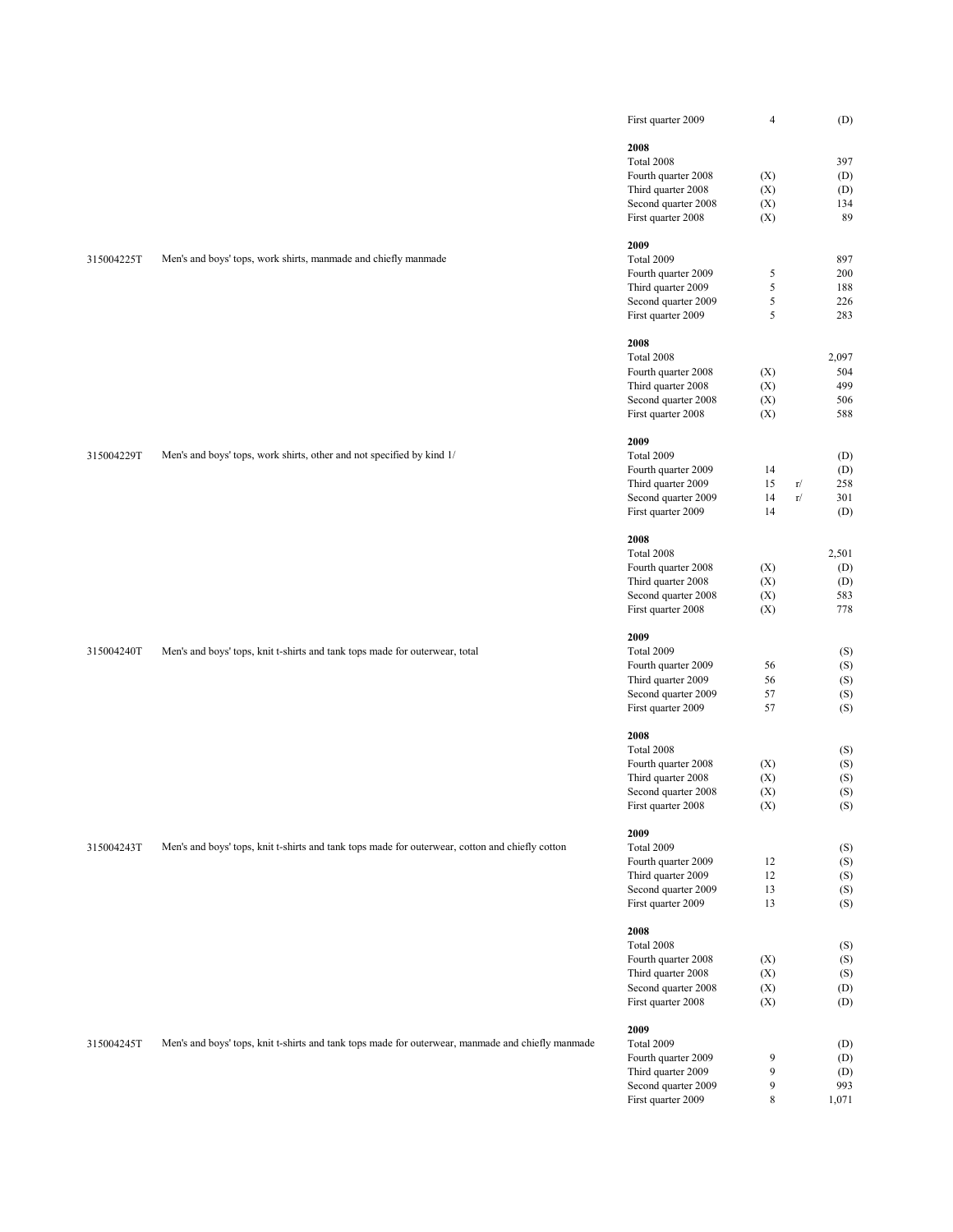| 315004246T | Men's and boys' tops, knit t-shirts and tank tops made for outerwear, wool and chiefly wool              | 2008<br>Total 2008<br>Fourth quarter 2008<br>Third quarter 2008<br>Second quarter 2008<br>First quarter 2008<br>2009<br>Total 2009<br>Fourth quarter 2009<br>Third quarter 2009<br>Second quarter 2009<br>First quarter 2009<br>2008 | (X)<br>(X)<br>(X)<br>(X)                         |                                                        | 7,402<br>2,285<br>2,059<br>(D)<br>(D)<br>$\qquad \qquad \blacksquare$<br>$\blacksquare$<br>$\blacksquare$<br>$\overline{\phantom{a}}$<br>$\overline{\phantom{a}}$ |
|------------|----------------------------------------------------------------------------------------------------------|--------------------------------------------------------------------------------------------------------------------------------------------------------------------------------------------------------------------------------------|--------------------------------------------------|--------------------------------------------------------|-------------------------------------------------------------------------------------------------------------------------------------------------------------------|
| 315004249T | Men's and boys' tops, knit t-shirts and tank tops made for outerwear, other and not specified by kind 1/ | Total 2008<br>Fourth quarter 2008<br>Third quarter 2008<br>Second quarter 2008<br>First quarter 2008<br>2009<br>Total 2009<br>Fourth quarter 2009<br>Third quarter 2009<br>Second quarter 2009<br>First quarter 2009<br>2008         | (X)<br>(X)<br>(X)<br>(X)<br>43<br>43<br>43<br>45 | r/                                                     | $\overline{\phantom{a}}$<br>$\blacksquare$<br>$\blacksquare$<br>$\overline{\phantom{a}}$<br>(D)<br>(D)<br>(D)<br>3,404<br>6,440                                   |
| 315004260T | Men's and boys' tops, sweatshirts, total                                                                 | Total 2008<br>Fourth quarter 2008<br>Third quarter 2008<br>Second quarter 2008<br>First quarter 2008<br>2009<br>Total 2009<br>Fourth quarter 2009<br>Third quarter 2009<br>Second quarter 2009<br>First quarter 2009                 | (X)<br>(X)<br>(X)<br>(X)<br>20<br>21<br>22<br>21 | r/<br>r/<br>r/<br>$\rm r/$<br>c/<br>c/<br>c/r/<br>c/r/ | 28,389<br>7,207<br>6,927<br>9,231<br>5,024<br>1,133<br>185<br>(S)<br>326<br>426                                                                                   |
| 315004263T | Men's and boys' tops, sweatshirts, cotton and chiefly cotton                                             | 2008<br>Total 2008<br>Fourth quarter 2008<br>Third quarter 2008<br>Second quarter 2008<br>First quarter 2008<br>2009<br>Total 2009<br>Fourth quarter 2009<br>Third quarter 2009<br>Second quarter 2009<br>First quarter 2009<br>2008 | (X)<br>(X)<br>(X)<br>(X)<br>3<br>3<br>3<br>3     | c/<br>c/<br>c/<br>c/<br>c/                             | 2,199<br>522<br>648<br>544<br>485<br>(D)<br>(D)<br>(D)<br>(D)<br>(D)                                                                                              |
| 315004265T | Men's and boys' tops, sweatshirts, manmade and chiefly manmade                                           | Total 2008<br>Fourth quarter 2008<br>Third quarter 2008<br>Second quarter 2008<br>First quarter 2008<br>2009<br>Total 2009<br>Fourth quarter 2009<br>Third quarter 2009<br>Second quarter 2009<br>First quarter 2009                 | (X)<br>(X)<br>(X)<br>(X)<br>2<br>3<br>3<br>3     |                                                        | (D)<br>(D)<br>(D)<br>(D)<br>(D)<br>(D)<br>(D)<br>29<br>(D)<br>(D)                                                                                                 |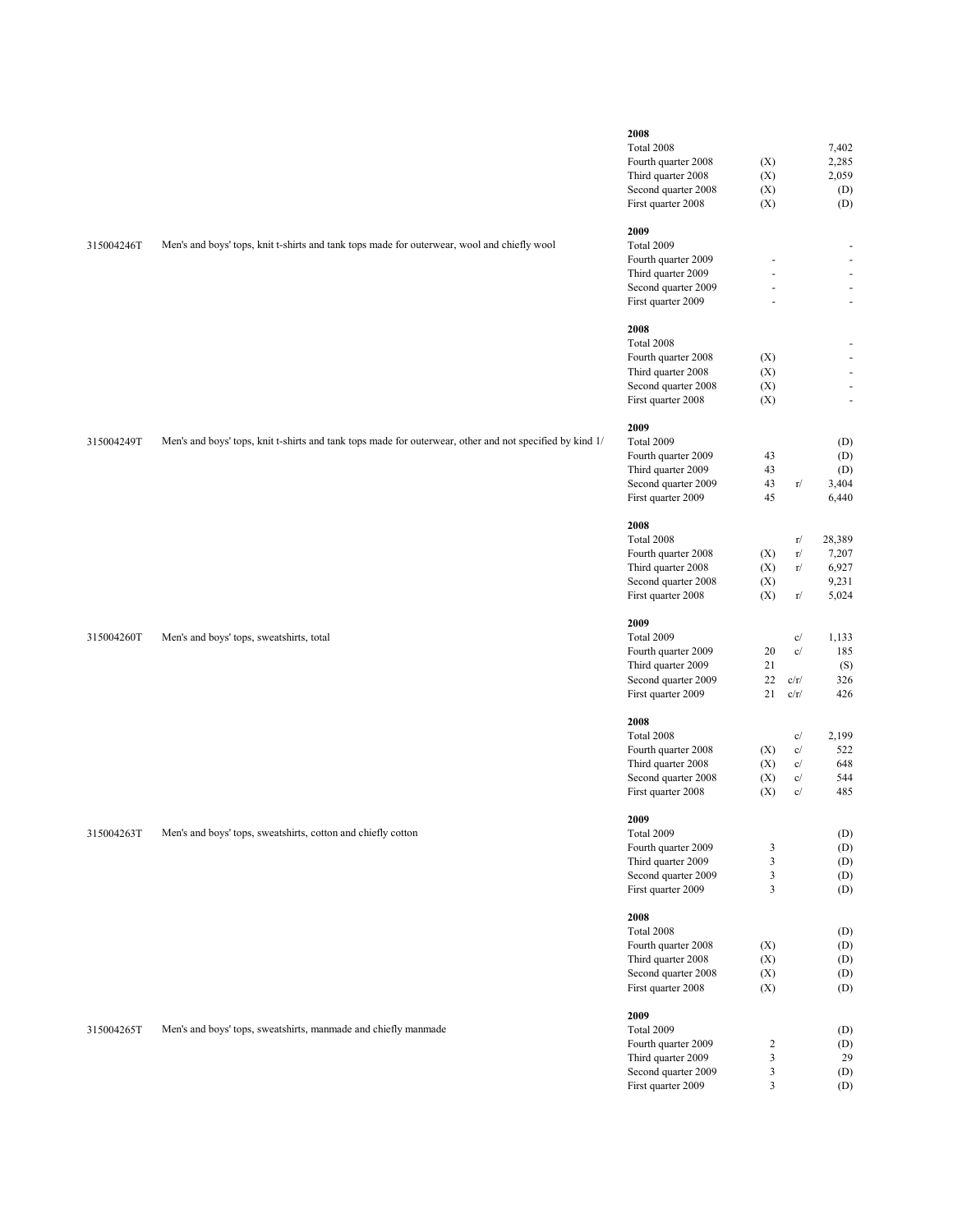| 315004266T | Men's and boys' tops, sweatshirts, wool and chiefly wool              | 2008<br>Total 2008<br>Fourth quarter 2008<br>Third quarter 2008<br>Second quarter 2008<br>First quarter 2008<br>2009<br>Total 2009<br>Fourth quarter 2009<br>Third quarter 2009<br>Second quarter 2009<br>First quarter 2009<br>2008<br>Total 2008 | (X)<br>(X)<br>(X)<br>(X)                                                        |                                                                   | (D)<br>(D)<br>(D)<br>(D)<br>(D)<br>٠<br>$\overline{\phantom{a}}$<br>÷.<br>$\overline{\phantom{a}}$<br>ä,                                                 |  |
|------------|-----------------------------------------------------------------------|----------------------------------------------------------------------------------------------------------------------------------------------------------------------------------------------------------------------------------------------------|---------------------------------------------------------------------------------|-------------------------------------------------------------------|----------------------------------------------------------------------------------------------------------------------------------------------------------|--|
| 315004269T | Men's and boys' tops, sweatshirts, other and not specified by kind 1/ | Fourth quarter 2008<br>Third quarter 2008<br>Second quarter 2008<br>First quarter 2008<br>2009<br>Total 2009<br>Fourth quarter 2009<br>Third quarter 2009<br>Second quarter 2009<br>First quarter 2009<br>2008                                     | (X)<br>(X)<br>(X)<br>(X)<br>17<br>17<br>18<br>16                                | r/                                                                | $\overline{\phantom{m}}$<br>$\mathcal{L}_{\mathcal{A}}$<br>$\overline{\phantom{a}}$<br>÷.<br>$\overline{\phantom{a}}$<br>(D)<br>(D)<br>(D)<br>141<br>166 |  |
| 315004280T | Men's and boys' tops, other knit shirts, total                        | Total 2008<br>Fourth quarter 2008<br>Third quarter 2008<br>Second quarter 2008<br>First quarter 2008<br>2009<br>Total 2009<br>Fourth quarter 2009<br>Third quarter 2009<br>Second quarter 2009<br>First quarter 2009<br>2008                       | (X)<br>(X)<br>(X)<br>(X)<br>17<br>17<br>17<br>17                                | b/<br>$\mathbf{c}/$<br>a/r/<br>a/r/<br>a/                         | 773<br>160<br>220<br>206<br>187<br>2,446<br>717<br>538<br>447<br>744                                                                                     |  |
| 315004283T | Men's and boys' tops, other knit shirts, cotton and chiefly cotton    | Total 2008<br>Fourth quarter 2008<br>Third quarter 2008<br>Second quarter 2008<br>First quarter 2008<br>2009<br>Total 2009<br>Fourth quarter 2009<br>Third quarter 2009<br>Second quarter 2009<br>First quarter 2009<br>2008                       | (X)<br>(X)<br>(X)<br>(X)<br>3<br>$\sqrt{3}$<br>$\mathfrak{Z}$<br>$\mathfrak{Z}$ | a/<br>a/<br>a/<br>$\mathbf{a}/% \mathbf{a}/\mathbf{a}/\mathbf{a}$ | 2,639<br>679<br>582<br>527<br>851<br>(D)<br>(D)<br>(D)<br>(D)<br>(D)                                                                                     |  |
| 315004285T | Men's and boys' tops, other knit shirts, manmade and chiefly manmade  | Total 2008<br>Fourth quarter 2008<br>Third quarter 2008<br>Second quarter 2008<br>First quarter 2008<br>2009<br>Total 2009<br>Fourth quarter 2009<br>Third quarter 2009<br>Second quarter 2009<br>First quarter 2009                               | (X)<br>(X)<br>(X)<br>(X)<br>3<br>$\mathfrak{Z}$<br>3<br>$\overline{\mathbf{3}}$ |                                                                   | (D)<br>(D)<br>(D)<br>(D)<br>(D)<br>(D)<br>(D)<br>(D)<br>(D)<br>(D)                                                                                       |  |

**2008**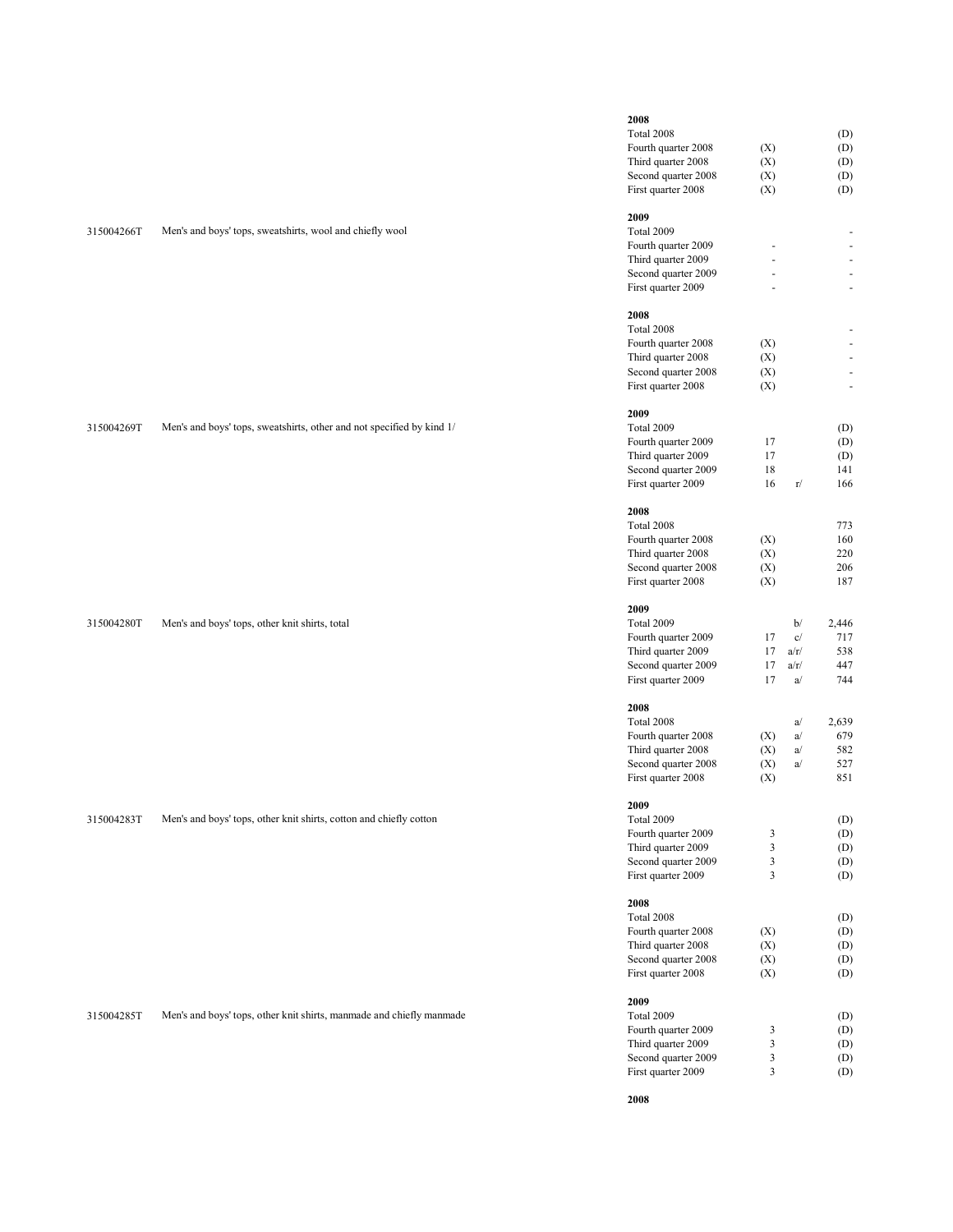| 315004286T | Men's and boys' tops, other knit shirts, wool and chiefly wool              | Total 2008<br>Fourth quarter 2008<br>Third quarter 2008<br>Second quarter 2008<br>First quarter 2008<br>2009<br>Total 2009<br>Fourth quarter 2009<br>Third quarter 2009<br>Second quarter 2009<br>First quarter 2009                       | (X)<br>(X)<br>(X)<br>(X)<br>$\sim$                                                     |                                                             | (D)<br>(D)<br>(D)<br>(D)<br>(D)<br>$\blacksquare$<br>÷,<br>÷              |
|------------|-----------------------------------------------------------------------------|--------------------------------------------------------------------------------------------------------------------------------------------------------------------------------------------------------------------------------------------|----------------------------------------------------------------------------------------|-------------------------------------------------------------|---------------------------------------------------------------------------|
| 315004289T | Men's and boys' tops, other knit shirts, other and not specified by kind 1/ | 2008<br>Total 2008<br>Fourth quarter 2008<br>Third quarter 2008<br>Second quarter 2008<br>First quarter 2008<br>2009<br>Total 2009<br>Fourth quarter 2009<br>Third quarter 2009<br>Second quarter 2009<br>First quarter 2009<br>2008       | (X)<br>(X)<br>(X)<br>(X)<br>15<br>15<br>15<br>15                                       |                                                             | $\blacksquare$<br>÷<br>(D)<br>(D)<br>(D)<br>(D)<br>(D)                    |
| 315004300T | Men's and boys' tops, sweaters, total                                       | Total 2008<br>Fourth quarter 2008<br>Third quarter 2008<br>Second quarter 2008<br>First quarter 2008<br>2009<br>Total 2009<br>Fourth quarter 2009<br>Third quarter 2009<br>Second quarter 2009<br>First quarter 2009<br>2008               | (X)<br>(X)<br>(X)<br>(X)<br>15<br>15<br>15<br>15                                       | c/r/                                                        | (D)<br>(D)<br>(D)<br>(D)<br>(D)<br>(S)<br>264<br>(S)<br>(S)<br>(S)        |
| 315004303T | Men's and boys' tops, sweaters, cotton and chiefly cotton                   | Total 2008<br>Fourth quarter 2008<br>Third quarter 2008<br>Second quarter 2008<br>First quarter 2008<br>2009<br>Total 2009<br>Fourth quarter 2009<br>Third quarter 2009<br>Second quarter 2009<br>First quarter 2009<br>2008               | (X)<br>(X)<br>(X)<br>(X)<br>$\sqrt{2}$<br>$\sqrt{2}$<br>$\boldsymbol{2}$<br>$\sqrt{2}$ | c/<br>c/<br>c/<br>c/<br>$\mathbf{c}/% \mathbf{c}^{\prime }$ | 1,080<br>312<br>222<br>161<br>385<br>(D)<br>(D)<br>(D)<br>(D)<br>(D)      |
| 315004305T | Men's and boys' tops, sweaters, manmade and chiefly manmade                 | Total 2008<br>Fourth quarter 2008<br>Third quarter 2008<br>Second quarter 2008<br>First quarter 2008<br>2009<br>Total 2009<br>Fourth quarter 2009<br>Third quarter 2009<br>Second quarter 2009<br>First quarter 2009<br>2008<br>Total 2008 | (X)<br>(X)<br>(X)<br>(X)<br>1<br>$\mathbf{1}$<br>$\mathbf{1}$<br>$\mathbf{1}$          |                                                             | (D)<br>(D)<br>(D)<br>(D)<br>(D)<br>(D)<br>(D)<br>(D)<br>(D)<br>(D)<br>(D) |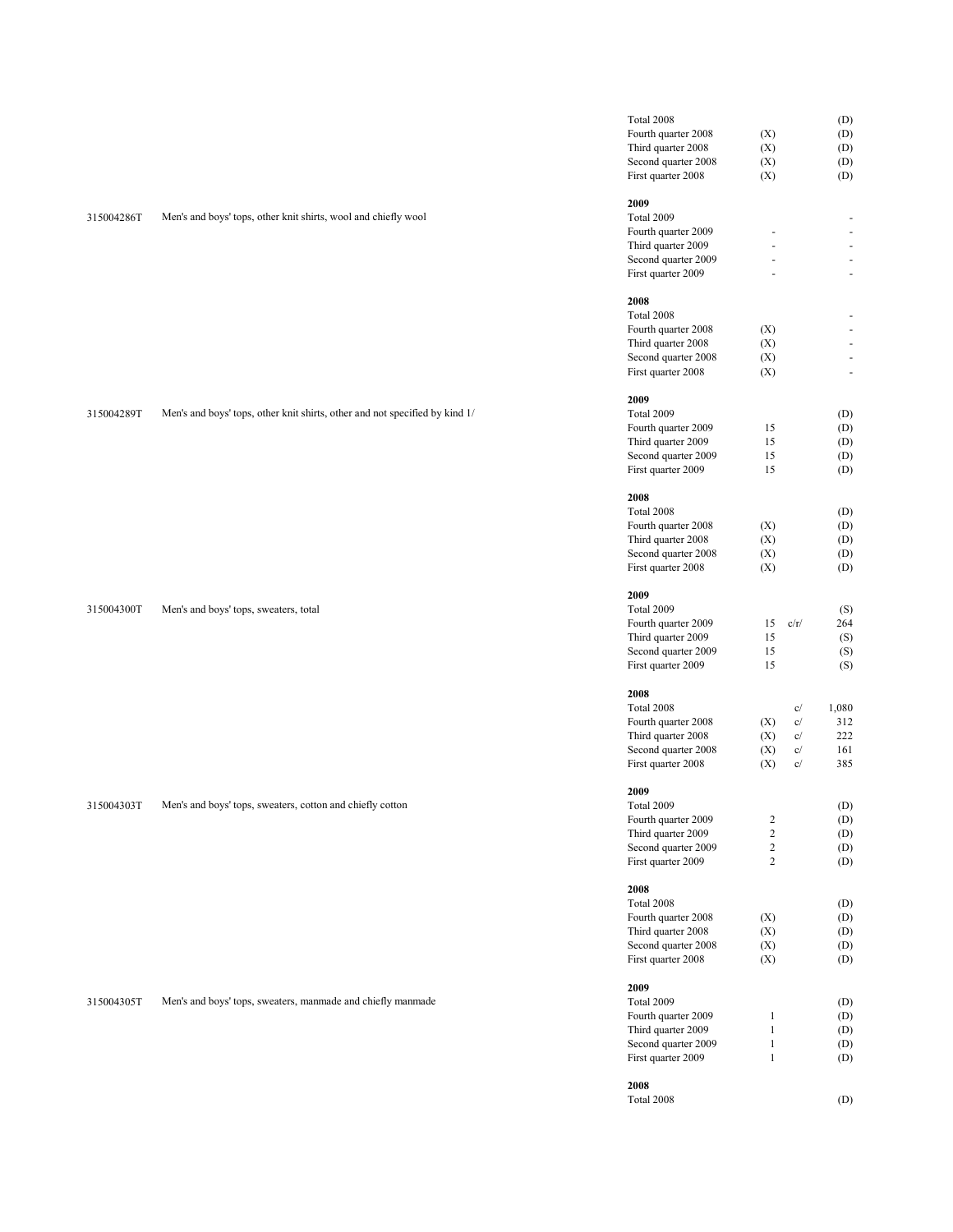|            |                                                                                | Fourth quarter 2008 | (X)            |                                     | (D)   |
|------------|--------------------------------------------------------------------------------|---------------------|----------------|-------------------------------------|-------|
|            |                                                                                | Third quarter 2008  | (X)            |                                     | (D)   |
|            |                                                                                |                     |                |                                     |       |
|            |                                                                                | Second quarter 2008 | (X)            |                                     | (D)   |
|            |                                                                                | First quarter 2008  | (X)            |                                     | (D)   |
|            |                                                                                |                     |                |                                     |       |
|            |                                                                                | 2009                |                |                                     |       |
| 315004306T | Men's and boys' tops, sweaters, wool and chiefly wool                          | Total 2009          |                |                                     |       |
|            |                                                                                | Fourth quarter 2009 |                |                                     |       |
|            |                                                                                | Third quarter 2009  |                |                                     | ä,    |
|            |                                                                                | Second quarter 2009 |                |                                     |       |
|            |                                                                                | First quarter 2009  |                |                                     | ä,    |
|            |                                                                                |                     |                |                                     |       |
|            |                                                                                | 2008                |                |                                     |       |
|            |                                                                                | Total 2008          |                |                                     | (D)   |
|            |                                                                                | Fourth quarter 2008 | (X)            |                                     | (D)   |
|            |                                                                                | Third quarter 2008  | (X)            |                                     | (D)   |
|            |                                                                                | Second quarter 2008 | (X)            |                                     | (D)   |
|            |                                                                                | First quarter 2008  | (X)            |                                     | (D)   |
|            |                                                                                |                     |                |                                     |       |
|            |                                                                                | 2009                |                |                                     |       |
|            |                                                                                |                     |                |                                     |       |
| 315004309T | Men's and boys' tops, sweaters, other and not specified by kind 1/             | Total 2009          |                |                                     | (D)   |
|            |                                                                                | Fourth quarter 2009 | 14             |                                     | (D)   |
|            |                                                                                | Third quarter 2009  | 14             |                                     | (D)   |
|            |                                                                                | Second quarter 2009 | 14             |                                     | (D)   |
|            |                                                                                | First quarter 2009  | 14             |                                     | (D)   |
|            |                                                                                |                     |                |                                     |       |
|            |                                                                                | 2008                |                |                                     |       |
|            |                                                                                | Total 2008          |                |                                     | (D)   |
|            |                                                                                | Fourth quarter 2008 | (X)            |                                     | (D)   |
|            |                                                                                | Third quarter 2008  | (X)            |                                     | (D)   |
|            |                                                                                | Second quarter 2008 | (X)            |                                     | (D)   |
|            |                                                                                |                     |                |                                     |       |
|            |                                                                                | First quarter 2008  | (X)            |                                     | (D)   |
|            |                                                                                | 2009                |                |                                     |       |
|            |                                                                                |                     |                |                                     |       |
| 315004320T | Men's and boys' bottoms, dress and sport trousers, total                       | Total 2009          |                | c/                                  | 4,966 |
|            |                                                                                | Fourth quarter 2009 | 47             | c/                                  | 1,181 |
|            |                                                                                | Third quarter 2009  | 47             | c/                                  | 977   |
|            |                                                                                | Second quarter 2009 | 48             | $\mathbf{c}/% \mathbf{c}^{\prime }$ | 1,280 |
|            |                                                                                | First quarter 2009  | 48             | c/                                  | 1,528 |
|            |                                                                                |                     |                |                                     |       |
|            |                                                                                | 2008                |                |                                     |       |
|            |                                                                                | Total 2008          |                | c/                                  | 5,897 |
|            |                                                                                | Fourth quarter 2008 | (X)            | c/                                  | 1,373 |
|            |                                                                                | Third quarter 2008  | (X)            | c/                                  | 1,123 |
|            |                                                                                | Second quarter 2008 | (X)            | c/                                  | 1,585 |
|            |                                                                                |                     |                |                                     |       |
|            |                                                                                | First quarter 2008  | (X)            | c/                                  | 1,816 |
|            |                                                                                |                     |                |                                     |       |
|            |                                                                                | 2009                |                |                                     |       |
| 315004323T | Men's and boys' bottoms, dress and sport trousers, cotton and chiefly cotton   | Total 2009          |                |                                     | (D)   |
|            |                                                                                | Fourth quarter 2009 | 3              |                                     | (D)   |
|            |                                                                                | Third quarter 2009  | $\mathfrak{Z}$ |                                     | (D)   |
|            |                                                                                | Second quarter 2009 | 3              |                                     | (D)   |
|            |                                                                                | First quarter 2009  | $\mathfrak{Z}$ |                                     | (D)   |
|            |                                                                                |                     |                |                                     |       |
|            |                                                                                | 2008                |                |                                     |       |
|            |                                                                                | Total 2008          |                |                                     | (D)   |
|            |                                                                                | Fourth quarter 2008 | (X)            |                                     | (D)   |
|            |                                                                                | Third quarter 2008  | (X)            |                                     | (D)   |
|            |                                                                                | Second quarter 2008 | (X)            |                                     | (D)   |
|            |                                                                                | First quarter 2008  |                |                                     |       |
|            |                                                                                |                     | (X)            |                                     | (D)   |
|            |                                                                                |                     |                |                                     |       |
|            |                                                                                | 2009                |                |                                     |       |
| 315004325T | Men's and boys' bottoms, dress and sport trousers, manmade and chiefly manmade | Total 2009          |                |                                     | (D)   |
|            |                                                                                | Fourth quarter 2009 | $\,$ 8 $\,$    | $\rm r/$                            | 409   |
|            |                                                                                | Third quarter 2009  | 10             |                                     | 626   |
|            |                                                                                | Second quarter 2009 | 11             |                                     | (D)   |
|            |                                                                                | First quarter 2009  | 12             |                                     | (D)   |
|            |                                                                                |                     |                |                                     |       |
|            |                                                                                | 2008                |                |                                     |       |
|            |                                                                                | Total 2008          |                |                                     | (D)   |
|            |                                                                                | Fourth quarter 2008 | (X)            |                                     | 716   |
|            |                                                                                |                     |                |                                     |       |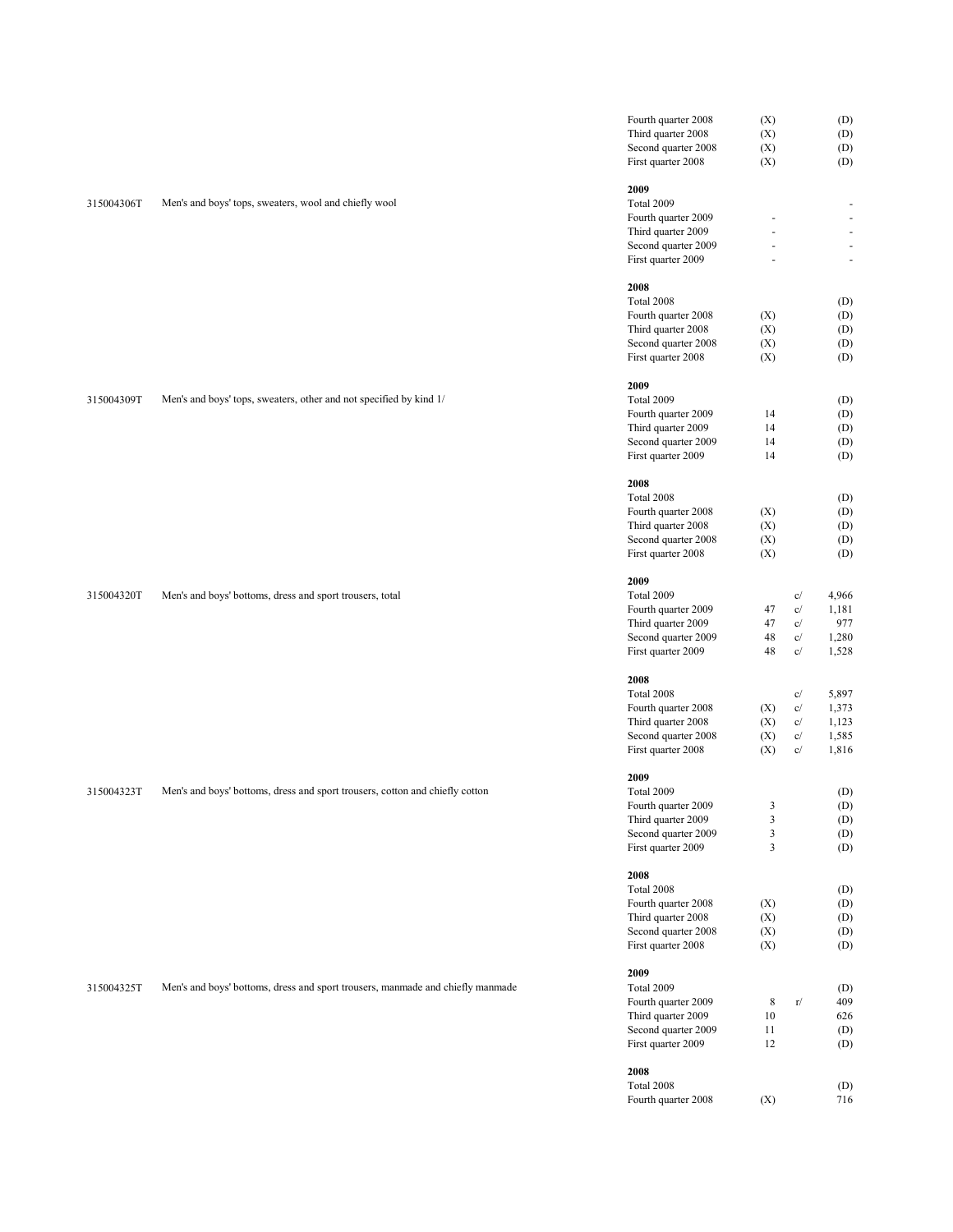|            |                                                                                             | Third quarter 2008<br>Second quarter 2008<br>First quarter 2008                                                                                                                                                                      | (X)<br>(X)<br>(X)                                                     | r/<br>$\Gamma/$                                                         | 688<br>856<br>(D)                                                    |  |
|------------|---------------------------------------------------------------------------------------------|--------------------------------------------------------------------------------------------------------------------------------------------------------------------------------------------------------------------------------------|-----------------------------------------------------------------------|-------------------------------------------------------------------------|----------------------------------------------------------------------|--|
| 315004326T | Men's and boys' bottoms, dress and sport trousers, wool and chiefly wool                    | 2009<br>Total 2009<br>Fourth quarter 2009<br>Third quarter 2009<br>Second quarter 2009<br>First quarter 2009                                                                                                                         | 5<br>6<br>6<br>6                                                      | a/<br>b/<br>b/r/<br>a/                                                  | 612<br>171<br>89<br>222<br>130                                       |  |
| 315004324T | Men's and boys' bottoms, dress and sport trousers, chiefly manmade that include wool blends | 2008<br>Total 2008<br>Fourth quarter 2008<br>Third quarter 2008<br>Second quarter 2008<br>First quarter 2008<br>2009<br>Total 2009<br>Fourth quarter 2009<br>Third quarter 2009<br>Second quarter 2009<br>First quarter 2009<br>2008 | (X)<br>(X)<br>(X)<br>(X)<br>5<br>$\boldsymbol{7}$<br>$\,$ 8 $\,$<br>8 |                                                                         | 1,008<br>253<br>142<br>345<br>268<br>(D)<br>(D)<br>230<br>249<br>254 |  |
| 315004329T | Men's and boys' bottoms, dress and sport trousers, other and not specified by kind 1/       | Total 2008<br>Fourth quarter 2008<br>Third quarter 2008<br>Second quarter 2008<br>First quarter 2008<br>2009<br>Total 2009<br>Fourth quarter 2009<br>Third quarter 2009<br>Second quarter 2009<br>First quarter 2009                 | (X)<br>(X)<br>(X)<br>(X)<br>39<br>36<br>34<br>32                      | a/<br>$\Gamma/$<br>$\Gamma/$                                            | 1,151<br>249<br>251<br>315<br>336<br>(D)<br>(D)<br>(D)<br>235<br>322 |  |
| 315004330T | Men's and boys' bottoms, jeans, total                                                       | 2008<br>Total 2008<br>Fourth quarter 2008<br>Third quarter 2008<br>Second quarter 2008<br>First quarter 2008<br>2009<br>Total 2009<br>Fourth quarter 2009<br>Third quarter 2009<br>Second quarter 2009<br>First quarter 2009         | (X)<br>(X)<br>(X)<br>(X)<br>16<br>16<br>17<br>18                      | r/<br>c/<br>$\mathbf{c}/$<br>c/r/<br>$\mathbf{c}/$<br>$\mathbf{c}/$     | (D)<br>(D)<br>(D)<br>(D)<br>212<br>1,465<br>350<br>358<br>362<br>395 |  |
| 315004333T | Men's and boys' bottoms, jeans, cotton and chiefly cotton                                   | 2008<br>Total 2008<br>Fourth quarter 2008<br>Third quarter 2008<br>Second quarter 2008<br>First quarter 2008<br>2009<br>Total 2009<br>Fourth quarter 2009<br>Third quarter 2009<br>Second quarter 2009<br>First quarter 2009         | (X)<br>(X)<br>(X)<br>(X)<br>4<br>$\overline{\mathcal{L}}$<br>5<br>5   | c/<br>$\mathbf{c}/$<br>$\mathbf{c}/$<br>$\mathbf{c}/$<br>r/<br>a/<br>a/ | 2,482<br>524<br>513<br>(S)<br>780<br>835<br>194<br>203<br>206<br>232 |  |
|            |                                                                                             | 2008<br>Total 2008<br>Fourth quarter 2008<br>Third quarter 2008                                                                                                                                                                      | (X)<br>(X)                                                            | b/r/<br>r/<br>$\rm r/$                                                  | 1,503<br>303<br>293                                                  |  |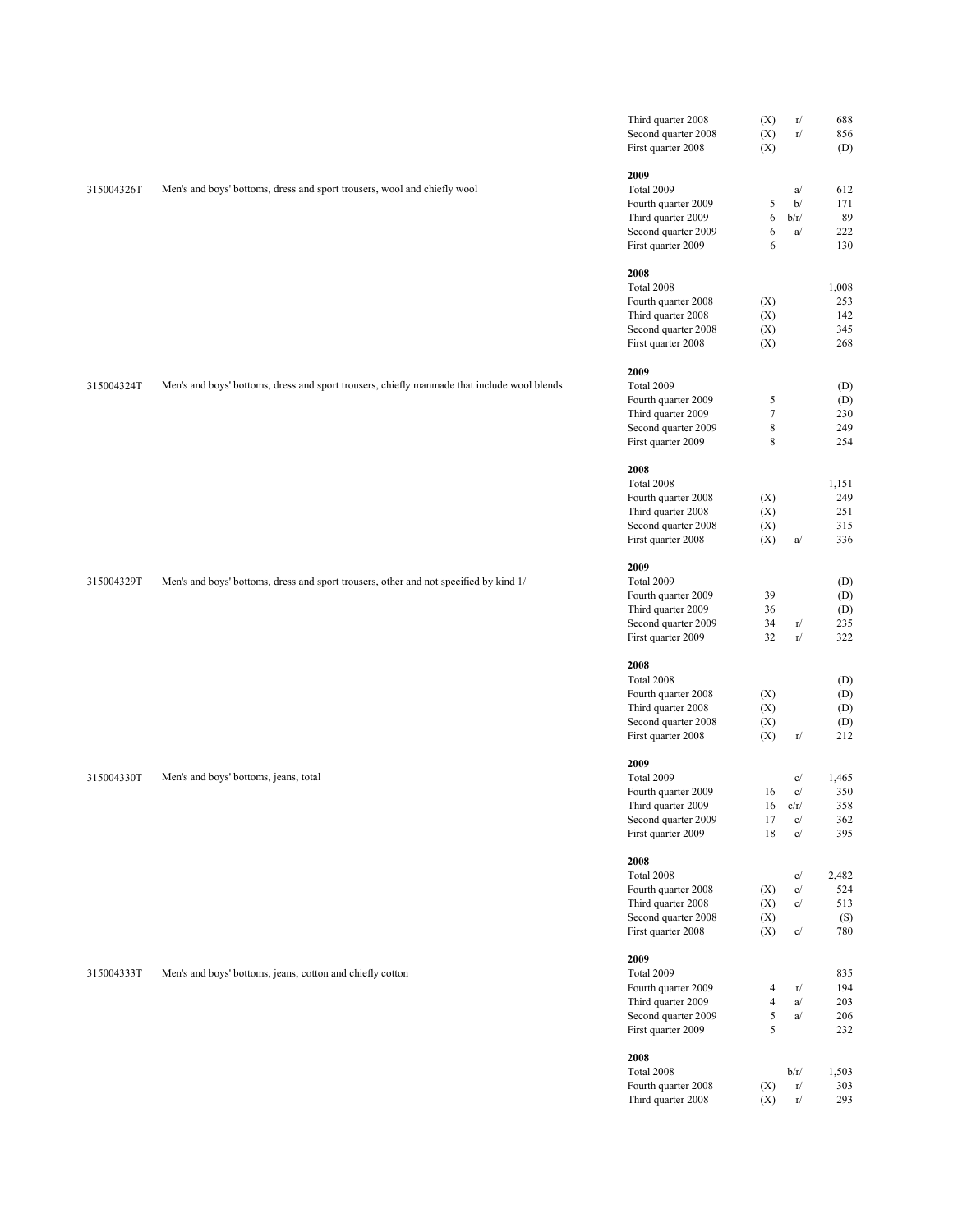|            |                                                                              | Second quarter 2008<br>First quarter 2008                                                                    | (X)<br>$(X)$ $b/r/$                                                        | c/r/                             | 371<br>536                                                                                                 |
|------------|------------------------------------------------------------------------------|--------------------------------------------------------------------------------------------------------------|----------------------------------------------------------------------------|----------------------------------|------------------------------------------------------------------------------------------------------------|
| 315004335T | Men's and boys' bottoms, jeans, manmade and chiefly manmade                  | 2009<br>Total 2009<br>Fourth quarter 2009<br>Third quarter 2009<br>Second quarter 2009<br>First quarter 2009 | ä,                                                                         |                                  | $\overline{\phantom{a}}$<br>$\overline{\phantom{a}}$<br>$\blacksquare$<br>$\blacksquare$<br>$\blacksquare$ |
|            |                                                                              | 2008<br>Total 2008<br>Fourth quarter 2008<br>Third quarter 2008<br>Second quarter 2008<br>First quarter 2008 | (X)<br>(X)<br>(X)<br>(X)                                                   |                                  | $\overline{\phantom{0}}$<br>$\blacksquare$<br>$\frac{1}{2}$<br>$\blacksquare$<br>$\overline{\phantom{a}}$  |
| 315004339T | Men's and boys' bottoms, jeans, other and not specified by kind 1/           | 2009<br>Total 2009<br>Fourth quarter 2009<br>Third quarter 2009<br>Second quarter 2009<br>First quarter 2009 | 12<br>12<br>12<br>13                                                       | r/<br>r/<br>r/<br>r/             | 630<br>156<br>155<br>156<br>163                                                                            |
|            |                                                                              | 2008<br>Total 2008<br>Fourth quarter 2008<br>Third quarter 2008<br>Second quarter 2008<br>First quarter 2008 | (X)<br>(X)<br>(X)<br>(X)                                                   | r/<br>$\rm r/$<br>r/<br>r/<br>r/ | 979<br>221<br>220<br>294<br>244                                                                            |
| 315004340T | Men's and boys' bottoms, jean-cut casual slacks, total                       | 2009<br>Total 2009<br>Fourth quarter 2009<br>Third quarter 2009<br>Second quarter 2009<br>First quarter 2009 | $\boldsymbol{7}$<br>$\boldsymbol{7}$<br>$\boldsymbol{7}$<br>$\overline{7}$ | $\mathbf{c}/$                    | (D)<br>(D)<br>(D)<br>(D)<br>48                                                                             |
|            |                                                                              | 2008<br>Total 2008<br>Fourth quarter 2008<br>Third quarter 2008<br>Second quarter 2008<br>First quarter 2008 | (X)<br>(X)<br>(X)<br>(X)                                                   | c/                               | (S)<br>(S)<br>37<br>(S)<br>(S)                                                                             |
| 315004343T | Men's and boys' bottoms, jean-cut casual slacks, cotton and chiefly cotton   | 2009<br>Total 2009<br>Fourth quarter 2009<br>Third quarter 2009<br>Second quarter 2009<br>First quarter 2009 | $\frac{1}{2}$<br>ä,                                                        |                                  | $\overline{\phantom{a}}$<br>$\blacksquare$<br>$\overline{\phantom{a}}$<br>$\blacksquare$                   |
|            |                                                                              | 2008<br>Total 2008<br>Fourth quarter 2008<br>Third quarter 2008<br>Second quarter 2008<br>First quarter 2008 | (X)<br>(X)<br>(X)<br>(X)                                                   |                                  | $\blacksquare$<br>$\overline{\phantom{a}}$<br>ä,                                                           |
| 315004345T | Men's and boys' bottoms, jean-cut casual slacks, manmade and chiefly manmade | 2009<br>Total 2009<br>Fourth quarter 2009<br>Third quarter 2009<br>Second quarter 2009<br>First quarter 2009 |                                                                            |                                  | ä,<br>÷.                                                                                                   |
|            |                                                                              | 2008<br>Total 2008<br>Fourth quarter 2008<br>Third quarter 2008<br>Second quarter 2008                       | (X)<br>(X)<br>(X)                                                          |                                  | $\overline{\phantom{0}}$<br>÷.<br>$\overline{\phantom{a}}$                                                 |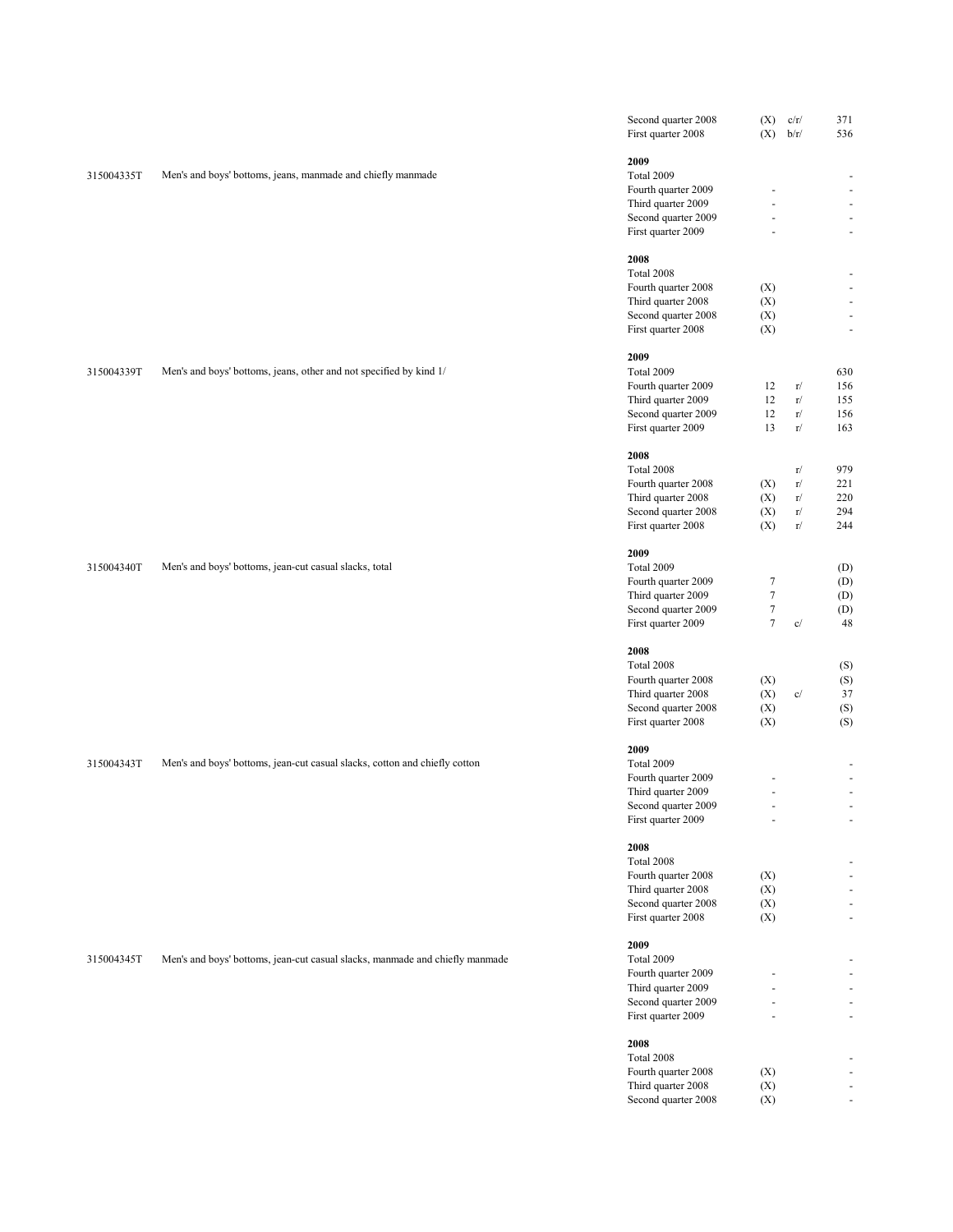|            |                                                                                     | First quarter 2008                        | (X)              |      | $\blacksquare$           |
|------------|-------------------------------------------------------------------------------------|-------------------------------------------|------------------|------|--------------------------|
|            |                                                                                     | 2009                                      |                  |      |                          |
| 315004349T | Men's and boys' bottoms, jean-cut casual slacks, other and not specified by kind 1/ | Total 2009                                |                  |      | (D)                      |
|            |                                                                                     | Fourth quarter 2009                       | $\boldsymbol{7}$ |      | (D)                      |
|            |                                                                                     | Third quarter 2009                        | $\boldsymbol{7}$ |      | (D)                      |
|            |                                                                                     | Second quarter 2009                       | $\boldsymbol{7}$ |      | (D)                      |
|            |                                                                                     | First quarter 2009                        | $\overline{7}$   |      | 48                       |
|            |                                                                                     |                                           |                  |      |                          |
|            |                                                                                     | 2008                                      |                  |      |                          |
|            |                                                                                     | Total 2008                                |                  | r/   | 150                      |
|            |                                                                                     | Fourth quarter 2008                       | (X)              |      | 37                       |
|            |                                                                                     | Third quarter 2008                        | (X)              |      | 37                       |
|            |                                                                                     | Second quarter 2008                       | (X)              | r/   | 24                       |
|            |                                                                                     | First quarter 2008                        | (X)              | r/   | 52                       |
|            |                                                                                     |                                           |                  |      |                          |
| 315004360T | Men's and boys' bottoms, shorts, total                                              | 2009<br>Total 2009                        |                  | b/   | 5,816                    |
|            |                                                                                     | Fourth quarter 2009                       | 45               |      | (S)                      |
|            |                                                                                     | Third quarter 2009                        | 45               | c/r/ | 724                      |
|            |                                                                                     | Second quarter 2009                       | 46               | a/   | 2,435                    |
|            |                                                                                     | First quarter 2009                        | 45               | a/r/ | 2,266                    |
|            |                                                                                     |                                           |                  |      |                          |
|            |                                                                                     | 2008                                      |                  |      |                          |
|            |                                                                                     | Total 2008                                |                  | a/r/ | 11,399                   |
|            |                                                                                     | Fourth quarter 2008                       | (X)              | a/r/ | 2,610                    |
|            |                                                                                     | Third quarter 2008                        | (X)              | a/r/ | 2,848                    |
|            |                                                                                     | Second quarter 2008                       | (X)              | a/r/ | 2,868                    |
|            |                                                                                     | First quarter 2008                        | (X)              | a/r/ | 3,073                    |
|            |                                                                                     |                                           |                  |      |                          |
| 315004363T |                                                                                     | 2009<br>Total 2009                        |                  |      |                          |
|            | Men's and boys' bottoms, shorts, cotton and chiefly cotton                          | Fourth quarter 2009                       | 3                |      | (D)<br>(D)               |
|            |                                                                                     | Third quarter 2009                        | $\mathbf{3}$     |      |                          |
|            |                                                                                     | Second quarter 2009                       | $\mathfrak z$    |      | (Z)<br>(D)               |
|            |                                                                                     | First quarter 2009                        | $\overline{c}$   |      | (D)                      |
|            |                                                                                     |                                           |                  |      |                          |
|            |                                                                                     | 2008                                      |                  |      |                          |
|            |                                                                                     | Total 2008                                |                  |      | (D)                      |
|            |                                                                                     | Fourth quarter 2008                       | (X)              | a/   | 7                        |
|            |                                                                                     | Third quarter 2008                        | (X)              |      | 43                       |
|            |                                                                                     | Second quarter 2008                       | (X)              |      | (D)                      |
|            |                                                                                     | First quarter 2008                        | (X)              |      | (D)                      |
|            |                                                                                     |                                           |                  |      |                          |
|            |                                                                                     | 2009                                      |                  |      |                          |
| 315004365T | Men's and boys' bottoms, shorts, manmade and chiefly manmade                        | Total 2009                                |                  |      | (D)                      |
|            |                                                                                     | Fourth quarter 2009                       | 6                |      | (D)                      |
|            |                                                                                     | Third quarter 2009<br>Second quarter 2009 | 6<br>6           |      | 410<br>(D)               |
|            |                                                                                     | First quarter 2009                        | 5                |      | (D)                      |
|            |                                                                                     |                                           |                  |      |                          |
|            |                                                                                     | 2008                                      |                  |      |                          |
|            |                                                                                     | Total 2008                                |                  |      | (D)                      |
|            |                                                                                     | Fourth quarter 2008                       | (X)              |      | (D)                      |
|            |                                                                                     | Third quarter 2008                        | (X)              | r/   | 2,489                    |
|            |                                                                                     | Second quarter 2008                       | (X)              | r/   | 2,370                    |
|            |                                                                                     | First quarter 2008                        | (X)              | r/   | 2,603                    |
|            |                                                                                     |                                           |                  |      |                          |
| 315004366T | Men's and boys' bottoms, shorts, wool and chiefly wool                              | 2009<br>Total 2009                        |                  |      |                          |
|            |                                                                                     | Fourth quarter 2009                       |                  |      | $\sim$                   |
|            |                                                                                     | Third quarter 2009                        |                  |      | $\sim$                   |
|            |                                                                                     | Second quarter 2009                       |                  |      | ÷.                       |
|            |                                                                                     | First quarter 2009                        |                  |      | ÷                        |
|            |                                                                                     |                                           |                  |      |                          |
|            |                                                                                     | 2008                                      |                  |      |                          |
|            |                                                                                     | Total 2008                                |                  |      | $\overline{a}$           |
|            |                                                                                     | Fourth quarter 2008                       | (X)              |      | $\sim$                   |
|            |                                                                                     | Third quarter 2008                        | (X)              |      | $\sim$                   |
|            |                                                                                     | Second quarter 2008                       | (X)              |      | $\sim$                   |
|            |                                                                                     | First quarter 2008                        | (X)              |      | $\overline{\phantom{a}}$ |
|            |                                                                                     |                                           |                  |      |                          |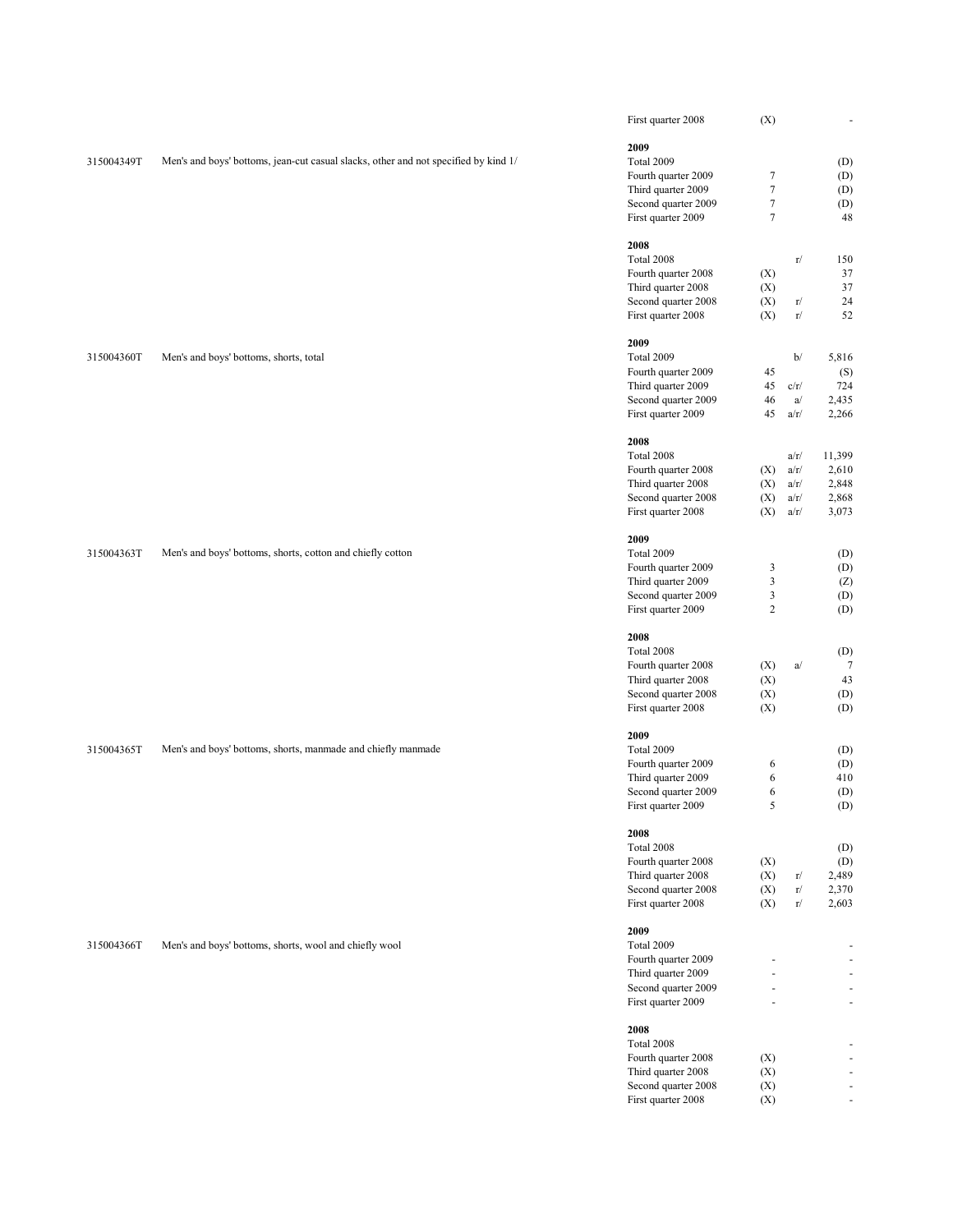|            |                                                                         | 2009                |                         |      |     |
|------------|-------------------------------------------------------------------------|---------------------|-------------------------|------|-----|
| 315004369T | Men's and boys' bottoms, shorts, other and not specified by kind 1/     | Total 2009          |                         |      | (D) |
|            |                                                                         | Fourth quarter 2009 | 38                      |      | (D) |
|            |                                                                         |                     |                         |      |     |
|            |                                                                         | Third quarter 2009  | 38                      |      | 314 |
|            |                                                                         | Second quarter 2009 | 40                      |      | (D) |
|            |                                                                         | First quarter 2009  | 39                      |      | (D) |
|            |                                                                         | 2008                |                         |      |     |
|            |                                                                         |                     |                         |      |     |
|            |                                                                         | Total 2008          |                         |      | (D) |
|            |                                                                         | Fourth quarter 2008 | (X)                     |      | (D) |
|            |                                                                         | Third quarter 2008  | (X)                     |      | 316 |
|            |                                                                         | Second quarter 2008 | (X)                     |      | (D) |
|            |                                                                         | First quarter 2008  | (X)                     |      | (D) |
|            |                                                                         |                     |                         |      |     |
|            |                                                                         | 2009                |                         |      |     |
| 315004380T | Men's and boys' bottoms, sweatpants, total                              | Total 2009          |                         |      | (D) |
|            |                                                                         | Fourth quarter 2009 | 8                       |      | (D) |
|            |                                                                         | Third quarter 2009  | 9                       |      | (D) |
|            |                                                                         | Second quarter 2009 | 9                       |      | (D) |
|            |                                                                         | First quarter 2009  | 9                       | a/r/ | 228 |
|            |                                                                         |                     |                         |      |     |
|            |                                                                         | 2008                |                         |      |     |
|            |                                                                         | Total 2008          |                         |      | 947 |
|            |                                                                         | Fourth quarter 2008 | (X)                     |      | 301 |
|            |                                                                         | Third quarter 2008  | (X)                     |      | 264 |
|            |                                                                         | Second quarter 2008 | (X)                     |      | 248 |
|            |                                                                         | First quarter 2008  | (X)                     | a/   | 134 |
|            |                                                                         |                     |                         |      |     |
|            |                                                                         | 2009                |                         |      |     |
| 315004383T | Men's and boys' bottoms, sweatpants, cotton and chiefly cotton          | Total 2009          |                         |      | (D) |
|            |                                                                         | Fourth quarter 2009 | $\overline{\mathbf{c}}$ |      | (D) |
|            |                                                                         | Third quarter 2009  | $\boldsymbol{2}$        |      | (D) |
|            |                                                                         | Second quarter 2009 | $\mathbf{1}$            |      | (D) |
|            |                                                                         | First quarter 2009  | $\mathbf{1}$            |      | (D) |
|            |                                                                         |                     |                         |      |     |
|            |                                                                         | 2008                |                         |      |     |
|            |                                                                         | Total 2008          |                         |      | (D) |
|            |                                                                         | Fourth quarter 2008 | (X)                     |      | (D) |
|            |                                                                         | Third quarter 2008  | (X)                     |      | (D) |
|            |                                                                         | Second quarter 2008 | (X)                     |      | (D) |
|            |                                                                         |                     | (X)                     |      |     |
|            |                                                                         | First quarter 2008  |                         |      | (D) |
|            |                                                                         | 2009                |                         |      |     |
| 315004385T | Men's and boys' bottoms, sweatpants, manmade and chiefly manmade        | Total 2009          |                         |      | (D) |
|            |                                                                         | Fourth quarter 2009 | $\overline{c}$          |      | (D) |
|            |                                                                         | Third quarter 2009  | 3                       |      | (D) |
|            |                                                                         | Second quarter 2009 | 3                       |      | 98  |
|            |                                                                         | First quarter 2009  | $\overline{2}$          |      | (D) |
|            |                                                                         |                     |                         |      |     |
|            |                                                                         | 2008                |                         |      |     |
|            |                                                                         | Total 2008          |                         |      | (D) |
|            |                                                                         | Fourth quarter 2008 | (X)                     |      | (D) |
|            |                                                                         | Third quarter 2008  | (X)                     |      | 223 |
|            |                                                                         | Second quarter 2008 | (X)                     |      | 223 |
|            |                                                                         | First quarter 2008  | (X)                     |      | 40  |
|            |                                                                         |                     |                         |      |     |
| 315004389T | Men's and boys' bottoms, sweatpants, other and not specified by kind 1/ | 2009<br>Total 2009  |                         |      | (D) |
|            |                                                                         |                     |                         |      |     |
|            |                                                                         | Fourth quarter 2009 | 6                       |      | (D) |
|            |                                                                         | Third quarter 2009  | 6                       |      | (D) |
|            |                                                                         | Second quarter 2009 | 6                       |      | (D) |
|            |                                                                         | First quarter 2009  | $\overline{7}$          |      | (D) |
|            |                                                                         | 2008                |                         |      |     |
|            |                                                                         | Total 2008          |                         |      | (D) |
|            |                                                                         |                     |                         |      |     |
|            |                                                                         | Fourth quarter 2008 | (X)                     |      | (D) |

Third quarter 2008 (X) (D) Second quarter 2008 (X) (D) First quarter 2008 (X) (D)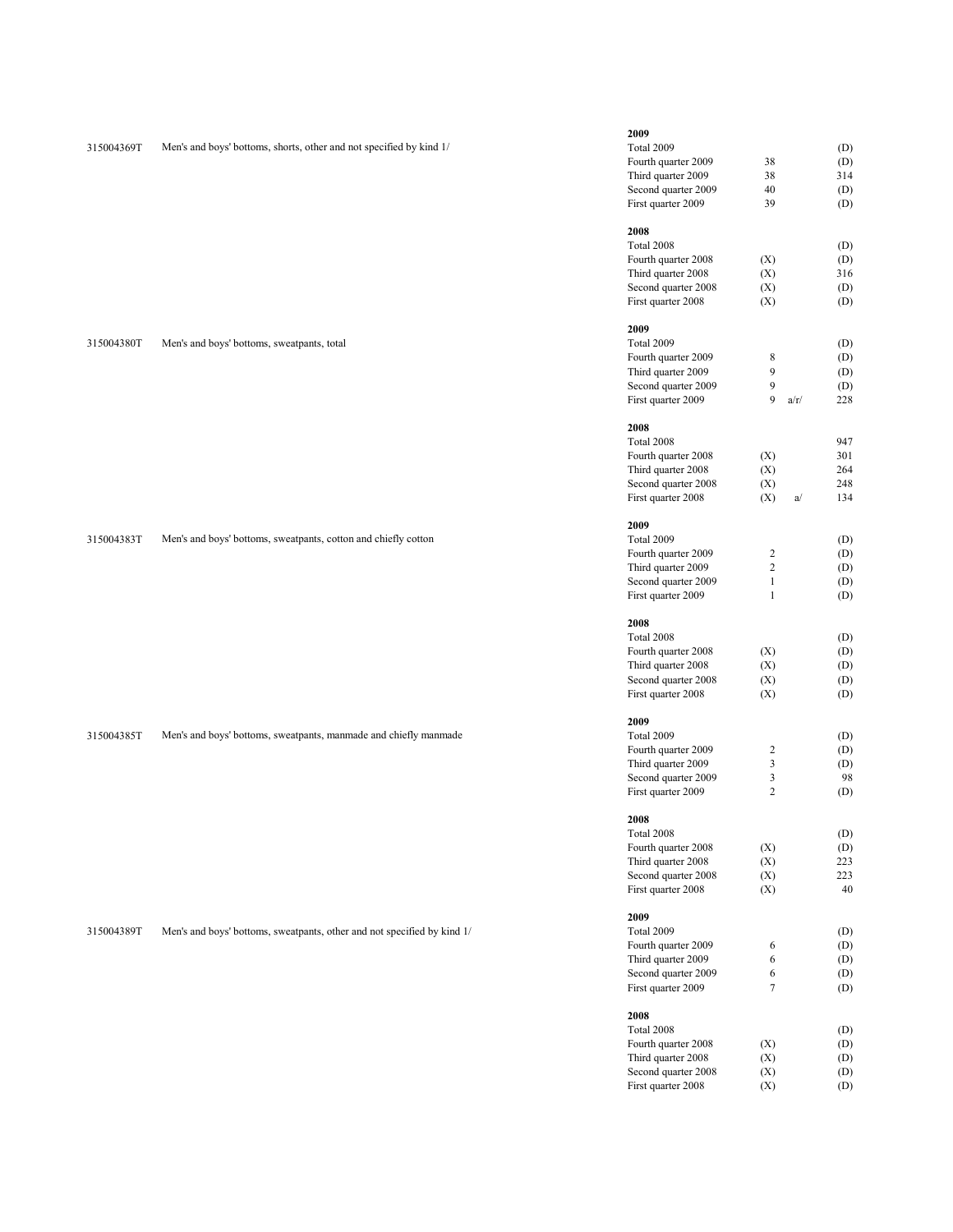| 315004400T | Men's and boys' bottoms, workpants, total                              | 2009<br>Total 2009<br>Fourth quarter 2009<br>Third quarter 2009<br>Second quarter 2009<br>First quarter 2009 | 24<br>23<br>23<br>23                   | a/<br>a/r/<br>a/r/<br>a/r/<br>a/r/ | 7,854<br>1,788<br>2,318<br>2,102<br>1,646  |
|------------|------------------------------------------------------------------------|--------------------------------------------------------------------------------------------------------------|----------------------------------------|------------------------------------|--------------------------------------------|
|            |                                                                        | 2008<br>Total 2008<br>Fourth quarter 2008<br>Third quarter 2008<br>Second quarter 2008<br>First quarter 2008 | (X)<br>(X)<br>(X)<br>(X)               | b/<br>b/<br>b/<br>b/<br>b/         | 10,809<br>1,946<br>2,838<br>3,086<br>2,939 |
| 315004403T | Men's and boys' bottoms, workpants, cotton and chiefly cotton          | 2009<br>Total 2009<br>Fourth quarter 2009<br>Third quarter 2009<br>Second quarter 2009<br>First quarter 2009 | 6<br>6<br>6<br>$\overline{7}$          | c/r/                               | (S)<br>(S)<br>(S)<br>(S)<br>233            |
|            |                                                                        | 2008<br>Total 2008<br>Fourth quarter 2008<br>Third quarter 2008<br>Second quarter 2008<br>First quarter 2008 | (X)<br>(X)<br>(X)<br>(X)               |                                    | 1,102<br>237<br>268<br>303<br>294          |
| 315004405T | Men's and boys' bottoms, workpants, manmade and chiefly manmade        | 2009<br>Total 2009<br>Fourth quarter 2009<br>Third quarter 2009<br>Second quarter 2009<br>First quarter 2009 | 6<br>5<br>5<br>5                       |                                    | (D)<br>(D)<br>(D)<br>(D)<br>(D)            |
|            |                                                                        | 2008<br>Total 2008<br>Fourth quarter 2008<br>Third quarter 2008<br>Second quarter 2008<br>First quarter 2008 | (X)<br>(X)<br>(X)<br>(X)               |                                    | (D)<br>1,259<br>(D)<br>(D)<br>(D)          |
| 315004409T | Men's and boys' bottoms, workpants, other and not specified by kind 1/ | 2009<br>Total 2009<br>Fourth quarter 2009<br>Third quarter 2009<br>Second quarter 2009<br>First quarter 2009 | 13<br>13<br>13<br>14                   |                                    | (D)<br>(D)<br>(D)<br>(D)<br>(D)            |
|            |                                                                        | 2008<br>Total 2008<br>Fourth quarter 2008<br>Third quarter 2008<br>Second quarter 2008<br>First quarter 2008 | (X)<br>(X)<br>(X)<br>(X)               | $\Gamma/$                          | (D)<br>450<br>(D)<br>(D)<br>(D)            |
| 315004420T | Men's and boys' underwear and nightwear, pajamas and nightwear, total  | 2009<br>Total 2009<br>Fourth quarter 2009<br>Third quarter 2009<br>Second quarter 2009<br>First quarter 2009 | 4<br>4<br>$\overline{\mathbf{4}}$<br>4 |                                    | (S)<br>(S)<br>(S)<br>(S)<br>(S)            |
|            |                                                                        | 2008<br>Total 2008<br>Fourth quarter 2008<br>Third quarter 2008<br>Second quarter 2008<br>First quarter 2008 | (X)<br>(X)<br>(X)<br>(X)               |                                    | (S)<br>(S)<br>(S)<br>(S)<br>(S)            |

**2009**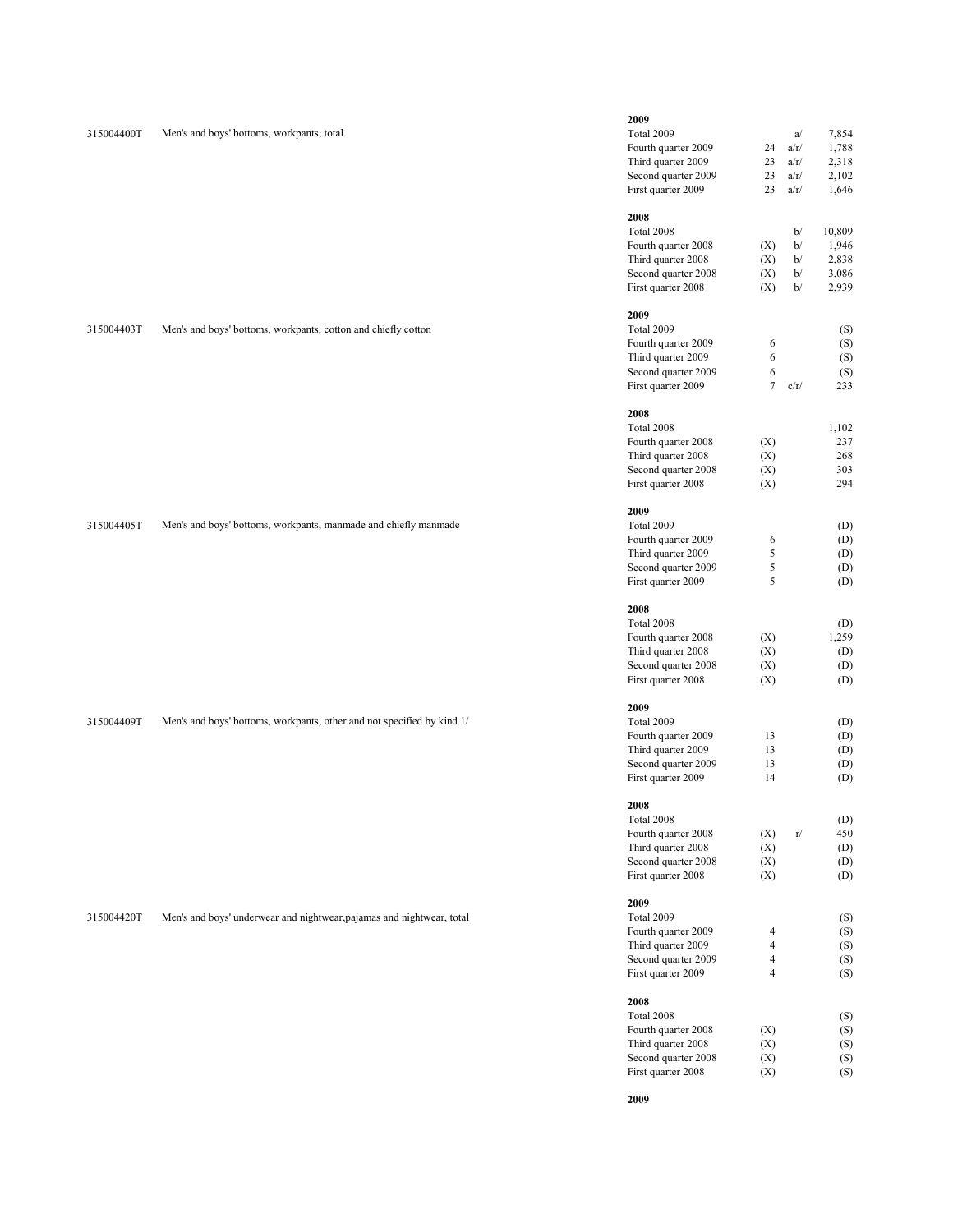| 315004423T | Men's and boys' underwear and nightwear, pajamas and nightwear, cotton and chiefly cotton          | Total 2009          |                          |    | $\overline{\phantom{a}}$         |
|------------|----------------------------------------------------------------------------------------------------|---------------------|--------------------------|----|----------------------------------|
|            |                                                                                                    | Fourth quarter 2009 |                          |    | $\overline{\phantom{a}}$         |
|            |                                                                                                    | Third quarter 2009  |                          |    | $\overline{\phantom{a}}$         |
|            |                                                                                                    | Second quarter 2009 | $\overline{\phantom{a}}$ |    | $\overline{\phantom{a}}$         |
|            |                                                                                                    | First quarter 2009  | ÷,                       |    | $\blacksquare$                   |
|            |                                                                                                    |                     |                          |    |                                  |
|            |                                                                                                    | 2008                |                          |    |                                  |
|            |                                                                                                    | Total 2008          |                          |    | $\overline{\phantom{a}}$         |
|            |                                                                                                    | Fourth quarter 2008 | (X)                      |    | $\overline{\phantom{a}}$         |
|            |                                                                                                    | Third quarter 2008  | (X)                      |    | $\overline{\phantom{a}}$         |
|            |                                                                                                    | Second quarter 2008 | (X)                      |    | $\overline{\phantom{a}}$         |
|            |                                                                                                    | First quarter 2008  | (X)                      |    | $\blacksquare$                   |
|            |                                                                                                    |                     |                          |    |                                  |
| 315004425T | Men's and boys' underwear and nightwear, pajamas and nightwear, manmade and chiefly manmade        | 2009<br>Total 2009  |                          |    | $\overline{\phantom{a}}$         |
|            |                                                                                                    | Fourth quarter 2009 |                          |    | $\overline{\phantom{a}}$         |
|            |                                                                                                    | Third quarter 2009  |                          |    | $\overline{\phantom{a}}$         |
|            |                                                                                                    |                     |                          |    |                                  |
|            |                                                                                                    | Second quarter 2009 |                          |    | $\blacksquare$<br>$\blacksquare$ |
|            |                                                                                                    | First quarter 2009  |                          |    |                                  |
|            |                                                                                                    | 2008                |                          |    |                                  |
|            |                                                                                                    | Total 2008          |                          |    | $\overline{\phantom{a}}$         |
|            |                                                                                                    | Fourth quarter 2008 | (X)                      |    | $\overline{\phantom{a}}$         |
|            |                                                                                                    | Third quarter 2008  | (X)                      |    | $\overline{\phantom{a}}$         |
|            |                                                                                                    | Second quarter 2008 | (X)                      |    | $\overline{\phantom{a}}$         |
|            |                                                                                                    | First quarter 2008  | (X)                      |    | $\overline{\phantom{a}}$         |
|            |                                                                                                    |                     |                          |    |                                  |
|            |                                                                                                    | 2009                |                          |    |                                  |
| 315004429T | Men's and boys' underwear and nightwear, pajamas and nightwear, other and not specified by kind 1/ | Total 2009          |                          |    | 84                               |
|            |                                                                                                    | Fourth quarter 2009 | $\overline{4}$           | r/ | 21                               |
|            |                                                                                                    | Third quarter 2009  | $\overline{4}$           | r/ | 21                               |
|            |                                                                                                    | Second quarter 2009 | $\overline{4}$           | r/ | 21                               |
|            |                                                                                                    | First quarter 2009  | $\overline{4}$           | r/ | 21                               |
|            |                                                                                                    | 2008                |                          |    |                                  |
|            |                                                                                                    |                     |                          |    | 128                              |
|            |                                                                                                    | Total 2008          |                          |    |                                  |
|            |                                                                                                    | Fourth quarter 2008 | (X)                      |    | 32                               |
|            |                                                                                                    | Third quarter 2008  | (X)                      |    | 32                               |
|            |                                                                                                    | Second quarter 2008 | (X)                      |    | 32                               |
|            |                                                                                                    | First quarter 2008  | (X)                      |    | 32                               |
|            |                                                                                                    | 2009                |                          |    |                                  |
| 315004440T | Men's and boys' underwear and nightwear, robes, total                                              | Total 2009          |                          |    | (D)                              |
|            |                                                                                                    | Fourth quarter 2009 | 6                        |    | (D)                              |
|            |                                                                                                    | Third quarter 2009  | 6                        |    | (D)                              |
|            |                                                                                                    | Second quarter 2009 | 6                        |    | (D)                              |
|            |                                                                                                    | First quarter 2009  | 6                        |    | (D)                              |
|            |                                                                                                    |                     |                          |    |                                  |
|            |                                                                                                    | 2008                |                          |    |                                  |
|            |                                                                                                    | Total 2008          |                          |    | (D)                              |
|            |                                                                                                    | Fourth quarter 2008 | (X)                      |    | (D)                              |
|            |                                                                                                    | Third quarter 2008  | (X)                      |    | (D)                              |
|            |                                                                                                    | Second quarter 2008 | (X)                      |    | (D)                              |
|            |                                                                                                    | First quarter 2008  | (X)                      |    | (D)                              |
|            |                                                                                                    | 2009                |                          |    |                                  |
| 315004443T | Men's and boys' underwear and nightwear, robes, cotton and chiefly cotton                          | Total 2009          |                          |    |                                  |
|            |                                                                                                    | Fourth quarter 2009 |                          |    | $\overline{\phantom{a}}$         |
|            |                                                                                                    | Third quarter 2009  |                          |    | $\overline{\phantom{a}}$         |
|            |                                                                                                    | Second quarter 2009 |                          |    | $\overline{\phantom{a}}$         |
|            |                                                                                                    | First quarter 2009  |                          |    | $\bar{\phantom{a}}$              |
|            |                                                                                                    |                     |                          |    |                                  |
|            |                                                                                                    | 2008                |                          |    |                                  |
|            |                                                                                                    | Total 2008          |                          |    | $\overline{\phantom{a}}$         |
|            |                                                                                                    | Fourth quarter 2008 | (X)                      |    | $\overline{\phantom{a}}$         |
|            |                                                                                                    | Third quarter 2008  | (X)                      |    | $\overline{\phantom{a}}$         |
|            |                                                                                                    | Second quarter 2008 | (X)                      |    | $\sim$                           |
|            |                                                                                                    | First quarter 2008  | (X)                      |    | $\blacksquare$                   |
|            |                                                                                                    | 2009                |                          |    |                                  |
| 315004445T | Men's and boys' underwear and nightwear, robes, manmade and chiefly manmade                        | Total 2009          |                          |    | $\overline{\phantom{a}}$         |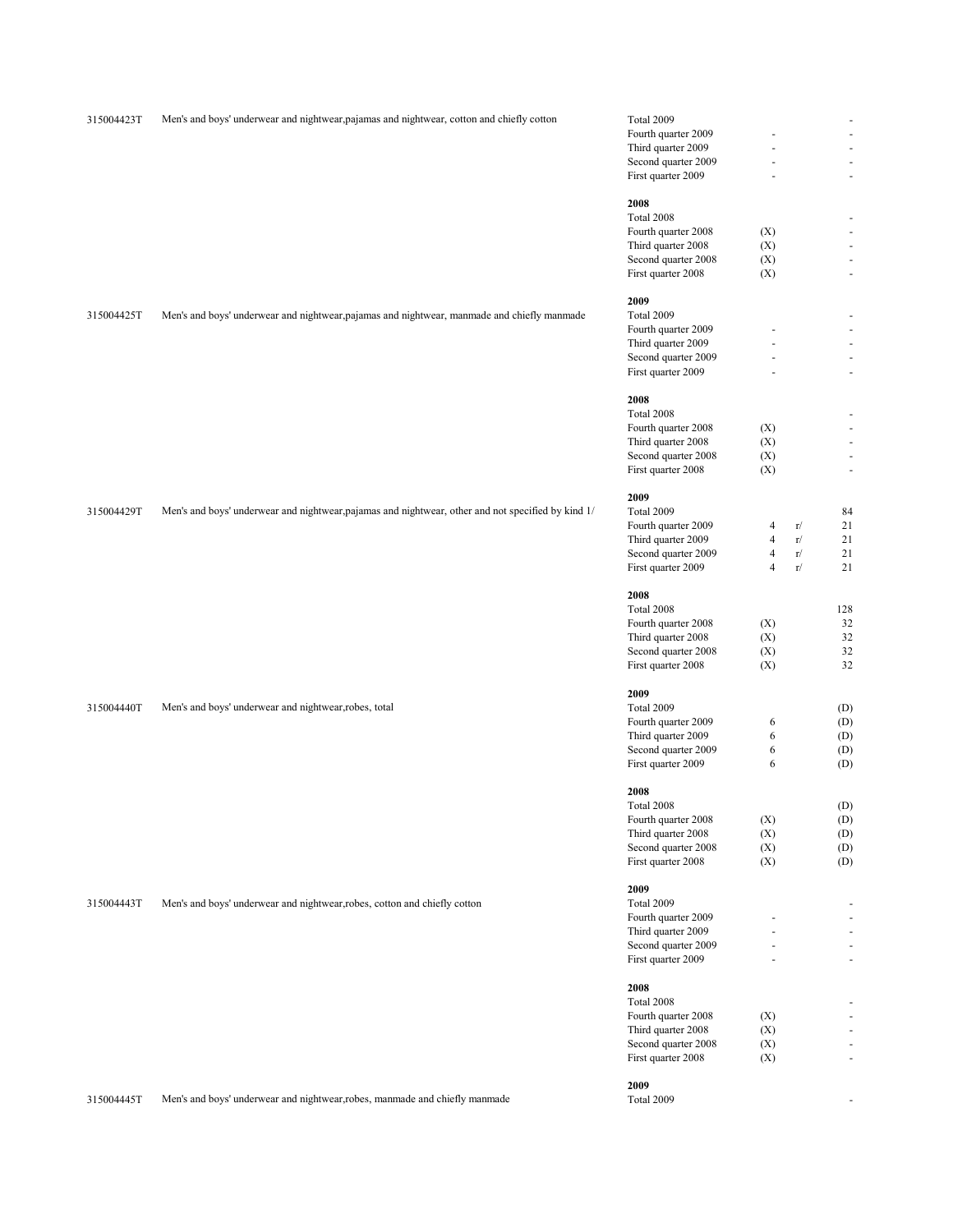|            |                                                                                                         | Fourth quarter 2009                       |            |    | $\overline{\phantom{a}}$           |
|------------|---------------------------------------------------------------------------------------------------------|-------------------------------------------|------------|----|------------------------------------|
|            |                                                                                                         | Third quarter 2009                        |            |    | $\sim$                             |
|            |                                                                                                         | Second quarter 2009                       | ä,         |    | $\overline{\phantom{a}}$           |
|            |                                                                                                         | First quarter 2009                        |            |    | $\overline{\phantom{a}}$           |
|            |                                                                                                         | 2008                                      |            |    |                                    |
|            |                                                                                                         | Total 2008                                |            |    |                                    |
|            |                                                                                                         | Fourth quarter 2008                       |            |    | $\overline{\phantom{a}}$<br>$\sim$ |
|            |                                                                                                         |                                           | (X)        |    |                                    |
|            |                                                                                                         | Third quarter 2008                        | (X)        |    | $\overline{\phantom{a}}$           |
|            |                                                                                                         | Second quarter 2008                       | (X)        |    | $\overline{\phantom{a}}$           |
|            |                                                                                                         | First quarter 2008                        | (X)        |    | $\blacksquare$                     |
|            |                                                                                                         | 2009                                      |            |    |                                    |
| 315004449T | Men's and boys' underwear and nightwear, robes, other and not specified by kind 1/                      | Total 2009                                |            |    | (D)                                |
|            |                                                                                                         | Fourth quarter 2009                       | 6          |    | (D)                                |
|            |                                                                                                         | Third quarter 2009                        | 6          |    | (D)                                |
|            |                                                                                                         | Second quarter 2009                       | 6          |    | (D)                                |
|            |                                                                                                         | First quarter 2009                        | 6          |    | (D)                                |
|            |                                                                                                         | 2008                                      |            |    |                                    |
|            |                                                                                                         | Total 2008                                |            |    | (D)                                |
|            |                                                                                                         | Fourth quarter 2008                       | (X)        |    | (D)                                |
|            |                                                                                                         | Third quarter 2008                        | (X)        |    | (D)                                |
|            |                                                                                                         | Second quarter 2008                       | (X)        |    | (D)                                |
|            |                                                                                                         | First quarter 2008                        | (X)        |    | (D)                                |
|            |                                                                                                         |                                           |            |    |                                    |
|            | Men's and boys' underwear and nightwear, all other underwear, including thermal underwear, undershirts, | 2009                                      |            |    |                                    |
| 315004450T | knit undershorts, and woven boxer shortstotal                                                           | Total 2009                                |            |    |                                    |
|            |                                                                                                         |                                           |            |    | (D)                                |
|            |                                                                                                         | Fourth quarter 2009<br>Third quarter 2009 | 16<br>17   |    | (D)                                |
|            |                                                                                                         | Second quarter 2009                       | 16         |    | (D)                                |
|            |                                                                                                         |                                           |            |    | (D)                                |
|            |                                                                                                         | First quarter 2009                        | 17         |    | (D)                                |
|            |                                                                                                         | 2008                                      |            |    |                                    |
|            |                                                                                                         | Total 2008                                |            |    | (D)                                |
|            |                                                                                                         | Fourth quarter 2008                       | (X)        |    | (D)                                |
|            |                                                                                                         | Third quarter 2008                        | (X)        |    | (D)                                |
|            |                                                                                                         | Second quarter 2008                       | (X)        |    | (D)                                |
|            |                                                                                                         | First quarter 2008                        | (X)        |    | (D)                                |
|            |                                                                                                         | 2009                                      |            |    |                                    |
|            | Men's and boys' underwear and nightwear, all other underwear, including thermal underwear, undershirts, |                                           |            |    |                                    |
| 315004453T | knit undershorts, and woven boxer shortscotton and chiefly cotton                                       | Total 2009                                |            | a/ | 5,464                              |
|            |                                                                                                         | Fourth quarter 2009                       | 5          | c/ | 1,387                              |
|            |                                                                                                         | Third quarter 2009                        | 6          |    | 1,788                              |
|            |                                                                                                         | Second quarter 2009                       | 4          | a/ | 1,086                              |
|            |                                                                                                         | First quarter 2009                        | 6          | a/ | 1,203                              |
|            |                                                                                                         |                                           |            |    |                                    |
|            |                                                                                                         | 2008                                      |            |    |                                    |
|            |                                                                                                         | Total 2008                                |            |    | (D)                                |
|            |                                                                                                         | Fourth quarter 2008                       | (X)        |    | (D)                                |
|            |                                                                                                         | Third quarter 2008                        | (X)        |    | (D)                                |
|            |                                                                                                         | Second quarter 2008                       | (X)        |    | (D)                                |
|            |                                                                                                         | First quarter 2008                        | (X)        |    | (D)                                |
|            |                                                                                                         | 2009                                      |            |    |                                    |
|            | Men's and boys' underwear and nightwear, all other underwear, including thermal underwear, undershirts, |                                           |            |    |                                    |
| 315004455T | knit undershorts, and woven boxer shortsmanmade and chiefly manmade                                     | Total 2009                                |            |    | 2,473                              |
|            |                                                                                                         | Fourth quarter 2009                       | $\sqrt{5}$ |    | 844                                |
|            |                                                                                                         | Third quarter 2009                        | 6          |    | 623                                |
|            |                                                                                                         | Second quarter 2009                       | $\sqrt{5}$ |    | 421                                |
|            |                                                                                                         | First quarter 2009                        | 5          |    | 585                                |
|            |                                                                                                         | 2008                                      |            |    |                                    |
|            |                                                                                                         | Total 2008                                |            |    | 2,193                              |
|            |                                                                                                         | Fourth quarter 2008                       | (X)        |    | 716                                |
|            |                                                                                                         | Third quarter 2008                        | (X)        |    | 647                                |
|            |                                                                                                         | Second quarter 2008                       | (X)        |    | 271                                |
|            |                                                                                                         | First quarter 2008                        | (X)        |    | 559                                |
|            |                                                                                                         |                                           |            |    |                                    |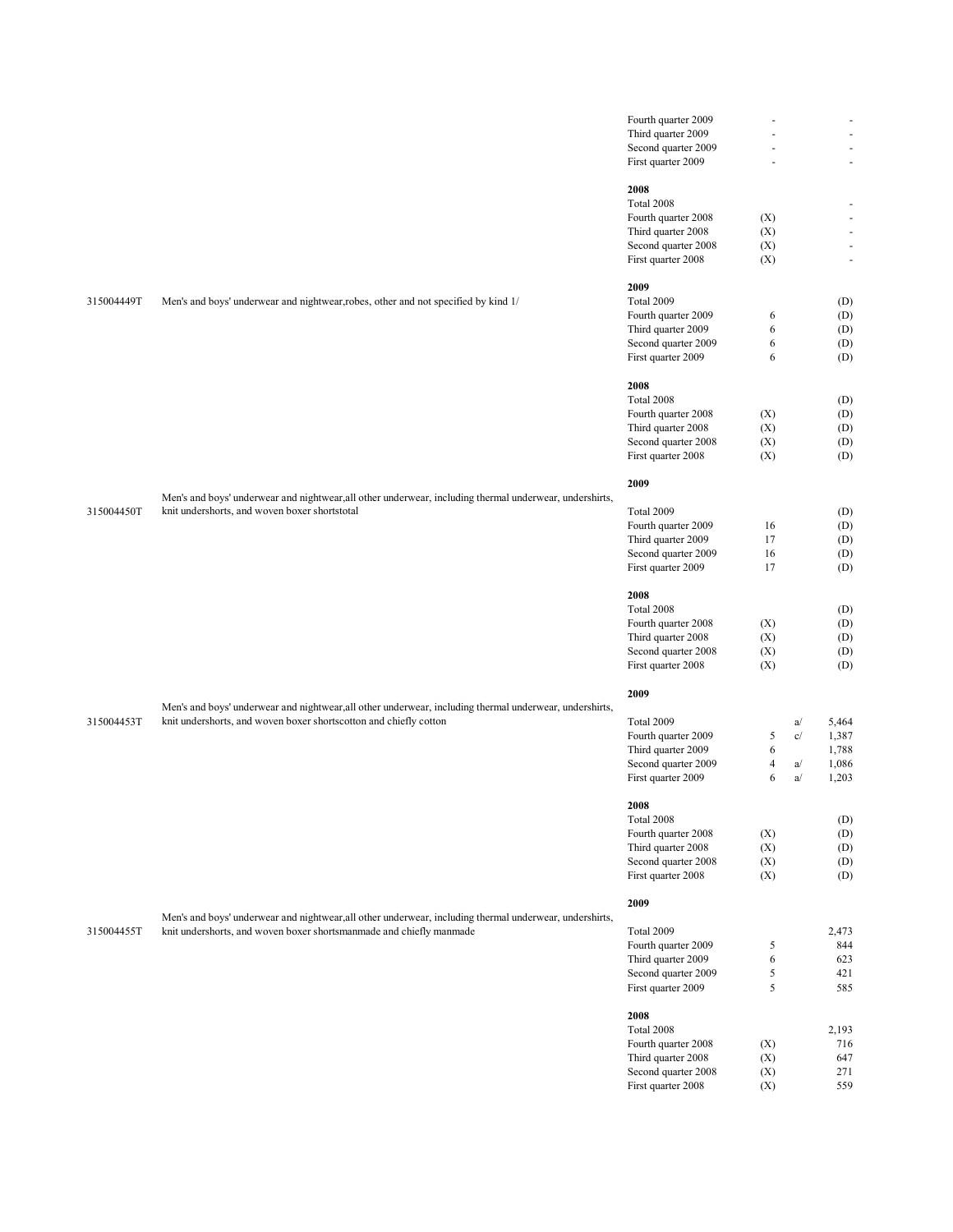|            |                                                                                                         | 2009                |               |      |                          |
|------------|---------------------------------------------------------------------------------------------------------|---------------------|---------------|------|--------------------------|
|            | Men's and boys' underwear and nightwear, all other underwear, including thermal underwear, undershirts, |                     |               |      |                          |
| 315004459T | knit undershorts, and woven boxer shortsother and not specified by kind 1/                              | Total 2009          |               |      | (D)                      |
|            |                                                                                                         | Fourth quarter 2009 | 10            |      | (D)                      |
|            |                                                                                                         | Third quarter 2009  | 11            |      | (D)                      |
|            |                                                                                                         | Second quarter 2009 | $\,$ 8 $\,$   |      | (D)                      |
|            |                                                                                                         | First quarter 2009  | 9             |      | (D)                      |
|            |                                                                                                         |                     |               |      |                          |
|            |                                                                                                         | 2008                |               |      |                          |
|            |                                                                                                         | Total 2008          |               |      | 7,262                    |
|            |                                                                                                         | Fourth quarter 2008 | (X)           |      | 2,028                    |
|            |                                                                                                         | Third quarter 2008  | (X)           |      | 2,064                    |
|            |                                                                                                         | Second quarter 2008 | (X)           | r/   | 1,549                    |
|            |                                                                                                         | First quarter 2008  | (X)           | r/   | 1,621                    |
|            |                                                                                                         | 2009                |               |      |                          |
| 315004540T | Men's and boys' other garments, coveralls, overalls, and jumpsuits, total                               | Total 2009          |               | c/   | 1,133                    |
|            |                                                                                                         | Fourth quarter 2009 | 23            | c/r/ | 302                      |
|            |                                                                                                         | Third quarter 2009  | 23            | c/r/ | 266                      |
|            |                                                                                                         | Second quarter 2009 | 23            | c/r/ | 240                      |
|            |                                                                                                         | First quarter 2009  | 23            | c/r/ | 325                      |
|            |                                                                                                         |                     |               |      |                          |
|            |                                                                                                         | 2008                |               |      |                          |
|            |                                                                                                         | Total 2008          |               | b/   | 1,319                    |
|            |                                                                                                         | Fourth quarter 2008 | (X)           | b/   | 319                      |
|            |                                                                                                         | Third quarter 2008  | (X)           | b/   | 338                      |
|            |                                                                                                         | Second quarter 2008 | (X)           | b/   | 338                      |
|            |                                                                                                         | First quarter 2008  | (X)           | b/   | 324                      |
|            |                                                                                                         | 2009                |               |      |                          |
| 315004543T | Men's and boys' other garments, coveralls, overalls, and jumpsuits, cotton and chiefly cotton           | Total 2009          |               |      | 663                      |
|            |                                                                                                         | Fourth quarter 2009 | 5             |      | 179                      |
|            |                                                                                                         | Third quarter 2009  | 5             |      | 156                      |
|            |                                                                                                         | Second quarter 2009 | $\mathfrak s$ |      | 137                      |
|            |                                                                                                         | First quarter 2009  | 5             |      | 191                      |
|            |                                                                                                         |                     |               |      |                          |
|            |                                                                                                         | 2008                |               |      |                          |
|            |                                                                                                         | Total 2008          |               |      | 848                      |
|            |                                                                                                         | Fourth quarter 2008 | (X)           |      | 208                      |
|            |                                                                                                         | Third quarter 2008  | (X)           |      | 223                      |
|            |                                                                                                         | Second quarter 2008 | (X)           |      | 220                      |
|            |                                                                                                         | First quarter 2008  | (X)           |      | 197                      |
|            |                                                                                                         | 2009                |               |      |                          |
| 315004545T | Men's and boys' other garments, coveralls, overalls, and jumpsuits, manmade and chiefly manmade         | Total 2009          |               |      | (D)                      |
|            |                                                                                                         | Fourth quarter 2009 | 3             |      | (D)                      |
|            |                                                                                                         | Third quarter 2009  | 3             |      | (D)                      |
|            |                                                                                                         | Second quarter 2009 | 3             |      | (D)                      |
|            |                                                                                                         | First quarter 2009  | 3             |      | (D)                      |
|            |                                                                                                         |                     |               |      |                          |
|            |                                                                                                         | 2008                |               |      |                          |
|            |                                                                                                         | Total 2008          |               |      | (D)                      |
|            |                                                                                                         | Fourth quarter 2008 | (X)           |      | 31                       |
|            |                                                                                                         | Third quarter 2008  | (X)           |      | (D)                      |
|            |                                                                                                         | Second quarter 2008 | (X)           |      | 33                       |
|            |                                                                                                         | First quarter 2008  | (X)           |      | 38                       |
|            |                                                                                                         | 2009                |               |      |                          |
| 315004546T | Men's and boys' other garments, coveralls, overalls, and jumpsuits, wool and chiefly wool               | Total 2009          |               |      | $\overline{\phantom{a}}$ |
|            |                                                                                                         | Fourth quarter 2009 |               |      | $\overline{\phantom{a}}$ |
|            |                                                                                                         | Third quarter 2009  | ÷,            |      | $\blacksquare$           |
|            |                                                                                                         | Second quarter 2009 |               |      | $\overline{\phantom{a}}$ |
|            |                                                                                                         | First quarter 2009  |               |      | $\overline{\phantom{a}}$ |
|            |                                                                                                         |                     |               |      |                          |
|            |                                                                                                         | 2008<br>Total 2008  |               |      |                          |
|            |                                                                                                         | Fourth quarter 2008 | (X)           |      | $\overline{\phantom{a}}$ |
|            |                                                                                                         | Third quarter 2008  | (X)           |      | $\overline{\phantom{a}}$ |
|            |                                                                                                         | Second quarter 2008 | (X)           |      | $\overline{\phantom{a}}$ |
|            |                                                                                                         | First quarter 2008  | (X)           |      | $\overline{\phantom{a}}$ |
|            |                                                                                                         |                     |               |      |                          |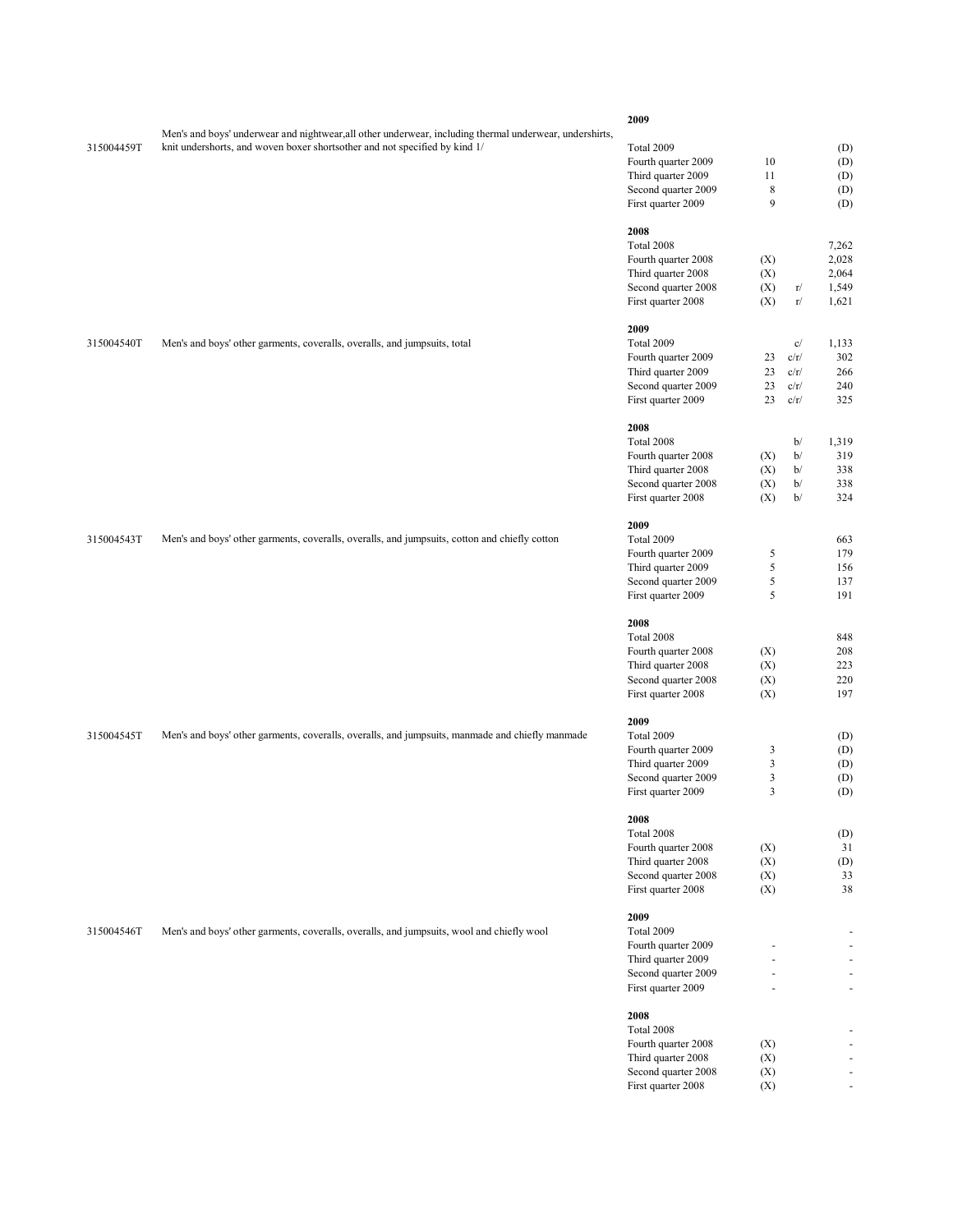|            |                                                                                                        | 2009                                      |                            |                                                      |
|------------|--------------------------------------------------------------------------------------------------------|-------------------------------------------|----------------------------|------------------------------------------------------|
| 315004549T | Men's and boys' other garments, coveralls, overalls, and jumpsuits, other and not specified by kind 1/ | Total 2009                                |                            | (D)                                                  |
|            |                                                                                                        | Fourth quarter 2009                       | 17                         | (D)                                                  |
|            |                                                                                                        | Third quarter 2009                        | 17                         | (D)                                                  |
|            |                                                                                                        | Second quarter 2009                       | 17                         | (D)                                                  |
|            |                                                                                                        | First quarter 2009                        | 17                         | (D)                                                  |
|            |                                                                                                        |                                           |                            |                                                      |
|            |                                                                                                        | 2008                                      |                            |                                                      |
|            |                                                                                                        | Total 2008                                |                            | (D)                                                  |
|            |                                                                                                        | Fourth quarter 2008                       | (X)                        | 80                                                   |
|            |                                                                                                        | Third quarter 2008                        | (X)                        | (D)                                                  |
|            |                                                                                                        | Second quarter 2008                       | (X)                        | 85                                                   |
|            |                                                                                                        | First quarter 2008                        | (X)                        | 89                                                   |
|            |                                                                                                        | 2009                                      |                            |                                                      |
| 315004560T | Men's and boys' other garments, jogging and warmup suits, total                                        | Total 2009                                |                            | (D)                                                  |
|            |                                                                                                        | Fourth quarter 2009                       | 6                          | (D)                                                  |
|            |                                                                                                        | Third quarter 2009                        | 6                          | (D)                                                  |
|            |                                                                                                        | Second quarter 2009                       | $\boldsymbol{7}$           |                                                      |
|            |                                                                                                        | First quarter 2009                        | 6                          | (D)<br>(D)                                           |
|            |                                                                                                        |                                           |                            |                                                      |
|            |                                                                                                        | 2008                                      |                            |                                                      |
|            |                                                                                                        | Total 2008                                |                            | (D)                                                  |
|            |                                                                                                        | Fourth quarter 2008                       | (X)                        | (D)                                                  |
|            |                                                                                                        | Third quarter 2008                        | (X)                        | (D)                                                  |
|            |                                                                                                        | Second quarter 2008                       | (X)                        | (D)                                                  |
|            |                                                                                                        | First quarter 2008                        | (X)                        | (D)                                                  |
|            |                                                                                                        | 2009                                      |                            |                                                      |
| 315004563T | Men's and boys' other garments, jogging and warmup suits, cotton and chiefly cotton                    | <b>Total 2009</b>                         |                            | ÷                                                    |
|            |                                                                                                        |                                           |                            |                                                      |
|            |                                                                                                        | Fourth quarter 2009                       |                            | $\overline{\phantom{a}}$                             |
|            |                                                                                                        | Third quarter 2009                        |                            | $\overline{\phantom{a}}$                             |
|            |                                                                                                        | Second quarter 2009<br>First quarter 2009 |                            | $\overline{\phantom{m}}$<br>$\overline{\phantom{a}}$ |
|            |                                                                                                        |                                           |                            |                                                      |
|            |                                                                                                        | 2008                                      |                            |                                                      |
|            |                                                                                                        | Total 2008                                |                            | (D)                                                  |
|            |                                                                                                        | Fourth quarter 2008                       | (X)                        | (D)                                                  |
|            |                                                                                                        | Third quarter 2008                        | (X)                        | (D)                                                  |
|            |                                                                                                        | Second quarter 2008                       | (X)                        | (D)                                                  |
|            |                                                                                                        | First quarter 2008                        | (X)                        | (D)                                                  |
|            |                                                                                                        | 2009                                      |                            |                                                      |
| 315004565T | Men's and boys' other garments, jogging and warmup suits, manmade and chiefly manmade                  | Total 2009                                |                            | (D)                                                  |
|            |                                                                                                        | Fourth quarter 2009                       |                            |                                                      |
|            |                                                                                                        |                                           | $\overline{c}$             | (D)                                                  |
|            |                                                                                                        | Third quarter 2009                        | $\overline{c}$             | (D)                                                  |
|            |                                                                                                        | Second quarter 2009<br>First quarter 2009 | $\sqrt{2}$<br>$\mathbf{1}$ | (D)<br>(D)                                           |
|            |                                                                                                        |                                           |                            |                                                      |
|            |                                                                                                        | 2008                                      |                            |                                                      |
|            |                                                                                                        | Total 2008                                |                            | (D)                                                  |
|            |                                                                                                        | Fourth quarter 2008                       | (X)                        | (D)                                                  |
|            |                                                                                                        | Third quarter 2008                        | (X)                        | (D)                                                  |
|            |                                                                                                        | Second quarter 2008                       | (X)                        | (D)                                                  |
|            |                                                                                                        | First quarter 2008                        | (X)                        | (D)                                                  |
|            |                                                                                                        | 2009                                      |                            |                                                      |
| 315004569T |                                                                                                        | <b>Total 2009</b>                         |                            |                                                      |
|            | Men's and boys' other garments, jogging and warmup suits, other and not specified by kind 1/           |                                           |                            | (D)                                                  |
|            |                                                                                                        | Fourth quarter 2009                       | 5                          | (D)                                                  |
|            |                                                                                                        | Third quarter 2009                        | 5                          | (D)                                                  |
|            |                                                                                                        | Second quarter 2009                       | 6                          | (D)                                                  |
|            |                                                                                                        | First quarter 2009                        | 6                          | (D)                                                  |
|            |                                                                                                        | 2008                                      |                            |                                                      |
|            |                                                                                                        | Total 2008                                |                            | (D)                                                  |
|            |                                                                                                        | Fourth quarter 2008                       | (X)                        | (D)                                                  |
|            |                                                                                                        | Third quarter 2008                        | (X)                        | (D)                                                  |

Second quarter 2008 (X) (D) First quarter 2008 (X) (D)

**2009**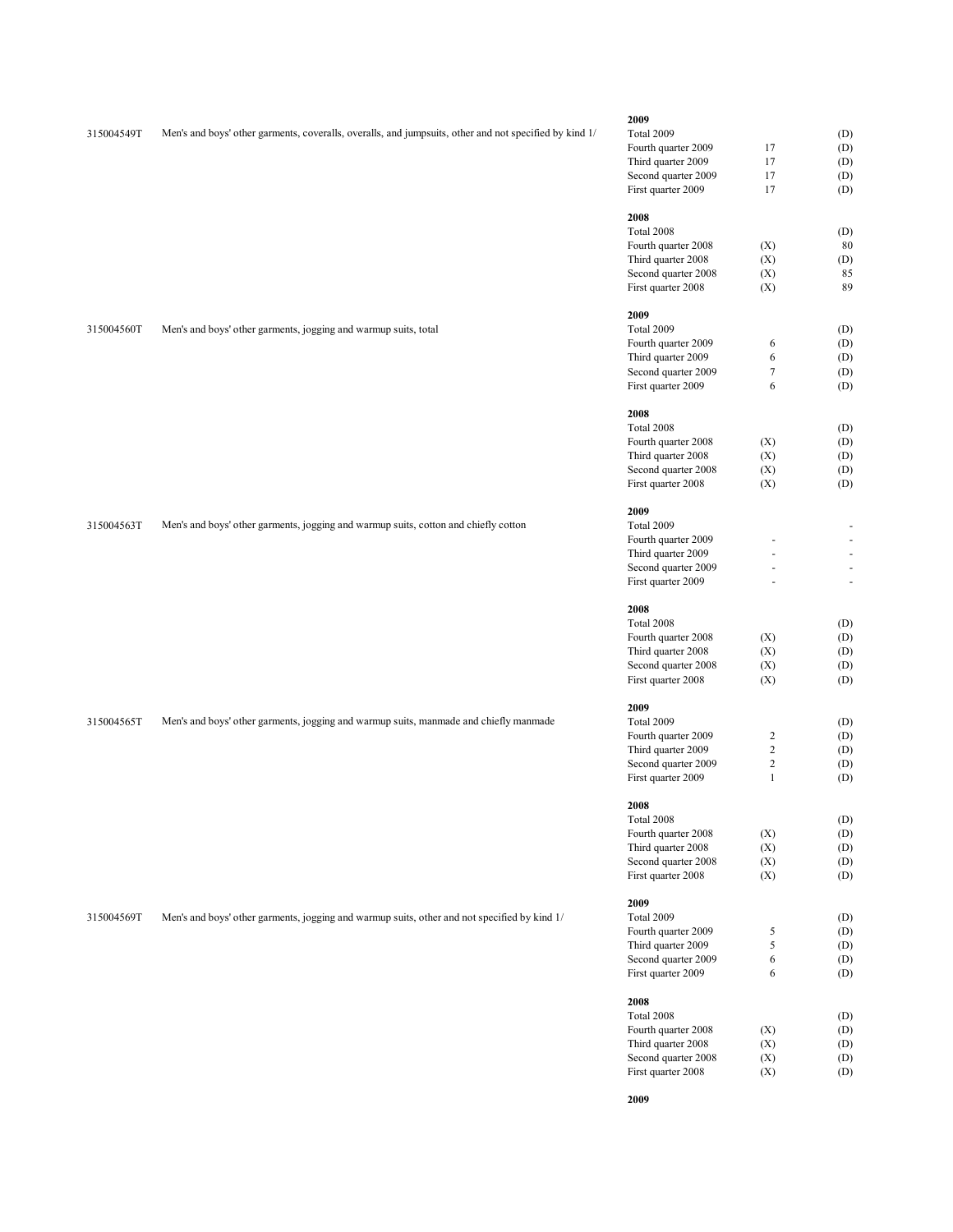| 315004580T | Men's and boys' other garments, playsuits, total                              | Total 2009          |                | (D)        |
|------------|-------------------------------------------------------------------------------|---------------------|----------------|------------|
|            |                                                                               | Fourth quarter 2009 | $\overline{4}$ | (D)        |
|            |                                                                               | Third quarter 2009  | $\overline{4}$ | (D)        |
|            |                                                                               | Second quarter 2009 | $\overline{4}$ | (D)        |
|            |                                                                               | First quarter 2009  | $\overline{4}$ | (D)        |
|            |                                                                               |                     |                |            |
|            |                                                                               | 2008                |                |            |
|            |                                                                               | Total 2008          |                | (D)        |
|            |                                                                               | Fourth quarter 2008 | (X)            | (D)        |
|            |                                                                               | Third quarter 2008  | (X)            | (D)        |
|            |                                                                               | Second quarter 2008 | (X)            | (D)        |
|            |                                                                               | First quarter 2008  | (X)            | (D)        |
|            |                                                                               |                     |                |            |
|            |                                                                               | 2009                |                |            |
| 315004583T | Men's and boys' other garments, playsuits, cotton and chiefly cotton          | Total 2009          |                |            |
|            |                                                                               | Fourth quarter 2009 |                |            |
|            |                                                                               | Third quarter 2009  |                |            |
|            |                                                                               | Second quarter 2009 | $\sim$         |            |
|            |                                                                               | First quarter 2009  | ä,             | ł,         |
|            |                                                                               | 2008                |                |            |
|            |                                                                               | Total 2008          |                |            |
|            |                                                                               | Fourth quarter 2008 | (X)            |            |
|            |                                                                               |                     |                |            |
|            |                                                                               | Third quarter 2008  | (X)            |            |
|            |                                                                               | Second quarter 2008 | (X)            |            |
|            |                                                                               | First quarter 2008  | (X)            | ł,         |
|            |                                                                               | 2009                |                |            |
| 315004585T | Men's and boys' other garments, playsuits, manmade and chiefly manmade        | Total 2009          |                |            |
|            |                                                                               | Fourth quarter 2009 |                |            |
|            |                                                                               | Third quarter 2009  |                |            |
|            |                                                                               | Second quarter 2009 |                |            |
|            |                                                                               | First quarter 2009  |                |            |
|            |                                                                               |                     |                |            |
|            |                                                                               | 2008<br>Total 2008  |                |            |
|            |                                                                               |                     |                |            |
|            |                                                                               | Fourth quarter 2008 | (X)            |            |
|            |                                                                               | Third quarter 2008  | (X)            |            |
|            |                                                                               | Second quarter 2008 | (X)            |            |
|            |                                                                               | First quarter 2008  | (X)            | ł,         |
|            |                                                                               | 2009                |                |            |
| 315004586T | Men's and boys' other garments, playsuits, wool and chiefly wool              | Total 2009          |                |            |
|            |                                                                               | Fourth quarter 2009 |                |            |
|            |                                                                               | Third quarter 2009  |                |            |
|            |                                                                               | Second quarter 2009 | ÷,             |            |
|            |                                                                               | First quarter 2009  |                |            |
|            |                                                                               |                     |                |            |
|            |                                                                               | 2008<br>Total 2008  |                |            |
|            |                                                                               | Fourth quarter 2008 | (X)            |            |
|            |                                                                               | Third quarter 2008  | (X)            |            |
|            |                                                                               | Second quarter 2008 | (X)            |            |
|            |                                                                               | First quarter 2008  | (X)            | ł,         |
|            |                                                                               |                     |                |            |
|            |                                                                               | 2009                |                |            |
| 315004589T | Men's and boys' other garments, playsuits, other and not specified by kind 1/ | Total 2009          |                | (D)        |
|            |                                                                               | Fourth quarter 2009 | $\overline{4}$ | (D)        |
|            |                                                                               | Third quarter 2009  | $\overline{4}$ | (D)        |
|            |                                                                               | Second quarter 2009 | $\overline{4}$ | (D)        |
|            |                                                                               | First quarter 2009  | $\overline{4}$ | (D)        |
|            |                                                                               |                     |                |            |
|            |                                                                               | 2008<br>Total 2008  |                | (D)        |
|            |                                                                               | Fourth quarter 2008 | (X)            | (D)        |
|            |                                                                               | Third quarter 2008  | (X)            |            |
|            |                                                                               | Second quarter 2008 | (X)            | (D)        |
|            |                                                                               | First quarter 2008  | (X)            | (D)<br>(D) |
|            |                                                                               |                     |                |            |
|            |                                                                               | 2009                |                |            |
| 315004600T | Men's and boys' other garments, ski apparel, total                            | Total 2009          |                |            |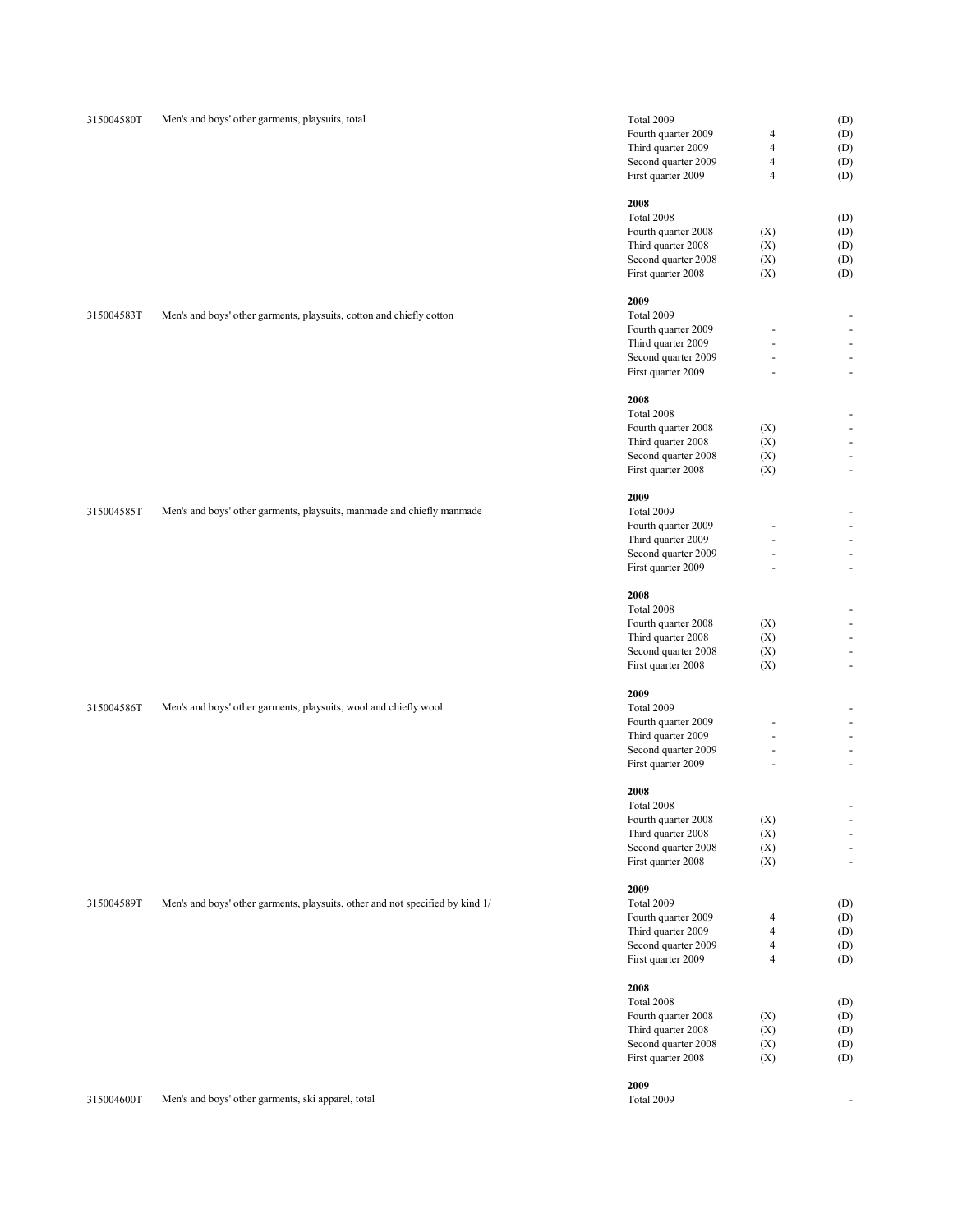|            |                                                                                 | Fourth quarter 2009 |     | $\overline{\phantom{a}}$ |
|------------|---------------------------------------------------------------------------------|---------------------|-----|--------------------------|
|            |                                                                                 | Third quarter 2009  |     | $\overline{\phantom{a}}$ |
|            |                                                                                 |                     |     |                          |
|            |                                                                                 | Second quarter 2009 |     | $\overline{\phantom{a}}$ |
|            |                                                                                 | First quarter 2009  |     | $\overline{\phantom{a}}$ |
|            |                                                                                 |                     |     |                          |
|            |                                                                                 | 2008                |     |                          |
|            |                                                                                 | Total 2008          |     | (D)                      |
|            |                                                                                 |                     |     |                          |
|            |                                                                                 | Fourth quarter 2008 | (X) | (D)                      |
|            |                                                                                 | Third quarter 2008  | (X) | (D)                      |
|            |                                                                                 | Second quarter 2008 | (X) | (D)                      |
|            |                                                                                 | First quarter 2008  | (X) | (D)                      |
|            |                                                                                 |                     |     |                          |
|            |                                                                                 | 2009                |     |                          |
|            | Men's and boys' other garments, ski apparel, cotton and chiefly cotton          | Total 2009          |     |                          |
| 315004603T |                                                                                 |                     |     | $\overline{\phantom{a}}$ |
|            |                                                                                 | Fourth quarter 2009 |     | $\overline{\phantom{a}}$ |
|            |                                                                                 | Third quarter 2009  |     | $\overline{\phantom{a}}$ |
|            |                                                                                 | Second quarter 2009 |     | $\overline{\phantom{a}}$ |
|            |                                                                                 | First quarter 2009  |     | $\overline{\phantom{a}}$ |
|            |                                                                                 |                     |     |                          |
|            |                                                                                 | 2008                |     |                          |
|            |                                                                                 |                     |     |                          |
|            |                                                                                 | Total 2008          |     | ÷,                       |
|            |                                                                                 | Fourth quarter 2008 | (X) | $\overline{\phantom{a}}$ |
|            |                                                                                 | Third quarter 2008  | (X) | $\overline{\phantom{a}}$ |
|            |                                                                                 | Second quarter 2008 | (X) | $\overline{\phantom{a}}$ |
|            |                                                                                 | First quarter 2008  | (X) | $\overline{\phantom{a}}$ |
|            |                                                                                 |                     |     |                          |
|            |                                                                                 |                     |     |                          |
|            |                                                                                 | 2009                |     |                          |
| 315004605T | Men's and boys' other garments, ski apparel, manmade and chiefly manmade        | Total 2009          |     | $\overline{\phantom{a}}$ |
|            |                                                                                 | Fourth quarter 2009 |     | $\overline{\phantom{a}}$ |
|            |                                                                                 | Third quarter 2009  |     | $\overline{\phantom{a}}$ |
|            |                                                                                 | Second quarter 2009 |     | $\overline{\phantom{a}}$ |
|            |                                                                                 | First quarter 2009  |     | $\overline{\phantom{a}}$ |
|            |                                                                                 |                     |     |                          |
|            |                                                                                 |                     |     |                          |
|            |                                                                                 | 2008                |     |                          |
|            |                                                                                 | Total 2008          |     | ÷,                       |
|            |                                                                                 | Fourth quarter 2008 | (X) | $\overline{\phantom{a}}$ |
|            |                                                                                 | Third quarter 2008  | (X) | $\overline{\phantom{a}}$ |
|            |                                                                                 | Second quarter 2008 | (X) | $\overline{\phantom{a}}$ |
|            |                                                                                 |                     |     |                          |
|            |                                                                                 | First quarter 2008  | (X) | $\overline{\phantom{a}}$ |
|            |                                                                                 |                     |     |                          |
|            |                                                                                 | 2009                |     |                          |
| 315004609T | Men's and boys' other garments, ski apparel, other and not specified by kind 1/ | Total 2009          |     | $\overline{\phantom{a}}$ |
|            |                                                                                 | Fourth quarter 2009 |     | $\overline{\phantom{a}}$ |
|            |                                                                                 | Third quarter 2009  |     | $\overline{\phantom{a}}$ |
|            |                                                                                 | Second quarter 2009 |     | $\overline{\phantom{a}}$ |
|            |                                                                                 |                     |     |                          |
|            |                                                                                 | First quarter 2009  |     | $\overline{\phantom{a}}$ |
|            |                                                                                 |                     |     |                          |
|            |                                                                                 | 2008                |     |                          |
|            |                                                                                 | Total 2008          |     | (D)                      |
|            |                                                                                 | Fourth quarter 2008 | (X) | $(D)$                    |
|            |                                                                                 | Third quarter 2008  | (X) | (D)                      |
|            |                                                                                 | Second quarter 2008 | (X) | (D)                      |
|            |                                                                                 |                     |     |                          |
|            |                                                                                 | First quarter 2008  | (X) | (D)                      |
|            |                                                                                 |                     |     |                          |
|            |                                                                                 | 2009                |     |                          |
| 315004620T | Men's and boys' other garments, swimwear, total                                 | Total 2009          |     | (S)                      |
|            |                                                                                 | Fourth quarter 2009 | 12  | (S)                      |
|            |                                                                                 | Third quarter 2009  | 12  | (S)                      |
|            |                                                                                 | Second quarter 2009 | 12  | (S)                      |
|            |                                                                                 |                     |     |                          |
|            |                                                                                 | First quarter 2009  | 12  | (S)                      |
|            |                                                                                 |                     |     |                          |
|            |                                                                                 | 2008                |     |                          |
|            |                                                                                 | Total 2008          |     | (S)                      |
|            |                                                                                 | Fourth quarter 2008 | (X) | (S)                      |
|            |                                                                                 | Third quarter 2008  | (X) | (S)                      |
|            |                                                                                 | Second quarter 2008 |     |                          |
|            |                                                                                 |                     | (X) | (S)                      |
|            |                                                                                 | First quarter 2008  | (X) | (S)                      |
|            |                                                                                 |                     |     |                          |
|            |                                                                                 | 2009                |     |                          |
| 315004623T | Men's and boys' other garments, swimwear, cotton and chiefly cotton             | Total 2009          |     | $\overline{\phantom{a}}$ |
|            |                                                                                 | Fourth quarter 2009 |     | $\blacksquare$           |
|            |                                                                                 |                     |     |                          |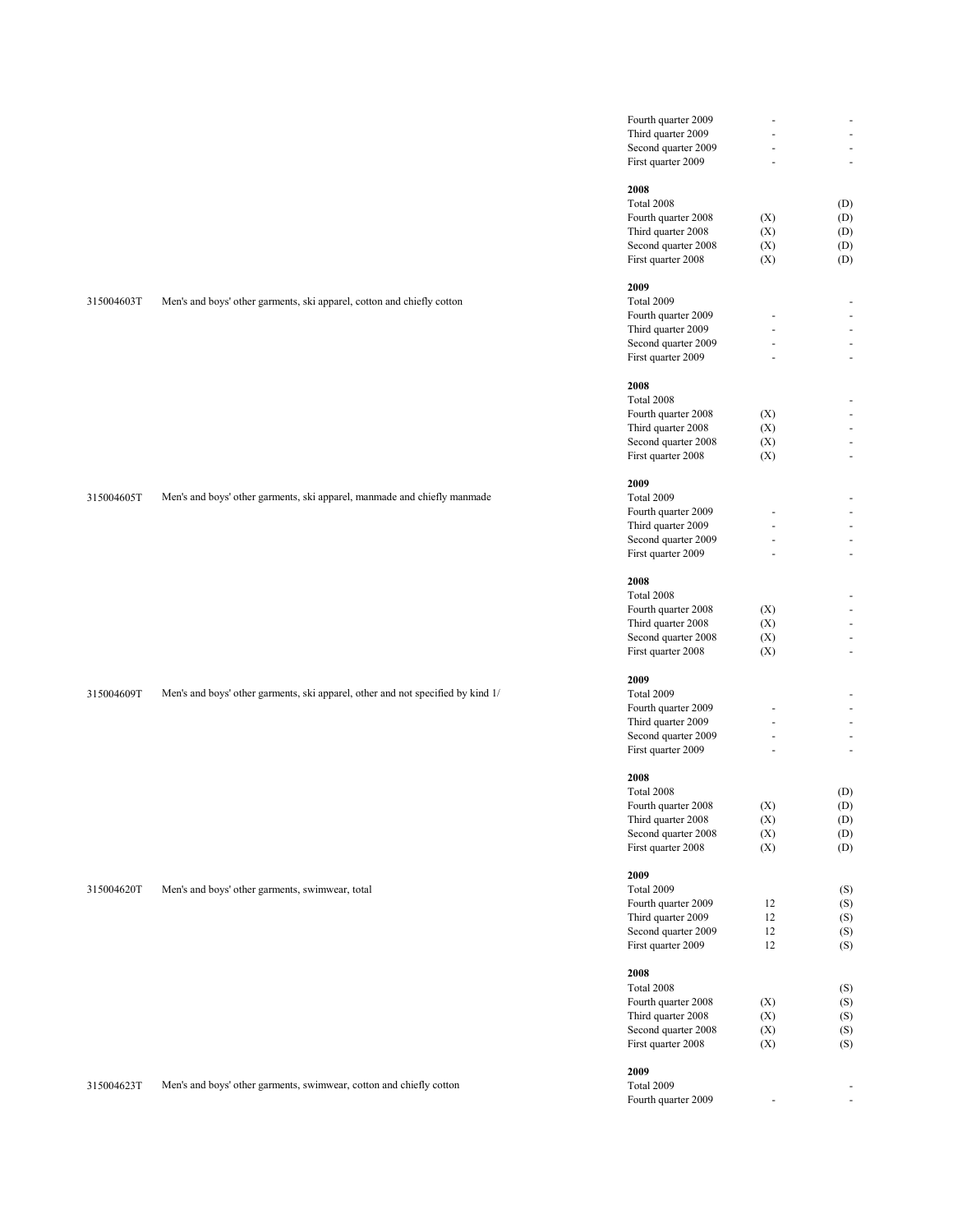|            |                                                                                   | Third quarter 2009                        | $\overline{\phantom{a}}$ |            | $\sim$                   |
|------------|-----------------------------------------------------------------------------------|-------------------------------------------|--------------------------|------------|--------------------------|
|            |                                                                                   | Second quarter 2009                       |                          |            | $\blacksquare$           |
|            |                                                                                   | First quarter 2009                        |                          |            | $\blacksquare$           |
|            |                                                                                   |                                           |                          |            |                          |
|            |                                                                                   | 2008                                      |                          |            |                          |
|            |                                                                                   | Total 2008                                |                          |            | (D)                      |
|            |                                                                                   | Fourth quarter 2008                       | (X)                      |            |                          |
|            |                                                                                   | Third quarter 2008                        | (X)                      |            | $\overline{\phantom{a}}$ |
|            |                                                                                   | Second quarter 2008                       | (X)                      |            | $\blacksquare$           |
|            |                                                                                   | First quarter 2008                        | (X)                      |            | (D)                      |
|            |                                                                                   | 2009                                      |                          |            |                          |
| 315004625T | Men's and boys' other garments, swimwear, manmade and chiefly manmade             | Total 2009                                |                          |            | ÷,                       |
|            |                                                                                   | Fourth quarter 2009                       |                          |            | $\overline{\phantom{a}}$ |
|            |                                                                                   | Third quarter 2009                        | ÷,                       |            | $\blacksquare$           |
|            |                                                                                   | Second quarter 2009                       |                          |            | $\overline{\phantom{a}}$ |
|            |                                                                                   | First quarter 2009                        |                          |            | $\overline{\phantom{a}}$ |
|            |                                                                                   |                                           |                          |            |                          |
|            |                                                                                   | 2008                                      |                          |            |                          |
|            |                                                                                   | Total 2008                                |                          |            | (D)                      |
|            |                                                                                   | Fourth quarter 2008                       | (X)                      |            |                          |
|            |                                                                                   | Third quarter 2008                        | (X)                      |            | (D)                      |
|            |                                                                                   | Second quarter 2008                       | (X)                      |            | $\overline{\phantom{a}}$ |
|            |                                                                                   | First quarter 2008                        | (X)                      |            | $\overline{\phantom{a}}$ |
|            |                                                                                   |                                           |                          |            |                          |
|            |                                                                                   | 2009                                      |                          |            |                          |
| 315004629T | Men's and boys' other garments, swimwear, other and not specified by kind 1/      | Total 2009                                |                          |            | 107                      |
|            |                                                                                   | Fourth quarter 2009                       | 12                       |            | 27                       |
|            |                                                                                   | Third quarter 2009                        | 12                       |            | 26                       |
|            |                                                                                   | Second quarter 2009                       | 12                       |            | 27                       |
|            |                                                                                   | First quarter 2009                        | 12                       |            | 27                       |
|            |                                                                                   | 2008                                      |                          |            |                          |
|            |                                                                                   | Total 2008                                |                          |            | (D)                      |
|            |                                                                                   | Fourth quarter 2008                       | (X)                      |            | 26                       |
|            |                                                                                   | Third quarter 2008                        | (X)                      |            | (D)                      |
|            |                                                                                   | Second quarter 2008                       | (X)                      |            | 26                       |
|            |                                                                                   | First quarter 2008                        | (X)                      |            | (D)                      |
|            |                                                                                   |                                           |                          |            |                          |
|            |                                                                                   | 2009                                      |                          |            |                          |
| 315004640T | Men's and boys' other garments, team sports uniforms, total                       | Total 2009                                |                          | c/         | 2,769                    |
|            |                                                                                   | Fourth quarter 2009                       | 40                       | c/r/       | 626                      |
|            |                                                                                   | Third quarter 2009                        | 40                       | c/r/       | 750                      |
|            |                                                                                   | Second quarter 2009                       | 40                       | c/r/       | 710                      |
|            |                                                                                   | First quarter 2009                        | 41                       | c/r/       | 683                      |
|            |                                                                                   |                                           |                          |            |                          |
|            |                                                                                   | 2008                                      |                          |            |                          |
|            |                                                                                   | Total 2008                                |                          | c/         | 5,625                    |
|            |                                                                                   | Fourth quarter 2008                       | (X)                      |            | (S)                      |
|            |                                                                                   | Third quarter 2008                        | (X)                      | c/         | 1,448                    |
|            |                                                                                   | Second quarter 2008<br>First quarter 2008 | (X)<br>(X)               | c/<br>c/   | 1,695<br>1,453           |
|            |                                                                                   |                                           |                          |            |                          |
|            |                                                                                   | 2009                                      |                          |            |                          |
| 315004643T | Men's and boys' other garments, team sports uniforms, cotton and chiefly cotton   | Total 2009                                |                          |            | (D)                      |
|            |                                                                                   | Fourth quarter 2009                       | $\mathbf{1}$             |            | (D)                      |
|            |                                                                                   | Third quarter 2009                        | $\mathbf{1}$             |            | (D)                      |
|            |                                                                                   | Second quarter 2009                       | $\mathbf{1}$             |            | (D)                      |
|            |                                                                                   | First quarter 2009                        | $\mathbf{1}$             |            | (D)                      |
|            |                                                                                   |                                           |                          |            |                          |
|            |                                                                                   | 2008                                      |                          |            |                          |
|            |                                                                                   | Total 2008                                |                          |            | (D)                      |
|            |                                                                                   | Fourth quarter 2008                       | (X)                      |            | (D)                      |
|            |                                                                                   | Third quarter 2008                        | (X)                      |            | (D)                      |
|            |                                                                                   | Second quarter 2008                       | (X)                      |            | (D)                      |
|            |                                                                                   | First quarter 2008                        | (X)                      |            | (D)                      |
|            |                                                                                   |                                           |                          |            |                          |
|            |                                                                                   | 2009                                      |                          |            |                          |
| 315004645T | Men's and boys' other garments, team sports uniforms, manmade and chiefly manmade | Total 2009                                |                          | b/         | 819                      |
|            |                                                                                   | Fourth quarter 2009<br>Third quarter 2009 | 10<br>10                 | b/r/<br>b/ | 182<br>206               |
|            |                                                                                   |                                           |                          |            |                          |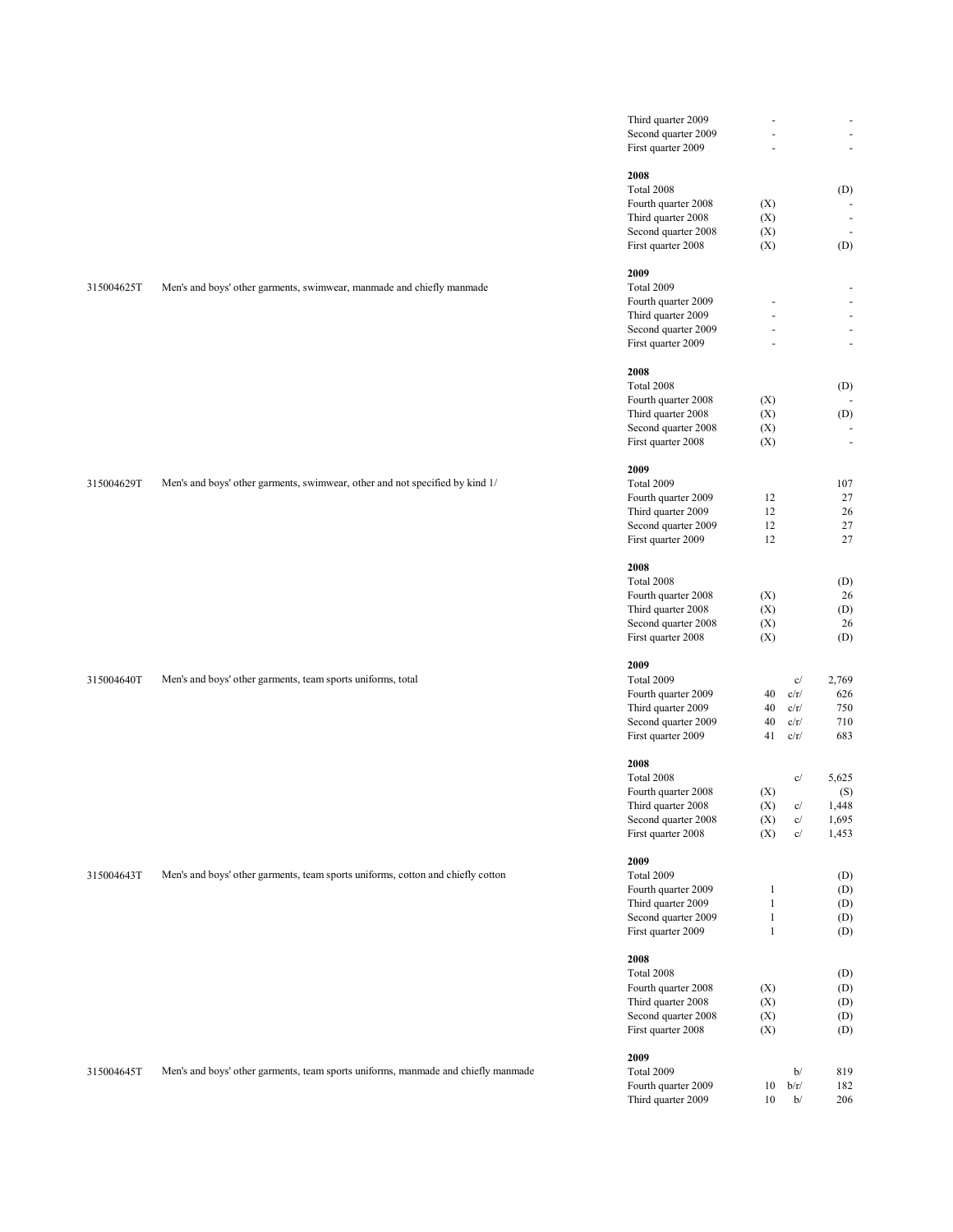|            |                                                                                          | Second quarter 2009<br>First quarter 2009                                                                    | $10\,$<br>11             | b/<br>b/r/                                   | 218<br>213                                                   |
|------------|------------------------------------------------------------------------------------------|--------------------------------------------------------------------------------------------------------------|--------------------------|----------------------------------------------|--------------------------------------------------------------|
|            |                                                                                          | 2008<br>Total 2008<br>Fourth quarter 2008<br>Third quarter 2008<br>Second quarter 2008                       | (X)<br>(X)<br>(X)        | c/r/<br>c/r/<br>c/r/<br>b/r/                 | 1,335<br>212<br>279<br>395                                   |
|            |                                                                                          | First quarter 2008                                                                                           | (X)                      |                                              | (S)                                                          |
| 315004646T | Men's and boys' other garments, team sports uniforms, wool and chiefly wool              | 2009<br>Total 2009<br>Fourth quarter 2009<br>Third quarter 2009                                              |                          |                                              | $\omega$<br>$\omega$                                         |
|            |                                                                                          | Second quarter 2009<br>First quarter 2009                                                                    |                          |                                              | $\overline{\phantom{a}}$<br>$\omega$                         |
|            |                                                                                          | 2008<br>Total 2008<br>Fourth quarter 2008                                                                    | (X)                      |                                              | $\omega$                                                     |
|            |                                                                                          | Third quarter 2008<br>Second quarter 2008<br>First quarter 2008                                              | (X)<br>(X)<br>(X)        |                                              | $\overline{\phantom{a}}$<br>$\blacksquare$<br>$\blacksquare$ |
| 315004649T | Men's and boys' other garments, team sports uniforms, other and not specified by kind 1/ | 2009<br>Total 2009<br>Fourth quarter 2009<br>Third quarter 2009<br>Second quarter 2009                       | 32<br>32<br>31           |                                              | (D)<br>(D)<br>(D)<br>(D)                                     |
|            |                                                                                          | First quarter 2009<br>2008<br>Total 2008                                                                     | 31                       |                                              | (D)<br>(D)                                                   |
|            |                                                                                          | Fourth quarter 2008<br>Third quarter 2008<br>Second quarter 2008<br>First quarter 2008                       | (X)<br>(X)<br>(X)<br>(X) |                                              | (D)<br>(D)<br>(D)<br>(D)                                     |
| 315004660T | Men's and boys' other garments, washable service apparel, total                          | 2009<br>Total 2009<br>Fourth quarter 2009<br>Third quarter 2009<br>Second quarter 2009<br>First quarter 2009 | 33<br>33<br>33<br>33     | b/<br>c/r/<br>b/r/<br>b/r/<br>b/             | 4,449<br>978<br>1,131<br>1,186<br>1,154                      |
|            |                                                                                          | 2008<br>Total 2008<br>Fourth quarter 2008<br>Third quarter 2008<br>Second quarter 2008<br>First quarter 2008 | (X)<br>(X)<br>(X)        | c/r/<br>c/r/<br>c/r/<br>c/r/<br>$(X)$ $c/r/$ | 4,895<br>1,371<br>1,394<br>1,095<br>1,035                    |
| 315004663T | Men's and boys' other garments, washable service apparel, cotton and chiefly cotton      | 2009<br>Total 2009<br>Fourth quarter 2009<br>Third quarter 2009<br>Second quarter 2009<br>First quarter 2009 | 6<br>6<br>6<br>6         |                                              | 1,363<br>263<br>387<br>385<br>328                            |
|            |                                                                                          | 2008<br>Total 2008<br>Fourth quarter 2008<br>Third quarter 2008<br>Second quarter 2008<br>First quarter 2008 | (X)<br>(X)<br>(X)<br>(X) |                                              | 911<br>335<br>312<br>133<br>131                              |
| 315004665T | Men's and boys' other garments, washable service apparel, manmade and chiefly manmade    | 2009<br>Total 2009<br>Fourth quarter 2009<br>Third quarter 2009<br>Second quarter 2009                       | 6<br>6<br>6              |                                              | 1,615<br>376<br>375<br>417                                   |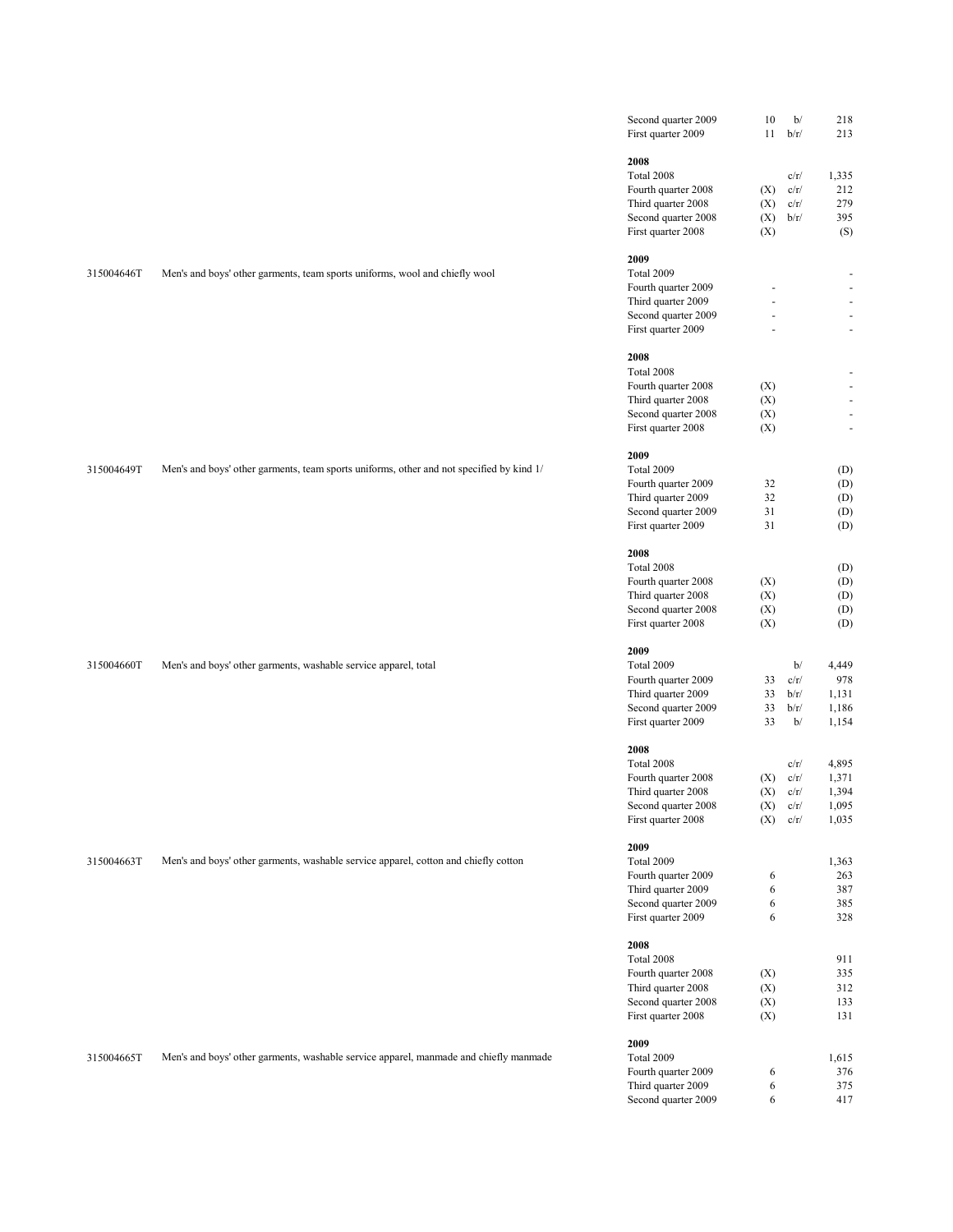|            |                                                                                              | First quarter 2009                        | 6                |              | 447            |
|------------|----------------------------------------------------------------------------------------------|-------------------------------------------|------------------|--------------|----------------|
|            |                                                                                              | 2008                                      |                  |              |                |
|            |                                                                                              | Total 2008                                |                  |              | 1,948          |
|            |                                                                                              | Fourth quarter 2008                       | (X)              |              | 508            |
|            |                                                                                              | Third quarter 2008                        | (X)              |              | 546            |
|            |                                                                                              | Second quarter 2008                       | (X)              |              | 467            |
|            |                                                                                              | First quarter 2008                        | (X)              |              | 427            |
|            |                                                                                              |                                           |                  |              |                |
|            |                                                                                              | 2009                                      |                  |              |                |
| 315004669T | Men's and boys' other garments, washable service apparel, other and not specified by kind 1/ | Total 2009                                |                  |              | 1,471          |
|            |                                                                                              | Fourth quarter 2009                       | 25               | r/           | 339            |
|            |                                                                                              | Third quarter 2009                        | 26               | r/           | 369            |
|            |                                                                                              | Second quarter 2009                       | 25               | r/           | 384            |
|            |                                                                                              | First quarter 2009                        | 25               | r/           | 379            |
|            |                                                                                              | 2008                                      |                  |              |                |
|            |                                                                                              | Total 2008                                |                  | r/           | 2,036          |
|            |                                                                                              | Fourth quarter 2008                       | (X)              | r/           | 528            |
|            |                                                                                              | Third quarter 2008                        | (X)              | r/           | 536            |
|            |                                                                                              | Second quarter 2008                       | (X)              | r/           | 495            |
|            |                                                                                              | First quarter 2008                        | (X)              | r/           | 477            |
|            |                                                                                              |                                           |                  |              |                |
|            |                                                                                              | 2009                                      |                  |              |                |
| 315007000T | Women's and girls' dresses, dresses, total                                                   | Total 2009                                |                  | c/           | 30,427         |
|            |                                                                                              | Fourth quarter 2009<br>Third quarter 2009 | 221<br>223       | c/<br>c/r/   | 7,063<br>7,297 |
|            |                                                                                              | Second quarter 2009                       | 223              | c/r/         | 7,841          |
|            |                                                                                              | First quarter 2009                        | 223              | c/           | 8,226          |
|            |                                                                                              |                                           |                  |              |                |
|            |                                                                                              | 2008                                      |                  |              |                |
|            |                                                                                              | Total 2008                                |                  |              | (S)            |
|            |                                                                                              | Fourth quarter 2008                       | (X)              |              | (S)            |
|            |                                                                                              | Third quarter 2008                        | (X)              |              | (S)            |
|            |                                                                                              | Second quarter 2008                       | (X)              |              | (S)            |
|            |                                                                                              | First quarter 2008                        | (X)              |              | (S)            |
|            |                                                                                              | 2009                                      |                  |              |                |
| 315007003T | Women's and girls' dresses, dresses, cotton and chiefly cotton                               | Total 2009                                |                  | a/           | 3,202          |
|            |                                                                                              | Fourth quarter 2009                       | 17               | a/           | 887            |
|            |                                                                                              | Third quarter 2009                        | 17               |              | 772            |
|            |                                                                                              | Second quarter 2009                       | 19               |              | 713            |
|            |                                                                                              | First quarter 2009                        | 18               | a/           | 830            |
|            |                                                                                              | 2008                                      |                  |              |                |
|            |                                                                                              | Total 2008                                |                  | r/           | 3,580          |
|            |                                                                                              | Fourth quarter 2008                       | (X)              | a/r/         | 656            |
|            |                                                                                              | Third quarter 2008                        | (X)              | r/           | 871            |
|            |                                                                                              | Second quarter 2008                       | (X)              | r/           | 1,077          |
|            |                                                                                              | First quarter 2008                        | (X)              | $\Gamma/$    | 976            |
|            |                                                                                              |                                           |                  |              |                |
|            |                                                                                              | 2009                                      |                  |              |                |
| 315007005T | Women's and girls' dresses, dresses, manmade and chiefly manmade                             | Total 2009                                |                  | b/<br>c/     | 11,899         |
|            |                                                                                              | Fourth quarter 2009<br>Third quarter 2009 | 38<br>40         | b/           | 2,648<br>2,932 |
|            |                                                                                              | Second quarter 2009                       | 40               | a/r/         | 3,139          |
|            |                                                                                              | First quarter 2009                        | 40               | a/r/         | 3,180          |
|            |                                                                                              |                                           |                  |              |                |
|            |                                                                                              | 2008                                      |                  |              |                |
|            |                                                                                              | Total 2008                                |                  | c/r/         | 14,117         |
|            |                                                                                              | Fourth quarter 2008                       | (X)              |              | (S)            |
|            |                                                                                              | Third quarter 2008                        | (X)              | c/r/         | 3,502          |
|            |                                                                                              | Second quarter 2008<br>First quarter 2008 | (X)<br>(X)       | c/r/<br>c/r/ | 3,498<br>4,258 |
|            |                                                                                              |                                           |                  |              |                |
|            |                                                                                              | 2009                                      |                  |              |                |
| 315007006T | Women's and girls' dresses, dresses, wool and chiefly wool                                   | Total 2009                                |                  | b/           | 43             |
|            |                                                                                              | Fourth quarter 2009                       | 9                | c/           | 10             |
|            |                                                                                              | Third quarter 2009                        | $\,$ 8 $\,$      | c/           | 9              |
|            |                                                                                              | Second quarter 2009                       | 8                | c/           | 13             |
|            |                                                                                              | First quarter 2009                        | $\boldsymbol{7}$ |              | 11             |
|            |                                                                                              |                                           |                  |              |                |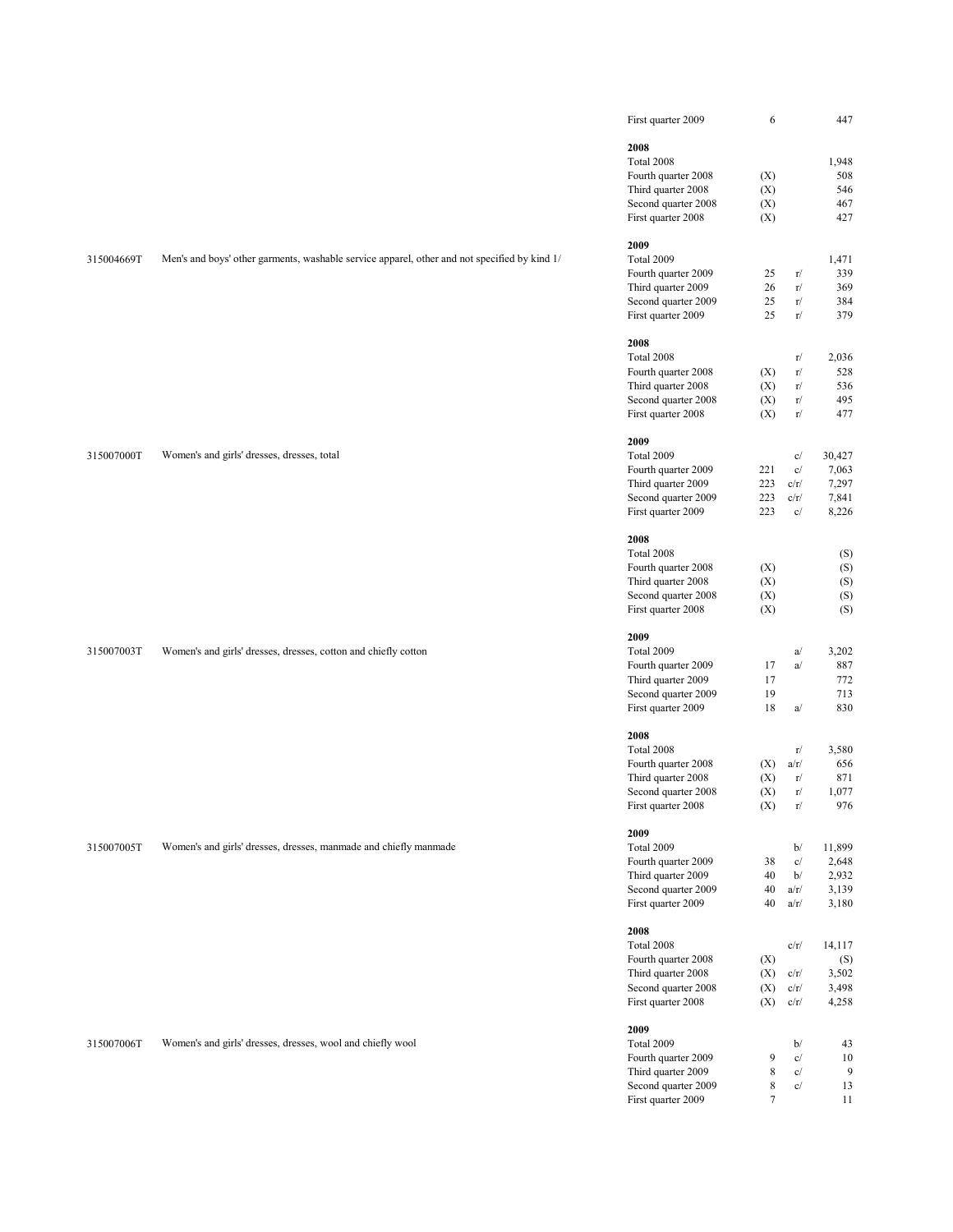| 315007009T | Women's and girls' dresses, dresses, other and not specified by kind 1/ | 2008<br>Total 2008<br>Fourth quarter 2008<br>Third quarter 2008<br>Second quarter 2008<br>First quarter 2008<br>2009<br>Total 2009<br>Fourth quarter 2009<br>Third quarter 2009<br>Second quarter 2009 | (X)<br>(X)<br>(X)<br>(X)<br>193<br>192<br>191                  | r/<br>r/<br>r/<br>r/ | (D)<br>11<br>(D)<br>18<br>(D)<br>15,283<br>3,518<br>3,584<br>3,976                                                                                                     |
|------------|-------------------------------------------------------------------------|--------------------------------------------------------------------------------------------------------------------------------------------------------------------------------------------------------|----------------------------------------------------------------|----------------------|------------------------------------------------------------------------------------------------------------------------------------------------------------------------|
|            |                                                                         | First quarter 2009<br>2008<br>Total 2008<br>Fourth quarter 2008<br>Third quarter 2008<br>Second quarter 2008                                                                                           | 189<br>(X)<br>(X)<br>(X)                                       | r/<br>r/<br>r/       | 4,205<br>(D)<br>4,343<br>(D)<br>4,874                                                                                                                                  |
| 315007020T | Women's and girls' coats, coats and capes, total                        | First quarter 2008<br>2009<br>Total 2009<br>Fourth quarter 2009<br>Third quarter 2009<br>Second quarter 2009<br>First quarter 2009                                                                     | (X)<br>21<br>21<br>21<br>21                                    |                      | (D)<br>(S)<br>(S)<br>(S)<br>(S)<br>(S)                                                                                                                                 |
| 315007023T | Women's and girls' coats, coats and capes, cotton and chiefly cotton    | 2008<br>Total 2008<br>Fourth quarter 2008<br>Third quarter 2008<br>Second quarter 2008<br>First quarter 2008<br>2009<br>Total 2009<br>Fourth quarter 2009<br>Third quarter 2009<br>Second quarter 2009 | (X)<br>(X)<br>(X)<br>(X)                                       |                      | (S)<br>(S)<br>(S)<br>(S)<br>(S)<br>$\sim$<br>$\sim$<br>$\sim$<br>$\sim$                                                                                                |
| 315007025T | Women's and girls' coats, coats and capes, manmade and chiefly manmade  | First quarter 2009<br>2008<br>Total 2008<br>Fourth quarter 2008<br>Third quarter 2008<br>Second quarter 2008<br>First quarter 2008<br>2009<br>Total 2009<br>Fourth quarter 2009                        | $\ddot{\phantom{1}}$<br>(X)<br>(X)<br>(X)<br>(X)               |                      | $\overline{\phantom{a}}$<br>$\sim$<br>$\overline{\phantom{a}}$<br>$\sim$<br>$\sim$<br>$\overline{\phantom{a}}$<br>$\overline{\phantom{a}}$<br>$\overline{\phantom{a}}$ |
|            |                                                                         | Third quarter 2009<br>Second quarter 2009<br>First quarter 2009<br>2008<br>Total 2008<br>Fourth quarter 2008<br>Third quarter 2008<br>Second quarter 2008                                              | (X)<br>(X)<br>(X)                                              |                      | $\omega$<br>$\overline{\phantom{a}}$<br>$\blacksquare$<br>(D)<br>(D)<br>(D)<br>(D)                                                                                     |
| 315007026T | Women's and girls' coats, coats and capes, wool and chiefly wool        | First quarter 2008<br>2009<br>Total 2009<br>Fourth quarter 2009<br>Third quarter 2009<br>Second quarter 2009                                                                                           | (X)<br>$\overline{c}$<br>$\overline{\mathbf{c}}$<br>$\sqrt{2}$ |                      | (D)<br>(D)<br>(D)<br>(D)<br>(D)                                                                                                                                        |

First quarter 2009 2 (D)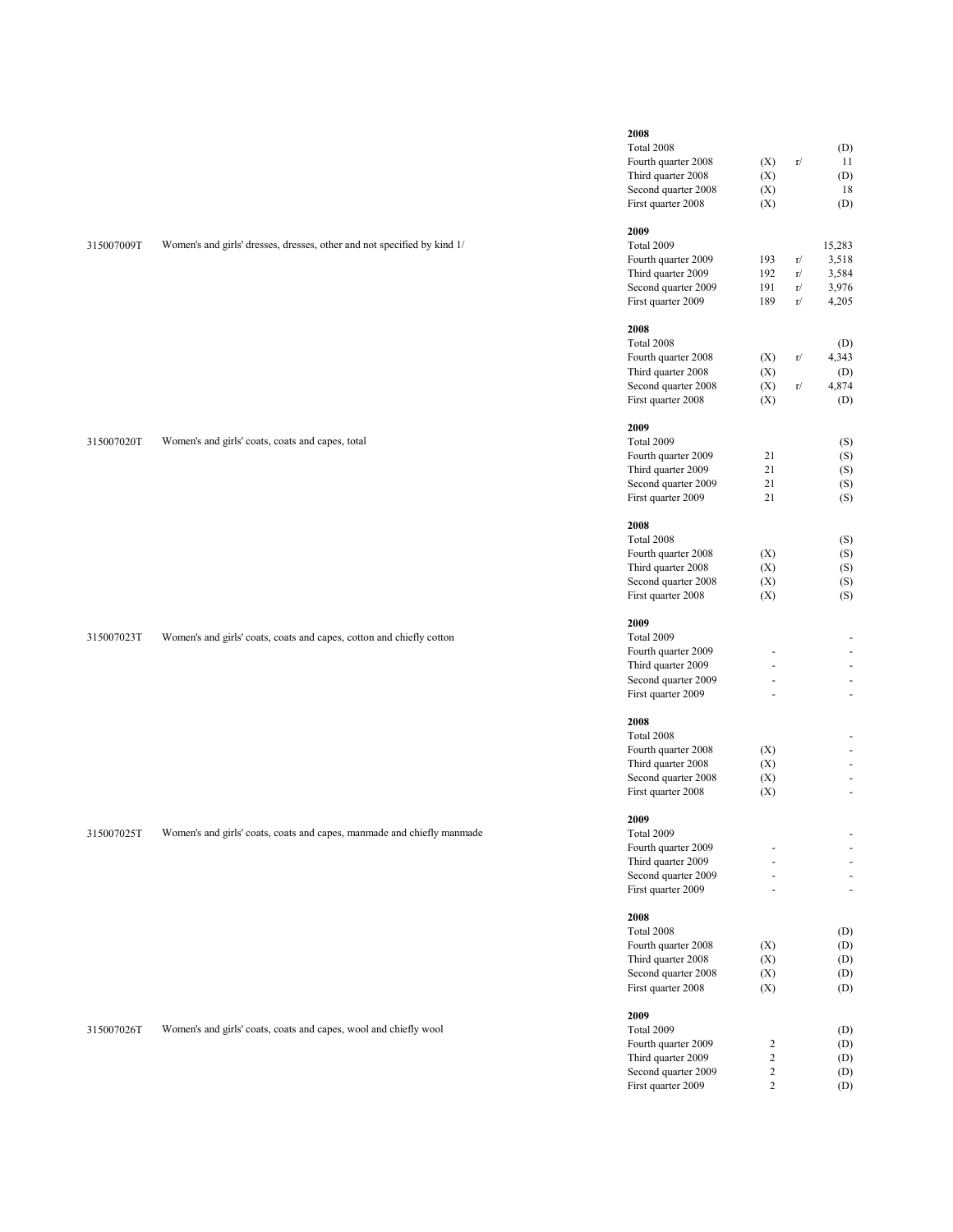| 315007024T | Women's and girls' coats, coats and capes, chiefly manmade that include wool blends                                 | 2008<br>Total 2008<br>Fourth quarter 2008<br>Third quarter 2008<br>Second quarter 2008<br>First quarter 2008<br>2009<br>Total 2009<br>Fourth quarter 2009<br>Third quarter 2009<br>Second quarter 2009<br>First quarter 2009<br>2008 | (X)<br>(X)<br>(X)<br>(X)<br>L.                                                             | (D)<br>(D)<br>(D)<br>(D)<br>(D)<br>$\omega$<br>$\sim$<br>$\sim$<br>$\blacksquare$ |
|------------|---------------------------------------------------------------------------------------------------------------------|--------------------------------------------------------------------------------------------------------------------------------------------------------------------------------------------------------------------------------------|--------------------------------------------------------------------------------------------|-----------------------------------------------------------------------------------|
| 315007029T | Women's and girls' coats, coats and capes, other and not specified by kind 1/                                       | Total 2008<br>Fourth quarter 2008<br>Third quarter 2008<br>Second quarter 2008<br>First quarter 2008<br>2009<br>Total 2009<br>Fourth quarter 2009<br>Third quarter 2009<br>Second quarter 2009<br>First quarter 2009<br>2008         | (X)<br>(X)<br>(X)<br>(X)<br>19<br>19<br>19<br>19                                           | $\omega$<br>$\overline{\phantom{a}}$<br>$\sim$<br>(D)<br>(D)<br>(D)<br>(D)<br>(D) |
| 315007040T | Women's and girls' coats, down and feather filled coats, jackets, and vests, total                                  | Total 2008<br>Fourth quarter 2008<br>Third quarter 2008<br>Second quarter 2008<br>First quarter 2008<br>2009<br>Total 2009<br>Fourth quarter 2009<br>Third quarter 2009<br>Second quarter 2009<br>First quarter 2009                 | (X)<br>(X)<br>(X)<br>(X)<br>3<br>$\overline{\mathcal{L}}$<br>$\overline{\mathcal{L}}$<br>3 | (D)<br>(D)<br>(D)<br>(D)<br>(D)<br>(D)<br>(D)<br>(D)<br>(D)<br>(D)                |
| 315007043T | Women's and girls' coats, down and feather filled coats, jackets, and vests, cotton and chiefly cotton              | 2008<br>Total 2008<br>Fourth quarter 2008<br>Third quarter 2008<br>Second quarter 2008<br>First quarter 2008<br>2009<br>Total 2009<br>Fourth quarter 2009<br>Third quarter 2009<br>Second quarter 2009<br>First quarter 2009<br>2008 | (X)<br>(X)<br>(X)<br>(X)                                                                   | (D)<br>(D)<br>(D)<br>(D)<br>(D)<br>÷.<br>÷.                                       |
| 315007045T | Women's and girls' coats, down and feather filled coats, jackets, and vests, manmade and chiefly manmade Total 2009 | Total 2008<br>Fourth quarter 2008<br>Third quarter 2008<br>Second quarter 2008<br>First quarter 2008<br>2009<br>Fourth quarter 2009<br>Third quarter 2009<br>Second quarter 2009<br>First quarter 2009<br>2008                       | (X)<br>(X)<br>(X)<br>(X)<br>$\mathbf{1}$<br>L.                                             | ÷.<br>$\overline{\phantom{a}}$<br>(D)<br>(D)                                      |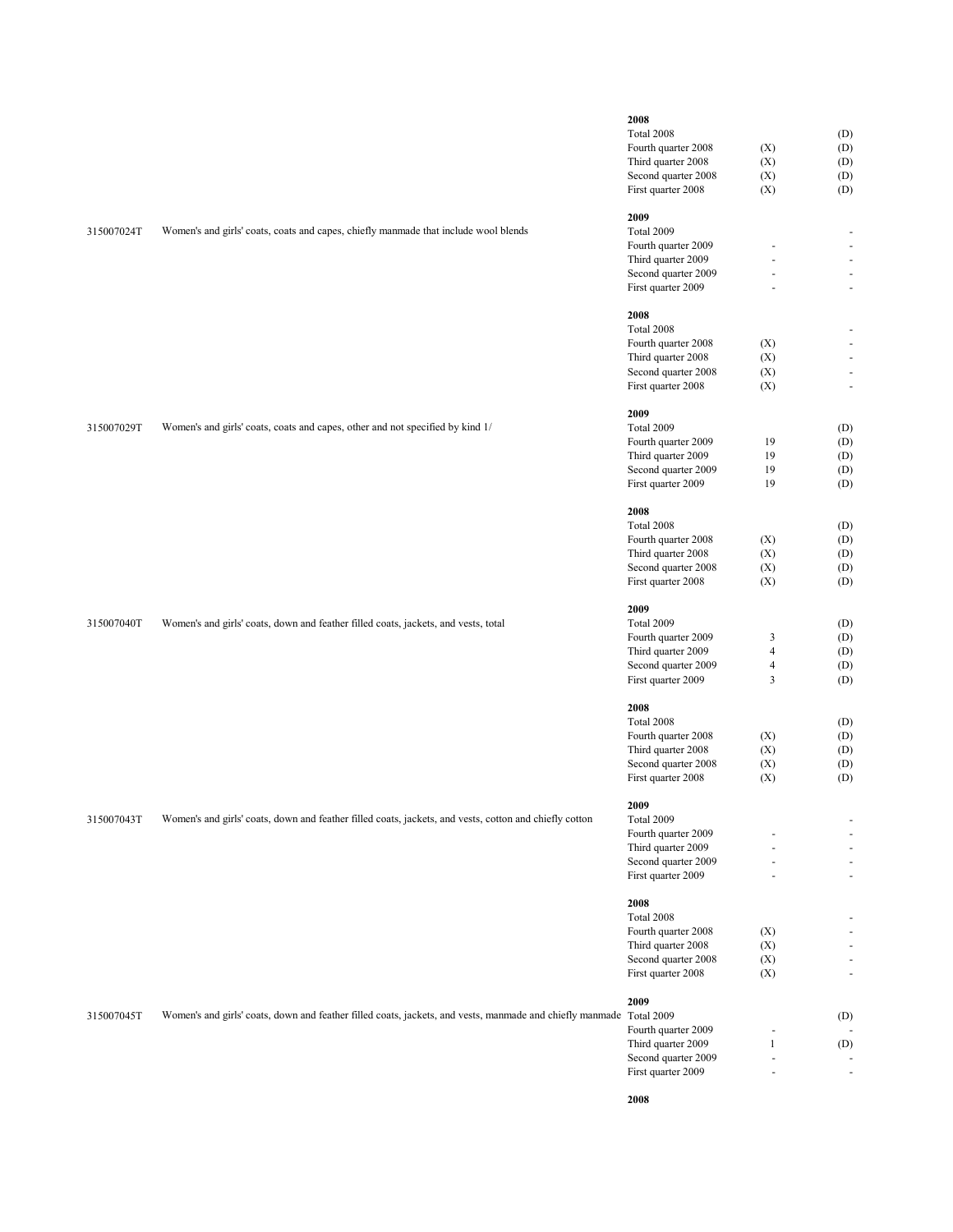|            |                                                                                                    | Total 2008          |                          | $\blacksquare$           |
|------------|----------------------------------------------------------------------------------------------------|---------------------|--------------------------|--------------------------|
|            |                                                                                                    | Fourth quarter 2008 | (X)                      | $\blacksquare$           |
|            |                                                                                                    | Third quarter 2008  | (X)                      | $\blacksquare$           |
|            |                                                                                                    | Second quarter 2008 | (X)                      | $\blacksquare$           |
|            |                                                                                                    | First quarter 2008  | (X)                      | $\blacksquare$           |
|            |                                                                                                    |                     |                          |                          |
|            |                                                                                                    | 2009                |                          |                          |
| 315007046T | Women's and girls' coats, down and feather filled coats, jackets, and vests, wool and chiefly wool | Total 2009          |                          | (D)                      |
|            |                                                                                                    | Fourth quarter 2009 | $\overline{\phantom{a}}$ |                          |
|            |                                                                                                    | Third quarter 2009  | $\mathbf{1}$             | (D)                      |
|            |                                                                                                    |                     |                          |                          |
|            |                                                                                                    | Second quarter 2009 | $\blacksquare$           |                          |
|            |                                                                                                    | First quarter 2009  | ä,                       | $\bar{\phantom{a}}$      |
|            |                                                                                                    |                     |                          |                          |
|            |                                                                                                    | 2008                |                          |                          |
|            |                                                                                                    | Total 2008          |                          | $\overline{\phantom{a}}$ |
|            |                                                                                                    | Fourth quarter 2008 | (X)                      | $\blacksquare$           |
|            |                                                                                                    | Third quarter 2008  | (X)                      | $\overline{\phantom{a}}$ |
|            |                                                                                                    | Second quarter 2008 | (X)                      | $\blacksquare$           |
|            |                                                                                                    | First quarter 2008  | (X)                      | $\blacksquare$           |
|            |                                                                                                    |                     |                          |                          |
|            |                                                                                                    | 2009                |                          |                          |
| 315007049T | 1/                                                                                                 | Total 2009          |                          | (D)                      |
|            |                                                                                                    | Fourth quarter 2009 | 3                        | (D)                      |
|            |                                                                                                    | Third quarter 2009  | $\overline{4}$           | (D)                      |
|            |                                                                                                    | Second quarter 2009 | $\overline{4}$           | (D)                      |
|            |                                                                                                    | First quarter 2009  | 3                        | (D)                      |
|            |                                                                                                    |                     |                          |                          |
|            |                                                                                                    | 2008                |                          |                          |
|            |                                                                                                    |                     |                          |                          |
|            |                                                                                                    | Total 2008          |                          | (D)                      |
|            |                                                                                                    | Fourth quarter 2008 | (X)                      | (D)                      |
|            |                                                                                                    | Third quarter 2008  | (X)                      | (D)                      |
|            |                                                                                                    | Second quarter 2008 | (X)                      | (D)                      |
|            |                                                                                                    | First quarter 2008  | (X)                      | (D)                      |
|            |                                                                                                    |                     |                          |                          |
|            |                                                                                                    | 2009                |                          |                          |
| 315007060T | Women's and girls' coats, heavy nontailored coats and jackets, total                               | Total 2009          |                          | (S)                      |
|            |                                                                                                    | Fourth quarter 2009 | 46                       | (S)                      |
|            |                                                                                                    | Third quarter 2009  | 46                       | (S)                      |
|            |                                                                                                    | Second quarter 2009 | 45                       | (S)                      |
|            |                                                                                                    | First quarter 2009  | 46                       | (S)                      |
|            |                                                                                                    |                     |                          |                          |
|            |                                                                                                    | 2008                |                          |                          |
|            |                                                                                                    | Total 2008          |                          |                          |
|            |                                                                                                    |                     |                          | (S)                      |
|            |                                                                                                    | Fourth quarter 2008 | (X)                      | (S)                      |
|            |                                                                                                    | Third quarter 2008  | (X)                      | (S)                      |
|            |                                                                                                    | Second quarter 2008 | (X)                      | (S)                      |
|            |                                                                                                    | First quarter 2008  | (X)                      | (S)                      |
|            |                                                                                                    |                     |                          |                          |
|            |                                                                                                    | 2009                |                          |                          |
| 315007063T | Women's and girls' coats, heavy nontailored coats and jackets, cotton and chiefly cotton           | Total 2009          |                          | (D)                      |
|            |                                                                                                    | Fourth quarter 2009 | 6                        | (D)                      |
|            |                                                                                                    | Third quarter 2009  | $\tau$                   | (D)                      |
|            |                                                                                                    | Second quarter 2009 | 7                        | (D)                      |
|            |                                                                                                    | First quarter 2009  | $\tau$                   | (D)                      |
|            |                                                                                                    |                     |                          |                          |
|            |                                                                                                    | 2008                |                          |                          |
|            |                                                                                                    | Total 2008          |                          | (D)                      |
|            |                                                                                                    | Fourth quarter 2008 | (X)                      | (D)                      |
|            |                                                                                                    | Third quarter 2008  | (X)                      | (D)                      |
|            |                                                                                                    | Second quarter 2008 | (X)                      | (D)                      |
|            |                                                                                                    |                     |                          |                          |
|            |                                                                                                    | First quarter 2008  | (X)                      | (D)                      |
|            |                                                                                                    |                     |                          |                          |
|            |                                                                                                    | 2009                |                          |                          |
| 315007065T | Women's and girls' coats, heavy nontailored coats and jackets, manmade and chiefly manmade         | Total 2009          |                          | (D)                      |
|            |                                                                                                    | Fourth quarter 2009 | $\overline{4}$           | (D)                      |
|            |                                                                                                    | Third quarter 2009  | $\overline{4}$           | (D)                      |
|            |                                                                                                    | Second quarter 2009 | 3                        | (D)                      |
|            |                                                                                                    | First quarter 2009  | $\overline{\mathbf{3}}$  | (D)                      |
|            |                                                                                                    |                     |                          |                          |
|            |                                                                                                    | 2008                |                          |                          |
|            |                                                                                                    | Total 2008          |                          | (D)                      |
|            |                                                                                                    |                     |                          |                          |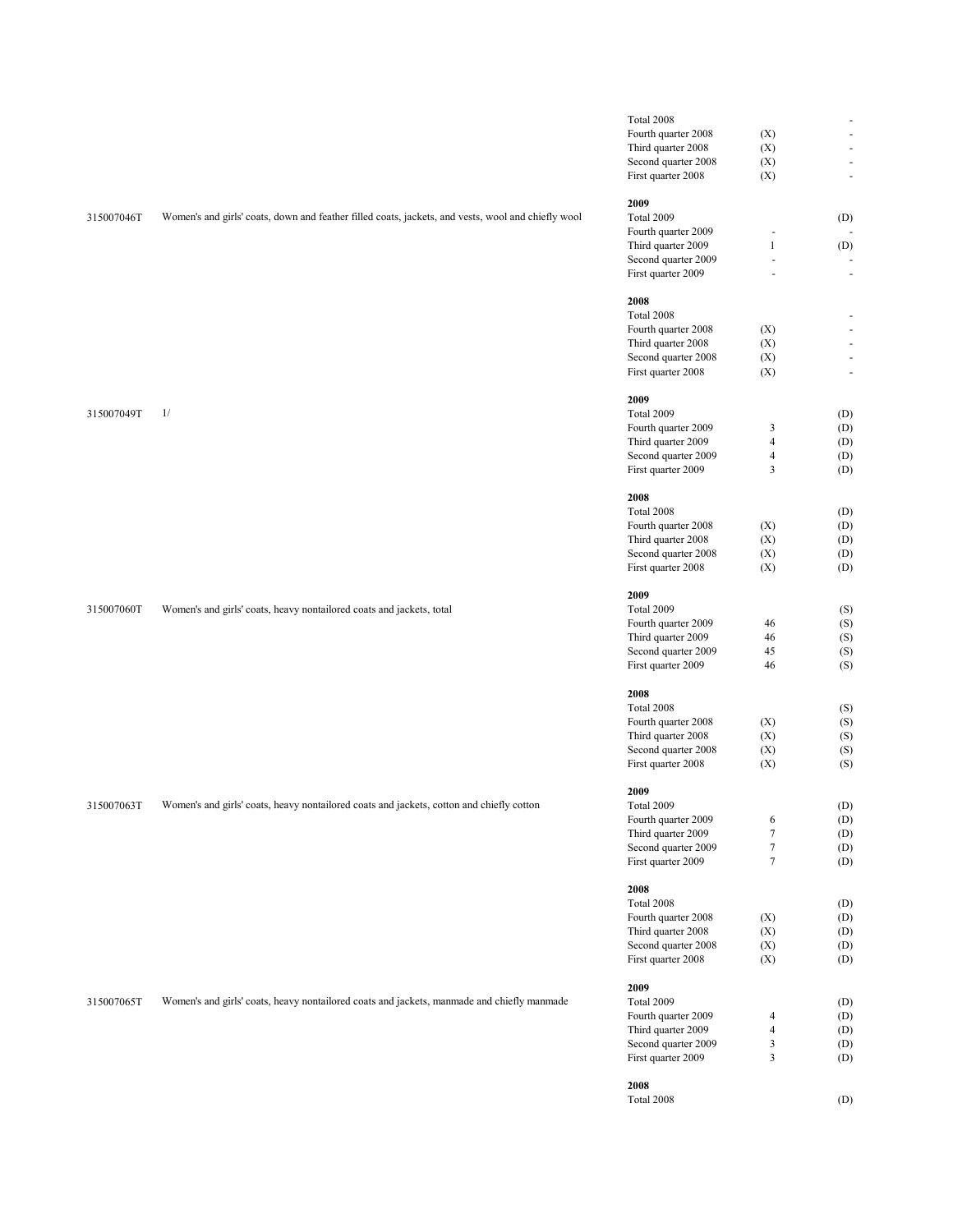|            |                                                                                                   | Fourth quarter 2008 | (X)            |          | (D)                          |
|------------|---------------------------------------------------------------------------------------------------|---------------------|----------------|----------|------------------------------|
|            |                                                                                                   | Third quarter 2008  | (X)            |          | (D)                          |
|            |                                                                                                   | Second quarter 2008 | (X)            |          | (D)                          |
|            |                                                                                                   | First quarter 2008  | (X)            |          | (D)                          |
|            |                                                                                                   |                     |                |          |                              |
|            |                                                                                                   | 2009                |                |          |                              |
| 315007066T | Women's and girls' coats, heavy nontailored coats and jackets, wool and chiefly wool              | Total 2009          |                |          | (D)                          |
|            |                                                                                                   | Fourth quarter 2009 | $\sqrt{2}$     |          | (D)                          |
|            |                                                                                                   | Third quarter 2009  | $\sqrt{2}$     |          | (D)                          |
|            |                                                                                                   | Second quarter 2009 | $\sqrt{2}$     |          | (D)                          |
|            |                                                                                                   | First quarter 2009  | $\overline{2}$ |          | (D)                          |
|            |                                                                                                   |                     |                |          |                              |
|            |                                                                                                   | 2008                |                |          |                              |
|            |                                                                                                   | Total 2008          |                |          | (D)                          |
|            |                                                                                                   | Fourth quarter 2008 | (X)            |          | (D)                          |
|            |                                                                                                   | Third quarter 2008  | (X)            |          | (D)                          |
|            |                                                                                                   | Second quarter 2008 | (X)            |          | (D)                          |
|            |                                                                                                   | First quarter 2008  | (X)            |          | (D)                          |
|            |                                                                                                   |                     |                |          |                              |
|            |                                                                                                   | 2009                |                |          |                              |
| 315007069T | Women's and girls' coats, heavy nontailored coats and jackets, other and not specified by kind 1/ | Total 2009          |                | r/       | 616                          |
|            |                                                                                                   | Fourth quarter 2009 | 38             | r/       | 119                          |
|            |                                                                                                   | Third quarter 2009  | 38             | r/       | 145                          |
|            |                                                                                                   | Second quarter 2009 | 36             | $\rm r/$ | 120                          |
|            |                                                                                                   | First quarter 2009  | 37             | r/       | 232                          |
|            |                                                                                                   |                     |                |          |                              |
|            |                                                                                                   | 2008                |                |          |                              |
|            |                                                                                                   | Total 2008          |                | r/       | 1,651                        |
|            |                                                                                                   | Fourth quarter 2008 | (X)            | r/       | 660                          |
|            |                                                                                                   | Third quarter 2008  | (X)            | r/       | 398                          |
|            |                                                                                                   |                     |                |          |                              |
|            |                                                                                                   | Second quarter 2008 | (X)            | r/       | 317                          |
|            |                                                                                                   | First quarter 2008  | (X)            | r/       | 276                          |
|            |                                                                                                   | 2009                |                |          |                              |
| 315007080T | Women's and girls' coats, raincoats, total                                                        | Total 2009          |                |          | (D)                          |
|            |                                                                                                   | Fourth quarter 2009 | $\sqrt{5}$     |          | (D)                          |
|            |                                                                                                   | Third quarter 2009  | $\sqrt{5}$     |          | (D)                          |
|            |                                                                                                   |                     |                |          |                              |
|            |                                                                                                   | Second quarter 2009 | $\sqrt{5}$     |          | (D)                          |
|            |                                                                                                   | First quarter 2009  | 5              |          | (D)                          |
|            |                                                                                                   | 2008                |                |          |                              |
|            |                                                                                                   | Total 2008          |                |          | (D)                          |
|            |                                                                                                   | Fourth quarter 2008 | (X)            |          | (D)                          |
|            |                                                                                                   | Third quarter 2008  | (X)            |          | (D)                          |
|            |                                                                                                   | Second quarter 2008 | (X)            |          | (D)                          |
|            |                                                                                                   | First quarter 2008  | (X)            |          | (D)                          |
|            |                                                                                                   |                     |                |          |                              |
|            |                                                                                                   | 2009                |                |          |                              |
| 315007083T | Women's and girls' coats, raincoats, cotton and chiefly cotton                                    | Total 2009          |                |          | ٠                            |
|            |                                                                                                   | Fourth quarter 2009 | ٠              |          | $\overline{\phantom{a}}$     |
|            |                                                                                                   | Third quarter 2009  |                |          |                              |
|            |                                                                                                   | Second quarter 2009 |                |          | $\overline{\phantom{a}}$     |
|            |                                                                                                   | First quarter 2009  |                |          | $\blacksquare$               |
|            |                                                                                                   |                     |                |          |                              |
|            |                                                                                                   | 2008                |                |          |                              |
|            |                                                                                                   | Total 2008          |                |          | $\qquad \qquad \blacksquare$ |
|            |                                                                                                   | Fourth quarter 2008 | (X)            |          | $\overline{\phantom{a}}$     |
|            |                                                                                                   | Third quarter 2008  | (X)            |          | $\overline{\phantom{a}}$     |
|            |                                                                                                   | Second quarter 2008 | (X)            |          | $\blacksquare$               |
|            |                                                                                                   | First quarter 2008  | (X)            |          | $\blacksquare$               |
|            |                                                                                                   |                     |                |          |                              |
|            |                                                                                                   | 2009                |                |          |                              |
| 315007085T | Women's and girls' coats, raincoats, manmade and chiefly manmade                                  | Total 2009          |                |          | $\qquad \qquad \blacksquare$ |
|            |                                                                                                   | Fourth quarter 2009 |                |          | ٠                            |
|            |                                                                                                   | Third quarter 2009  |                |          | $\overline{\phantom{a}}$     |
|            |                                                                                                   | Second quarter 2009 |                |          | $\overline{\phantom{a}}$     |
|            |                                                                                                   | First quarter 2009  |                |          | $\overline{\phantom{a}}$     |
|            |                                                                                                   |                     |                |          |                              |
|            |                                                                                                   | 2008                |                |          |                              |
|            |                                                                                                   | Total 2008          |                |          |                              |
|            |                                                                                                   | Fourth quarter 2008 | (X)            |          | $\overline{\phantom{a}}$     |
|            |                                                                                                   |                     |                |          |                              |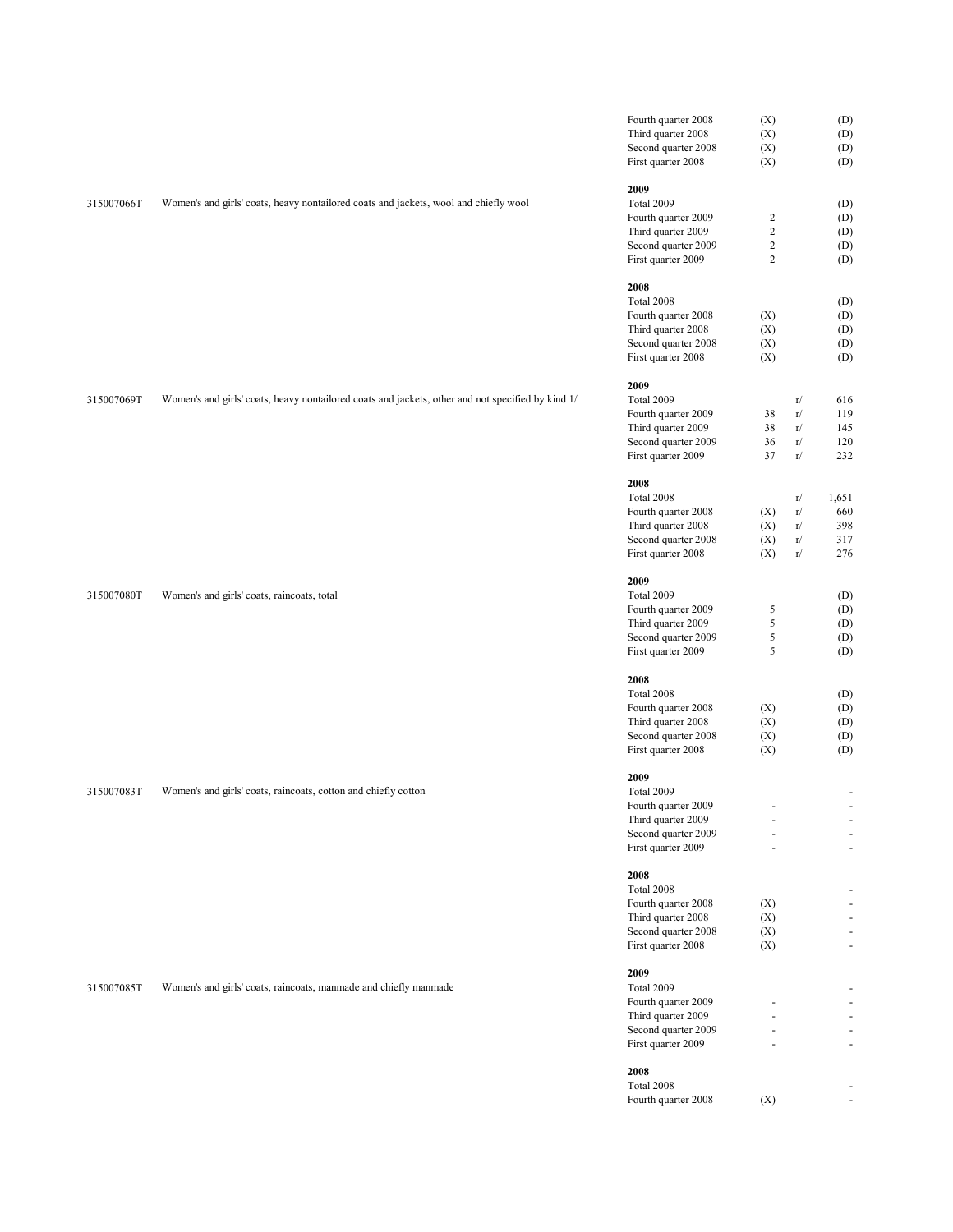|            |                                                                         | Third quarter 2008                        | (X)            |                            |
|------------|-------------------------------------------------------------------------|-------------------------------------------|----------------|----------------------------|
|            |                                                                         | Second quarter 2008                       | (X)            | $\bar{\phantom{a}}$        |
|            |                                                                         | First quarter 2008                        | (X)            | $\sim$                     |
|            |                                                                         |                                           |                |                            |
|            |                                                                         | 2009                                      |                |                            |
| 315007089T | Women's and girls' coats, raincoats, other and not specified by kind 1/ | Total 2009                                |                | (D)                        |
|            |                                                                         | Fourth quarter 2009<br>Third quarter 2009 | 5<br>5         | (D)<br>(D)                 |
|            |                                                                         | Second quarter 2009                       | $\sqrt{5}$     | (D)                        |
|            |                                                                         | First quarter 2009                        | 5              | (D)                        |
|            |                                                                         |                                           |                |                            |
|            |                                                                         | 2008                                      |                |                            |
|            |                                                                         | Total 2008                                |                | (D)                        |
|            |                                                                         | Fourth quarter 2008                       | (X)            | (D)                        |
|            |                                                                         | Third quarter 2008                        | (X)            | (D)                        |
|            |                                                                         | Second quarter 2008                       | (X)            | (D)                        |
|            |                                                                         | First quarter 2008                        | (X)            | (D)                        |
|            |                                                                         |                                           |                |                            |
|            |                                                                         | 2009                                      |                |                            |
| 315007100T | Women's and girls' coats, separate vests, total                         | Total 2009                                |                | (D)                        |
|            |                                                                         | Fourth quarter 2009                       | 12             | (D)                        |
|            |                                                                         | Third quarter 2009                        | 12             | (D)                        |
|            |                                                                         | Second quarter 2009                       | 12             | (D)                        |
|            |                                                                         | First quarter 2009                        | 12             | (D)                        |
|            |                                                                         | 2008                                      |                |                            |
|            |                                                                         | Total 2008                                |                |                            |
|            |                                                                         | Fourth quarter 2008                       | (X)            | (D)<br>(D)                 |
|            |                                                                         | Third quarter 2008                        | (X)            | (D)                        |
|            |                                                                         | Second quarter 2008                       | (X)            | (D)                        |
|            |                                                                         | First quarter 2008                        | (X)            | (D)                        |
|            |                                                                         |                                           |                |                            |
|            |                                                                         | 2009                                      |                |                            |
| 315007103T | Women's and girls' coats, separate vests, cotton and chiefly cotton     | Total 2009                                |                |                            |
|            |                                                                         | Fourth quarter 2009                       |                | ä,                         |
|            |                                                                         | Third quarter 2009                        |                | $\sim$                     |
|            |                                                                         | Second quarter 2009                       |                | ÷.                         |
|            |                                                                         | First quarter 2009                        | ä,             | ä,                         |
|            |                                                                         |                                           |                |                            |
|            |                                                                         | 2008                                      |                |                            |
|            |                                                                         | Total 2008                                |                |                            |
|            |                                                                         | Fourth quarter 2008                       | (X)            | $\blacksquare$             |
|            |                                                                         | Third quarter 2008                        | (X)            | ÷.                         |
|            |                                                                         | Second quarter 2008                       | (X)            | $\overline{\phantom{a}}$   |
|            |                                                                         | First quarter 2008                        | (X)            | ÷.                         |
|            |                                                                         | 2009                                      |                |                            |
| 315007105T | Women's and girls' coats, separate vests, manmade and chiefly manmade   | Total 2009                                |                | (D)                        |
|            |                                                                         | Fourth quarter 2009                       | $\mathbf{1}$   | (D)                        |
|            |                                                                         | Third quarter 2009                        | $\overline{c}$ | $\left( \mathrm{D}\right)$ |
|            |                                                                         | Second quarter 2009                       | $\sqrt{2}$     | (D)                        |
|            |                                                                         | First quarter 2009                        | $\overline{c}$ | (D)                        |
|            |                                                                         |                                           |                |                            |
|            |                                                                         | 2008                                      |                |                            |
|            |                                                                         | Total 2008                                |                | (D)                        |
|            |                                                                         | Fourth quarter 2008                       | (X)            | (D)                        |
|            |                                                                         | Third quarter 2008                        | (X)            | (D)                        |
|            |                                                                         | Second quarter 2008                       | (X)            | (D)                        |
|            |                                                                         | First quarter 2008                        | (X)            | (D)                        |
|            |                                                                         |                                           |                |                            |
|            |                                                                         | 2009                                      |                |                            |
| 315007106T | Women's and girls' coats, separate vests, wool and chiefly wool         | Total 2009                                |                |                            |
|            |                                                                         | Fourth quarter 2009                       |                |                            |
|            |                                                                         | Third quarter 2009                        |                | ÷.                         |
|            |                                                                         | Second quarter 2009                       |                |                            |
|            |                                                                         | First quarter 2009                        |                | $\blacksquare$             |
|            |                                                                         | 2008                                      |                |                            |
|            |                                                                         | Total 2008                                |                |                            |
|            |                                                                         | Fourth quarter 2008                       | (X)            | $\overline{\phantom{a}}$   |
|            |                                                                         | Third quarter 2008                        | (X)            | $\omega$ .                 |
|            |                                                                         |                                           |                |                            |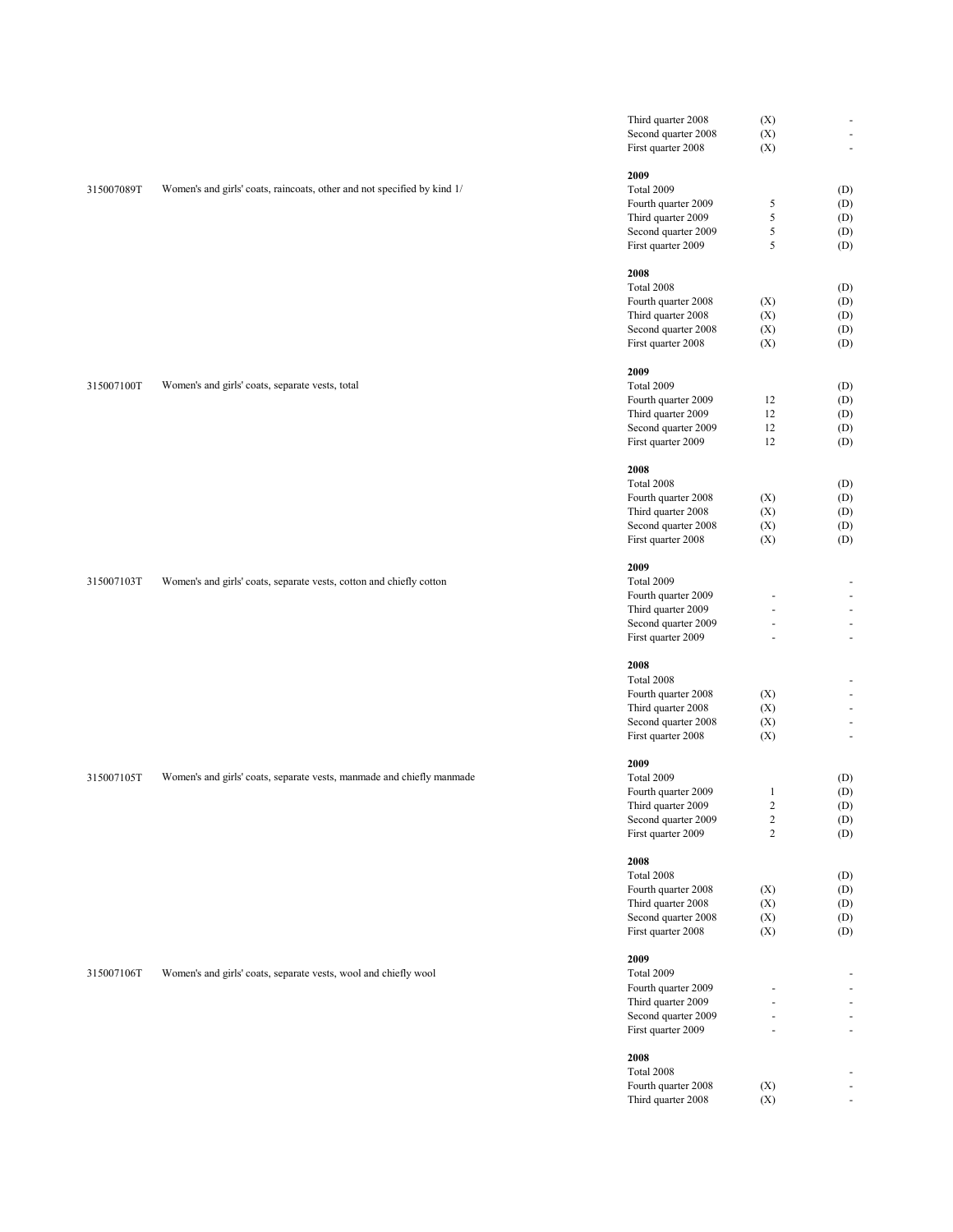|            |                                                                                   | Second quarter 2008<br>First quarter 2008                       | (X)<br>(X)                       |                                           | $\overline{\phantom{a}}$<br>ä, |
|------------|-----------------------------------------------------------------------------------|-----------------------------------------------------------------|----------------------------------|-------------------------------------------|--------------------------------|
| 315007109T | Women's and girls' coats, separate vests, other and not specified by kind 1/      | 2009<br>Total 2009<br>Fourth quarter 2009<br>Third quarter 2009 | 11<br>11                         |                                           | (D)<br>(D)<br>(D)              |
|            |                                                                                   | Second quarter 2009<br>First quarter 2009                       | 11<br>11                         |                                           | (D)<br>(D)                     |
|            |                                                                                   | 2008                                                            |                                  |                                           |                                |
|            |                                                                                   | Total 2008<br>Fourth quarter 2008                               | (X)                              |                                           | (D)<br>(D)                     |
|            |                                                                                   | Third quarter 2008                                              | (X)                              |                                           | (D)                            |
|            |                                                                                   | Second quarter 2008<br>First quarter 2008                       | (X)<br>(X)                       |                                           | (D)<br>(D)                     |
|            |                                                                                   | 2009                                                            |                                  |                                           |                                |
| 315007120T | Women's and girls' coats, tailored suit-type jackets, total                       | Total 2009<br>Fourth quarter 2009                               | 33                               | c/<br>c/                                  | 1,079<br>202                   |
|            |                                                                                   | Third quarter 2009                                              | 33                               | c/                                        | 160                            |
|            |                                                                                   | Second quarter 2009<br>First quarter 2009                       | 33<br>32                         | $\mathbf{c}/% \mathbf{c}^{\prime }$<br>c/ | 319<br>398                     |
|            |                                                                                   | 2008                                                            |                                  |                                           |                                |
|            |                                                                                   | Total 2008<br>Fourth quarter 2008                               | (X)                              |                                           | (S)<br>(S)                     |
|            |                                                                                   | Third quarter 2008                                              | (X)                              |                                           | (S)                            |
|            |                                                                                   | Second quarter 2008                                             | (X)                              | c/r/                                      | 270                            |
|            |                                                                                   | First quarter 2008                                              | (X)                              |                                           | (S)                            |
| 315007123T | Women's and girls' coats, tailored suit-type jackets, cotton and chiefly cotton   | 2009<br>Total 2009                                              |                                  |                                           | (D)                            |
|            |                                                                                   | Fourth quarter 2009                                             | $\overline{c}$                   |                                           | (D)                            |
|            |                                                                                   | Third quarter 2009<br>Second quarter 2009                       | $\overline{c}$<br>$\overline{c}$ |                                           | (D)<br>(D)                     |
|            |                                                                                   | First quarter 2009                                              | $\overline{c}$                   |                                           | (D)                            |
|            |                                                                                   | 2008                                                            |                                  |                                           |                                |
|            |                                                                                   | Total 2008                                                      |                                  |                                           | (D)                            |
|            |                                                                                   | Fourth quarter 2008<br>Third quarter 2008                       | (X)<br>(X)                       |                                           | (D)<br>(D)                     |
|            |                                                                                   | Second quarter 2008                                             | (X)                              |                                           | (D)                            |
|            |                                                                                   | First quarter 2008                                              | (X)                              |                                           | (D)                            |
| 315007125T | Women's and girls' coats, tailored suit-type jackets, manmade and chiefly manmade | 2009<br>Total 2009                                              |                                  |                                           | (D)                            |
|            |                                                                                   | Fourth quarter 2009                                             | 5                                |                                           | (D)                            |
|            |                                                                                   | Third quarter 2009<br>Second quarter 2009                       | 6<br>5                           |                                           | (D)<br>(D)                     |
|            |                                                                                   | First quarter 2009                                              | 6                                |                                           | (D)                            |
|            |                                                                                   | 2008                                                            |                                  |                                           |                                |
|            |                                                                                   | Total 2008<br>Fourth quarter 2008                               | (X)                              |                                           | (D)<br>(D)                     |
|            |                                                                                   | Third quarter 2008                                              | (X)                              |                                           | (D)                            |
|            |                                                                                   | Second quarter 2008<br>First quarter 2008                       | (X)                              |                                           | (D)                            |
|            |                                                                                   |                                                                 | (X)                              |                                           | (D)                            |
| 315007126T | Women's and girls' coats, tailored suit-type jackets, wool and chiefly wool       | 2009<br><b>Total 2009</b>                                       |                                  |                                           | (D)                            |
|            |                                                                                   | Fourth quarter 2009                                             | $\boldsymbol{2}$                 |                                           | (D)                            |
|            |                                                                                   | Third quarter 2009<br>Second quarter 2009                       | 3<br>3                           |                                           | (D)<br>(D)                     |
|            |                                                                                   | First quarter 2009                                              | 3                                |                                           | (D)                            |
|            |                                                                                   | 2008                                                            |                                  |                                           |                                |
|            |                                                                                   | Total 2008<br>Fourth quarter 2008                               | (X)                              |                                           | (D)<br>(D)                     |
|            |                                                                                   | Third quarter 2008                                              | (X)                              |                                           | (D)                            |
|            |                                                                                   | Second quarter 2008                                             | (X)                              |                                           | (D)                            |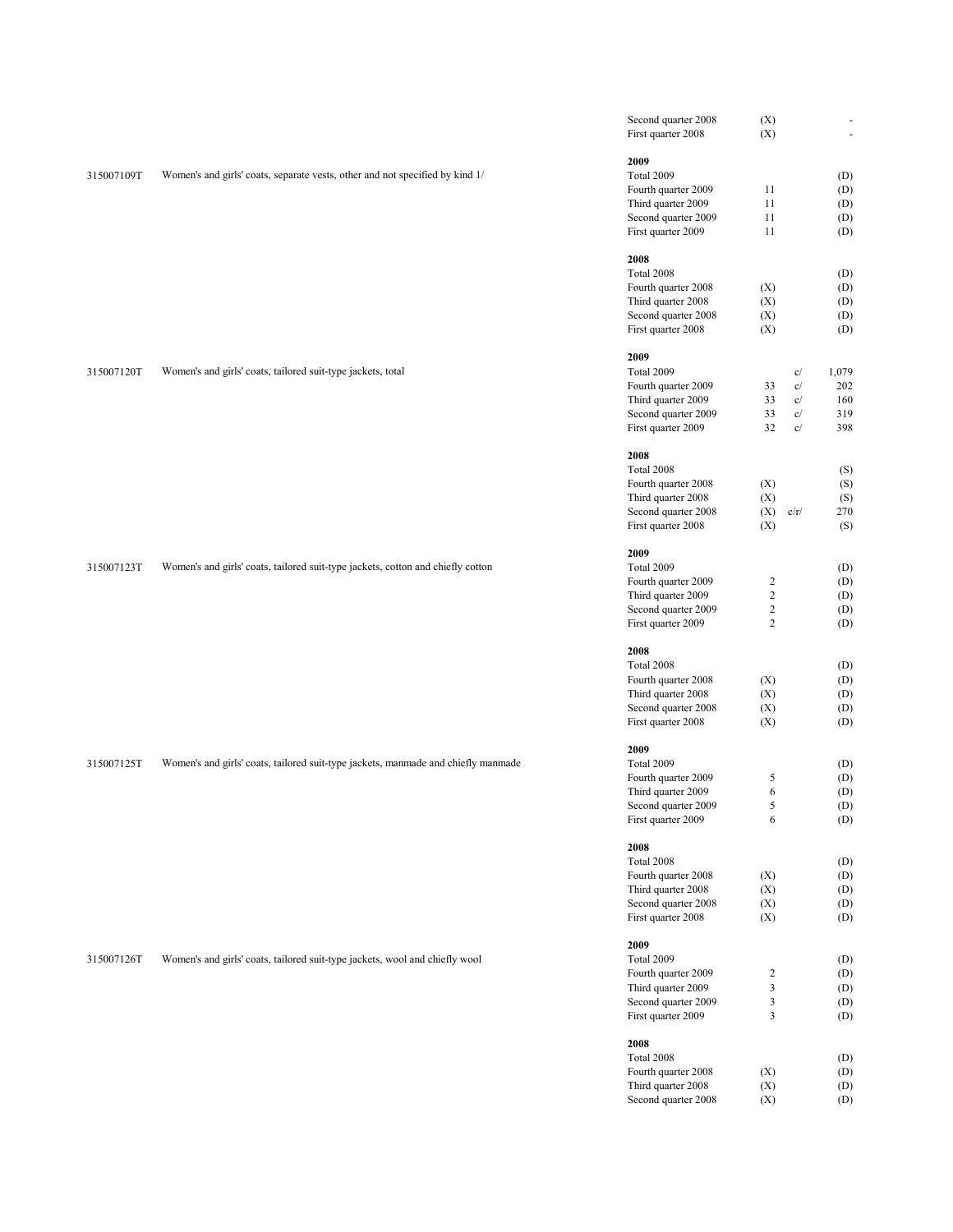|            |                                                                                                | First quarter 2008  | (X)                     |      | (D)            |
|------------|------------------------------------------------------------------------------------------------|---------------------|-------------------------|------|----------------|
|            |                                                                                                | 2009                |                         |      |                |
| 315007124T | Women's and girls' coats, tailored suit-type jackets, chiefly manmade that include wool blends | Total 2009          |                         |      | (D)            |
|            |                                                                                                | Fourth quarter 2009 | $\overline{\mathbf{c}}$ |      | (D)            |
|            |                                                                                                | Third quarter 2009  | $\overline{c}$          |      | (D)            |
|            |                                                                                                | Second quarter 2009 | $\overline{c}$          |      | (D)            |
|            |                                                                                                | First quarter 2009  | $\overline{c}$          |      | (D)            |
|            |                                                                                                | 2008                |                         |      |                |
|            |                                                                                                | Total 2008          |                         |      | (D)            |
|            |                                                                                                | Fourth quarter 2008 | (X)                     |      | 6              |
|            |                                                                                                | Third quarter 2008  | (X)                     |      | $\overline{4}$ |
|            |                                                                                                | Second quarter 2008 | (X)                     |      | (D)            |
|            |                                                                                                | First quarter 2008  | (X)                     |      | 7              |
|            |                                                                                                | 2009                |                         |      |                |
| 315007129T | Women's and girls' coats, tailored suit-type jackets, other and not specified by kind 1/       | Total 2009          |                         |      | (D)            |
|            |                                                                                                | Fourth quarter 2009 | 26                      |      | (D)            |
|            |                                                                                                | Third quarter 2009  | 27                      |      | (D)            |
|            |                                                                                                | Second quarter 2009 | 27                      |      | (D)            |
|            |                                                                                                | First quarter 2009  | 26                      |      | (D)            |
|            |                                                                                                | 2008                |                         |      |                |
|            |                                                                                                | Total 2008          |                         |      | (D)            |
|            |                                                                                                | Fourth quarter 2008 | (X)                     |      | (D)            |
|            |                                                                                                | Third quarter 2008  | (X)                     |      | (D)            |
|            |                                                                                                | Second quarter 2008 | (X)                     |      | (D)            |
|            |                                                                                                | First quarter 2008  | (X)                     |      | (D)            |
|            |                                                                                                | 2009                |                         |      |                |
| 315007140T | Women's and girls' tops, woven blouses and shirts, total                                       | Total 2009          |                         | b/   | 37,521         |
|            |                                                                                                | Fourth quarter 2009 | 105                     | b/r/ | 9,809          |
|            |                                                                                                | Third quarter 2009  | 106                     | b/r/ | 9,406          |
|            |                                                                                                | Second quarter 2009 | 106                     | b/r/ | 9,378          |
|            |                                                                                                | First quarter 2009  | 107                     | b/r/ | 8,928          |
|            |                                                                                                | 2008                |                         |      |                |
|            |                                                                                                | Total 2008          |                         | c/   | 50,852         |
|            |                                                                                                | Fourth quarter 2008 | (X)                     | b/   | 11,836         |
|            |                                                                                                | Third quarter 2008  | (X)                     | b/   | 13,584         |
|            |                                                                                                | Second quarter 2008 | (X)                     | c/   | 13,142         |
|            |                                                                                                | First quarter 2008  | (X)                     | b/   | 12,290         |
|            |                                                                                                | 2009                |                         |      |                |
| 315007143T | Women's and girls' tops, woven blouses and shirts, cotton and chiefly cotton                   | Total 2009          |                         |      | 9,423          |
|            |                                                                                                | Fourth quarter 2009 | 13                      |      | 2,472          |
|            |                                                                                                | Third quarter 2009  | 13                      |      | 2,325          |
|            |                                                                                                | Second quarter 2009 | 15                      |      | 2,244          |
|            |                                                                                                | First quarter 2009  | 16                      |      | 2,382          |
|            |                                                                                                | 2008                |                         |      |                |
|            |                                                                                                | Total 2008          |                         | a/r/ | 14,319         |
|            |                                                                                                | Fourth quarter 2008 | (X)                     | r/   | 2,914          |
|            |                                                                                                | Third quarter 2008  | (X)                     | b/r/ | 3,929          |
|            |                                                                                                | Second quarter 2008 | (X)                     | c/r/ | 3,888          |
|            |                                                                                                | First quarter 2008  | (X)                     | r/   | 3,588          |
|            |                                                                                                | 2009                |                         |      |                |
| 315007145T | Women's and girls' tops, woven blouses and shirts, manmade and chiefly manmade                 | Total 2009          |                         | a/   | 16,846         |
|            |                                                                                                | Fourth quarter 2009 | 17                      |      | 4,308          |
|            |                                                                                                | Third quarter 2009  | 17                      |      | 4,210          |
|            |                                                                                                | Second quarter 2009 | 18                      | b/   | 4,206          |
|            |                                                                                                | First quarter 2009  | 20                      | b/   | 4,122          |
|            |                                                                                                | 2008                |                         |      |                |
|            |                                                                                                | Total 2008          |                         | r/   | 18,088         |
|            |                                                                                                | Fourth quarter 2008 | (X)                     | r/   | 4,425          |
|            |                                                                                                | Third quarter 2008  | (X)                     | r/   | 4,776          |
|            |                                                                                                | Second quarter 2008 | (X)                     | a/r/ | 4,551          |
|            |                                                                                                | First quarter 2008  | (X)                     | a/r/ | 4,336          |
|            |                                                                                                |                     |                         |      |                |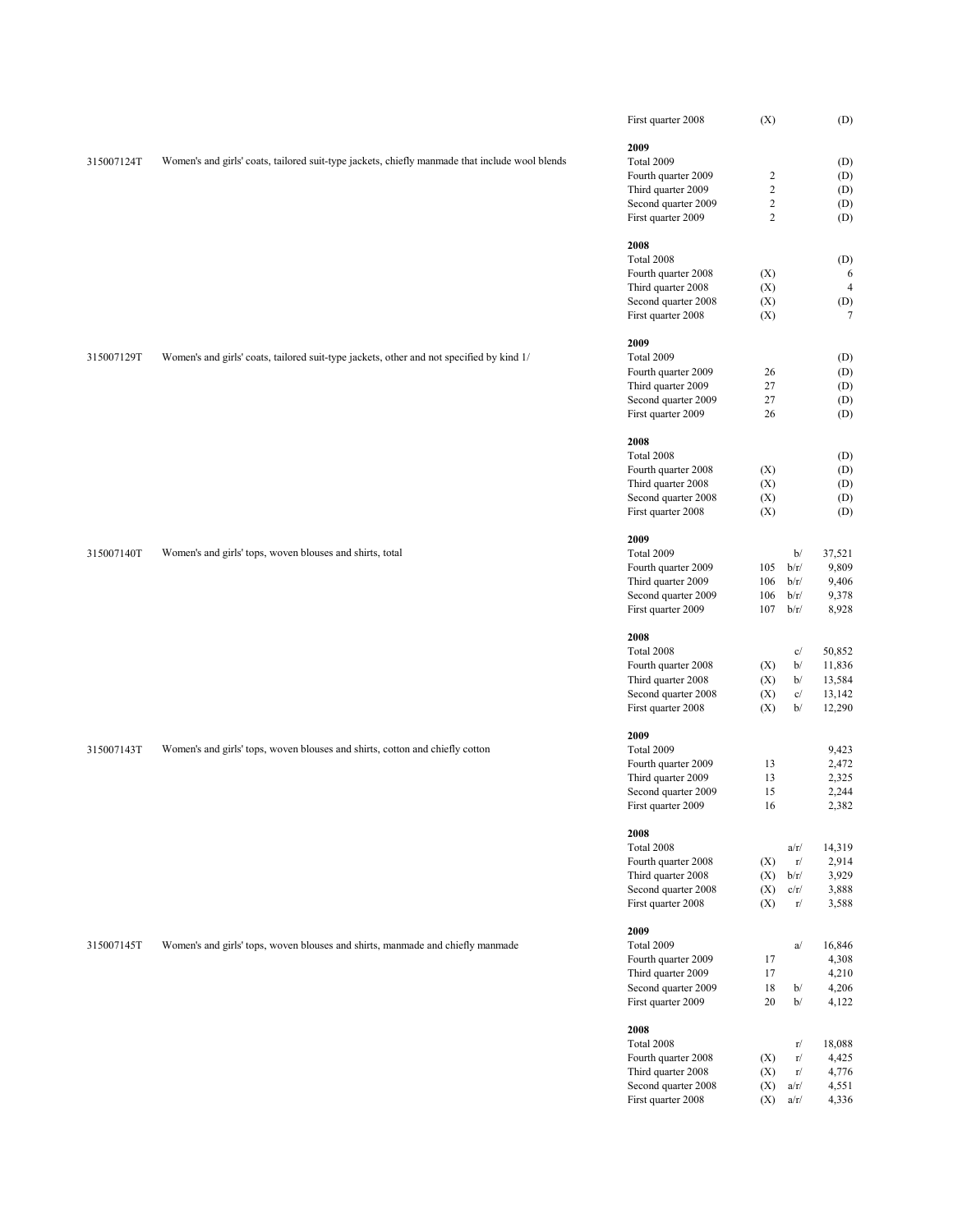| 315007146T | Women's and girls' tops, woven blouses and shirts, wool and chiefly wool                             | 2009<br>Total 2009<br>Fourth quarter 2009<br>Third quarter 2009<br>Second quarter 2009<br>First quarter 2009<br>2008<br>Total 2008<br>Fourth quarter 2008<br>Third quarter 2008<br>Second quarter 2008 | $\mathbf{1}$<br>$\overline{c}$<br>$\mathbf{1}$<br>$\bar{a}$<br>(X)<br>(X)<br>(X) |                                    | (D)<br>(D)<br>(D)<br>(D)<br>(D)<br>(D)<br>(D) |
|------------|------------------------------------------------------------------------------------------------------|--------------------------------------------------------------------------------------------------------------------------------------------------------------------------------------------------------|----------------------------------------------------------------------------------|------------------------------------|-----------------------------------------------|
| 315007149T | Women's and girls' tops, woven blouses and shirts, other and not specified by kind 1/                | First quarter 2008<br>2009<br>Total 2009<br>Fourth quarter 2009<br>Third quarter 2009<br>Second quarter 2009<br>First quarter 2009                                                                     | (X)<br>92<br>91<br>93<br>91                                                      |                                    | (D)<br>(D)<br>(D)<br>(D)<br>2,424             |
|            |                                                                                                      | 2008<br>Total 2008<br>Fourth quarter 2008<br>Third quarter 2008<br>Second quarter 2008<br>First quarter 2008                                                                                           | (X)<br>(X)<br>(X)<br>(X)                                                         |                                    | (D)<br>4,497<br>(D)<br>(D)<br>4,366           |
| 315007160T | Women's and girls' tops, knit T-shirts and tank tops made for outerwear, total                       | 2009<br>Total 2009<br>Fourth quarter 2009<br>Third quarter 2009<br>Second quarter 2009<br>First quarter 2009                                                                                           | 92<br>92<br>93<br>94                                                             |                                    | (S)<br>(S)<br>(S)<br>(S)<br>(S)               |
|            |                                                                                                      | 2008<br>Total 2008<br>Fourth quarter 2008<br>Third quarter 2008<br>Second quarter 2008<br>First quarter 2008                                                                                           | (X)<br>(X)<br>(X)<br>(X)                                                         |                                    | (S)<br>(S)<br>(S)<br>(S)<br>(S)               |
| 315007163T | Women's and girls' tops, knit T-shirts and tank tops made for outerwear, cotton and chiefly cotton   | 2009<br>Total 2009<br>Fourth quarter 2009<br>Third quarter 2009<br>Second quarter 2009<br>First quarter 2009                                                                                           | 17<br>16<br>16<br>16                                                             | a/                                 | (S)<br>2,951<br>2,743<br>(S)<br>(S)           |
|            |                                                                                                      | 2008<br>Total 2008<br>Fourth quarter 2008<br>Third quarter 2008<br>Second quarter 2008<br>First quarter 2008                                                                                           | (X)<br>(X)<br>(X)<br>(X)                                                         | c/                                 | 12,484<br>3,194<br>2,595<br>(S)<br>(S)        |
| 315007165T | Women's and girls' tops, knit T-shirts and tank tops made for outerwear, manmade and chiefly manmade | 2009<br>Total 2009<br>Fourth quarter 2009<br>Third quarter 2009<br>Second quarter 2009<br>First quarter 2009                                                                                           | 12<br>12<br>12<br>13                                                             | c/<br>c/<br>c/<br>c/r/<br>c/r/     | 3,889<br>845<br>798<br>1,087<br>1,159         |
|            |                                                                                                      | 2008<br>Total 2008<br>Fourth quarter 2008<br>Third quarter 2008<br>Second quarter 2008<br>First quarter 2008                                                                                           | (X)<br>(X)<br>(X)<br>(X)                                                         | c/r/<br>c/r/<br>c/r/<br>c/<br>b/r/ | 4,521<br>936<br>882<br>1,233<br>1,470         |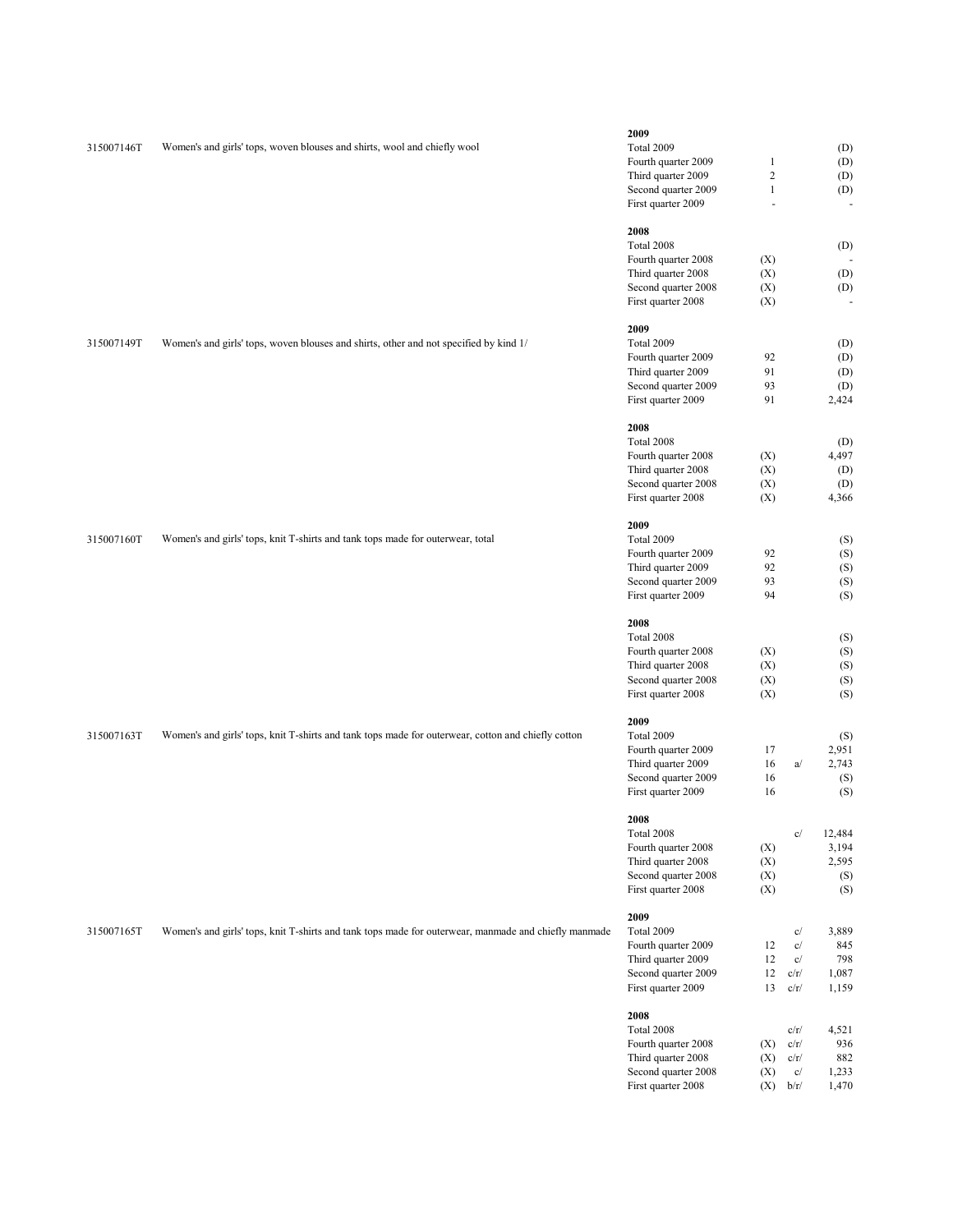| 315007169T | Women's and girls' tops, knit T-shirts and tank tops made for outerwear, other and not specified by kind 1/ | 2009<br>Total 2009<br>Fourth quarter 2009<br>Third quarter 2009<br>Second quarter 2009<br>First quarter 2009                       | 76<br>77<br>78<br>78                                       | r/<br>r/<br>r/<br>r/ | 21,265<br>4,589<br>4,586<br>6,035<br>6,055 |
|------------|-------------------------------------------------------------------------------------------------------------|------------------------------------------------------------------------------------------------------------------------------------|------------------------------------------------------------|----------------------|--------------------------------------------|
|            |                                                                                                             | 2008<br>Total 2008<br>Fourth quarter 2008<br>Third quarter 2008<br>Second quarter 2008<br>First quarter 2008                       | (X)<br>(X)<br>(X)<br>(X)                                   |                      | 22,845<br>6,299<br>5,747<br>5,825<br>4,974 |
| 315007180T | Women's and girls' tops, sweatshirts, total                                                                 | 2009<br>Total 2009<br>Fourth quarter 2009<br>Third quarter 2009<br>Second quarter 2009<br>First quarter 2009                       | 9<br>10<br>$10\,$<br>$\,$ 8 $\,$                           | c/                   | (D)<br>(D)<br>(D)<br>341<br>(D)            |
|            |                                                                                                             | 2008<br>Total 2008<br>Fourth quarter 2008<br>Third quarter 2008<br>Second quarter 2008<br>First quarter 2008                       | (X)<br>(X)<br>(X)<br>(X)                                   | c/<br>c/<br>b/<br>b/ | 1,960<br>(S)<br>351<br>679<br>590          |
| 315007183T | Women's and girls' tops, sweatshirts, cotton and chiefly cotton                                             | 2009<br>Total 2009<br>Fourth quarter 2009<br>Third quarter 2009<br>Second quarter 2009<br>First quarter 2009                       | $\mathbf{1}$<br>$\mathbf{1}$<br>$\sqrt{2}$<br>$\mathbf{1}$ |                      | (D)<br>(D)<br>(D)<br>(D)<br>(D)            |
|            |                                                                                                             | 2008<br>Total 2008<br>Fourth quarter 2008<br>Third quarter 2008<br>Second quarter 2008<br>First quarter 2008                       | (X)<br>(X)<br>(X)<br>(X)                                   |                      | (D)<br>(D)<br>(D)<br>(D)<br>(D)            |
| 315007185T | Women's and girls' tops, sweatshirts, manmade and chiefly manmade                                           | 2009<br>Total 2009<br>Fourth quarter 2009<br>Third quarter 2009<br>Second quarter 2009<br>First quarter 2009                       | 1<br>$\mathbf{1}$<br>$\mathbf{1}$                          |                      | (D)<br>(D)<br>(D)<br>(D)                   |
|            |                                                                                                             | 2008<br>Total 2008<br>Fourth quarter 2008<br>Third quarter 2008<br>Second quarter 2008                                             | (X)<br>(X)<br>(X)                                          |                      | (D)<br>(D)<br>(D)<br>(D)                   |
| 315007189T | Women's and girls' tops, sweatshirts, other and not specified by kind 1/                                    | First quarter 2008<br>2009<br>Total 2009<br>Fourth quarter 2009<br>Third quarter 2009<br>Second quarter 2009                       | (X)<br>8<br>$\,$ 8 $\,$<br>$\,$ 8 $\,$                     |                      | (D)<br>(D)<br>(D)<br>(D)                   |
|            |                                                                                                             | First quarter 2009<br>2008<br>Total 2008<br>Fourth quarter 2008<br>Third quarter 2008<br>Second quarter 2008<br>First quarter 2008 | $\boldsymbol{7}$<br>(X)<br>(X)<br>(X)<br>(X)               |                      | (D)<br>(D)<br>(D)<br>(D)<br>(D)<br>(D)     |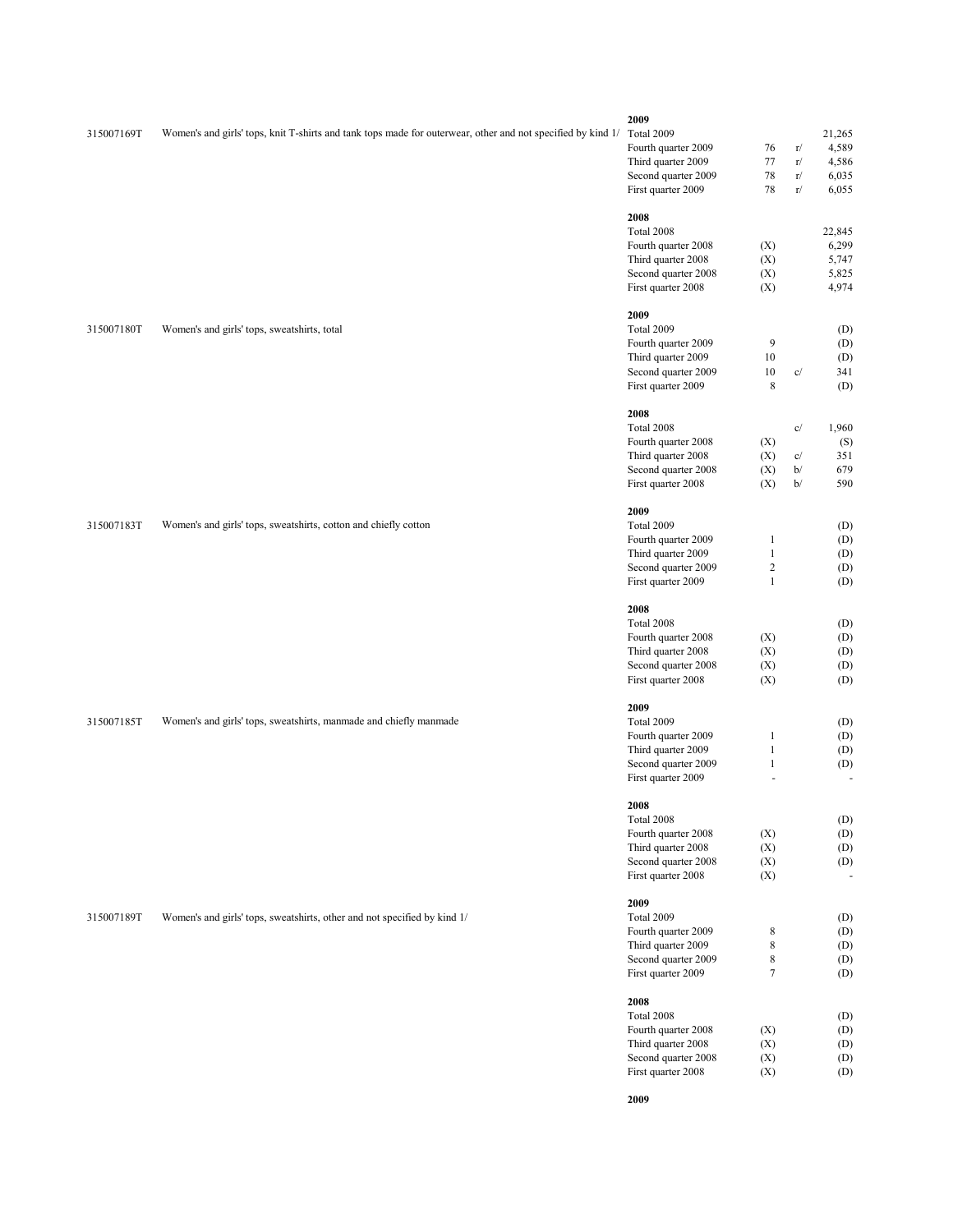| 315007200T | Women's and girls' tops, other knit blouses and shirts, total                                   | Total 2009<br>Fourth quarter 2009<br>Third quarter 2009<br>Second quarter 2009<br>First quarter 2009         | 61<br>61<br>62<br>64          |                                | (S)<br>(S)<br>(S)<br>(S)<br>(S)                                                                                       |
|------------|-------------------------------------------------------------------------------------------------|--------------------------------------------------------------------------------------------------------------|-------------------------------|--------------------------------|-----------------------------------------------------------------------------------------------------------------------|
|            |                                                                                                 | 2008<br>Total 2008<br>Fourth quarter 2008<br>Third quarter 2008<br>Second quarter 2008<br>First quarter 2008 | (X)<br>(X)<br>(X)<br>(X)      |                                | (S)<br>(S)<br>(S)<br>(S)<br>(S)                                                                                       |
| 315007203T | Women's and girls' tops, other knit blouses and shirts, cotton and chiefly cotton               | 2009<br>Total 2009<br>Fourth quarter 2009<br>Third quarter 2009<br>Second quarter 2009<br>First quarter 2009 | 5<br>5<br>5<br>$\overline{7}$ |                                | (D)<br>(D)<br>679<br>745<br>1,375                                                                                     |
|            |                                                                                                 | 2008<br>Total 2008<br>Fourth quarter 2008<br>Third quarter 2008<br>Second quarter 2008<br>First quarter 2008 | (X)<br>(X)<br>(X)<br>(X)      | r/                             | 8,075<br>1,468<br>2,044<br>2,298<br>2,265                                                                             |
| 315007205T | Women's and girls' tops, other knit blouses and shirts, manmade and chiefly manmade             | 2009<br>Total 2009<br>Fourth quarter 2009<br>Third quarter 2009<br>Second quarter 2009<br>First quarter 2009 | 7<br>6<br>6<br>9              | b/<br>c/<br>c/r/<br>b/<br>b/r/ | 5,894<br>1,334<br>1,134<br>1,619<br>1,807                                                                             |
|            |                                                                                                 | 2008<br>Total 2008<br>Fourth quarter 2008<br>Third quarter 2008<br>Second quarter 2008                       | (X)<br>(X)<br>(X)             | b/<br>a/r/<br>a/r/             | 8,270<br>(S)<br>2,414<br>2,415                                                                                        |
| 315007206T | Women's and girls' tops, other knit blouses and shirts, wool and chiefly wool                   | First quarter 2008<br>2009<br>Total 2009<br>Fourth quarter 2009<br>Third quarter 2009<br>Second quarter 2009 | (X)<br>L,<br>L,               | a/r/                           | 1,956<br>$\overline{\phantom{a}}$<br>$\overline{\phantom{a}}$<br>$\overline{\phantom{a}}$<br>$\overline{\phantom{a}}$ |
|            |                                                                                                 | First quarter 2009<br>2008<br>Total 2008<br>Fourth quarter 2008<br>Third quarter 2008<br>Second quarter 2008 | ÷,<br>(X)<br>(X)<br>(X)       |                                | $\blacksquare$<br>$\qquad \qquad \blacksquare$<br>$\overline{\phantom{a}}$<br>÷,<br>$\overline{\phantom{a}}$          |
| 315007209T | Women's and girls' tops, other knit blouses and shirts, other and not specified by kind 1/      | First quarter 2008<br>2009<br>Total 2009<br>Fourth quarter 2009<br>Third quarter 2009<br>Second quarter 2009 | (X)<br>57<br>56<br>57         | r/<br>r/                       | $\overline{\phantom{a}}$<br>(D)<br>(D)<br>2,622<br>3,056                                                              |
|            |                                                                                                 | First quarter 2009<br>2008<br>Total 2008<br>Fourth quarter 2008<br>Third quarter 2008<br>Second quarter 2008 | 56<br>(X)<br>(X)<br>(X)       | r/<br>r/                       | 2,269<br>17,144<br>2,719<br>4,452<br>5,297                                                                            |
| 315007220T | Women's and girls' tops, sweaters, including coat, cardigan, pullover, and vest sweaters, total | First quarter 2008<br>2009<br>Total 2009                                                                     | (X)                           | c/                             | 4,676<br>10,184                                                                                                       |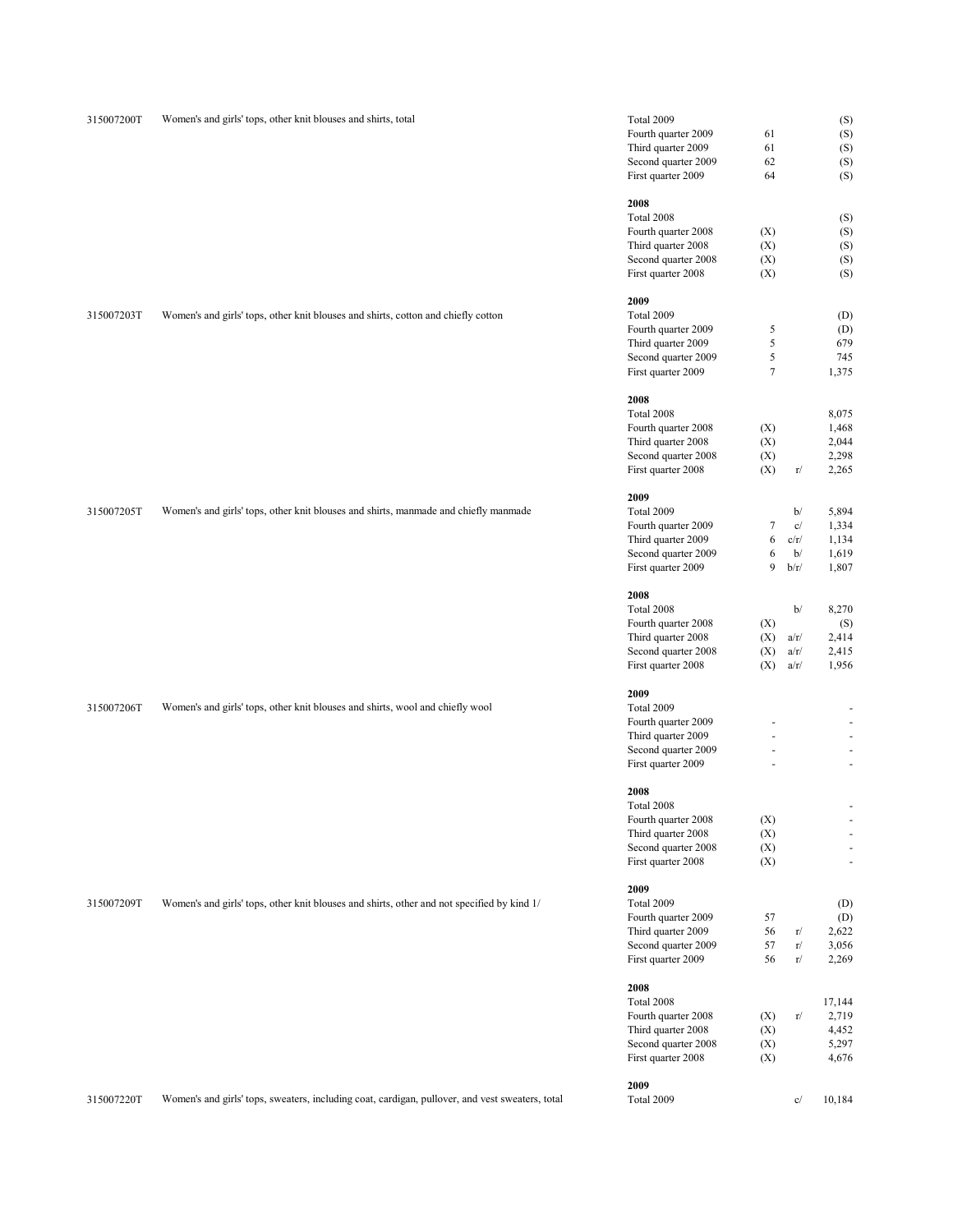|            |                                                                                                         | Fourth quarter 2009 | 33                       | c/                                  | 3,605          |
|------------|---------------------------------------------------------------------------------------------------------|---------------------|--------------------------|-------------------------------------|----------------|
|            |                                                                                                         | Third quarter 2009  | 34                       | $\mathbf{c}/% \mathbf{c}^{\prime }$ | 2,898          |
|            |                                                                                                         | Second quarter 2009 | 34                       |                                     | (S)            |
|            |                                                                                                         | First quarter 2009  | 34                       |                                     | (S)            |
|            |                                                                                                         |                     |                          |                                     |                |
|            |                                                                                                         | 2008                |                          |                                     |                |
|            |                                                                                                         | Total 2008          |                          |                                     | (S)            |
|            |                                                                                                         | Fourth quarter 2008 | (X)                      |                                     | (S)            |
|            |                                                                                                         | Third quarter 2008  | (X)                      |                                     | (S)            |
|            |                                                                                                         | Second quarter 2008 | (X)                      |                                     | (S)            |
|            |                                                                                                         | First quarter 2008  | (X)                      |                                     | (S)            |
|            |                                                                                                         | 2009                |                          |                                     |                |
|            | Women's and girls' tops, sweaters, including coat, cardigan, pullover, and vest sweaters, cotton and    |                     |                          |                                     |                |
| 315007223T | chiefly cotton                                                                                          | Total 2009          |                          |                                     | (D)            |
|            |                                                                                                         | Fourth quarter 2009 | 5                        |                                     | (D)            |
|            |                                                                                                         | Third quarter 2009  | $\mathfrak s$            |                                     | (D)            |
|            |                                                                                                         | Second quarter 2009 | $\mathfrak s$            |                                     | (D)            |
|            |                                                                                                         | First quarter 2009  | $\sqrt{5}$               |                                     | (D)            |
|            |                                                                                                         |                     |                          |                                     |                |
|            |                                                                                                         | 2008                |                          |                                     |                |
|            |                                                                                                         | Total 2008          |                          |                                     | (D)            |
|            |                                                                                                         | Fourth quarter 2008 | (X)                      |                                     | (D)            |
|            |                                                                                                         | Third quarter 2008  | (X)                      |                                     | (D)            |
|            |                                                                                                         | Second quarter 2008 | (X)                      |                                     | (S)            |
|            |                                                                                                         | First quarter 2008  | (X)                      |                                     | (S)            |
|            |                                                                                                         | 2009                |                          |                                     |                |
|            | Women's and girls' tops, sweaters, including coat, cardigan, pullover, and vest sweaters, manmade and   |                     |                          |                                     |                |
| 315007225T | chiefly manmade                                                                                         | Total 2009          |                          |                                     | 5,264          |
|            |                                                                                                         | Fourth quarter 2009 | 4                        |                                     | 2,097          |
|            |                                                                                                         | Third quarter 2009  | $\sqrt{5}$               |                                     | 1,591          |
|            |                                                                                                         | Second quarter 2009 | $\overline{4}$           |                                     | 670            |
|            |                                                                                                         | First quarter 2009  | $\overline{4}$           |                                     | 906            |
|            |                                                                                                         |                     |                          |                                     |                |
|            |                                                                                                         | 2008                |                          |                                     |                |
|            |                                                                                                         | Total 2008          |                          |                                     | 3,934          |
|            |                                                                                                         | Fourth quarter 2008 | (X)                      |                                     | 1,019          |
|            |                                                                                                         | Third quarter 2008  | (X)                      |                                     | 848            |
|            |                                                                                                         | Second quarter 2008 | (X)                      |                                     | 1,031          |
|            |                                                                                                         | First quarter 2008  | (X)                      |                                     | 1,036          |
|            |                                                                                                         |                     |                          |                                     |                |
|            |                                                                                                         | 2009                |                          |                                     |                |
| 315007226T | wool                                                                                                    | Total 2009          |                          |                                     | (D)            |
|            |                                                                                                         | Fourth quarter 2009 | $\overline{\phantom{a}}$ |                                     |                |
|            |                                                                                                         | Third quarter 2009  | ä,                       |                                     | $\sim$         |
|            |                                                                                                         | Second quarter 2009 | $\mathbf{1}$             |                                     | (D)            |
|            |                                                                                                         | First quarter 2009  | $\mathbf{1}$             |                                     | (D)            |
|            |                                                                                                         | 2008                |                          |                                     |                |
|            |                                                                                                         | Total 2008          |                          |                                     | (D)            |
|            |                                                                                                         | Fourth quarter 2008 | (X)                      |                                     | (D)            |
|            |                                                                                                         |                     |                          |                                     |                |
|            |                                                                                                         | Third quarter 2008  | (X)                      |                                     | (D)            |
|            |                                                                                                         | Second quarter 2008 | (X)                      |                                     |                |
|            |                                                                                                         | First quarter 2008  | (X)                      |                                     | $\blacksquare$ |
|            |                                                                                                         | 2009                |                          |                                     |                |
|            | Women's and girls' tops, sweaters, including coat, cardigan, pullover, and vest sweaters, other and not |                     |                          |                                     |                |
| 315007229T | specified by kind 1/                                                                                    | Total 2009          |                          |                                     | (D)            |
|            |                                                                                                         | Fourth quarter 2009 | 29                       |                                     | (D)            |
|            |                                                                                                         | Third quarter 2009  | 30                       |                                     | (D)            |
|            |                                                                                                         | Second quarter 2009 | 29                       |                                     | (D)            |
|            |                                                                                                         | First quarter 2009  | 29                       |                                     | (D)            |
|            |                                                                                                         |                     |                          |                                     |                |
|            |                                                                                                         | 2008                |                          |                                     |                |
|            |                                                                                                         | Total 2008          |                          |                                     | 4,648          |
|            |                                                                                                         | Fourth quarter 2008 | (X)                      | r/                                  | 1,168          |

Third quarter 2008  $(X)$  r/ 1,005 Second quarter 2008 (X) 1,188<br>First quarter 2008 (X) 1,287

First quarter  $2008$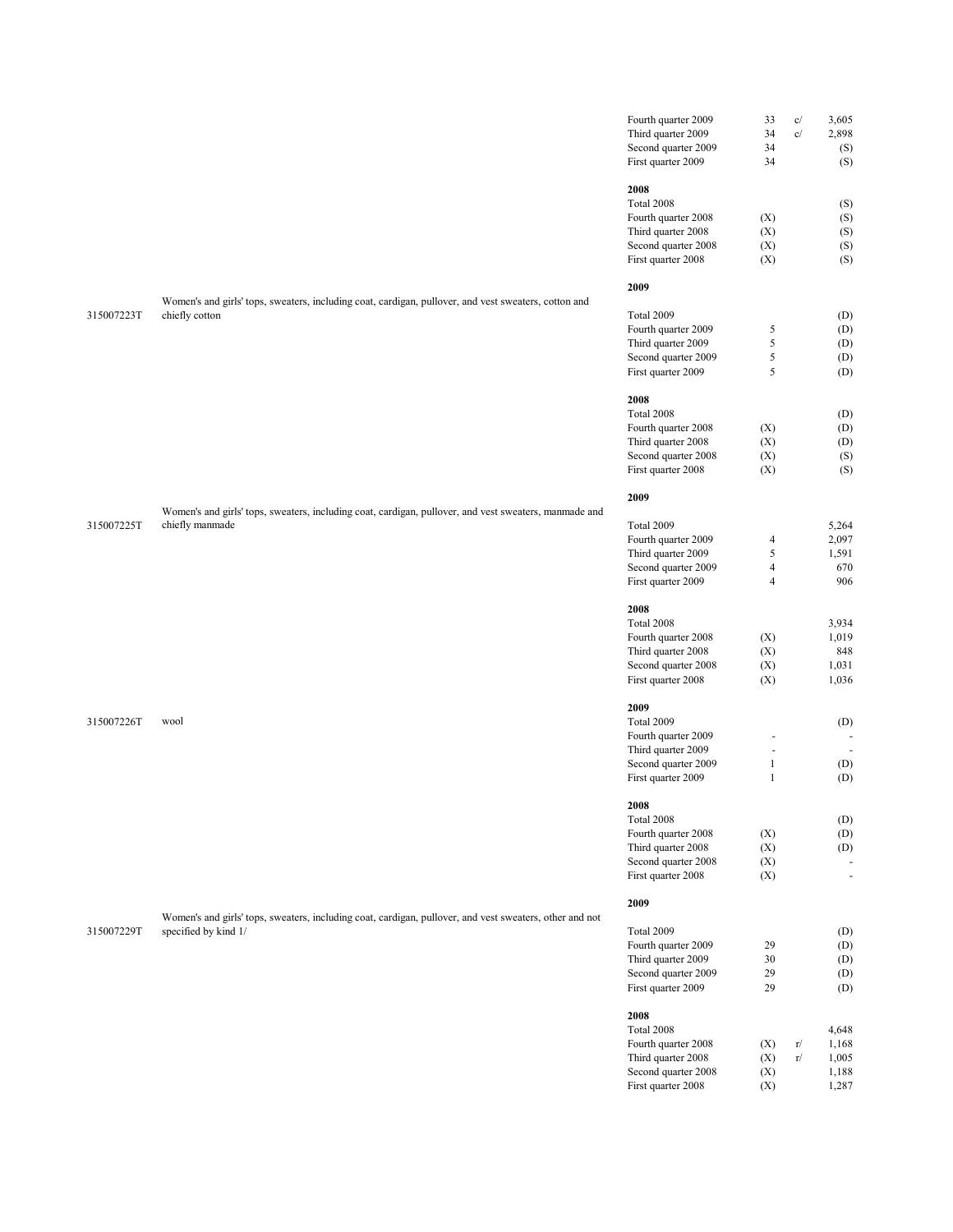| 315007240T | Women's and girls' bottoms, shorts, total                              | 2009<br><b>Total 2009</b><br>Fourth quarter 2009<br>Third quarter 2009<br>Second quarter 2009<br>First quarter 2009                                                                                                                                                                                                                                                                                                                                                                                                                                                                                                                                                                                                                                                                                                                                                                                                                                                                                                                                                                                                                                                                                                                                 | 61<br>62<br>64<br>66            | (D)<br>(D)<br>(D)<br>(D)<br>(D) |
|------------|------------------------------------------------------------------------|-----------------------------------------------------------------------------------------------------------------------------------------------------------------------------------------------------------------------------------------------------------------------------------------------------------------------------------------------------------------------------------------------------------------------------------------------------------------------------------------------------------------------------------------------------------------------------------------------------------------------------------------------------------------------------------------------------------------------------------------------------------------------------------------------------------------------------------------------------------------------------------------------------------------------------------------------------------------------------------------------------------------------------------------------------------------------------------------------------------------------------------------------------------------------------------------------------------------------------------------------------|---------------------------------|---------------------------------|
|            |                                                                        | 2008<br>Total 2008<br>Fourth quarter 2008<br>Third quarter 2008<br>Second quarter 2008<br>First quarter 2008                                                                                                                                                                                                                                                                                                                                                                                                                                                                                                                                                                                                                                                                                                                                                                                                                                                                                                                                                                                                                                                                                                                                        | (X)<br>(X)<br>(X)<br>(X)        | (D)<br>(D)<br>(D)<br>(D)<br>(D) |
| 315007243T | Women's and girls' bottoms, shorts, cotton and chiefly cotton          | 2009<br>Total 2009<br>Fourth quarter 2009<br>Third quarter 2009<br>Second quarter 2009<br>First quarter 2009                                                                                                                                                                                                                                                                                                                                                                                                                                                                                                                                                                                                                                                                                                                                                                                                                                                                                                                                                                                                                                                                                                                                        | 7<br>6<br>$\boldsymbol{7}$<br>8 | (D)<br>(D)<br>(D)<br>(D)<br>(D) |
|            |                                                                        | 2008<br>Total 2008<br>(D)<br>Fourth quarter 2008<br>(X)<br>(D)<br>Third quarter 2008<br>(X)<br>(D)<br>Second quarter 2008<br>(X)<br>(D)<br>First quarter 2008<br>(X)<br>(D)<br>2009<br>Total 2009<br>(D)<br>Fourth quarter 2009<br>3<br>(D)<br>$\overline{\mathcal{L}}$<br>Third quarter 2009<br>(D)<br>$\mathfrak s$<br>Second quarter 2009<br>506<br>a/<br>$\tau$<br>First quarter 2009<br>(D)<br>2008<br>Total 2008<br>1,715<br>Fourth quarter 2008<br>(X)<br>244<br>a/<br>Third quarter 2008<br>(X)<br>a/<br>133<br>(X)<br>600<br>Second quarter 2008<br>First quarter 2008<br>(X)<br>738<br>2009<br>Total 2009<br>1,168<br>Fourth quarter 2009<br>57<br>241<br>r/<br>56<br>Third quarter 2009<br>(D)<br>55<br>Second quarter 2009<br>(D)<br>56<br>First quarter 2009<br>566<br>r/<br>2008<br>Total 2008<br>1,956<br>r/<br>Fourth quarter 2008<br>(X)<br>$\rm r/$<br>467<br>Third quarter 2008<br>385<br>(X)<br>r/<br>Second quarter 2008<br>(X)<br>r/<br>544<br>First quarter 2008<br>560<br>(X)<br>r/<br>2009<br>Total 2009<br>20,068<br>b/<br>Fourth quarter 2009<br>4,163<br>120<br>b/r/<br>Third quarter 2009<br>119<br>b/r/<br>4,325<br>Second quarter 2009<br>5,873<br>119<br>b/r/<br>First quarter 2009<br>119<br>b/r/<br>5,707<br>2008 |                                 |                                 |
| 315007245T | Women's and girls' bottoms, shorts, manmade and chiefly manmade        |                                                                                                                                                                                                                                                                                                                                                                                                                                                                                                                                                                                                                                                                                                                                                                                                                                                                                                                                                                                                                                                                                                                                                                                                                                                     |                                 |                                 |
|            |                                                                        |                                                                                                                                                                                                                                                                                                                                                                                                                                                                                                                                                                                                                                                                                                                                                                                                                                                                                                                                                                                                                                                                                                                                                                                                                                                     |                                 |                                 |
| 315007249T | Women's and girls' bottoms, shorts, other and not specified by kind 1/ |                                                                                                                                                                                                                                                                                                                                                                                                                                                                                                                                                                                                                                                                                                                                                                                                                                                                                                                                                                                                                                                                                                                                                                                                                                                     |                                 |                                 |
|            |                                                                        |                                                                                                                                                                                                                                                                                                                                                                                                                                                                                                                                                                                                                                                                                                                                                                                                                                                                                                                                                                                                                                                                                                                                                                                                                                                     |                                 |                                 |
| 315007260T | Women's and girls' bottoms, skirts and divided skirts, total           |                                                                                                                                                                                                                                                                                                                                                                                                                                                                                                                                                                                                                                                                                                                                                                                                                                                                                                                                                                                                                                                                                                                                                                                                                                                     |                                 |                                 |
|            |                                                                        |                                                                                                                                                                                                                                                                                                                                                                                                                                                                                                                                                                                                                                                                                                                                                                                                                                                                                                                                                                                                                                                                                                                                                                                                                                                     |                                 |                                 |

|     | b/r/ | 25,467 |
|-----|------|--------|
| (X) | b/r/ | 6.308  |
| (X) | b/r/ | 6.295  |
| (X) | b/r/ | 6.864  |
| (X) | b/r/ | 6,000  |
|     |      |        |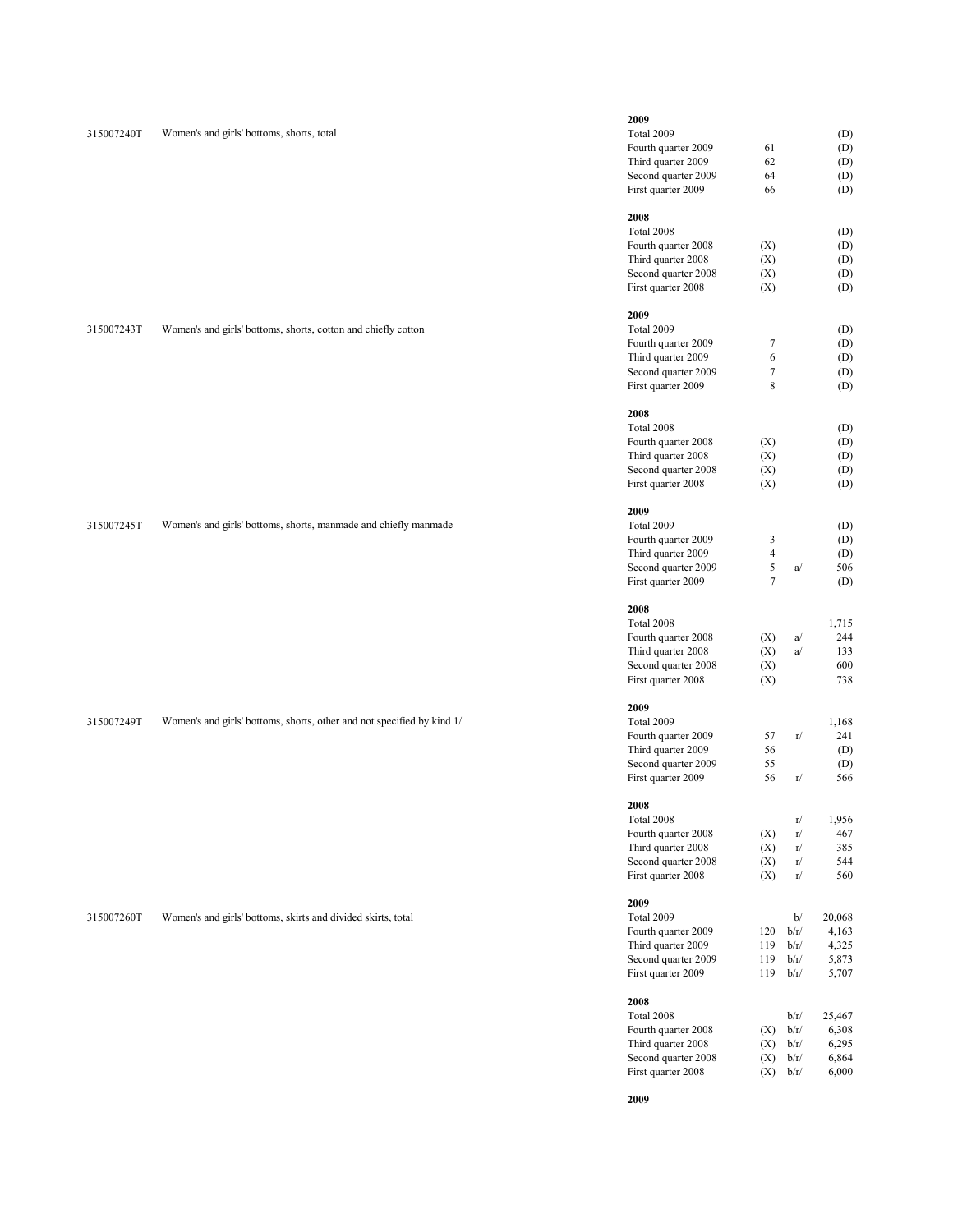| 315007263T | Women's and girls' bottoms, skirts and divided skirts, cotton and chiefly cotton                | Total 2009<br>Fourth quarter 2009<br>Third quarter 2009<br>Second quarter 2009<br>First quarter 2009<br>2008 | 8<br>$\tau$<br>8<br>8                                                         |                                  | (D)<br>(D)<br>(D)<br>(D)<br>(D)            |
|------------|-------------------------------------------------------------------------------------------------|--------------------------------------------------------------------------------------------------------------|-------------------------------------------------------------------------------|----------------------------------|--------------------------------------------|
|            |                                                                                                 | Total 2008<br>Fourth quarter 2008<br>Third quarter 2008<br>Second quarter 2008<br>First quarter 2008         | (X)<br>(X)<br>(X)<br>(X)                                                      |                                  | (D)<br>(D)<br>(D)<br>(D)<br>(D)            |
| 315007265T | Women's and girls' bottoms, skirts and divided skirts, manmade and chiefly manmade              | 2009<br>Total 2009<br>Fourth quarter 2009<br>Third quarter 2009<br>Second quarter 2009<br>First quarter 2009 | 18<br>$18\,$<br>17<br>18                                                      | r/<br>r/                         | (D)<br>(D)<br>(D)<br>3,029<br>3,055        |
|            |                                                                                                 | 2008<br>Total 2008<br>Fourth quarter 2008<br>Third quarter 2008<br>Second quarter 2008<br>First quarter 2008 | (X)<br>(X)<br>(X)<br>(X)                                                      | r/<br>r/<br>r/<br>$\rm r/$<br>r/ | 13,007<br>3,143<br>3,344<br>3,386<br>3,134 |
| 315007266T | Women's and girls' bottoms, skirts and divided skirts, wool and chiefly wool                    | 2009<br>Total 2009<br>Fourth quarter 2009<br>Third quarter 2009<br>Second quarter 2009<br>First quarter 2009 | $\overline{\mathbf{c}}$<br>$\overline{c}$<br>$\overline{c}$<br>$\overline{2}$ |                                  | (D)<br>(D)<br>(D)<br>(D)<br>(D)            |
|            |                                                                                                 | 2008<br>Total 2008<br>Fourth quarter 2008<br>Third quarter 2008<br>Second quarter 2008<br>First quarter 2008 | (X)<br>(X)<br>(X)<br>(X)                                                      |                                  | (D)<br>(D)<br>(D)<br>(D)<br>(D)            |
| 315007264T | Women's and girls' bottoms, skirts and divided skirts, chiefly manmade that include wool blends | 2009<br>Total 2009<br>Fourth quarter 2009<br>Third quarter 2009<br>Second quarter 2009<br>First quarter 2009 | 3<br>$\overline{4}$<br>4<br>5                                                 |                                  | (D)<br>(D)<br>(D)<br>(D)<br>(D)            |
|            |                                                                                                 | 2008<br>Total 2008<br>Fourth quarter 2008<br>Third quarter 2008<br>Second quarter 2008<br>First quarter 2008 | (X)<br>(X)<br>(X)<br>(X)                                                      |                                  | (D)<br>(D)<br>(D)<br>(D)<br>(D)            |
| 315007269T | Women's and girls' bottoms, skirts and divided skirts, other and not specified by kind 1/       | 2009<br>Total 2009<br>Fourth quarter 2009<br>Third quarter 2009<br>Second quarter 2009<br>First quarter 2009 | 106<br>105<br>105<br>104                                                      | r/<br>$\rm r/$                   | (D)<br>666<br>680<br>(D)<br>(D)            |
|            |                                                                                                 | 2008<br>Total 2008<br>Fourth quarter 2008<br>Third quarter 2008<br>Second quarter 2008<br>First quarter 2008 | (X)<br>(X)<br>(X)<br>(X)                                                      |                                  | (D)<br>(D)<br>(D)<br>(D)<br>(D)            |
| 315007270T | Women's and girls' bottoms, jeans, total                                                        | 2009<br>Total 2009                                                                                           |                                                                               | c/                               | 3,650                                      |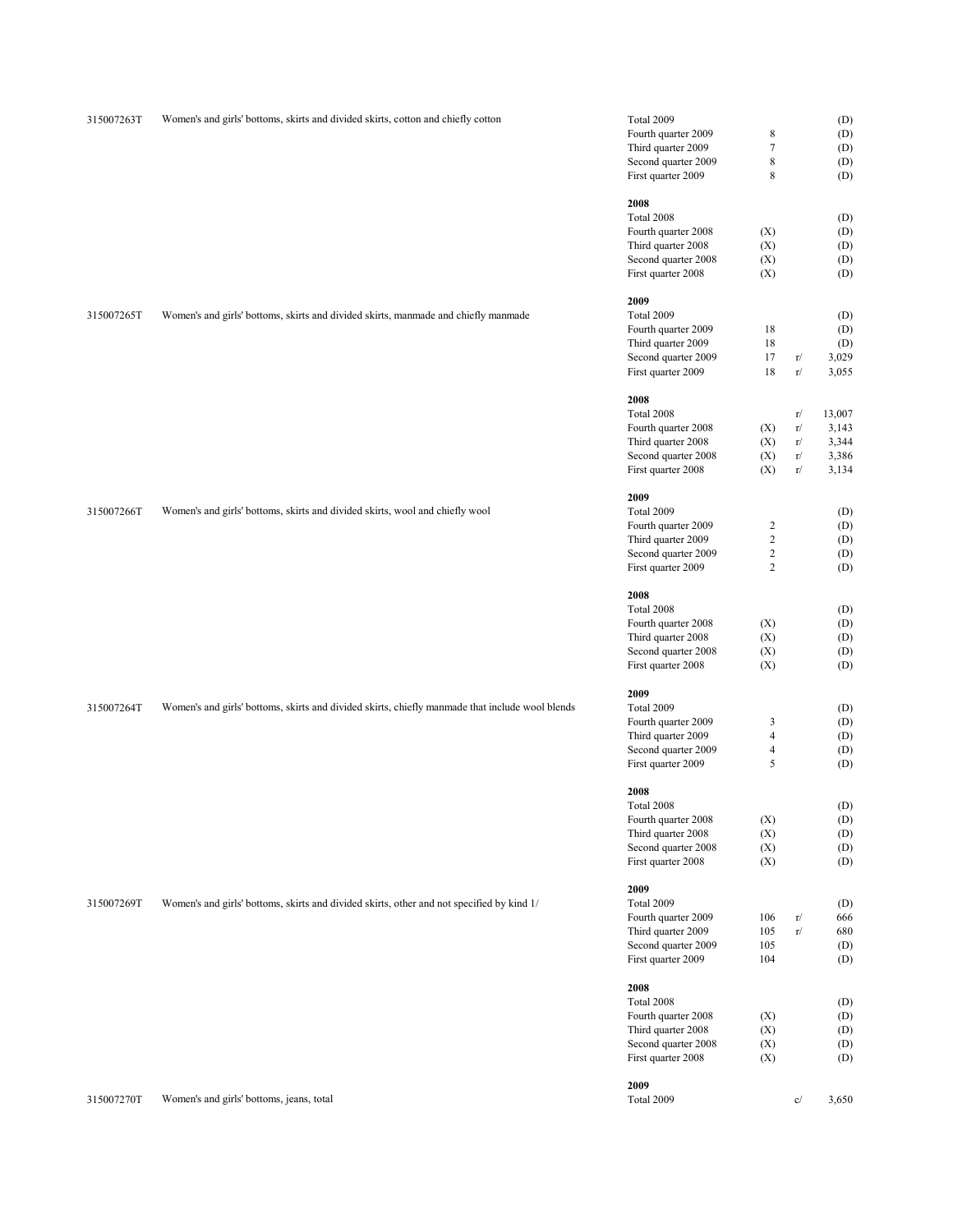|            |                                                                       | Fourth quarter 2009<br>Third quarter 2009<br>Second quarter 2009<br>First quarter 2009                       | 25<br>25<br>26<br>25                                                          | c/<br>c/                         | 908<br>(S)<br>(S)<br>940                                                                           |
|------------|-----------------------------------------------------------------------|--------------------------------------------------------------------------------------------------------------|-------------------------------------------------------------------------------|----------------------------------|----------------------------------------------------------------------------------------------------|
|            |                                                                       | 2008<br>Total 2008<br>Fourth quarter 2008<br>Third quarter 2008<br>Second quarter 2008<br>First quarter 2008 | (X)<br>(X)<br>(X)<br>(X)                                                      | c/<br>a/<br>a/<br>c/<br>c/r/     | 5,284<br>1,275<br>1,243<br>1,378<br>1,388                                                          |
| 315007273T | Women's and girls' bottoms, jeans, cotton and chiefly cotton          | 2009<br>Total 2009<br>Fourth quarter 2009<br>Third quarter 2009<br>Second quarter 2009<br>First quarter 2009 | 9<br>9<br>10<br>9                                                             | c/<br>a/<br>c/<br>c/<br>c/       | 2,886<br>715<br>665<br>765<br>741                                                                  |
|            |                                                                       | 2008<br>Total 2008<br>Fourth quarter 2008<br>Third quarter 2008<br>Second quarter 2008<br>First quarter 2008 | (X)<br>(X)<br>(X)<br>(X)                                                      | b/r/<br>r/<br>r/<br>c/r/<br>c/r/ | 4,084<br>1,006<br>984<br>1,045<br>1,049                                                            |
| 315007275T | Women's and girls' bottoms, jeans, manmade and chiefly manmade        | 2009<br>Total 2009<br>Fourth quarter 2009<br>Third quarter 2009<br>Second quarter 2009<br>First quarter 2009 | $\overline{\mathbf{c}}$<br>$\overline{c}$<br>$\overline{c}$<br>$\overline{c}$ |                                  | (D)<br>(D)<br>(D)<br>(D)<br>(D)                                                                    |
|            |                                                                       | 2008<br>Total 2008<br>Fourth quarter 2008<br>Third quarter 2008<br>Second quarter 2008<br>First quarter 2008 | (X)<br>(X)<br>(X)<br>(X)                                                      |                                  | (D)<br>(D)<br>(D)<br>(D)<br>(D)                                                                    |
| 315007276T | Women's and girls' bottoms, jeans, wool and chiefly wool              | 2009<br>Total 2009<br>Fourth quarter 2009<br>Third quarter 2009<br>Second quarter 2009                       | ÷,<br>L.                                                                      |                                  | $\overline{\phantom{a}}$<br>$\overline{\phantom{a}}$<br>$\blacksquare$<br>$\overline{\phantom{a}}$ |
|            |                                                                       | First quarter 2009<br>2008<br>Total 2008<br>Fourth quarter 2008<br>Third quarter 2008<br>Second quarter 2008 | (X)<br>(X)<br>(X)                                                             |                                  | $\omega$<br>$\overline{\phantom{a}}$<br>$\overline{\phantom{a}}$                                   |
| 315007279T | Women's and girls' bottoms, jeans, other and not specified by kind 1/ | First quarter 2008<br>2009<br>Total 2009<br>Fourth quarter 2009<br>Third quarter 2009<br>Second quarter 2009 | (X)<br>17<br>18<br>19                                                         |                                  | $\blacksquare$<br>(D)<br>(D)<br>(D)<br>(D)                                                         |
|            |                                                                       | First quarter 2009<br>2008<br>Total 2008<br>Fourth quarter 2008<br>Third quarter 2008<br>Second quarter 2008 | $18\,$<br>(X)<br>(X)<br>(X)                                                   |                                  | (D)<br>(D)<br>(D)<br>(D)<br>(D)                                                                    |
| 315007280T | Women's and girls' bottoms, slacks (except jeans), total              | First quarter 2008<br>2009<br>Total 2009<br>Fourth quarter 2009                                              | (X)                                                                           | c/<br>$115$ $b/r/$               | (D)<br>16,814<br>4,579                                                                             |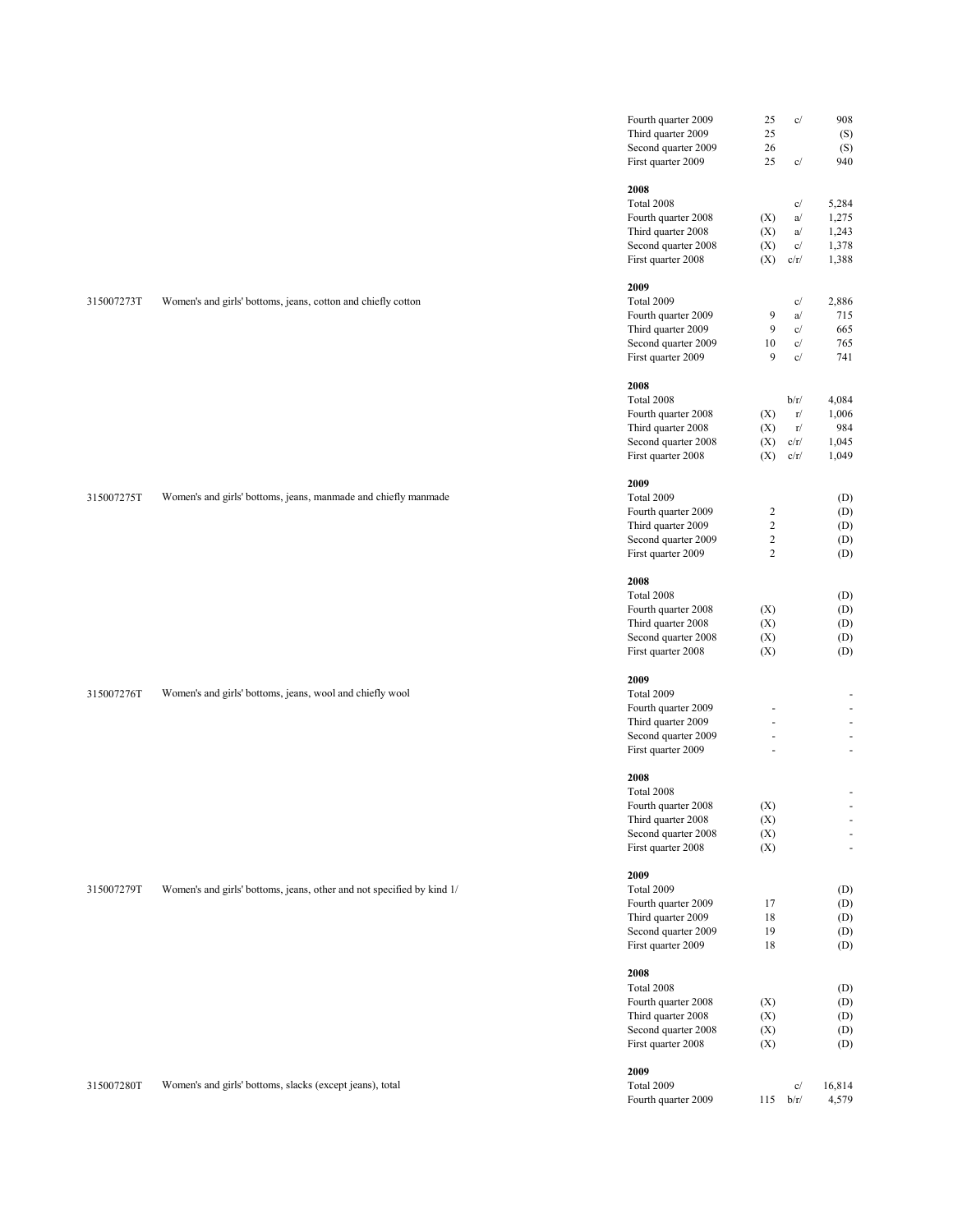|            |                                                                                             | Third quarter 2009<br>Second quarter 2009<br>First quarter 2009                        | 116<br>116<br>118   | b/r/                 | 4,370<br>(S)<br>(S)             |
|------------|---------------------------------------------------------------------------------------------|----------------------------------------------------------------------------------------|---------------------|----------------------|---------------------------------|
|            |                                                                                             | 2008<br>Total 2008<br>Fourth quarter 2008<br>Third quarter 2008<br>Second quarter 2008 | (X)<br>(X)<br>(X)   | c/r/<br>c/r/<br>c/r/ | 25,948<br>7,035<br>6,804<br>(S) |
|            |                                                                                             | First quarter 2008                                                                     | (X)                 |                      | (S)                             |
| 315007283T |                                                                                             | 2009<br>Total 2009                                                                     |                     | c/                   |                                 |
|            | Women's and girls' bottoms, slacks (except jeans), cotton and chiefly cotton                | Fourth quarter 2009                                                                    | 13                  |                      | 9,278<br>2,507                  |
|            |                                                                                             | Third quarter 2009                                                                     | 14                  |                      | 2,478                           |
|            |                                                                                             | Second quarter 2009<br>First quarter 2009                                              | 12<br>14            |                      | (S)<br>(S)                      |
|            |                                                                                             | 2008                                                                                   |                     |                      |                                 |
|            |                                                                                             | Total 2008                                                                             |                     | c/                   | 10,217                          |
|            |                                                                                             | Fourth quarter 2008                                                                    | (X)                 |                      | 2,862                           |
|            |                                                                                             | Third quarter 2008                                                                     | (X)                 | a/                   | 2,427                           |
|            |                                                                                             | Second quarter 2008                                                                    | (X)                 |                      | (S)                             |
|            |                                                                                             | First quarter 2008                                                                     | (X)                 |                      | (S)                             |
| 315007285T | Women's and girls' bottoms, slacks (except jeans), manmade and chiefly manmade              | 2009<br>Total 2009                                                                     |                     |                      | 2,795                           |
|            |                                                                                             | Fourth quarter 2009                                                                    | 20                  | r/                   | 705                             |
|            |                                                                                             | Third quarter 2009                                                                     | 21                  |                      | 656                             |
|            |                                                                                             | Second quarter 2009                                                                    | 21                  | r/                   | 584                             |
|            |                                                                                             | First quarter 2009                                                                     | 22                  | r/                   | 850                             |
|            |                                                                                             | 2008                                                                                   |                     |                      |                                 |
|            |                                                                                             | Total 2008                                                                             |                     | r/                   | 10,799                          |
|            |                                                                                             | Fourth quarter 2008<br>Third quarter 2008                                              | (X)<br>(X)          | r/<br>r/             | 2,791<br>3,130                  |
|            |                                                                                             | Second quarter 2008                                                                    | (X)                 | r/                   | 2,569                           |
|            |                                                                                             | First quarter 2008                                                                     | (X)                 | r/                   | 2,309                           |
|            |                                                                                             | 2009                                                                                   |                     |                      |                                 |
| 315007286T | Women's and girls' bottoms, slacks (except jeans), wool and chiefly wool                    | Total 2009                                                                             |                     |                      | (D)                             |
|            |                                                                                             | Fourth quarter 2009                                                                    | $\mathbf{1}$        |                      | (D)                             |
|            |                                                                                             | Third quarter 2009                                                                     | $\mathbf{3}$        |                      | (D)                             |
|            |                                                                                             | Second quarter 2009<br>First quarter 2009                                              | 3<br>$\overline{c}$ |                      | (D)<br>(D)                      |
|            |                                                                                             | 2008                                                                                   |                     |                      |                                 |
|            |                                                                                             | Total 2008                                                                             |                     |                      | (D)                             |
|            |                                                                                             | Fourth quarter 2008                                                                    | (X)                 |                      | (D)                             |
|            |                                                                                             | Third quarter 2008                                                                     | (X)                 |                      | (D)                             |
|            |                                                                                             | Second quarter 2008<br>First quarter 2008                                              | (X)<br>(X)          |                      | (D)<br>(D)                      |
|            |                                                                                             | 2009                                                                                   |                     |                      |                                 |
| 315007284T | Women's and girls' bottoms, slacks (except jeans), chiefly manmade that include wool blends | Total 2009                                                                             |                     |                      | (D)                             |
|            |                                                                                             | Fourth quarter 2009                                                                    | 3                   |                      | (D)                             |
|            |                                                                                             | Third quarter 2009                                                                     | $\overline{4}$      |                      | (D)                             |
|            |                                                                                             | Second quarter 2009                                                                    | 6                   |                      | (D)                             |
|            |                                                                                             | First quarter 2009                                                                     | 5                   |                      | (D)                             |
|            |                                                                                             | 2008                                                                                   |                     |                      |                                 |
|            |                                                                                             | Total 2008                                                                             |                     |                      | (D)                             |
|            |                                                                                             | Fourth quarter 2008                                                                    | (X)                 |                      | (D)                             |
|            |                                                                                             | Third quarter 2008<br>Second quarter 2008                                              | (X)<br>(X)          |                      | (D)<br>(D)                      |
|            |                                                                                             | First quarter 2008                                                                     | (X)                 |                      | (D)                             |
|            |                                                                                             | 2009                                                                                   |                     |                      |                                 |
| 315007289T | Women's and girls' bottoms, slacks (except jeans), other and not specified by kind 1/       | Total 2009                                                                             |                     |                      | (D)                             |
|            |                                                                                             | Fourth quarter 2009                                                                    | 96                  |                      | (D)                             |
|            |                                                                                             | Third quarter 2009                                                                     | 95                  |                      | (D)                             |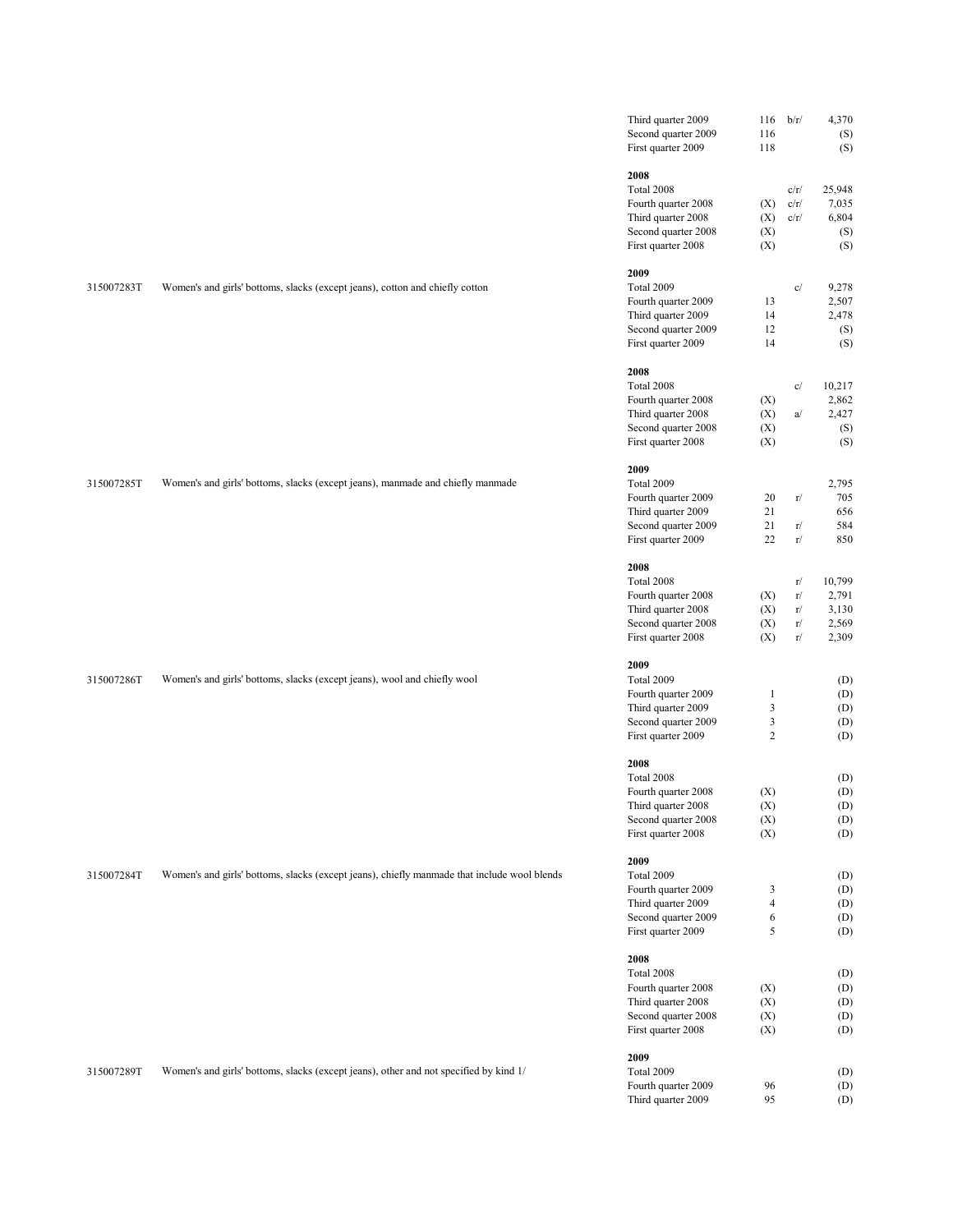|            |                                                                                         | Second quarter 2009<br>First quarter 2009 | 94<br>93     |      | (D)<br>(D)     |
|------------|-----------------------------------------------------------------------------------------|-------------------------------------------|--------------|------|----------------|
|            |                                                                                         | 2008                                      |              |      |                |
|            |                                                                                         | Total 2008                                |              |      | (D)            |
|            |                                                                                         | Fourth quarter 2008                       | (X)          |      | (D)            |
|            |                                                                                         | Third quarter 2008                        | (X)          |      | (D)            |
|            |                                                                                         | Second quarter 2008                       | (X)          |      | (D)            |
|            |                                                                                         | First quarter 2008                        | (X)          |      | (D)            |
|            |                                                                                         |                                           |              |      |                |
|            |                                                                                         | 2009                                      |              |      |                |
| 315007300T | Women's and girls' bottoms, sweatpants, total                                           | Total 2009                                |              |      | (D)            |
|            |                                                                                         | Fourth quarter 2009                       | 13           |      | (D)            |
|            |                                                                                         | Third quarter 2009                        | 14           |      | (D)            |
|            |                                                                                         | Second quarter 2009<br>First quarter 2009 | 14<br>14     |      | (D)<br>(D)     |
|            |                                                                                         |                                           |              |      |                |
|            |                                                                                         | 2008                                      |              |      |                |
|            |                                                                                         | Total 2008                                |              |      | (D)            |
|            |                                                                                         | Fourth quarter 2008                       | (X)          |      | (D)            |
|            |                                                                                         | Third quarter 2008                        | (X)          |      | (D)            |
|            |                                                                                         | Second quarter 2008                       | (X)          |      | (D)            |
|            |                                                                                         | First quarter 2008                        | (X)          |      | (D)            |
|            |                                                                                         | 2009                                      |              |      |                |
| 315007303T | Women's and girls' bottoms, sweatpants, cotton and chiefly cotton                       | Total 2009                                |              |      | (D)            |
|            |                                                                                         | Fourth quarter 2009                       | 1            |      | (D)            |
|            |                                                                                         | Third quarter 2009                        | $\mathbf{1}$ |      | (D)            |
|            |                                                                                         | Second quarter 2009                       | $\mathbf{1}$ |      | (D)            |
|            |                                                                                         | First quarter 2009                        | $\mathbf{1}$ |      | (D)            |
|            |                                                                                         | 2008                                      |              |      |                |
|            |                                                                                         | Total 2008                                |              |      | (D)            |
|            |                                                                                         | Fourth quarter 2008                       | (X)          |      | (D)            |
|            |                                                                                         | Third quarter 2008                        | (X)          |      | (D)            |
|            |                                                                                         | Second quarter 2008                       | (X)          |      | (D)            |
|            |                                                                                         | First quarter 2008                        | (X)          |      | (D)            |
|            |                                                                                         | 2009                                      |              |      |                |
| 315007305T | Women's and girls' bottoms, sweatpants, manmade and chiefly manmade                     | Total 2009                                |              |      | (D)            |
|            |                                                                                         | Fourth quarter 2009                       | ÷            |      |                |
|            |                                                                                         | Third quarter 2009                        | $\mathbf{1}$ |      | (D)            |
|            |                                                                                         | Second quarter 2009                       | $\mathbf{1}$ |      | (D)            |
|            |                                                                                         | First quarter 2009                        | $\mathbf{1}$ |      | (D)            |
|            |                                                                                         | 2008                                      |              |      |                |
|            |                                                                                         | Total 2008                                |              |      | (D)            |
|            |                                                                                         | Fourth quarter 2008                       | (X)          |      | (D)            |
|            |                                                                                         | Third quarter 2008                        | (X)          |      | (D)            |
|            |                                                                                         | Second quarter 2008                       | (X)          |      | (D)            |
|            |                                                                                         | First quarter 2008                        | (X)          |      | $\blacksquare$ |
|            |                                                                                         | 2009                                      |              |      |                |
| 315007309T | Women's and girls' bottoms, sweatpants, other and not specified by kind 1/              | Total 2009                                |              |      | (D)            |
|            |                                                                                         | Fourth quarter 2009                       | 12           |      | (D)            |
|            |                                                                                         | Third quarter 2009                        | 12           |      | (D)            |
|            |                                                                                         | Second quarter 2009                       | 12           |      | (D)            |
|            |                                                                                         | First quarter 2009                        | 12           |      | (D)            |
|            |                                                                                         | 2008                                      |              |      |                |
|            |                                                                                         | Total 2008                                |              |      | (D)            |
|            |                                                                                         | Fourth quarter 2008                       | (X)          |      | (D)            |
|            |                                                                                         | Third quarter 2008                        | (X)          |      | (D)            |
|            |                                                                                         | Second quarter 2008                       | (X)          |      | (D)            |
|            |                                                                                         | First quarter 2008                        | (X)          |      | (D)            |
|            |                                                                                         | 2009                                      |              |      |                |
| 315007320T | Women's and girls' underwear and nightwear, brassieres, bra-lettes, and bandeaux, total | Total 2009                                |              | b/   | 1,107          |
|            |                                                                                         | Fourth quarter 2009                       | 11           | a/r/ | 300            |
|            |                                                                                         | Third quarter 2009                        | 11           | b/r/ | 250            |
|            |                                                                                         | Second quarter 2009                       | 11           | b/r/ | 255            |
|            |                                                                                         |                                           |              |      |                |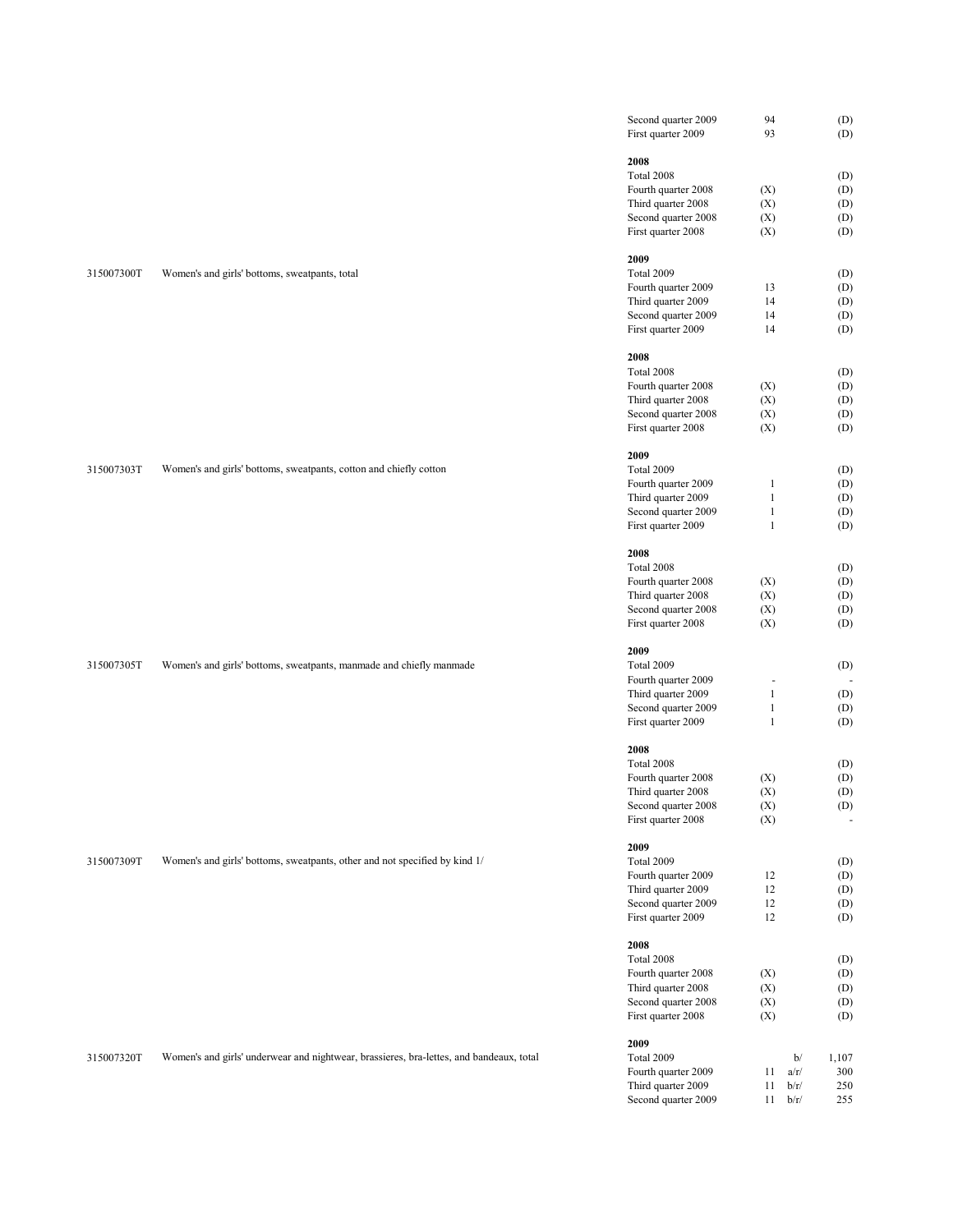|            |                                                                                                           | First quarter 2009  | 12             | a/r/ | 302                          |
|------------|-----------------------------------------------------------------------------------------------------------|---------------------|----------------|------|------------------------------|
|            |                                                                                                           |                     |                |      |                              |
|            |                                                                                                           | 2008                |                |      |                              |
|            |                                                                                                           | Total 2008          |                | b/r/ | 969                          |
|            |                                                                                                           | Fourth quarter 2008 | (X)            | b/r/ | 181                          |
|            |                                                                                                           | Third quarter 2008  | (X)            | c/r/ | 156                          |
|            |                                                                                                           | Second quarter 2008 | (X)            | a/r/ | 305                          |
|            |                                                                                                           | First quarter 2008  | (X)            | a/r/ | 327                          |
|            |                                                                                                           | 2009                |                |      |                              |
| 315007323T | cotton                                                                                                    | Total 2009          |                |      | (D)                          |
|            |                                                                                                           | Fourth quarter 2009 |                |      | $\overline{\phantom{a}}$     |
|            |                                                                                                           | Third quarter 2009  |                |      | $\overline{\phantom{a}}$     |
|            |                                                                                                           | Second quarter 2009 |                |      | $\overline{\phantom{a}}$     |
|            |                                                                                                           | First quarter 2009  | $\mathbf{1}$   |      | (D)                          |
|            |                                                                                                           | 2008                |                |      |                              |
|            |                                                                                                           | Total 2008          |                |      | (D)                          |
|            |                                                                                                           | Fourth quarter 2008 | (X)            |      | (D)                          |
|            |                                                                                                           | Third quarter 2008  | (X)            |      | (D)                          |
|            |                                                                                                           | Second quarter 2008 | (X)            |      | (D)                          |
|            |                                                                                                           | First quarter 2008  | (X)            |      | (D)                          |
|            |                                                                                                           | 2009                |                |      |                              |
|            | Women's and girls' underwear and nightwear, brassieres, bra-lettes, and bandeaux, manmade and chiefly     |                     |                |      |                              |
| 315007325T | manmade                                                                                                   | Total 2009          |                |      | (D)                          |
|            |                                                                                                           | Fourth quarter 2009 | $\overline{2}$ |      | (D)                          |
|            |                                                                                                           | Third quarter 2009  | $\sqrt{2}$     |      | (D)                          |
|            |                                                                                                           | Second quarter 2009 | $\overline{c}$ |      | (D)                          |
|            |                                                                                                           | First quarter 2009  | 3              |      | (D)                          |
|            |                                                                                                           | 2008                |                |      |                              |
|            |                                                                                                           | Total 2008          |                |      |                              |
|            |                                                                                                           | Fourth quarter 2008 | (X)            |      | (D)<br>(D)                   |
|            |                                                                                                           | Third quarter 2008  | (X)            |      |                              |
|            |                                                                                                           | Second quarter 2008 | (X)            |      | (D)                          |
|            |                                                                                                           | First quarter 2008  | (X)            |      | (D)<br>(D)                   |
|            |                                                                                                           |                     |                |      |                              |
|            | Women's and girls' underwear and nightwear, brassieres, bra-lettes, and bandeaux, other and not specified | 2009                |                |      |                              |
| 315007329T | by kind 1/                                                                                                | Total 2009          |                |      | (D)                          |
|            |                                                                                                           | Fourth quarter 2009 | 9              |      | (D)                          |
|            |                                                                                                           | Third quarter 2009  | 9              |      | (D)                          |
|            |                                                                                                           | Second quarter 2009 | 9              |      | (D)                          |
|            |                                                                                                           | First quarter 2009  | 9              |      | (D)                          |
|            |                                                                                                           | 2008                |                |      |                              |
|            |                                                                                                           | Total 2008          |                |      | (D)                          |
|            |                                                                                                           | Fourth quarter 2008 | (X)            |      | (D)                          |
|            |                                                                                                           | Third quarter 2008  | $(\mathbf{X})$ |      | $\left( \mathrm{D}\right)$   |
|            |                                                                                                           | Second quarter 2008 | (X)            |      | (D)                          |
|            |                                                                                                           | First quarter 2008  | (X)            |      | (D)                          |
|            |                                                                                                           | 2009                |                |      |                              |
| 315007340T | Women's and girls' underwear and nightwear, girdles, corsets, and other foundation garments, total        | Total 2009          |                |      | (D)                          |
|            |                                                                                                           | Fourth quarter 2009 | 4              |      | (D)                          |
|            |                                                                                                           | Third quarter 2009  | 4              |      | (D)                          |
|            |                                                                                                           | Second quarter 2009 | 4              |      | (D)                          |
|            |                                                                                                           | First quarter 2009  | $\overline{4}$ |      | (D)                          |
|            |                                                                                                           |                     |                |      |                              |
|            |                                                                                                           | 2008                |                |      |                              |
|            |                                                                                                           | Total 2008          |                |      | (S)                          |
|            |                                                                                                           | Fourth quarter 2008 | (X)            |      | (S)                          |
|            |                                                                                                           | Third quarter 2008  | (X)            |      | (S)                          |
|            |                                                                                                           | Second quarter 2008 | (X)            |      | (S)                          |
|            |                                                                                                           | First quarter 2008  | (X)            |      | (S)                          |
|            |                                                                                                           | 2009                |                |      |                              |
|            | Women's and girls' underwear and nightwear, girdles, corsets, and other foundation garments, cotton and   |                     |                |      |                              |
| 315007343T | chiefly cotton                                                                                            | Total 2009          |                |      |                              |
|            |                                                                                                           | Fourth quarter 2009 |                |      | $\qquad \qquad \blacksquare$ |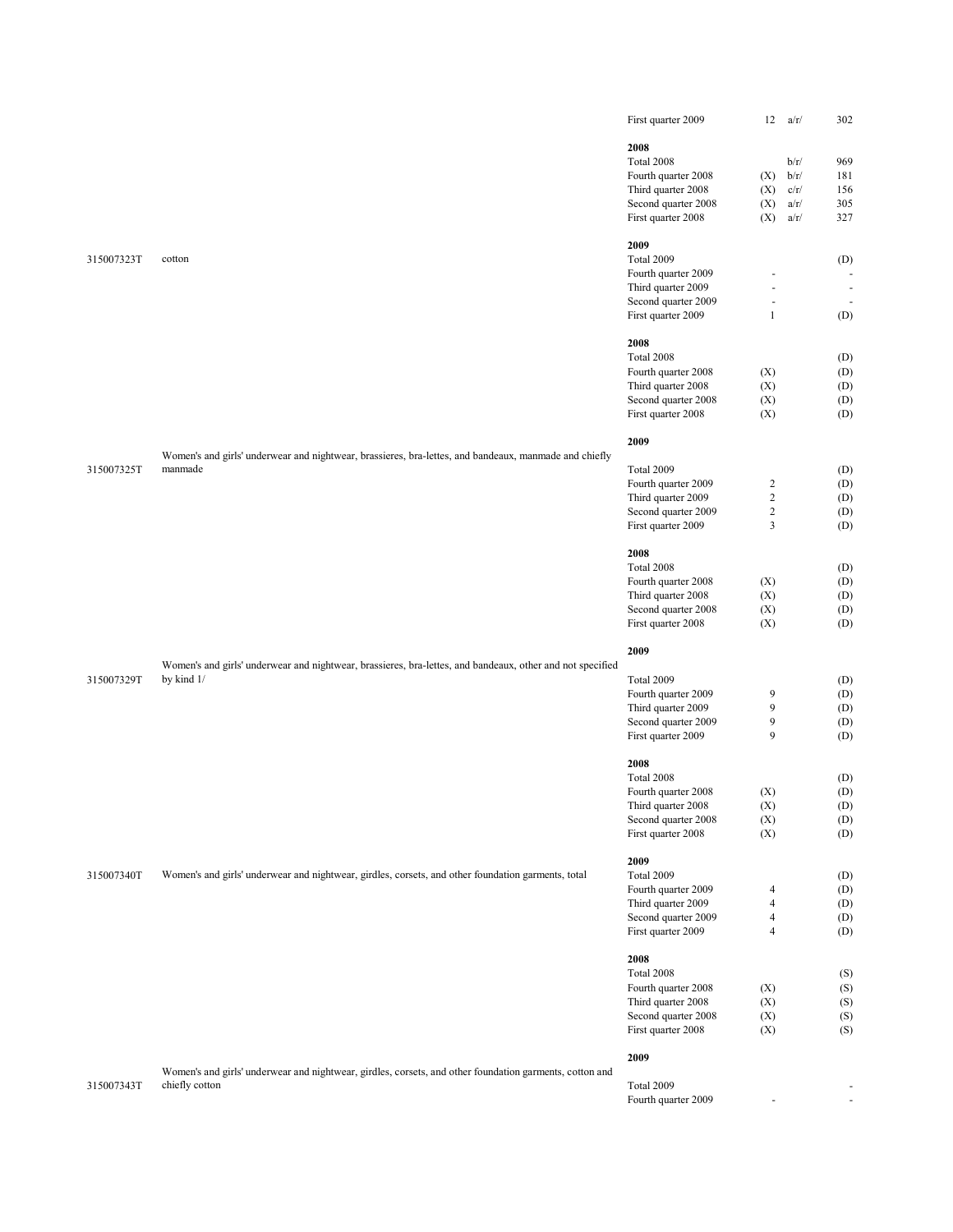|            |                                                                                                        | Third quarter 2009  | $\overline{\phantom{a}}$ |            |
|------------|--------------------------------------------------------------------------------------------------------|---------------------|--------------------------|------------|
|            |                                                                                                        | Second quarter 2009 | ÷,                       |            |
|            |                                                                                                        | First quarter 2009  |                          | ÷          |
|            |                                                                                                        |                     |                          |            |
|            |                                                                                                        | 2008                |                          |            |
|            |                                                                                                        | Total 2008          |                          |            |
|            |                                                                                                        | Fourth quarter 2008 | (X)                      | f          |
|            |                                                                                                        | Third quarter 2008  | (X)                      |            |
|            |                                                                                                        | Second quarter 2008 | (X)                      | ł,         |
|            |                                                                                                        | First quarter 2008  | (X)                      | ł,         |
|            |                                                                                                        | 2009                |                          |            |
|            | Women's and girls' underwear and nightwear, girdles, corsets, and other foundation garments, manmade   |                     |                          |            |
| 315007345T | and chiefly manmade                                                                                    | Total 2009          |                          | (D)        |
|            |                                                                                                        | Fourth quarter 2009 | $\mathbf{1}$             | (D)        |
|            |                                                                                                        | Third quarter 2009  | $\mathbf{1}$             | (D)        |
|            |                                                                                                        | Second quarter 2009 | $\mathbf{1}$             | (D)        |
|            |                                                                                                        | First quarter 2009  | $\mathbf{1}$             | (D)        |
|            |                                                                                                        |                     |                          |            |
|            |                                                                                                        | 2008                |                          |            |
|            |                                                                                                        | Total 2008          |                          | (D)        |
|            |                                                                                                        | Fourth quarter 2008 | (X)                      | (D)        |
|            |                                                                                                        | Third quarter 2008  | (X)                      | (D)        |
|            |                                                                                                        | Second quarter 2008 | (X)                      | (D)        |
|            |                                                                                                        | First quarter 2008  | (X)                      | (D)        |
|            |                                                                                                        |                     |                          |            |
|            |                                                                                                        | 2009                |                          |            |
|            | Women's and girls' underwear and nightwear, girdles, corsets, and other foundation garments, other and |                     |                          |            |
| 315007349T | not specified by kind 1/                                                                               | Total 2009          |                          | (D)        |
|            |                                                                                                        | Fourth quarter 2009 | 3                        | (D)        |
|            |                                                                                                        | Third quarter 2009  | 3                        | (D)        |
|            |                                                                                                        | Second quarter 2009 | $\mathfrak{Z}$           | (D)        |
|            |                                                                                                        | First quarter 2009  | 3                        | (D)        |
|            |                                                                                                        |                     |                          |            |
|            |                                                                                                        | 2008                |                          |            |
|            |                                                                                                        | Total 2008          |                          | (D)        |
|            |                                                                                                        | Fourth quarter 2008 | (X)                      | (D)        |
|            |                                                                                                        | Third quarter 2008  | (X)                      | (D)        |
|            |                                                                                                        | Second quarter 2008 | (X)                      | (D)        |
|            |                                                                                                        | First quarter 2008  | (X)                      | (D)        |
|            |                                                                                                        | 2009                |                          |            |
| 315007360T |                                                                                                        | Total 2009          |                          |            |
|            | Women's and girls' underwear and nightwear, nightgowns, pajamas, and other nightwear, total            | Fourth quarter 2009 | 20                       | (S)<br>(S) |
|            |                                                                                                        | Third quarter 2009  | 20                       | (S)        |
|            |                                                                                                        | Second quarter 2009 | 21                       | (S)        |
|            |                                                                                                        | First quarter 2009  | 21                       | (S)        |
|            |                                                                                                        |                     |                          |            |
|            |                                                                                                        | 2008                |                          |            |
|            |                                                                                                        | Total 2008          |                          | (S)        |
|            |                                                                                                        | Fourth quarter 2008 | (X)                      | (S)        |
|            |                                                                                                        | Third quarter 2008  | (X)                      | (S)        |
|            |                                                                                                        | Second quarter 2008 | (X)                      | (S)        |
|            |                                                                                                        | First quarter 2008  | (X)                      | (S)        |
|            |                                                                                                        |                     |                          |            |
|            |                                                                                                        | 2009                |                          |            |
|            | Women's and girls' underwear and nightwear, nightgowns, pajamas, and other nightwear, cotton and       |                     |                          |            |
| 315007363T | chiefly cotton                                                                                         | Total 2009          |                          | (D)        |
|            |                                                                                                        | Fourth quarter 2009 | $\overline{\mathbf{c}}$  | (D)        |
|            |                                                                                                        | Third quarter 2009  | $\sqrt{2}$               | (D)        |
|            |                                                                                                        | Second quarter 2009 | $\sqrt{2}$               | (D)        |
|            |                                                                                                        | First quarter 2009  | $\overline{c}$           | (D)        |
|            |                                                                                                        |                     |                          |            |
|            |                                                                                                        | 2008                |                          |            |
|            |                                                                                                        | Total 2008          |                          | (D)        |
|            |                                                                                                        | Fourth quarter 2008 | (X)                      | (D)        |
|            |                                                                                                        | Third quarter 2008  | (X)                      | (D)        |
|            |                                                                                                        | Second quarter 2008 | (X)                      | (D)        |
|            |                                                                                                        | First quarter 2008  | (X)                      | (D)        |

**2009**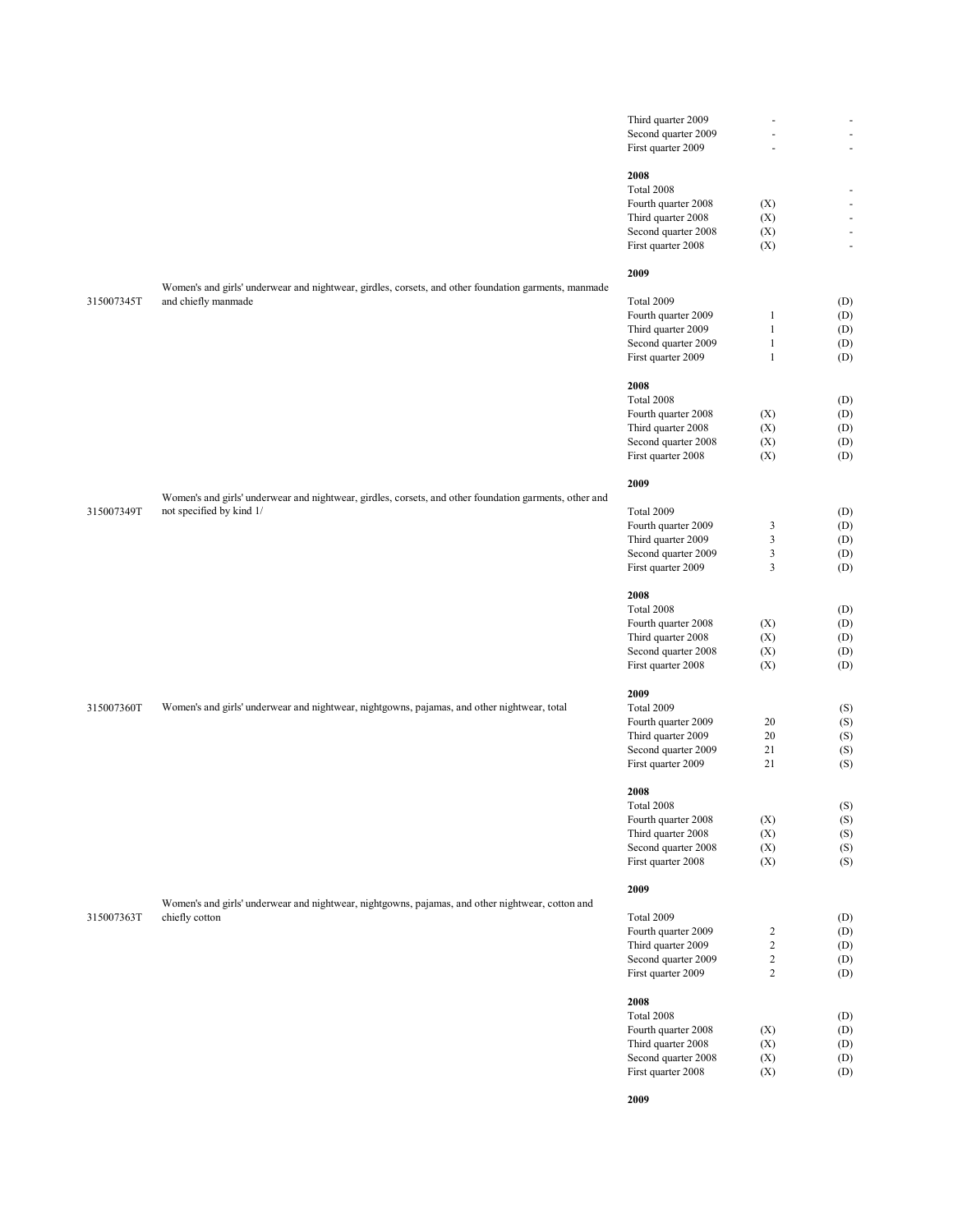| 315007365T | Women's and girls' underwear and nightwear, nightgowns, pajamas, and other nightwear, manmade and<br>chiefly manmade | Total 2009                                |                     |          | (S)        |
|------------|----------------------------------------------------------------------------------------------------------------------|-------------------------------------------|---------------------|----------|------------|
|            |                                                                                                                      | Fourth quarter 2009                       | $\overline{4}$      |          | (S)        |
|            |                                                                                                                      | Third quarter 2009                        | $\overline{4}$      |          | (S)        |
|            |                                                                                                                      | Second quarter 2009                       | $\sqrt{5}$          |          | (S)        |
|            |                                                                                                                      | First quarter 2009                        | 5                   |          | (S)        |
|            |                                                                                                                      | 2008<br>Total 2008                        |                     |          | (S)        |
|            |                                                                                                                      | Fourth quarter 2008                       | (X)                 |          | (S)        |
|            |                                                                                                                      | Third quarter 2008                        | (X)                 |          | (S)        |
|            |                                                                                                                      | Second quarter 2008                       | (X)                 |          | (S)        |
|            |                                                                                                                      | First quarter 2008                        | (X)                 |          | (S)        |
|            |                                                                                                                      | 2009                                      |                     |          |            |
|            | Women's and girls' underwear and nightwear, nightgowns, pajamas, and other nightwear, other and not                  |                                           |                     |          |            |
| 315007369T | specified by kind 1/                                                                                                 | Total 2009                                |                     |          | (D)        |
|            |                                                                                                                      | Fourth quarter 2009                       | 17<br>17            |          | (D)        |
|            |                                                                                                                      | Third quarter 2009<br>Second quarter 2009 | 17                  |          | (D)        |
|            |                                                                                                                      | First quarter 2009                        | 16                  |          | (D)<br>(D) |
|            |                                                                                                                      |                                           |                     |          |            |
|            |                                                                                                                      | 2008<br>Total 2008                        |                     |          | (D)        |
|            |                                                                                                                      | Fourth quarter 2008                       | (X)                 |          | (D)        |
|            |                                                                                                                      | Third quarter 2008                        | (X)                 |          | (D)        |
|            |                                                                                                                      | Second quarter 2008                       | (X)                 |          | (D)        |
|            |                                                                                                                      | First quarter 2008                        | (X)                 |          | (D)        |
|            |                                                                                                                      | 2009                                      |                     |          |            |
|            | Women's and girls' underwear and nightwear, all other underwear, camisoles, teddies, undershirts, and                |                                           |                     |          |            |
| 315007380T | union shirts, total                                                                                                  | Total 2009                                |                     |          | (S)        |
|            |                                                                                                                      | Fourth quarter 2009                       | 16                  |          | (S)        |
|            |                                                                                                                      | Third quarter 2009                        | 16                  |          | (S)        |
|            |                                                                                                                      | Second quarter 2009<br>First quarter 2009 | 17<br>17            |          | (S)<br>(S) |
|            |                                                                                                                      | 2008                                      |                     |          |            |
|            |                                                                                                                      | Total 2008                                |                     | c/       | 2,358      |
|            |                                                                                                                      | Fourth quarter 2008                       | (X)                 |          | (S)        |
|            |                                                                                                                      | Third quarter 2008                        | (X)                 |          | (S)        |
|            |                                                                                                                      | Second quarter 2008                       | (X)                 | c/       | 745        |
|            |                                                                                                                      | First quarter 2008                        | (X)                 | c/       | 713        |
|            |                                                                                                                      | 2009                                      |                     |          |            |
|            | Women's and girls' underwear and nightwear, all other underwear, camisoles, teddies, undershirts, and                |                                           |                     |          |            |
| 315007383T | union shirts, cotton and chiefly cotton                                                                              | Total 2009                                |                     | c/       | 735        |
|            |                                                                                                                      | Fourth quarter 2009                       | 3                   | c/r/     | 186        |
|            |                                                                                                                      | Third quarter 2009                        | 3                   | c/       | 182        |
|            |                                                                                                                      | Second quarter 2009<br>First quarter 2009 | 3<br>$\mathfrak{Z}$ | c/<br>c/ | 188<br>179 |
|            |                                                                                                                      |                                           |                     |          |            |
|            |                                                                                                                      | 2008                                      |                     |          |            |
|            |                                                                                                                      | Total 2008                                |                     | b/       | 1,409      |
|            |                                                                                                                      | Fourth quarter 2008                       | (X)                 | c/       | 230        |
|            |                                                                                                                      | Third quarter 2008                        | (X)                 | c/       | 266        |
|            |                                                                                                                      | Second quarter 2008<br>First quarter 2008 | (X)<br>(X)          | b/<br>b/ | 469<br>444 |
|            |                                                                                                                      |                                           |                     |          |            |
|            | Women's and girls' underwear and nightwear, all other underwear, camisoles, teddies, undershirts, and                | 2009                                      |                     |          |            |
| 315007385T | union shirts, manmade and chiefly manmade                                                                            | Total 2009                                |                     |          | (D)        |
|            |                                                                                                                      | Fourth quarter 2009                       | $\overline{c}$      |          | (D)        |
|            |                                                                                                                      | Third quarter 2009                        | $\overline{c}$      |          | (D)        |
|            |                                                                                                                      | Second quarter 2009                       | $\mathfrak{Z}$      |          | 19         |
|            |                                                                                                                      | First quarter 2009                        | 3                   |          | 24         |
|            |                                                                                                                      | 2008                                      |                     |          |            |
|            |                                                                                                                      | Total 2008                                |                     |          | (D)        |
|            |                                                                                                                      | Fourth quarter 2008                       | (X)                 |          | (D)        |
|            |                                                                                                                      | Third quarter 2008                        | (X)                 |          | (D)        |
|            |                                                                                                                      |                                           |                     |          |            |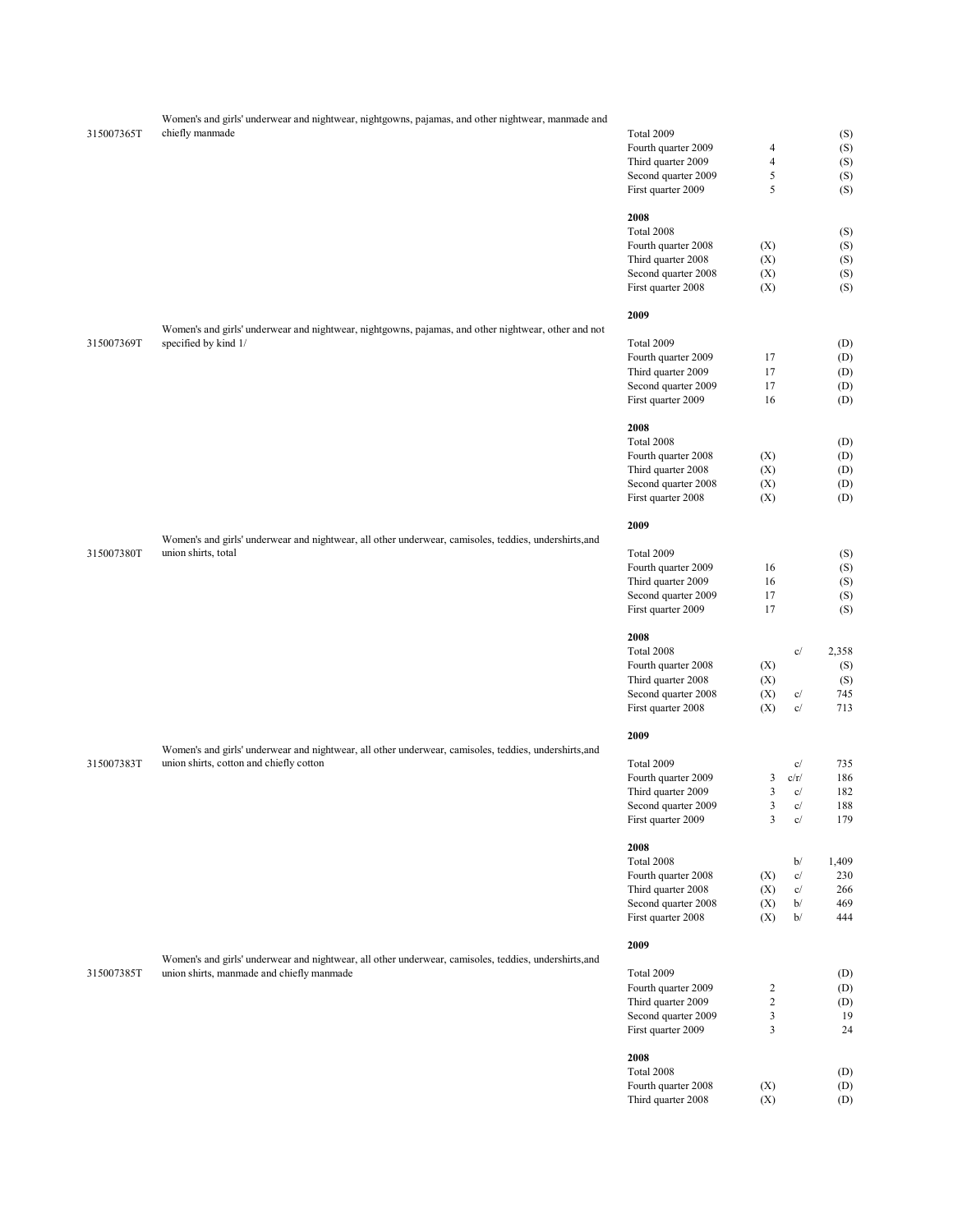|            |                                                                                                       | Second quarter 2008<br>First quarter 2008 | (X)<br>(X)               |    | 21<br>25 |
|------------|-------------------------------------------------------------------------------------------------------|-------------------------------------------|--------------------------|----|----------|
|            |                                                                                                       | 2009                                      |                          |    |          |
|            | Women's and girls' underwear and nightwear, all other underwear, camisoles, teddies, undershirts, and |                                           |                          |    |          |
| 315007389T | union shirts, other and not specified by kind 1/                                                      | Total 2009                                |                          |    | (D)      |
|            |                                                                                                       | Fourth quarter 2009                       | 12                       |    | (D)      |
|            |                                                                                                       | Third quarter 2009                        | 12                       |    | (D)      |
|            |                                                                                                       | Second quarter 2009                       | 11                       |    | 176      |
|            |                                                                                                       | First quarter 2009                        | 12                       |    | 167      |
|            |                                                                                                       |                                           |                          |    |          |
|            |                                                                                                       | 2008                                      |                          |    |          |
|            |                                                                                                       | Total 2008                                |                          |    | (D)      |
|            |                                                                                                       | Fourth quarter 2008                       | (X)                      |    | (D)      |
|            |                                                                                                       | Third quarter 2008                        | (X)                      |    | (D)      |
|            |                                                                                                       | Second quarter 2008                       | (X)                      | r/ | 255      |
|            |                                                                                                       | First quarter 2008                        | (X)                      | r/ | 244      |
|            |                                                                                                       | 2009                                      |                          |    |          |
| 315007400T | Women's and girls' underwear and nightwear, panties, total                                            | Total 2009                                |                          |    | (S)      |
|            |                                                                                                       | Fourth quarter 2009                       | 14                       |    | (S)      |
|            |                                                                                                       | Third quarter 2009                        | 14                       |    | (S)      |
|            |                                                                                                       | Second quarter 2009                       | 15                       |    | (S)      |
|            |                                                                                                       | First quarter 2009                        | 15                       |    | (S)      |
|            |                                                                                                       |                                           |                          |    |          |
|            |                                                                                                       | 2008                                      |                          |    |          |
|            |                                                                                                       | Total 2008                                |                          | c/ | 20,296   |
|            |                                                                                                       | Fourth quarter 2008                       | (X)                      | c/ | 4,564    |
|            |                                                                                                       | Third quarter 2008                        | (X)                      | c/ | 5,147    |
|            |                                                                                                       | Second quarter 2008                       | (X)                      | c/ | 5,272    |
|            |                                                                                                       | First quarter 2008                        | (X)                      | c/ | 5,313    |
|            |                                                                                                       | 2009                                      |                          |    |          |
| 315007403T | Women's and girls' underwear and nightwear, panties, cotton and chiefly cotton                        | Total 2009                                |                          |    | (D)      |
|            |                                                                                                       | Fourth quarter 2009                       | L,                       |    |          |
|            |                                                                                                       | Third quarter 2009                        | $\overline{\phantom{a}}$ |    | ł,       |
|            |                                                                                                       | Second quarter 2009                       | $\blacksquare$           |    |          |
|            |                                                                                                       | First quarter 2009                        | $\mathbf{1}$             |    | (D)      |
|            |                                                                                                       | 2008                                      |                          |    |          |
|            |                                                                                                       | Total 2008                                |                          |    | (D)      |
|            |                                                                                                       | Fourth quarter 2008                       |                          |    | (D)      |
|            |                                                                                                       |                                           | (X)                      |    |          |
|            |                                                                                                       | Third quarter 2008                        | (X)                      |    | (D)      |
|            |                                                                                                       | Second quarter 2008                       | (X)                      |    | (D)      |
|            |                                                                                                       | First quarter 2008                        | (X)                      |    | (D)      |
|            |                                                                                                       | 2009                                      |                          |    |          |
| 315007405T | Women's and girls' underwear and nightwear, panties, manmade and chiefly manmade                      | Total 2009                                |                          |    | (D)      |
|            |                                                                                                       | Fourth quarter 2009                       | $\mathbf{1}$             |    | (D)      |
|            |                                                                                                       | Third quarter 2009                        | $\mathbf{1}$             |    | (D)      |
|            |                                                                                                       | Second quarter 2009                       | $\boldsymbol{2}$         |    | (D)      |
|            |                                                                                                       | First quarter 2009                        | $\overline{c}$           |    | (D)      |
|            |                                                                                                       | 2008                                      |                          |    |          |
|            |                                                                                                       | Total 2008                                |                          |    | (D)      |
|            |                                                                                                       | Fourth quarter 2008                       | (X)                      |    | (D)      |
|            |                                                                                                       | Third quarter 2008                        | (X)                      |    | (D)      |
|            |                                                                                                       | Second quarter 2008                       | (X)                      |    | (D)      |
|            |                                                                                                       | First quarter 2008                        | (X)                      |    | (D)      |
|            |                                                                                                       |                                           |                          |    |          |
|            |                                                                                                       | 2009                                      |                          |    |          |
| 315007409T | Women's and girls' underwear and nightwear, panties, other and not specified by kind 1/               | Total 2009                                |                          |    | (D)      |
|            |                                                                                                       | Fourth quarter 2009                       | 13                       |    | (D)      |
|            |                                                                                                       | Third quarter 2009                        | 13                       |    | (D)      |
|            |                                                                                                       | Second quarter 2009                       | 13                       |    | (D)      |
|            |                                                                                                       | First quarter 2009                        | 14                       |    | (D)      |
|            |                                                                                                       | 2008                                      |                          |    |          |
|            |                                                                                                       | Total 2008                                |                          |    | (D)      |
|            |                                                                                                       | Fourth quarter 2008                       | (X)                      |    | (D)      |
|            |                                                                                                       | Third quarter 2008                        | (X)                      |    | (D)      |
|            |                                                                                                       |                                           |                          |    |          |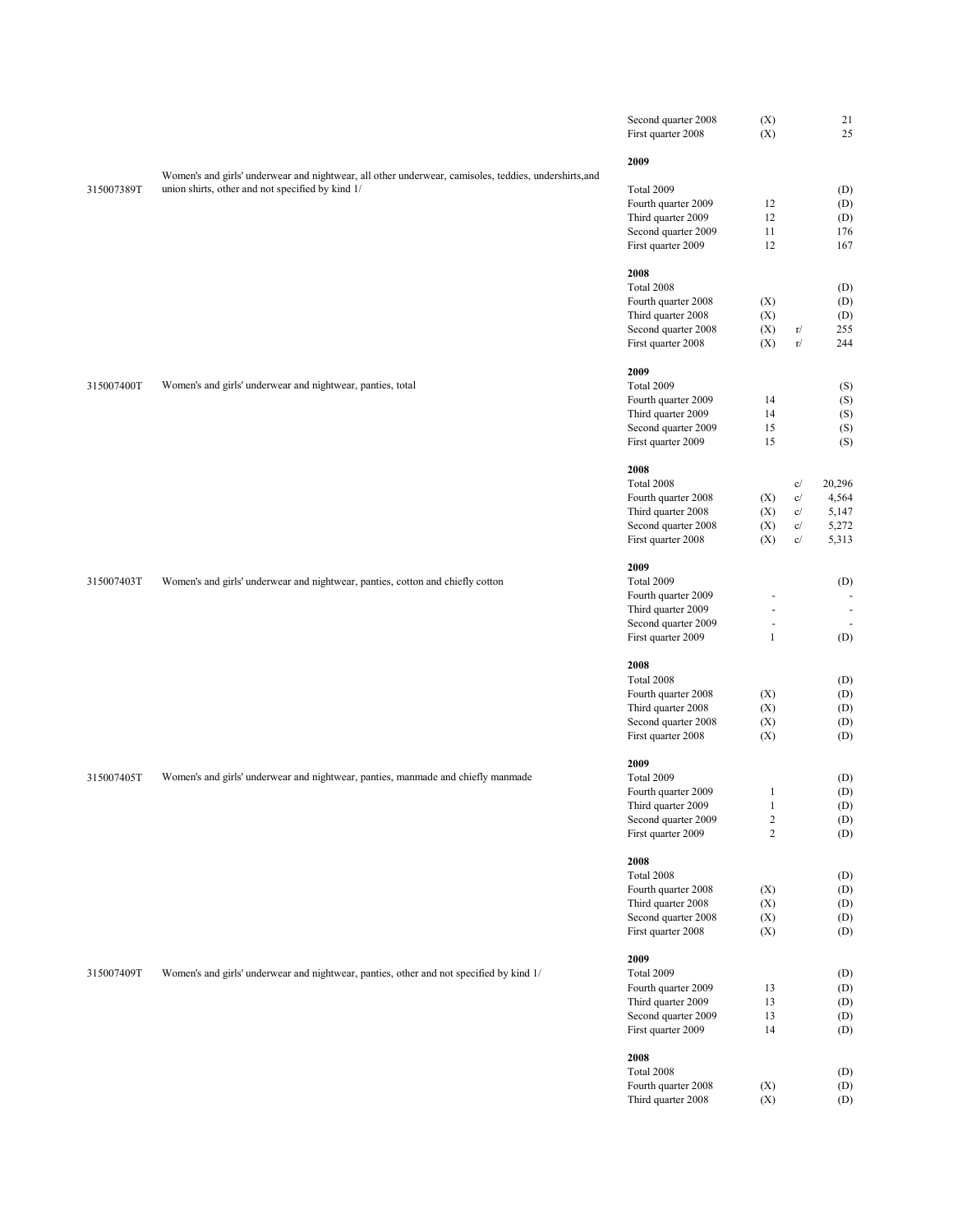|            |                                                                                                                     | Second quarter 2008<br>First quarter 2008 | (X)<br>(X)               | (D)<br>(D) |
|------------|---------------------------------------------------------------------------------------------------------------------|-------------------------------------------|--------------------------|------------|
|            |                                                                                                                     |                                           |                          |            |
| 315007420T | Women's and girls' underwear and nightwear, robes and dressing gowns, total                                         | 2009                                      |                          |            |
|            |                                                                                                                     | Total 2009                                |                          | (D)        |
|            |                                                                                                                     | Fourth quarter 2009<br>Third quarter 2009 | $\,$ 8 $\,$<br>8         | (D)<br>(D) |
|            |                                                                                                                     | Second quarter 2009                       | 9                        | (D)        |
|            |                                                                                                                     | First quarter 2009                        | 9                        | (D)        |
|            |                                                                                                                     |                                           |                          |            |
|            |                                                                                                                     | 2008                                      |                          |            |
|            |                                                                                                                     | Total 2008                                |                          | (D)        |
|            |                                                                                                                     | Fourth quarter 2008<br>Third quarter 2008 | (X)<br>(X)               | (D)<br>(D) |
|            |                                                                                                                     | Second quarter 2008                       | (X)                      | (D)        |
|            |                                                                                                                     | First quarter 2008                        | (X)                      | (D)        |
|            |                                                                                                                     |                                           |                          |            |
| 315007423T | Women's and girls' underwear and nightwear, robes and dressing gowns, cotton and chiefly cotton                     | 2009<br>Total 2009                        |                          | (D)        |
|            |                                                                                                                     | Fourth quarter 2009                       | ä,                       |            |
|            |                                                                                                                     | Third quarter 2009                        | $\overline{\phantom{a}}$ | ÷          |
|            |                                                                                                                     | Second quarter 2009                       | ä,                       |            |
|            |                                                                                                                     | First quarter 2009                        | $\mathbf{1}$             | (D)        |
|            |                                                                                                                     |                                           |                          |            |
|            |                                                                                                                     | 2008<br>Total 2008                        |                          |            |
|            |                                                                                                                     | Fourth quarter 2008                       | (X)                      | (D)        |
|            |                                                                                                                     | Third quarter 2008                        | (X)                      | (D)        |
|            |                                                                                                                     | Second quarter 2008                       | (X)                      | (D)        |
|            |                                                                                                                     | First quarter 2008                        | (X)                      | (D)        |
|            |                                                                                                                     |                                           |                          |            |
| 315007425T | Women's and girls' underwear and nightwear, robes and dressing gowns, manmade and chiefly manmade                   | 2009<br>Total 2009                        |                          | (D)        |
|            |                                                                                                                     | Fourth quarter 2009                       | $\mathbf{1}$             | (D)        |
|            |                                                                                                                     | Third quarter 2009                        | $\mathbf{1}$             | (D)        |
|            |                                                                                                                     | Second quarter 2009                       | $\overline{c}$           | (D)        |
|            |                                                                                                                     | First quarter 2009                        | $\overline{c}$           | (D)        |
|            |                                                                                                                     | 2008                                      |                          |            |
|            |                                                                                                                     | Total 2008                                |                          | (D)        |
|            |                                                                                                                     | Fourth quarter 2008                       | (X)                      | (D)        |
|            |                                                                                                                     | Third quarter 2008                        | (X)                      | (D)        |
| 315007429T |                                                                                                                     | Second quarter 2008                       | (X)                      | (D)        |
|            |                                                                                                                     | First quarter 2008                        | (X)                      | (D)        |
|            |                                                                                                                     | 2009                                      |                          |            |
|            | Women's and girls' underwear and nightwear, robes and dressing gowns, other and not specified by kind 1/ Total 2009 |                                           |                          | (D)        |
|            |                                                                                                                     | Fourth quarter 2009                       | $\tau$                   | (D)        |
|            |                                                                                                                     | Third quarter 2009                        | $\tau$                   | (D)        |
|            |                                                                                                                     | Second quarter 2009                       | $\tau$                   | (D)        |
|            |                                                                                                                     | First quarter 2009                        | 8                        | (D)        |
|            |                                                                                                                     | 2008                                      |                          |            |
|            |                                                                                                                     | Total 2008                                |                          | (D)        |
|            |                                                                                                                     | Fourth quarter 2008                       | (X)                      | (D)        |
|            |                                                                                                                     | Third quarter 2008                        | (X)                      | (D)        |
|            |                                                                                                                     | Second quarter 2008                       | (X)                      | (D)        |
|            |                                                                                                                     | First quarter 2008                        | (X)                      | (D)        |
|            |                                                                                                                     | 2009                                      |                          |            |
| 315007440T | Women's and girls' underwear and nightwear, slips, total                                                            | <b>Total 2009</b>                         |                          | (S)        |
|            |                                                                                                                     | Fourth quarter 2009                       | 9                        | (S)        |
|            |                                                                                                                     | Third quarter 2009                        | 9                        | (S)        |
|            |                                                                                                                     | Second quarter 2009                       | 10                       | (S)        |
|            |                                                                                                                     | First quarter 2009                        | 10                       | (S)        |
|            |                                                                                                                     | 2008                                      |                          |            |
|            |                                                                                                                     | Total 2008                                |                          | (S)        |
|            |                                                                                                                     | Fourth quarter 2008                       | (X)                      | (S)        |
|            |                                                                                                                     | Third quarter 2008                        | (X)                      | 110        |
|            |                                                                                                                     | Second quarter 2008                       | (X)                      | (S)        |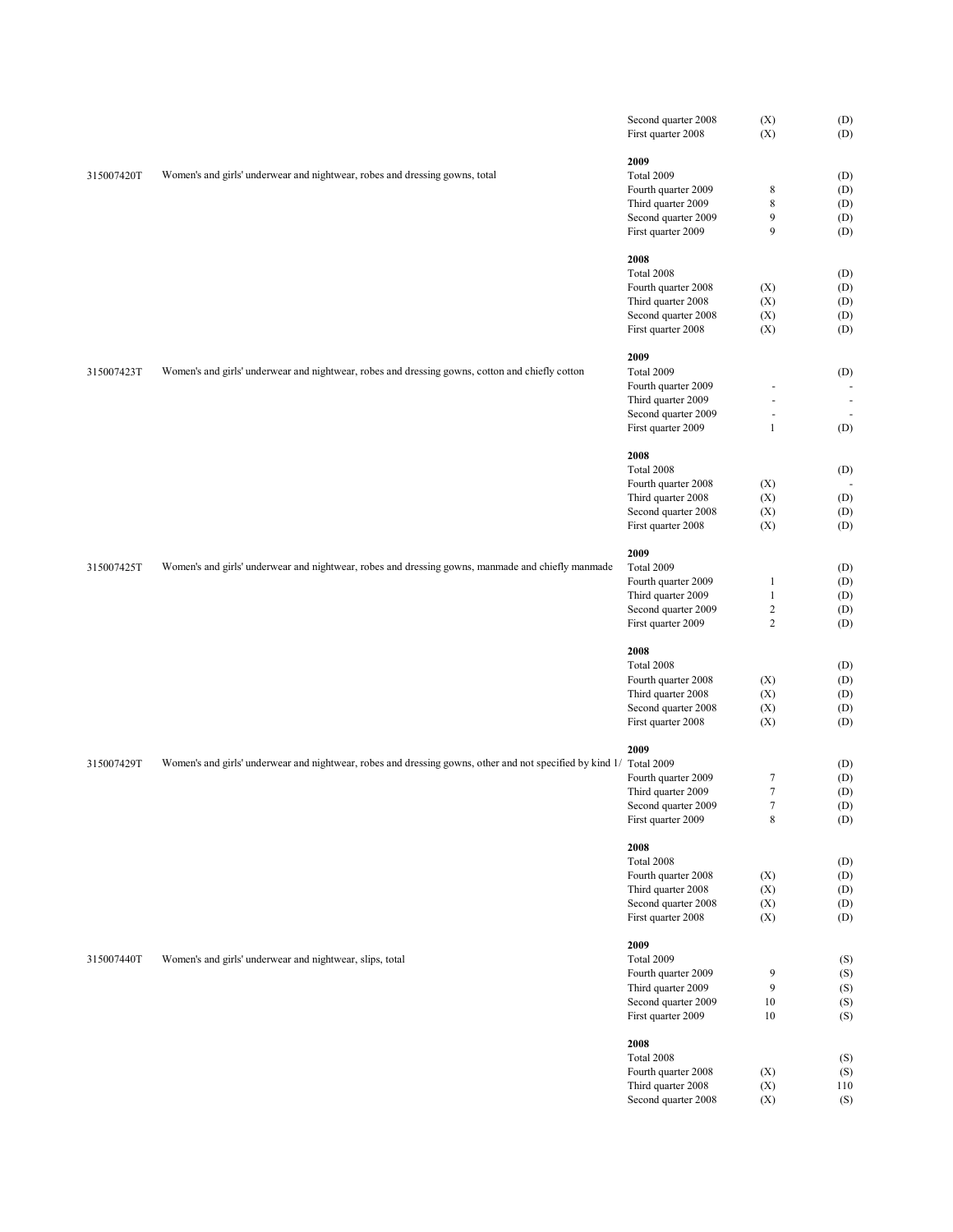|            |                                                                                        | First quarter 2008                        | (X)                          |    | (S)                      |
|------------|----------------------------------------------------------------------------------------|-------------------------------------------|------------------------------|----|--------------------------|
|            |                                                                                        | 2009                                      |                              |    |                          |
| 315007443T | Women's and girls' underwear and nightwear, slips, cotton and chiefly cotton           | Total 2009                                |                              |    | $\overline{\phantom{a}}$ |
|            |                                                                                        | Fourth quarter 2009                       |                              |    | $\overline{\phantom{a}}$ |
|            |                                                                                        | Third quarter 2009                        |                              |    | $\overline{\phantom{a}}$ |
|            |                                                                                        | Second quarter 2009                       | ä,                           |    | $\overline{\phantom{a}}$ |
|            |                                                                                        | First quarter 2009                        |                              |    | ÷                        |
|            |                                                                                        | 2008                                      |                              |    |                          |
|            |                                                                                        | Total 2008                                |                              |    | ÷                        |
|            |                                                                                        | Fourth quarter 2008                       | (X)                          |    | $\overline{\phantom{a}}$ |
|            |                                                                                        | Third quarter 2008                        | (X)                          |    | $\overline{\phantom{a}}$ |
|            |                                                                                        | Second quarter 2008<br>First quarter 2008 | (X)<br>(X)                   |    | ÷<br>$\blacksquare$      |
|            |                                                                                        |                                           |                              |    |                          |
|            |                                                                                        | 2009                                      |                              |    |                          |
| 315007445T | Women's and girls' underwear and nightwear, slips, manmade and chiefly manmade         | Total 2009                                |                              |    | (D)                      |
|            |                                                                                        | Fourth quarter 2009<br>Third quarter 2009 | $\mathbf{1}$<br>$\mathbf{1}$ |    | (D)<br>(D)               |
|            |                                                                                        | Second quarter 2009                       | $\sqrt{2}$                   |    | (D)                      |
|            |                                                                                        | First quarter 2009                        | $\overline{2}$               |    | (D)                      |
|            |                                                                                        |                                           |                              |    |                          |
|            |                                                                                        | 2008<br>Total 2008                        |                              |    | (D)                      |
|            |                                                                                        | Fourth quarter 2008                       | (X)                          | c/ | 9                        |
|            |                                                                                        | Third quarter 2008                        | (X)                          |    | (D)                      |
|            |                                                                                        | Second quarter 2008                       | (X)                          |    | (S)                      |
|            |                                                                                        | First quarter 2008                        | (X)                          |    | (S)                      |
|            |                                                                                        |                                           |                              |    |                          |
| 315007449T | Women's and girls' underwear and nightwear, slips, other and not specified by kind 1/  | 2009<br>Total 2009                        |                              |    | (D)                      |
|            |                                                                                        | Fourth quarter 2009                       | 9                            |    | (D)                      |
|            |                                                                                        | Third quarter 2009                        | 9                            |    | (D)                      |
|            |                                                                                        | Second quarter 2009                       | 9                            |    | (D)                      |
|            |                                                                                        | First quarter 2009                        | 9                            |    | (D)                      |
|            |                                                                                        | 2008                                      |                              |    |                          |
|            |                                                                                        | Total 2008                                |                              |    | (D)                      |
|            |                                                                                        | Fourth quarter 2008                       | (X)                          |    | 95                       |
|            |                                                                                        | Third quarter 2008                        | (X)                          |    | (D)                      |
|            |                                                                                        | Second quarter 2008                       | (X)                          |    | 95                       |
|            |                                                                                        | First quarter 2008                        | (X)                          |    | 95                       |
|            |                                                                                        | 2009                                      |                              |    |                          |
| 315007460T | Women's and girls' other garments, bodysuits and bodyshirts, total                     | Total 2009                                |                              |    | (D)                      |
|            |                                                                                        | Fourth quarter 2009                       | 5                            |    | (D)                      |
|            |                                                                                        | Third quarter 2009                        | 5                            |    | (D)                      |
|            |                                                                                        | Second quarter 2009                       | 5                            |    | (D)                      |
|            |                                                                                        | First quarter 2009                        | 6                            |    | (D)                      |
|            |                                                                                        | 2008                                      |                              |    |                          |
|            |                                                                                        | Total 2008                                |                              |    | (D)                      |
|            |                                                                                        | Fourth quarter 2008                       | (X)                          |    | (D)                      |
|            |                                                                                        | Third quarter 2008                        | (X)                          |    | (D)                      |
|            |                                                                                        | Second quarter 2008<br>First quarter 2008 | (X)                          |    | (D)                      |
|            |                                                                                        |                                           | (X)                          |    | (D)                      |
|            |                                                                                        | 2009                                      |                              |    |                          |
| 315007463T | Women's and girls' other garments, bodysuits and bodyshirts, cotton and chiefly cotton | Total 2009                                |                              |    | (D)                      |
|            |                                                                                        | Fourth quarter 2009                       | $\mathbf{1}$<br>$\mathbf{1}$ |    | (D)                      |
|            |                                                                                        | Third quarter 2009<br>Second quarter 2009 | $\mathbf{1}$                 |    | (D)<br>(D)               |
|            |                                                                                        | First quarter 2009                        | $\overline{2}$               |    | (D)                      |
|            |                                                                                        |                                           |                              |    |                          |
|            |                                                                                        | 2008<br>Total 2008                        |                              |    | (D)                      |
|            |                                                                                        | Fourth quarter 2008                       | (X)                          |    | (D)                      |
|            |                                                                                        | Third quarter 2008                        | (X)                          |    | (D)                      |
|            |                                                                                        | Second quarter 2008                       | (X)                          |    | (D)                      |
|            |                                                                                        | First quarter 2008                        | (X)                          |    | (D)                      |
|            |                                                                                        |                                           |                              |    |                          |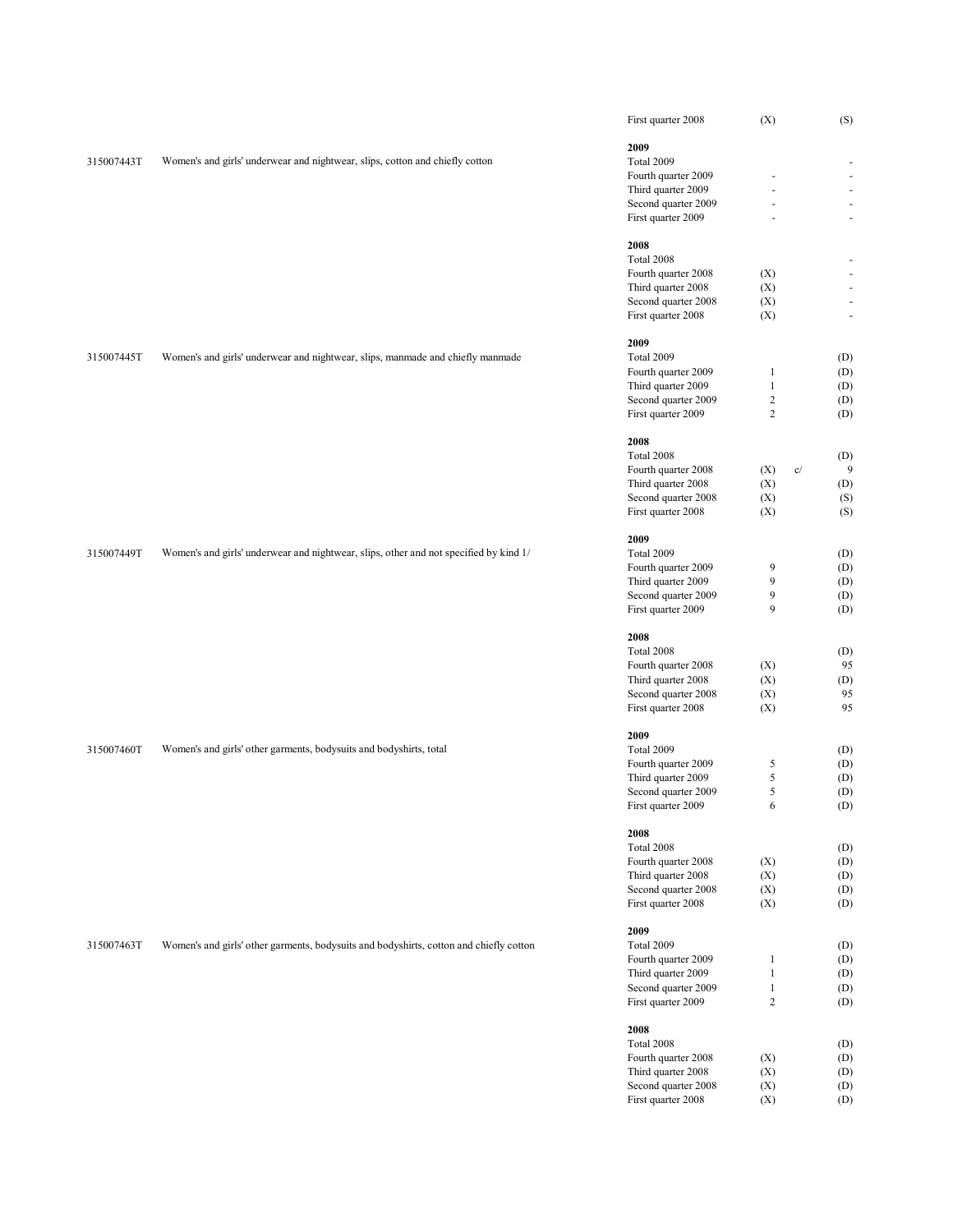|            |                                                                                                 | 2009                |                          |     |
|------------|-------------------------------------------------------------------------------------------------|---------------------|--------------------------|-----|
| 315007465T | Women's and girls' other garments, bodysuits and bodyshirts, manmade and chiefly manmade        | Total 2009          |                          | (D) |
|            |                                                                                                 | Fourth quarter 2009 | $\boldsymbol{2}$         | (D) |
|            |                                                                                                 | Third quarter 2009  | $\overline{c}$           | (D) |
|            |                                                                                                 | Second quarter 2009 | $\overline{c}$           | (D) |
|            |                                                                                                 | First quarter 2009  | 3                        | (D) |
|            |                                                                                                 |                     |                          |     |
|            |                                                                                                 | 2008                |                          |     |
|            |                                                                                                 | Total 2008          |                          | (D) |
|            |                                                                                                 | Fourth quarter 2008 | (X)                      | (D) |
|            |                                                                                                 | Third quarter 2008  | (X)                      | (D) |
|            |                                                                                                 | Second quarter 2008 | (X)                      | (D) |
|            |                                                                                                 | First quarter 2008  | (X)                      | (D) |
|            |                                                                                                 | 2009                |                          |     |
| 315007469T | Women's and girls' other garments, bodysuits and bodyshirts, other and not specified by kind 1/ | Total 2009          |                          | (D) |
|            |                                                                                                 | Fourth quarter 2009 | 5                        | (D) |
|            |                                                                                                 | Third quarter 2009  | $\overline{\mathbf{4}}$  | (D) |
|            |                                                                                                 | Second quarter 2009 | $\overline{\mathbf{4}}$  | (D) |
|            |                                                                                                 | First quarter 2009  | $\overline{4}$           | (D) |
|            |                                                                                                 | 2008                |                          |     |
|            |                                                                                                 | Total 2008          |                          |     |
|            |                                                                                                 | Fourth quarter 2008 |                          | (D) |
|            |                                                                                                 |                     | (X)                      | (D) |
|            |                                                                                                 | Third quarter 2008  | (X)                      | (D) |
|            |                                                                                                 | Second quarter 2008 | (X)                      | (D) |
|            |                                                                                                 | First quarter 2008  | (X)                      | (D) |
|            |                                                                                                 | 2009                |                          |     |
| 315007480T | Women's and girls' other garments, jogging and warmup suits, total                              | Total 2009          |                          | (D) |
|            |                                                                                                 | Fourth quarter 2009 | 5                        | (D) |
|            |                                                                                                 | Third quarter 2009  | 5                        | (D) |
|            |                                                                                                 | Second quarter 2009 | $\overline{\mathcal{L}}$ | (D) |
|            |                                                                                                 | First quarter 2009  | 5                        | (D) |
|            |                                                                                                 |                     |                          |     |
|            |                                                                                                 | 2008                |                          |     |
|            |                                                                                                 | Total 2008          |                          | (D) |
|            |                                                                                                 | Fourth quarter 2008 | (X)                      | (D) |
|            |                                                                                                 | Third quarter 2008  | (X)                      | (D) |
|            |                                                                                                 | Second quarter 2008 | (X)                      | (D) |
|            |                                                                                                 | First quarter 2008  | (X)                      | (D) |
|            |                                                                                                 | 2009                |                          |     |
| 315007483T | Women's and girls' other garments, jogging and warmup suits, cotton and chiefly cotton          | Total 2009          |                          | (D) |
|            |                                                                                                 | Fourth quarter 2009 | ä,                       |     |
|            |                                                                                                 | Third quarter 2009  | $\overline{\phantom{a}}$ |     |
|            |                                                                                                 | Second quarter 2009 | $\overline{\phantom{a}}$ |     |
|            |                                                                                                 | First quarter 2009  | $\mathbf{1}$             | (D) |
|            |                                                                                                 | 2008                |                          |     |
|            |                                                                                                 | Total 2008          |                          | (D) |
|            |                                                                                                 | Fourth quarter 2008 | (X)                      | (D) |
|            |                                                                                                 | Third quarter 2008  |                          |     |
|            |                                                                                                 |                     | (X)                      | (D) |
|            |                                                                                                 | Second quarter 2008 | (X)                      | (D) |
|            |                                                                                                 | First quarter 2008  | (X)                      | (D) |
|            |                                                                                                 | 2009                |                          |     |
| 315007485T | Women's and girls' other garments, jogging and warmup suits, manmade and chiefly manmade        | Total 2009          |                          | (D) |
|            |                                                                                                 | Fourth quarter 2009 | $\overline{c}$           | (D) |
|            |                                                                                                 | Third quarter 2009  | $\mathbf{1}$             | (D) |
|            |                                                                                                 | Second quarter 2009 | $\mathbf{1}$             | (D) |
|            |                                                                                                 | First quarter 2009  | $\overline{c}$           | (D) |
|            |                                                                                                 | 2008                |                          |     |
|            |                                                                                                 | Total 2008          |                          | (D) |
|            |                                                                                                 | Fourth quarter 2008 | (X)                      | (D) |
|            |                                                                                                 | Third quarter 2008  | (X)                      | (D) |
|            |                                                                                                 |                     |                          |     |

Second quarter 2008 (X) (D) First quarter 2008 (X) (D)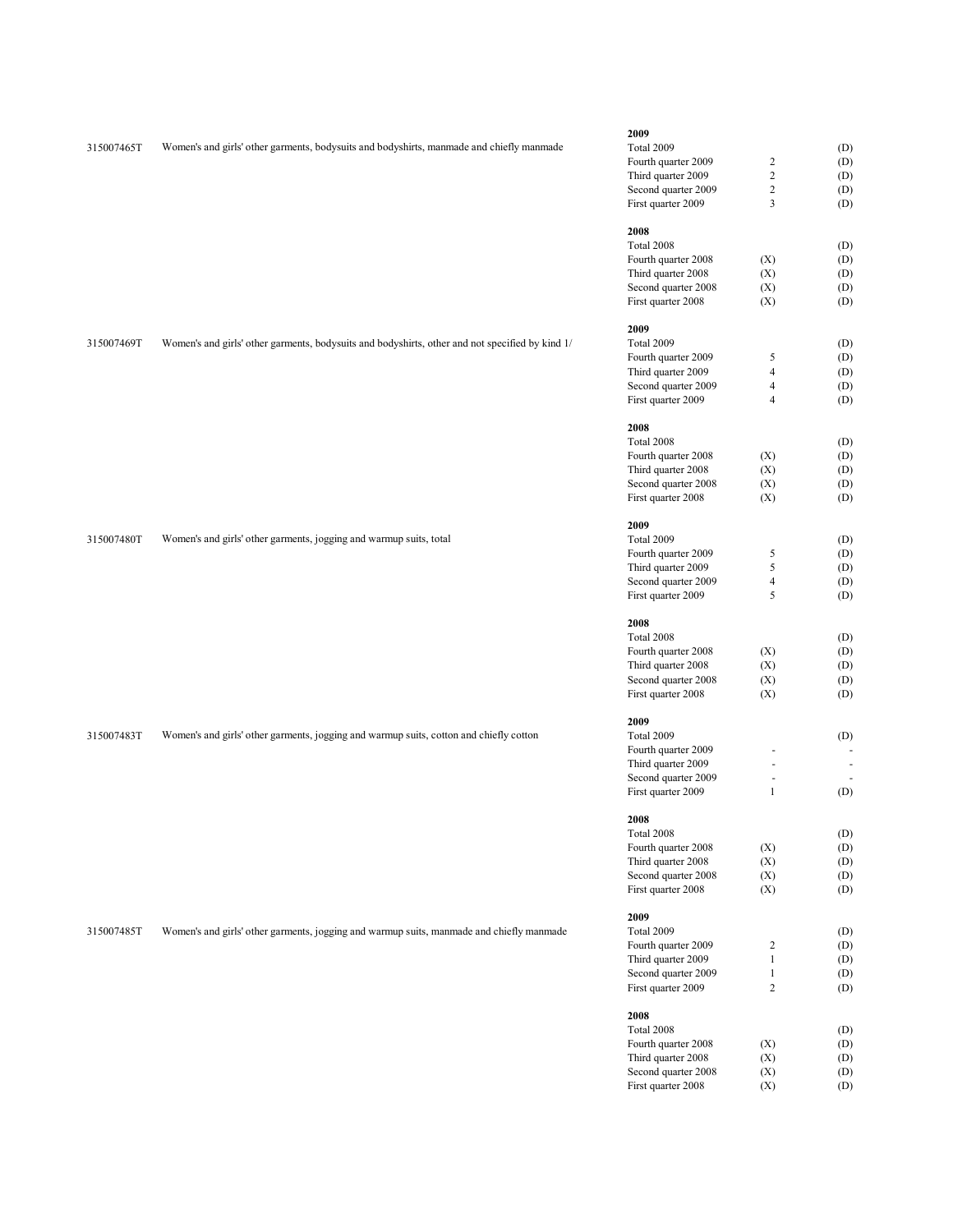|            |                                                                                                    | 2009                                      |                |    |                                            |
|------------|----------------------------------------------------------------------------------------------------|-------------------------------------------|----------------|----|--------------------------------------------|
| 315007489T | Women's and girls' other garments, jogging and warmup suits, other and not specified by kind 1/    | Total 2009                                |                |    | (D)                                        |
|            |                                                                                                    | Fourth quarter 2009                       | 3              |    | (D)                                        |
|            |                                                                                                    | Third quarter 2009                        | $\overline{4}$ |    | (D)                                        |
|            |                                                                                                    | Second quarter 2009                       | 3              |    | (D)                                        |
|            |                                                                                                    |                                           | $\mathfrak{Z}$ |    |                                            |
|            |                                                                                                    | First quarter 2009                        |                |    | (D)                                        |
|            |                                                                                                    | 2008                                      |                |    |                                            |
|            |                                                                                                    | Total 2008                                |                |    | (D)                                        |
|            |                                                                                                    | Fourth quarter 2008                       | (X)            |    | (D)                                        |
|            |                                                                                                    | Third quarter 2008                        | (X)            |    | (D)                                        |
|            |                                                                                                    |                                           |                |    |                                            |
|            |                                                                                                    | Second quarter 2008                       | (X)            |    | (D)                                        |
|            |                                                                                                    | First quarter 2008                        | (X)            |    | (D)                                        |
|            |                                                                                                    | 2009                                      |                |    |                                            |
| 315007500T | Women's and girls' other garments, overalls, coveralls, and jumpsuits, total                       | Total 2009                                |                |    | (S)                                        |
|            |                                                                                                    | Fourth quarter 2009                       | 10             |    | (S)                                        |
|            |                                                                                                    | Third quarter 2009                        | 9              |    | (S)                                        |
|            |                                                                                                    | Second quarter 2009                       | 9              |    | (S)                                        |
|            |                                                                                                    | First quarter 2009                        | 9              |    | (S)                                        |
|            |                                                                                                    |                                           |                |    |                                            |
|            |                                                                                                    | 2008                                      |                |    |                                            |
|            |                                                                                                    | Total 2008                                |                | b/ | 1,105                                      |
|            |                                                                                                    | Fourth quarter 2008                       | (X)            | c/ | 158                                        |
|            |                                                                                                    | Third quarter 2008                        | (X)            |    | (S)                                        |
|            |                                                                                                    | Second quarter 2008                       | (X)            | a/ | 430                                        |
|            |                                                                                                    | First quarter 2008                        | (X)            | a/ | 393                                        |
|            |                                                                                                    | 2009                                      |                |    |                                            |
| 315007503T | Women's and girls' other garments, overalls, coveralls, and jumpsuits, cotton and chiefly cotton   | Total 2009                                |                |    | $\overline{\phantom{a}}$                   |
|            |                                                                                                    | Fourth quarter 2009                       |                |    | $\blacksquare$                             |
|            |                                                                                                    |                                           |                |    |                                            |
|            |                                                                                                    | Third quarter 2009                        |                |    | $\blacksquare$                             |
|            |                                                                                                    | Second quarter 2009                       | ä,             |    | $\blacksquare$                             |
|            |                                                                                                    | First quarter 2009                        |                |    | $\overline{\phantom{a}}$                   |
|            |                                                                                                    |                                           |                |    |                                            |
|            |                                                                                                    | 2008                                      |                |    |                                            |
|            |                                                                                                    |                                           |                |    |                                            |
|            |                                                                                                    | Total 2008                                |                |    | (D)                                        |
|            |                                                                                                    | Fourth quarter 2008                       | (X)            |    | $\overline{\phantom{a}}$                   |
|            |                                                                                                    | Third quarter 2008                        | (X)            |    | (D)                                        |
|            |                                                                                                    | Second quarter 2008                       | (X)            |    | (D)                                        |
|            |                                                                                                    | First quarter 2008                        | (X)            |    | (D)                                        |
|            |                                                                                                    | 2009                                      |                |    |                                            |
| 315007505T | Women's and girls' other garments, overalls, coveralls, and jumpsuits, manmade and chiefly manmade | Total 2009                                |                |    | (D)                                        |
|            |                                                                                                    | Fourth quarter 2009                       | $\mathbf{1}$   |    | (D)                                        |
|            |                                                                                                    | Third quarter 2009                        | $\mathbf{1}$   |    | (D)                                        |
|            |                                                                                                    | Second quarter 2009                       | $\mathbf{1}$   |    | (D)                                        |
|            |                                                                                                    | First quarter 2009                        | $\mathbf{1}$   |    | (D)                                        |
|            |                                                                                                    |                                           |                |    |                                            |
|            |                                                                                                    | 2008                                      |                |    |                                            |
|            |                                                                                                    | Total 2008                                |                |    | (D)                                        |
|            |                                                                                                    | Fourth quarter 2008                       | (X)            |    | (D)                                        |
|            |                                                                                                    | Third quarter 2008                        | (X)            |    | (D)                                        |
|            |                                                                                                    | Second quarter 2008                       | (X)            |    | (D)                                        |
|            |                                                                                                    | First quarter 2008                        | (X)            |    | (D)                                        |
|            |                                                                                                    |                                           |                |    |                                            |
|            |                                                                                                    | 2009                                      |                |    | $\blacksquare$                             |
| 315007506T | Women's and girls' other garments, overalls, coveralls, and jumpsuits, wool and chiefly wool       | Total 2009                                |                |    |                                            |
|            |                                                                                                    | Fourth quarter 2009                       |                |    | $\overline{\phantom{a}}$                   |
|            |                                                                                                    | Third quarter 2009                        |                |    | $\overline{\phantom{a}}$                   |
|            |                                                                                                    | Second quarter 2009<br>First quarter 2009 |                |    | $\blacksquare$<br>$\overline{\phantom{a}}$ |
|            |                                                                                                    |                                           |                |    |                                            |
|            |                                                                                                    | 2008                                      |                |    |                                            |
|            |                                                                                                    | Total 2008                                |                |    | $\sim$                                     |
|            |                                                                                                    | Fourth quarter 2008                       | (X)            |    | $\sim$                                     |
|            |                                                                                                    | Third quarter 2008                        | (X)            |    | $\blacksquare$                             |
|            |                                                                                                    | Second quarter 2008<br>First quarter 2008 | (X)<br>(X)     |    | ÷.                                         |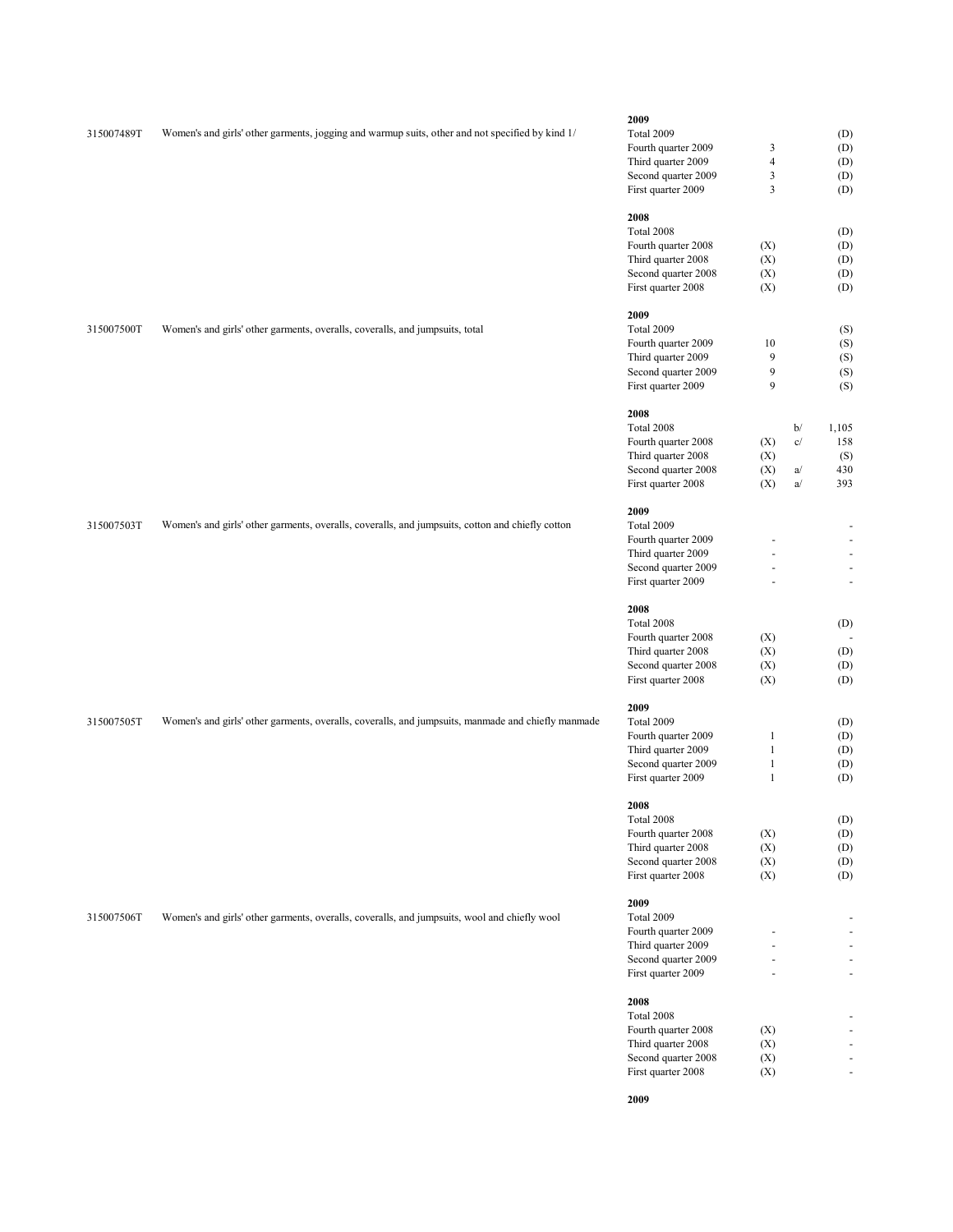| 315007509T | Women's and girls' other garments, overalls, coveralls, and jumpsuits, other and not specified by kind 1/ | Total 2009          |                | (D)            |
|------------|-----------------------------------------------------------------------------------------------------------|---------------------|----------------|----------------|
|            |                                                                                                           | Fourth quarter 2009 | 9              | (D)            |
|            |                                                                                                           | Third quarter 2009  | $\,$ 8 $\,$    | (D)            |
|            |                                                                                                           | Second quarter 2009 | 9              | (D)            |
|            |                                                                                                           | First quarter 2009  | 9              | (D)            |
|            |                                                                                                           |                     |                |                |
|            |                                                                                                           | 2008                |                |                |
|            |                                                                                                           | Total 2008          |                | (D)            |
|            |                                                                                                           | Fourth quarter 2008 | (X)            | (D)            |
|            |                                                                                                           |                     |                |                |
|            |                                                                                                           | Third quarter 2008  | (X)            | (D)            |
|            |                                                                                                           | Second quarter 2008 | (X)            | (D)            |
|            |                                                                                                           | First quarter 2008  | (X)            | (D)            |
|            |                                                                                                           | 2009                |                |                |
| 315007520T | Women's and girls' other garments, playsuits, rompers, halters, etc., total                               | Total 2009          |                | (D)            |
|            |                                                                                                           | Fourth quarter 2009 |                |                |
|            |                                                                                                           |                     | 12             | (D)            |
|            |                                                                                                           | Third quarter 2009  | 12             | (D)            |
|            |                                                                                                           | Second quarter 2009 | 12             | (D)            |
|            |                                                                                                           | First quarter 2009  | 12             | (D)            |
|            |                                                                                                           | 2008                |                |                |
|            |                                                                                                           |                     |                |                |
|            |                                                                                                           | Total 2008          |                | (D)            |
|            |                                                                                                           | Fourth quarter 2008 | (X)            | (D)            |
|            |                                                                                                           | Third quarter 2008  | (X)            | (D)            |
|            |                                                                                                           | Second quarter 2008 | (X)            | (D)            |
|            |                                                                                                           | First quarter 2008  | (X)            | (D)            |
|            |                                                                                                           |                     |                |                |
|            |                                                                                                           | 2009                |                |                |
| 315007523T | Women's and girls' other garments, playsuits, rompers, halters, etc., cotton and chiefly cotton           | Total 2009          |                | (D)            |
|            |                                                                                                           | Fourth quarter 2009 | $\mathbf{1}$   | (D)            |
|            |                                                                                                           | Third quarter 2009  | $\mathbf{1}$   | (D)            |
|            |                                                                                                           | Second quarter 2009 | $\mathbf{1}$   | (D)            |
|            |                                                                                                           | First quarter 2009  | $\mathbf{1}$   | (D)            |
|            |                                                                                                           |                     |                |                |
|            |                                                                                                           | 2008                |                |                |
|            |                                                                                                           | Total 2008          |                | (D)            |
|            |                                                                                                           | Fourth quarter 2008 | (X)            | (D)            |
|            |                                                                                                           | Third quarter 2008  | (X)            | (D)            |
|            |                                                                                                           | Second quarter 2008 | (X)            | (D)            |
|            |                                                                                                           | First quarter 2008  | (X)            | (D)            |
|            |                                                                                                           |                     |                |                |
|            |                                                                                                           | 2009                |                |                |
| 315007525T | Women's and girls' other garments, playsuits, rompers, halters, etc., manmade and chiefly manmade         | Total 2009          |                | (D)            |
|            |                                                                                                           | Fourth quarter 2009 |                |                |
|            |                                                                                                           |                     | 4              | (D)            |
|            |                                                                                                           | Third quarter 2009  | $\overline{4}$ | (D)            |
|            |                                                                                                           | Second quarter 2009 | $\overline{4}$ | (D)            |
|            |                                                                                                           | First quarter 2009  | $\overline{4}$ | (D)            |
|            |                                                                                                           |                     |                |                |
|            |                                                                                                           | 2008                |                |                |
|            |                                                                                                           | Total 2008          |                | (D)            |
|            |                                                                                                           | Fourth quarter 2008 | (X)            | (D)            |
|            |                                                                                                           | Third quarter 2008  | (X)            | (D)            |
|            |                                                                                                           | Second quarter 2008 | (X)            | (D)            |
|            |                                                                                                           | First quarter 2008  | (X)            | (D)            |
|            |                                                                                                           |                     |                |                |
|            |                                                                                                           | 2009                |                |                |
| 315007526T | Women's and girls' other garments, playsuits, rompers, halters, etc., wool and chiefly wool               | Total 2009          |                |                |
|            |                                                                                                           | Fourth quarter 2009 |                |                |
|            |                                                                                                           | Third quarter 2009  | ÷.             |                |
|            |                                                                                                           | Second quarter 2009 | ä,             | ٠              |
|            |                                                                                                           | First quarter 2009  | ÷.             | $\overline{a}$ |
|            |                                                                                                           |                     |                |                |
|            |                                                                                                           | 2008                |                |                |
|            |                                                                                                           | Total 2008          |                |                |
|            |                                                                                                           | Fourth quarter 2008 | (X)            |                |
|            |                                                                                                           | Third quarter 2008  | (X)            |                |
|            |                                                                                                           | Second quarter 2008 | (X)            |                |
|            |                                                                                                           | First quarter 2008  | (X)            |                |
|            |                                                                                                           |                     |                |                |
|            |                                                                                                           | 2009                |                |                |
| 315007529T | Women's and girls' other garments, playsuits, rompers, halters, etc., other and not specified by kind 1/  | Total 2009          |                | (D)            |
|            |                                                                                                           |                     |                |                |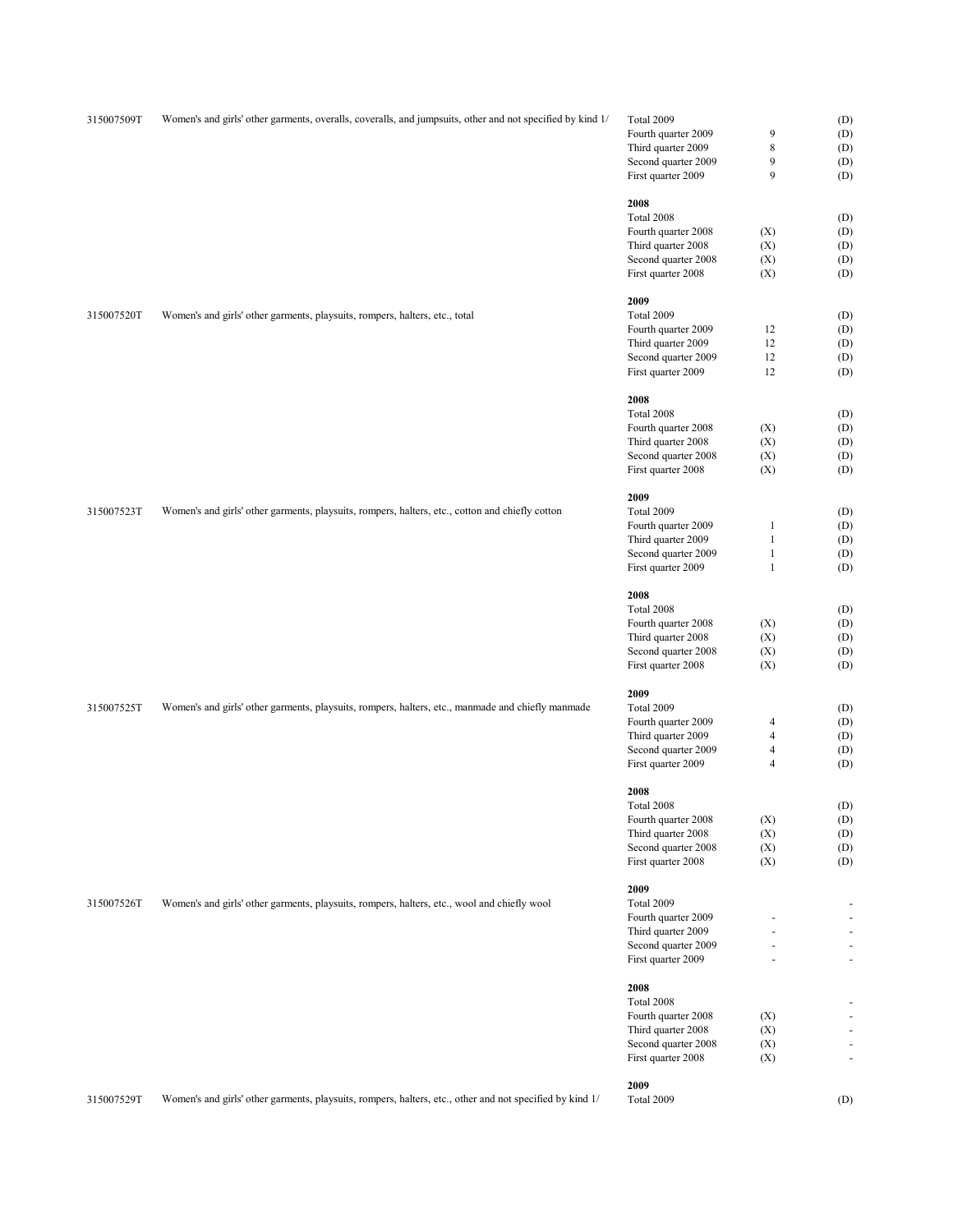|            |                                                                                    | Fourth quarter 2009                       | $\boldsymbol{7}$ | (D)     |
|------------|------------------------------------------------------------------------------------|-------------------------------------------|------------------|---------|
|            |                                                                                    | Third quarter 2009                        | $\overline{7}$   | (D)     |
|            |                                                                                    | Second quarter 2009                       | $\boldsymbol{7}$ | (D)     |
|            |                                                                                    | First quarter 2009                        | $7\phantom{.0}$  | (D)     |
|            |                                                                                    | 2008                                      |                  |         |
|            |                                                                                    | Total 2008                                |                  | (D)     |
|            |                                                                                    | Fourth quarter 2008                       | (X)              | (D)     |
|            |                                                                                    |                                           |                  |         |
|            |                                                                                    | Third quarter 2008                        | (X)              | (D)     |
|            |                                                                                    | Second quarter 2008                       | (X)              | (D)     |
|            |                                                                                    | First quarter 2008                        | (X)              | (D)     |
|            |                                                                                    | 2009                                      |                  |         |
| 315007540T | Women's and girls' other garments, ski apparel, total                              | Total 2009                                |                  | (D)     |
|            |                                                                                    | Fourth quarter 2009                       | $\mathbf{1}$     | (D)     |
|            |                                                                                    | Third quarter 2009                        | $\mathbf{1}$     | (D)     |
|            |                                                                                    | Second quarter 2009                       | $\mathbf{1}$     | (D)     |
|            |                                                                                    | First quarter 2009                        | $\mathbf{1}$     | (D)     |
|            |                                                                                    | 2008                                      |                  |         |
|            |                                                                                    | Total 2008                                |                  | (D)     |
|            |                                                                                    | Fourth quarter 2008                       | (X)              | (D)     |
|            |                                                                                    | Third quarter 2008                        | (X)              | (D)     |
|            |                                                                                    | Second quarter 2008                       | (X)              | (D)     |
|            |                                                                                    | First quarter 2008                        | (X)              | (D)     |
|            |                                                                                    | 2009                                      |                  |         |
| 315007543T | Women's and girls' other garments, ski apparel, cotton and chiefly cotton          | Total 2009                                |                  |         |
|            |                                                                                    | Fourth quarter 2009                       |                  | ÷       |
|            |                                                                                    | Third quarter 2009                        |                  |         |
|            |                                                                                    | Second quarter 2009                       |                  | ÷       |
|            |                                                                                    | First quarter 2009                        |                  | ÷       |
|            |                                                                                    | 2008                                      |                  |         |
|            |                                                                                    | Total 2008                                |                  |         |
|            |                                                                                    | Fourth quarter 2008                       | (X)              |         |
|            |                                                                                    |                                           |                  | ÷       |
|            |                                                                                    | Third quarter 2008                        | (X)              | ÷       |
|            |                                                                                    | Second quarter 2008<br>First quarter 2008 | (X)<br>(X)       | -<br>÷, |
|            |                                                                                    |                                           |                  |         |
|            |                                                                                    | 2009                                      |                  |         |
| 315007545T | Women's and girls' other garments, ski apparel, manmade and chiefly manmade        | Total 2009                                |                  |         |
|            |                                                                                    | Fourth quarter 2009                       |                  |         |
|            |                                                                                    | Third quarter 2009                        |                  |         |
|            |                                                                                    | Second quarter 2009<br>First quarter 2009 |                  | ÷<br>ł, |
|            |                                                                                    |                                           |                  |         |
|            |                                                                                    | 2008                                      |                  |         |
|            |                                                                                    | Total 2008                                |                  |         |
|            |                                                                                    | Fourth quarter 2008                       | (X)              |         |
|            |                                                                                    | Third quarter 2008                        | (X)              |         |
|            |                                                                                    | Second quarter 2008                       | (X)              | ÷       |
|            |                                                                                    | First quarter 2008                        | (X)              | Ĭ.      |
|            |                                                                                    | 2009                                      |                  |         |
| 315007549T | Women's and girls' other garments, ski apparel, other and not specified by kind 1/ | Total 2009                                |                  | (D)     |
|            |                                                                                    | Fourth quarter 2009                       | $\mathbf{1}$     | (D)     |
|            |                                                                                    | Third quarter 2009                        | $\mathbf{1}$     | (D)     |
|            |                                                                                    | Second quarter 2009                       | $\mathbf{1}$     | (D)     |
|            |                                                                                    | First quarter 2009                        | $\mathbf{1}$     | (D)     |
|            |                                                                                    | 2008                                      |                  |         |
|            |                                                                                    | Total 2008                                |                  | (D)     |
|            |                                                                                    | Fourth quarter 2008                       | (X)              | (D)     |
|            |                                                                                    | Third quarter 2008                        | (X)              | (D)     |
|            |                                                                                    | Second quarter 2008                       | (X)              | (D)     |
|            |                                                                                    | First quarter 2008                        | (X)              | (D)     |
|            |                                                                                    | 2009                                      |                  |         |
| 315007560T | Women's and girls' other garments, suits, including pant suits, total              | Total 2009                                |                  | (S)     |
|            |                                                                                    | Fourth quarter 2009                       | 15               | (S)     |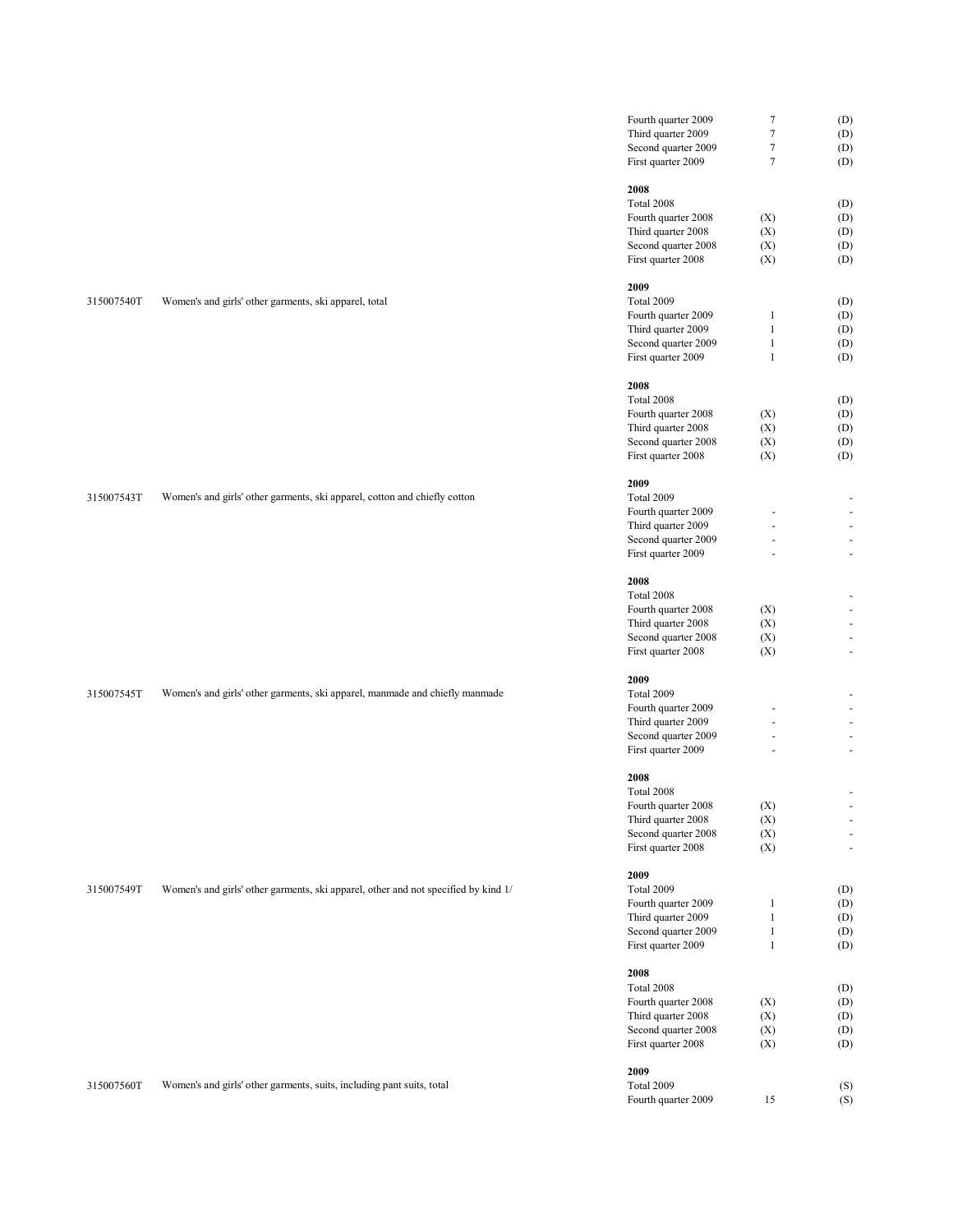|            |                                                                                                          | Third quarter 2009                        | 15               | (S)                                        |
|------------|----------------------------------------------------------------------------------------------------------|-------------------------------------------|------------------|--------------------------------------------|
|            |                                                                                                          | Second quarter 2009                       | 15               | (S)                                        |
|            |                                                                                                          | First quarter 2009                        | 15               | (S)                                        |
|            |                                                                                                          |                                           |                  |                                            |
|            |                                                                                                          | 2008<br>Total 2008                        |                  |                                            |
|            |                                                                                                          | Fourth quarter 2008                       | (X)              | (S)<br>(S)                                 |
|            |                                                                                                          | Third quarter 2008                        | (X)              | (S)                                        |
|            |                                                                                                          | Second quarter 2008                       | (X)              | (S)                                        |
|            |                                                                                                          | First quarter 2008                        | (X)              | (S)                                        |
|            |                                                                                                          |                                           |                  |                                            |
|            |                                                                                                          | 2009                                      |                  |                                            |
| 315007563T | Women's and girls' other garments, suits, including pant suits, cotton and chiefly cotton                | Total 2009                                |                  |                                            |
|            |                                                                                                          | Fourth quarter 2009                       |                  | ÷.                                         |
|            |                                                                                                          | Third quarter 2009                        |                  |                                            |
|            |                                                                                                          | Second quarter 2009                       |                  | ÷.                                         |
|            |                                                                                                          | First quarter 2009                        |                  | $\sim$                                     |
|            |                                                                                                          |                                           |                  |                                            |
|            |                                                                                                          | 2008                                      |                  |                                            |
|            |                                                                                                          | Total 2008                                |                  | $\overline{\phantom{a}}$<br>$\blacksquare$ |
|            |                                                                                                          | Fourth quarter 2008<br>Third quarter 2008 | (X)<br>(X)       | $\overline{\phantom{a}}$                   |
|            |                                                                                                          | Second quarter 2008                       | (X)              | ÷.                                         |
|            |                                                                                                          | First quarter 2008                        | (X)              | $\blacksquare$                             |
|            |                                                                                                          |                                           |                  |                                            |
|            |                                                                                                          | 2009                                      |                  |                                            |
| 315007565T | Women's and girls' other garments, suits, including pant suits, manmade and chiefly manmade              | Total 2009                                |                  | (D)                                        |
|            |                                                                                                          | Fourth quarter 2009                       | 2                | (D)                                        |
|            |                                                                                                          | Third quarter 2009                        | $\sqrt{2}$       | (D)                                        |
|            |                                                                                                          | Second quarter 2009                       | $\boldsymbol{2}$ | (D)                                        |
|            |                                                                                                          | First quarter 2009                        | $\boldsymbol{2}$ | (D)                                        |
|            |                                                                                                          |                                           |                  |                                            |
|            |                                                                                                          | 2008                                      |                  |                                            |
|            |                                                                                                          | Total 2008                                |                  | (D)                                        |
|            |                                                                                                          | Fourth quarter 2008                       | (X)              | (D)                                        |
|            |                                                                                                          | Third quarter 2008                        | (X)              | (D)                                        |
|            |                                                                                                          | Second quarter 2008<br>First quarter 2008 | (X)<br>(X)       | (D)<br>(D)                                 |
|            |                                                                                                          |                                           |                  |                                            |
|            |                                                                                                          | 2009                                      |                  |                                            |
| 315007566T | Women's and girls' other garments, suits, including pant suits, wool and chiefly wool                    | Total 2009                                |                  |                                            |
|            |                                                                                                          | Fourth quarter 2009                       |                  | $\sim$                                     |
|            |                                                                                                          | Third quarter 2009                        |                  |                                            |
|            |                                                                                                          | Second quarter 2009                       |                  | ÷.                                         |
|            |                                                                                                          | First quarter 2009                        |                  | $\sim$                                     |
|            |                                                                                                          |                                           |                  |                                            |
|            |                                                                                                          | 2008                                      |                  |                                            |
|            |                                                                                                          | Total 2008                                |                  | (D)                                        |
|            |                                                                                                          | Fourth quarter 2008                       | (X)              | (D)                                        |
|            |                                                                                                          | Third quarter 2008                        | $(\mathbf{X})$   | (D)                                        |
|            |                                                                                                          | Second quarter 2008<br>First quarter 2008 | (X)              | (D)<br>(D)                                 |
|            |                                                                                                          |                                           | (X)              |                                            |
|            |                                                                                                          | 2009                                      |                  |                                            |
| 315007564T | Women's and girls' other garments, suits, including pant suits, chiefly manmade that include wool blends | Total 2009                                |                  | ٠                                          |
|            |                                                                                                          | Fourth quarter 2009                       |                  | $\overline{\phantom{a}}$                   |
|            |                                                                                                          | Third quarter 2009                        |                  | ÷.                                         |
|            |                                                                                                          | Second quarter 2009                       |                  | $\overline{\phantom{a}}$                   |
|            |                                                                                                          | First quarter 2009                        |                  | ÷.                                         |
|            |                                                                                                          |                                           |                  |                                            |
|            |                                                                                                          | 2008                                      |                  |                                            |
|            |                                                                                                          | Total 2008                                |                  | $\sim$                                     |
|            |                                                                                                          | Fourth quarter 2008                       | (X)              |                                            |
|            |                                                                                                          | Third quarter 2008                        | (X)              | ÷.                                         |
|            |                                                                                                          | Second quarter 2008                       | (X)              |                                            |
|            |                                                                                                          | First quarter 2008                        | (X)              | $\blacksquare$                             |
|            |                                                                                                          | 2009                                      |                  |                                            |
| 315007569T | Women's and girls' other garments, suits, including pant suits, other and not specified by kind 1/       | Total 2009                                |                  | (D)                                        |
|            |                                                                                                          | Fourth quarter 2009                       | 13               | (D)                                        |
|            |                                                                                                          | Third quarter 2009                        | 13               | (D)                                        |
|            |                                                                                                          |                                           |                  |                                            |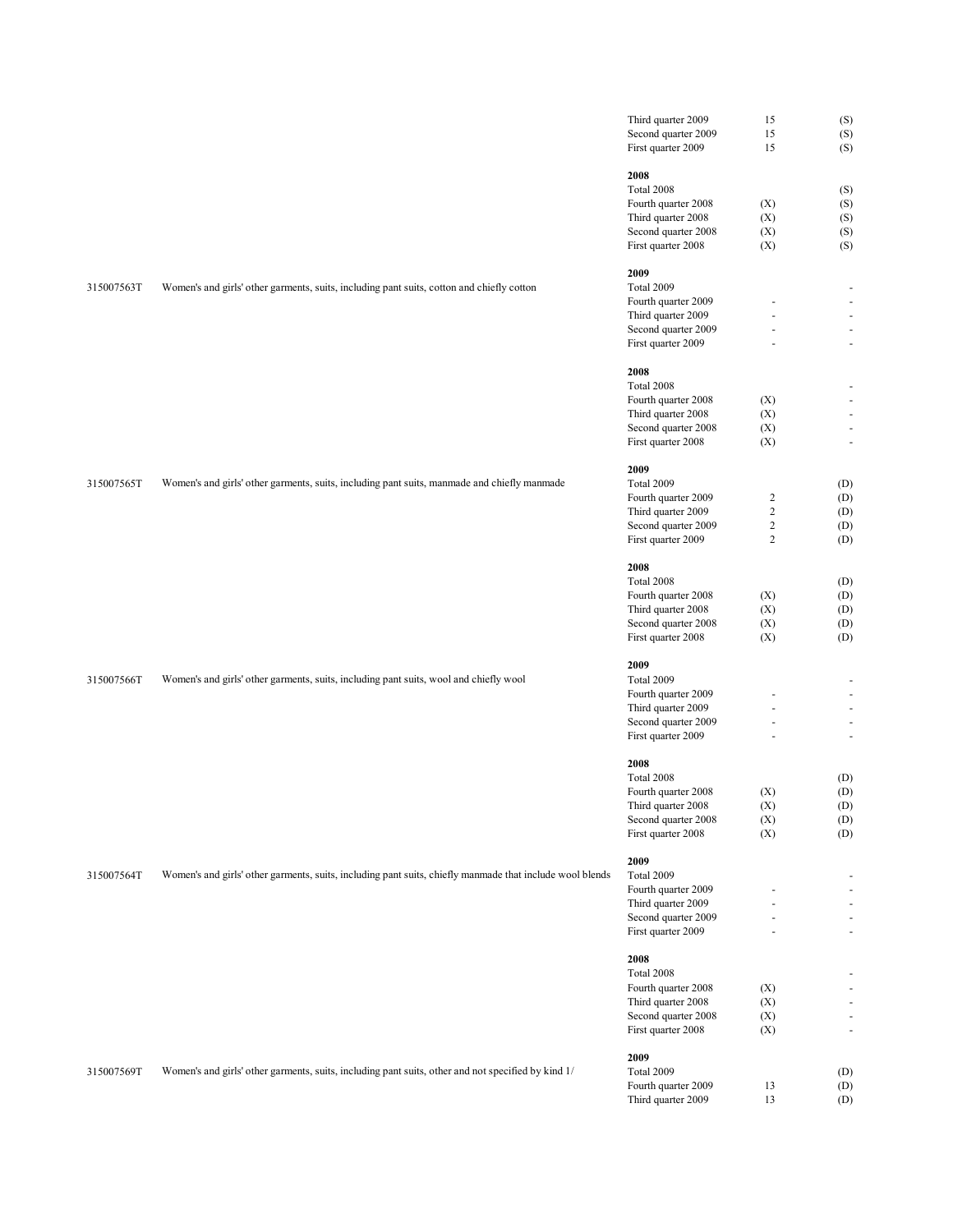|            |                                                                                 | Second quarter 2009<br>First quarter 2009                       | 13<br>13                             |              | (D)<br>(D)        |  |
|------------|---------------------------------------------------------------------------------|-----------------------------------------------------------------|--------------------------------------|--------------|-------------------|--|
|            |                                                                                 | 2008<br>Total 2008<br>Fourth quarter 2008                       | (X)                                  |              | (D)<br>(D)        |  |
|            |                                                                                 | Third quarter 2008<br>Second quarter 2008<br>First quarter 2008 | (X)<br>(X)<br>(X)                    |              | (D)<br>(D)<br>(D) |  |
| 315007580T | Women's and girls' other garments, swimwear, total                              | 2009<br>Total 2009                                              |                                      | c/           | 13,801            |  |
|            |                                                                                 | Fourth quarter 2009<br>Third quarter 2009                       | 27<br>27                             | c/<br>c/     | 2,265<br>809      |  |
|            |                                                                                 | Second quarter 2009<br>First quarter 2009                       | 28<br>28                             | c/<br>c/r/   | 4,964<br>5,763    |  |
|            |                                                                                 | 2008<br>Total 2008                                              |                                      | c/r/         | 15,276            |  |
|            |                                                                                 | Fourth quarter 2008<br>Third quarter 2008                       | (X)<br>(X)                           | c/r/<br>c/r/ | 2,851<br>1,322    |  |
|            |                                                                                 | Second quarter 2008<br>First quarter 2008                       | (X)<br>(X)                           | c/r/<br>c/r/ | 4,314<br>6,789    |  |
| 315007583T | Women's and girls' other garments, swimwear, cotton and chiefly cotton          | 2009<br>Total 2009                                              |                                      |              |                   |  |
|            |                                                                                 | Fourth quarter 2009                                             |                                      |              |                   |  |
|            |                                                                                 | Third quarter 2009<br>Second quarter 2009                       | ä,                                   |              |                   |  |
|            |                                                                                 | First quarter 2009                                              |                                      |              |                   |  |
|            |                                                                                 | 2008<br>Total 2008                                              |                                      |              | (D)               |  |
|            |                                                                                 | Fourth quarter 2008                                             | (X)                                  |              | $\sim$            |  |
|            |                                                                                 | Third quarter 2008                                              | (X)                                  |              | (D)               |  |
|            |                                                                                 | Second quarter 2008<br>First quarter 2008                       | (X)<br>(X)                           |              | (D)<br>(D)        |  |
|            |                                                                                 | 2009                                                            |                                      |              |                   |  |
| 315007585T | Women's and girls' other garments, swimwear, manmade and chiefly manmade        | Total 2009                                                      |                                      | b/           | 9,999             |  |
|            |                                                                                 | Fourth quarter 2009<br>Third quarter 2009                       | $\boldsymbol{7}$<br>$\boldsymbol{7}$ | c/           | 1,696<br>582      |  |
|            |                                                                                 | Second quarter 2009                                             | 6                                    | a/           | 3,126             |  |
|            |                                                                                 | First quarter 2009                                              | $\tau$                               | c/           | 4,595             |  |
|            |                                                                                 | 2008                                                            |                                      |              |                   |  |
|            |                                                                                 | Total 2008<br>Fourth quarter 2008                               | (X)                                  | a/<br>a/r/   | 11,118<br>1,573   |  |
|            |                                                                                 | Third quarter 2008                                              | (X)                                  | b/           | 973               |  |
|            |                                                                                 | Second quarter 2008<br>First quarter 2008                       | (X)<br>(X)                           | b/           | 3,334<br>5,238    |  |
| 315007589T | Women's and girls' other garments, swimwear, other and not specified by kind 1/ | 2009<br>Total 2009                                              |                                      |              | 3,802             |  |
|            |                                                                                 | Fourth quarter 2009                                             | 21                                   | r/           | 569               |  |
|            |                                                                                 | Third quarter 2009<br>Second quarter 2009                       | 21<br>23                             | $\Gamma/$    | 227<br>1,838      |  |
|            |                                                                                 | First quarter 2009                                              | 23                                   | $\Gamma/$    | 1,168             |  |
|            |                                                                                 | 2008<br>Total 2008                                              |                                      |              | (D)               |  |
|            |                                                                                 | Fourth quarter 2008<br>Third quarter 2008                       | (X)<br>(X)                           | r/           | 1,278<br>(D)      |  |
|            |                                                                                 | Second quarter 2008                                             | (X)                                  |              | (D)               |  |
|            |                                                                                 | First quarter 2008                                              | (X)                                  |              | (D)               |  |
| 315007590T |                                                                                 | 2009<br>Total 2009                                              |                                      | c/           | 1,406             |  |
|            | Women's and girls' other garments, team sports uniforms, total                  | Fourth quarter 2009                                             | 25                                   | b/r/         | 445               |  |
|            |                                                                                 | Third quarter 2009                                              | 25                                   | c/r/         | 420               |  |
|            |                                                                                 | Second quarter 2009                                             | 25                                   |              | (S)               |  |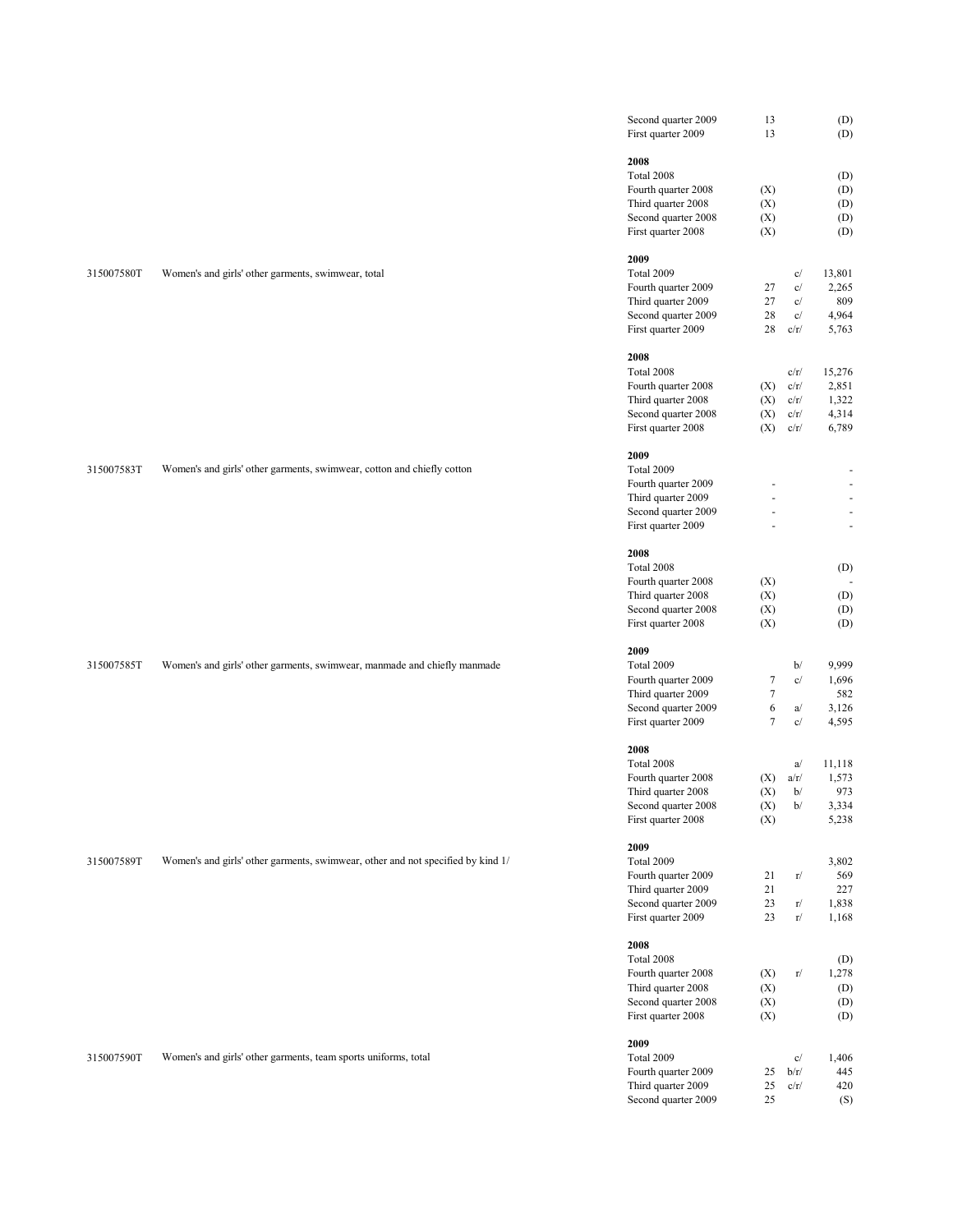|            |                                                                                             | First quarter 2009                        | 26               | c/r/      | 298                      |
|------------|---------------------------------------------------------------------------------------------|-------------------------------------------|------------------|-----------|--------------------------|
|            |                                                                                             | 2008                                      |                  |           |                          |
|            |                                                                                             | Total 2008                                |                  |           | (S)                      |
|            |                                                                                             | Fourth quarter 2008                       | (X)              |           | (S)                      |
|            |                                                                                             | Third quarter 2008                        | (X)              |           | (S)                      |
|            |                                                                                             | Second quarter 2008                       | (X)              |           | (S)                      |
|            |                                                                                             | First quarter 2008                        | (X)              |           | (S)                      |
|            |                                                                                             |                                           |                  |           |                          |
|            |                                                                                             | 2009                                      |                  |           |                          |
| 315007593T | Women's and girls' other garments, team sports uniforms, cotton and chiefly cotton          | Total 2009                                |                  |           |                          |
|            |                                                                                             | Fourth quarter 2009                       |                  |           |                          |
|            |                                                                                             | Third quarter 2009                        |                  |           |                          |
|            |                                                                                             | Second quarter 2009<br>First quarter 2009 |                  |           | $\omega$                 |
|            |                                                                                             |                                           |                  |           |                          |
|            |                                                                                             | 2008                                      |                  |           |                          |
|            |                                                                                             | Total 2008                                |                  |           |                          |
|            |                                                                                             | Fourth quarter 2008                       | (X)              |           |                          |
|            |                                                                                             | Third quarter 2008                        | (X)              |           | $\sim$                   |
|            |                                                                                             | Second quarter 2008                       | (X)<br>(X)       |           | $\omega$                 |
|            |                                                                                             | First quarter 2008                        |                  |           |                          |
|            |                                                                                             | 2009                                      |                  |           |                          |
| 315007595T | Women's and girls' other garments, team sports uniforms, manmade and chiefly manmade        | Total 2009                                |                  | a/        | 964                      |
|            |                                                                                             | Fourth quarter 2009                       | $\,8\,$          |           | 353                      |
|            |                                                                                             | Third quarter 2009                        | $\boldsymbol{7}$ |           | 306                      |
|            |                                                                                             | Second quarter 2009                       | $\,$ 8 $\,$      | b/r/      | 140                      |
|            |                                                                                             | First quarter 2009                        | $\,$ 8 $\,$      | b/r/      | 165                      |
|            |                                                                                             | 2008                                      |                  |           |                          |
|            |                                                                                             | Total 2008                                |                  | c/r/      | 571                      |
|            |                                                                                             | Fourth quarter 2008                       | (X)              | c/r/      | 163                      |
|            |                                                                                             | Third quarter 2008                        | (X)              | a/r/      | 119                      |
|            |                                                                                             | Second quarter 2008                       | (X)              | c/r/      | 116                      |
|            |                                                                                             | First quarter 2008                        | (X)              |           | (S)                      |
|            |                                                                                             | 2009                                      |                  |           |                          |
| 315007596T | Women's and girls' other garments, team sports uniforms, wool and chiefly wool              | Total 2009                                |                  |           |                          |
|            |                                                                                             | Fourth quarter 2009                       |                  |           | ÷.                       |
|            |                                                                                             | Third quarter 2009                        |                  |           |                          |
|            |                                                                                             | Second quarter 2009                       |                  |           | $\sim$                   |
|            |                                                                                             | First quarter 2009                        |                  |           | $\sim$                   |
|            |                                                                                             | 2008                                      |                  |           |                          |
|            |                                                                                             | Total 2008                                |                  |           |                          |
|            |                                                                                             | Fourth quarter 2008                       | (X)              |           | $\sim$                   |
|            |                                                                                             | Third quarter 2008                        | (X)              |           | $\overline{\phantom{a}}$ |
|            |                                                                                             | Second quarter 2008                       | (X)              |           | $\sim$                   |
|            |                                                                                             | First quarter 2008                        | (X)              |           |                          |
|            |                                                                                             | 2009                                      |                  |           |                          |
| 315007599T | Women's and girls' other garments, team sports uniforms, other and not specified by kind 1/ | Total 2009                                |                  |           | 442                      |
|            |                                                                                             | Fourth quarter 2009                       | 18               | r/        | 92                       |
|            |                                                                                             | Third quarter 2009                        | 19               | $\rm r/$  | 114                      |
|            |                                                                                             | Second quarter 2009                       | 18               | $\rm r/$  | 103                      |
|            |                                                                                             | First quarter 2009                        | $20\,$           | $\rm r/$  | 133                      |
|            |                                                                                             | 2008                                      |                  |           |                          |
|            |                                                                                             | Total 2008                                |                  | r/        | 557                      |
|            |                                                                                             | Fourth quarter 2008                       | (X)              | r/        | 205                      |
|            |                                                                                             | Third quarter 2008                        | (X)              | r/        | 145                      |
|            |                                                                                             | Second quarter 2008                       | (X)              | $\rm r/$  | 104                      |
|            |                                                                                             | First quarter 2008                        | (X)              | $\Gamma/$ | 103                      |
|            |                                                                                             | 2009                                      |                  |           |                          |
| 315007600T | Women's and girls' other garments, washable service apparel, total                          | Total 2009                                |                  |           | (S)                      |
|            |                                                                                             | Fourth quarter 2009                       | 21               |           | (S)                      |
|            |                                                                                             | Third quarter 2009                        | 21               |           | (S)                      |
|            |                                                                                             | Second quarter 2009                       | 21               |           | (S)                      |
|            |                                                                                             | First quarter 2009                        | 21               |           | (S)                      |
|            |                                                                                             |                                           |                  |           |                          |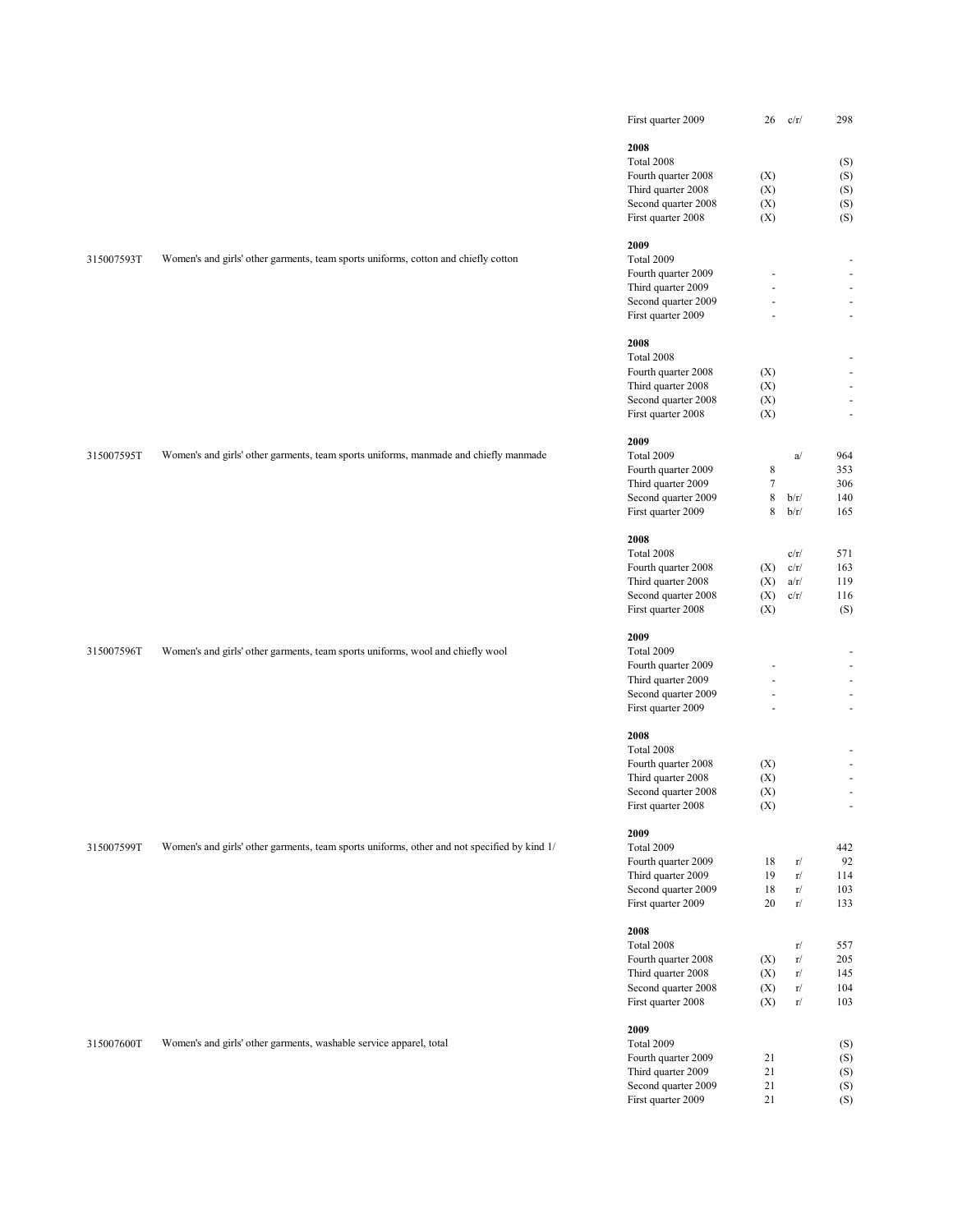|                                             | 2008                              |                |            |
|---------------------------------------------|-----------------------------------|----------------|------------|
|                                             | Total 2008                        |                | (S)        |
|                                             | Fourth quarter 2008               | (X)            | (S)        |
|                                             | Third quarter 2008                | (X)            | (S)        |
|                                             | Second quarter 2008               | (X)            | (S)        |
|                                             | First quarter 2008                | (X)            | (S)        |
|                                             | 2009                              |                |            |
| apparel, cotton and chiefly cotton          | Total 2009                        |                | (D)        |
|                                             | Fourth quarter 2009               | 2              | (D)        |
|                                             | Third quarter 2009                | $\overline{c}$ | (D)        |
|                                             | Second quarter 2009               | $\overline{c}$ | (D)        |
|                                             | First quarter 2009                | $\overline{c}$ | (D)        |
|                                             | 2008                              |                |            |
|                                             | Total 2008<br>Fourth quarter 2008 |                | (D)        |
|                                             | Third quarter 2008                | (X)<br>(X)     | (D)<br>(D) |
|                                             | Second quarter 2008               | (X)            | (D)        |
|                                             | First quarter 2008                | (X)            | (D)        |
|                                             | 2009                              |                |            |
| apparel, manmade and chiefly manmade        | Total 2009                        |                | (D)        |
|                                             | Fourth quarter 2009               | 5              | (D)        |
|                                             | Third quarter 2009                | 5              | (D)        |
|                                             | Second quarter 2009               | 5              | (D)        |
|                                             | First quarter 2009                | 5              | (D)        |
|                                             | 2008                              |                |            |
|                                             | Total 2008                        |                | (D)        |
|                                             | Fourth quarter 2008               | (X)            | (D)        |
|                                             | Third quarter 2008                | (X)            | (D)        |
|                                             | Second quarter 2008               | (X)            | (D)        |
|                                             | First quarter 2008                | (X)            | (D)        |
|                                             | 2009                              |                |            |
| apparel, other and not specified by kind 1/ | Total 2009                        |                | (D)        |
|                                             | Fourth quarter 2009               | 15             | (D)        |
|                                             | Third quarter 2009                | 15             | (D)        |
|                                             | Second quarter 2009               | 16             | (D)        |
|                                             | First quarter 2009                | 16             | (D)        |
|                                             | 2008                              |                |            |
|                                             | Total 2008                        |                | (D)        |
|                                             | Fourth quarter 2008               | (X)            | (D)        |
|                                             | Third quarter 2008                | (X)            | (D)        |
|                                             | Second quarter 2008               | (X)            | (D)        |
|                                             | First quarter 2008                | (X)            | (D)        |
|                                             | 2009                              |                |            |
|                                             | Total 2009                        |                | (S)        |
|                                             | Fourth quarter 2009               | 28             | (S)        |
|                                             | Third quarter 2009                | 28             | (S)        |
|                                             | Second quarter 2009               | 28             | (S)        |
|                                             | First quarter 2009                | 28             | (S)        |
|                                             | 2008                              |                |            |
|                                             | Total 2008                        |                | (S)        |
|                                             | Fourth quarter 2008               | (X)            | (S)        |
|                                             | Third quarter 2008                | (X)            | (S)        |
|                                             | Second quarter 2008               | (X)            | (S)        |
|                                             | First quarter 2008                | (X)            | (S)        |
|                                             | 2009                              |                |            |
|                                             | Total 2009                        |                | (D)        |
|                                             | Fourth quarter 2009               | 2              | (D)        |
|                                             | Third quarter 2009                | $\overline{c}$ | (D)        |
|                                             | Second quarter 2009               | $\overline{c}$ | (D)        |
|                                             | First quarter 2009                | $\overline{c}$ | (D)        |

315007603T Women's and girls' other garments, washable service

315007605T Women's and girls' other garments, washable service

315007609T Women's and girls' other garments, washable service

315009950T Infants' apparel, total

315009953T Infants' apparel, cotton and chiefly cotton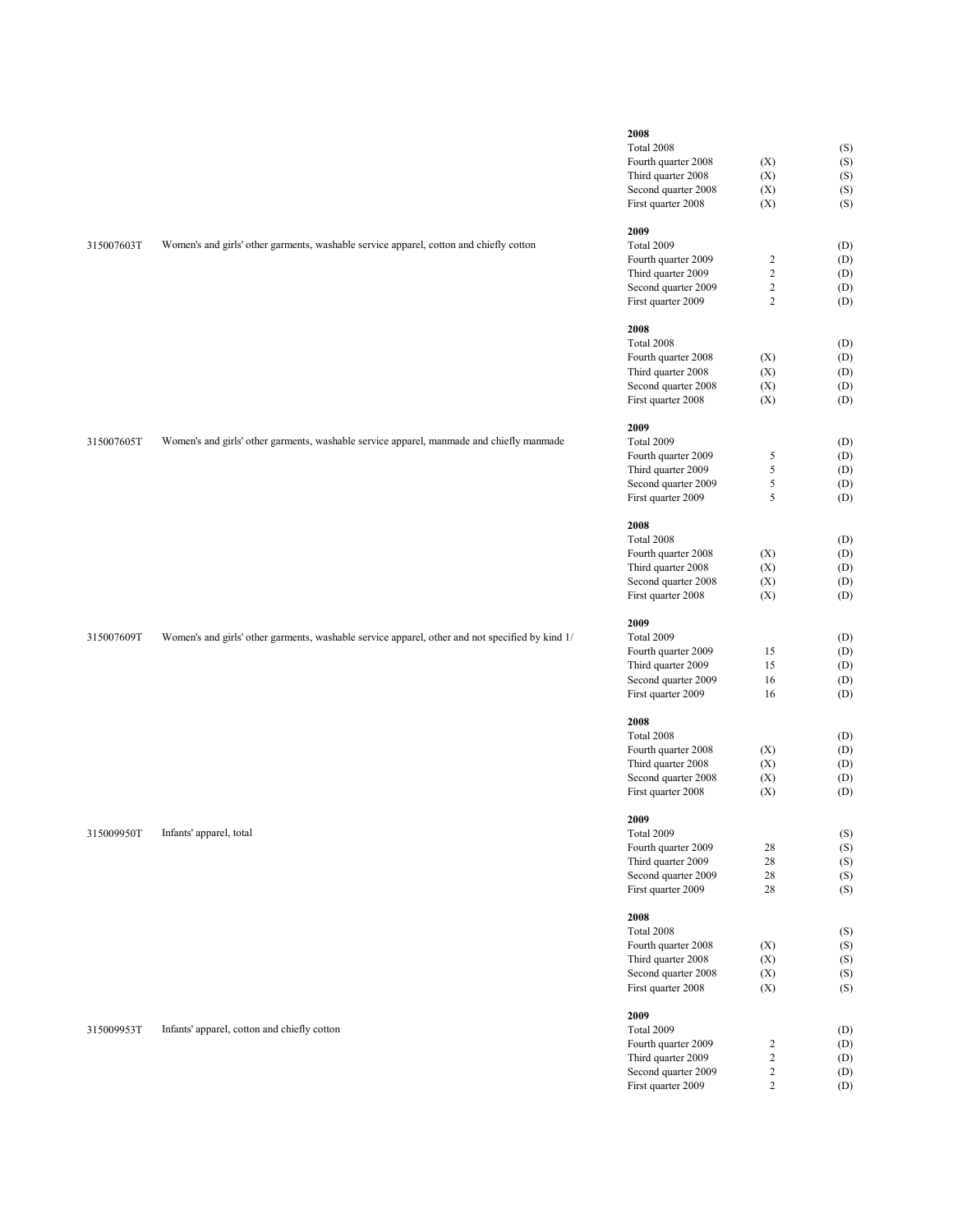|            |                                                      | 2008                |              |     |
|------------|------------------------------------------------------|---------------------|--------------|-----|
|            |                                                      | Total 2008          |              | (D) |
|            |                                                      | Fourth quarter 2008 | (X)          | (D) |
|            |                                                      | Third quarter 2008  | (X)          | (D) |
|            |                                                      | Second quarter 2008 | (X)          | (D) |
|            |                                                      | First quarter 2008  | (X)          | (D) |
|            |                                                      | 2009                |              |     |
| 315009955T | Infants' apparel, manmade and chiefly manmade        | Total 2009          |              | (D) |
|            |                                                      | Fourth quarter 2009 |              | (D) |
|            |                                                      | Third quarter 2009  | $\mathbf{1}$ | (D) |
|            |                                                      | Second quarter 2009 | $\mathbf{1}$ | (D) |
|            |                                                      | First quarter 2009  | $\mathbf{1}$ | (D) |
|            |                                                      | 2008                |              |     |
|            |                                                      | Total 2008          |              | (D) |
|            |                                                      | Fourth quarter 2008 | (X)          | (D) |
|            |                                                      | Third quarter 2008  | (X)          | (D) |
|            |                                                      | Second quarter 2008 | (X)          | (D) |
|            |                                                      | First quarter 2008  | (X)          | (D) |
|            |                                                      | 2009                |              |     |
| 315009959T | Infants' apparel, other and not specified by kind 1/ | Total 2009          |              | (D) |
|            |                                                      | Fourth quarter 2009 | 27           | (D) |
|            |                                                      | Third quarter 2009  | 26           | (D) |
|            |                                                      | Second quarter 2009 | 26           | (D) |
|            |                                                      | First quarter 2009  | 26           | (D) |
|            |                                                      | 2008                |              |     |
|            |                                                      | Total 2008          |              | (D) |
|            |                                                      | Fourth quarter 2008 | (X)          | (D) |
|            |                                                      | Third quarter 2008  | (X)          | (D) |

Second quarter 2008 (X) (D) First quarter 2008 (X) (D)

1/ Percent of estimation was not calculated for this item.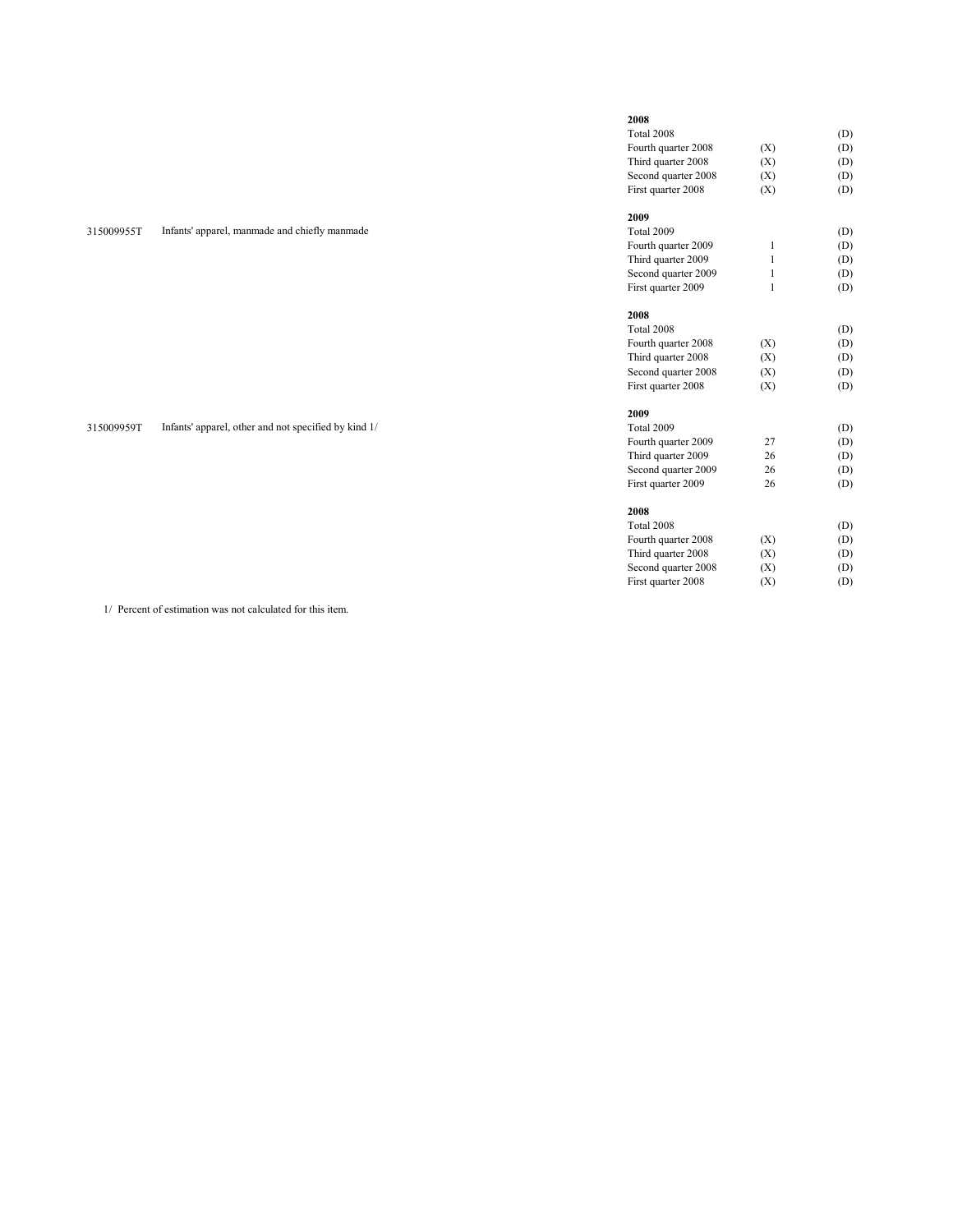## Table 3. Shipments, Exports, and Imports of Selected Apparel Items [Quantity in thousands of units. Value in millions of dollars]

| Procuct<br>code 1/ | Product<br>description                                                                    | Quarter and year                |            | Manufacturers'<br>production<br>quantity |                    | Manufacturers'<br>shipments<br>value | Exports of<br>domestic<br>merchandise<br>quantity 2/ | Exports of<br>domestic<br>merchandise<br>(value f.o.b. at port) $2/$ | Quantity           | "9802" imports 3/<br>Value U.S.<br>content 4/ | Total<br>value 5/ | Imports for<br>consumption<br>quantity 6/ | Imports for<br>consumption<br>value 7/ |
|--------------------|-------------------------------------------------------------------------------------------|---------------------------------|------------|------------------------------------------|--------------------|--------------------------------------|------------------------------------------------------|----------------------------------------------------------------------|--------------------|-----------------------------------------------|-------------------|-------------------------------------------|----------------------------------------|
| 315003401T         | Men's and boys' suits                                                                     | Total 2009<br>Total 2008        | c/<br>b/   | 816<br>1,542                             | c/<br>a/           | 180.9<br>289.5                       | 695<br>640                                           | 12.9<br>10.0                                                         | 740<br>1,056       | 0.3<br>0.7                                    | 8.7<br>18.0       | 9,345<br>10,868                           | 541.5<br>679.9                         |
| 315003402T         | Men's and boys' dress and sport coats                                                     | Total 2009<br>Total 2008        | c/<br>a    | 391<br>709                               | c/                 | 55.2<br>105.2                        | (S)<br>(S)                                           | 11.6<br>9.1                                                          | 808<br>1,089       | 0.3<br>1.7                                    | 12.1<br>22.4      | 15,546<br>20,698                          | 559.8<br>763.8                         |
| 315003403T         | Men's and boys' other coats, jackets, vests, and ski apparel                              | Total 2009<br>Total 2008        | c/<br>c/   | 8,134<br>9,323                           | $\mathbf{c}$<br>c/ | 422.2<br>448.3                       | 3,469<br>4,012                                       | 37.8<br>40.7                                                         | 3,342<br>3,541     | 3.5<br>3.2                                    | 24.7<br>25.6      | 261,429<br>298,322                        | 2,871.4<br>3,454.1                     |
| 315003404T         | Men's and boys' tops                                                                      | Total 2009<br>Total 2008        |            | (S)<br>(S)                               |                    | (S)<br>(S)                           | (S)<br>(S)                                           | 255.3<br>265.2                                                       | 52,032<br>109,845  | 22.7<br>32.0                                  | 157.5<br>229.8    | 2,886,031<br>3,324,315                    | 11,152.2<br>13,120.2                   |
| 315003405T         | Men's and boys' bottoms                                                                   | Total 2009<br>Total 2008        | b/<br>b/   | 20,855<br>$31,684$ b/r/                  | $_{\rm cl}$        | 309.9<br>399.6                       | 32,672<br>(S)                                        | 157.4<br>156.9                                                       | 25,409<br>24,943   | 15.4<br>21.8                                  | 105.9<br>110.1    | 1,203,205<br>1,279,857                    | 7,687.7<br>8,637.1                     |
| 315003406T         | Men's and boys' swimwear                                                                  | Total 2009<br>Total 2008        |            | (S)<br>(S)                               |                    | (S)<br>(S)                           | (S)<br>(S)                                           | (S)<br>(S)                                                           | 39<br>123          | 0.2<br>0.7                                    | 0.3<br>1.2        | 28,764<br>34,154                          | 143.5<br>164.5                         |
| 315003701T         | Women's and girls' dresses                                                                | Total 2009<br>Total 2008        | c/         | 30,427<br>(S)                            | c/<br>c/r/         | 918.4<br>1,328.2                     | 17,455<br>18,183                                     | 162.9<br>176.5                                                       | 5,034<br>6,829     | 17.4<br>19.6                                  | 31.2<br>42.9      | 455,343<br>408,013                        | 3,661.0<br>3,757.1                     |
| 315003702T         | Women's and girls' coats, jackets, vests, and ski apparel                                 | Total 2009<br>Total 2008        |            | (D)<br>(D)                               |                    | (D)<br>(D)                           | 6,855<br>6,034                                       | 83.6<br>74.6                                                         | 2,843<br>4,750     | 6.4<br>9.5                                    | 19.4<br>30.7      | 405,915<br>455,613                        | 4,468.9<br>5,505.2                     |
| 315003703T         | Women's and girls' tops                                                                   | Total 2009<br>Total 2008        | c/         | (D)<br>135,444                           | c/                 | (D)<br>1,503.1                       | 127,398<br>(S)                                       | 294.5<br>322.8                                                       | 39,785<br>85,774   | 44.8<br>78.0                                  | 96.3<br>187.5     | 3,894,635<br>4,069,483                    | 16,964.5<br>18,997.9                   |
| 315003704T         | Women's and girls' skirts                                                                 | Total 2009<br>Total $2008$ b/r/ | b/         | 20,068<br>$25,467$ b/r/                  | b/                 | 217.3<br>278.2                       | 3,416<br>5,239                                       | 22.0<br>31.5                                                         | 3,030<br>4,958     | 3.5<br>4.5                                    | 9.4<br>14.9       | 199,438<br>201,720                        | 1,166.6<br>1,372.7                     |
| 315003705T         | Women's and girls' bottoms (except skirts)                                                | Total 2009<br>Total 2008        | c/r/       | (S)<br>39,204                            | c/<br>c/r/         | 545.4<br>750.9                       | 20.432<br>18,229                                     | 132.3<br>126.4                                                       | 37,983<br>46,798   | 21.0<br>30.5                                  | 100.4<br>130.9    | 1,610,189<br>1,714,389                    | 9.361.4<br>10,871.2                    |
| 315003706T         | Women's and girls' suits                                                                  | Total 2009<br>Total 2008        |            | (S)<br>(S)                               |                    | (S)<br>(S)                           | (S)<br>(S)                                           | (S)<br>31.6                                                          | $7\phantom{.0}$    |                                               |                   | 12,440<br>14,767                          | 209.6<br>298.1                         |
| 315003707T         | Women's and girls' swimwear                                                               | Total 2009<br>Total 2008        | c/<br>c/r/ | 13,801<br>$15,276$ c/r/                  | c/                 | 265.6<br>286.8                       | 5,362<br>6,367                                       | 22.2<br>28.9                                                         | 4,629<br>6,273     | 16.6<br>25.9                                  | 33.7<br>47.7      | 142,568<br>148,992                        | 758.9<br>842.3                         |
| 315003708T         | Women's and girls' foundation garments                                                    | Total 2009<br>Total 2008        | c/r/       | (D)<br>1,449                             | c/r/               | (D)<br>23.8                          | 24,580<br>(S)                                        | 47.1<br>(S)                                                          | 40,439<br>48,547   | 33.3<br>49.3                                  | 183.3<br>207.3    | 549,268<br>590,481                        | 2,053.7<br>2,256.4                     |
| 315003901T         | Other men's, women's, boys', and girls' apparel: underwear (except foundation garments)   | Total 2009<br>Total 2008        | c/         | (S)<br>52,241                            | c/                 | (S)<br>190.8                         | (S)<br>48,411                                        | 77.2<br>76.3                                                         | 158,637<br>419,613 | 39.9<br>35.4                                  | 187.2<br>349.4    | 2,749,446<br>3,237,509                    | 2,978.9<br>3,467.2                     |
| 315003902T         | Other men's, women's, boys', and girls' apparel: pajamas, nightgowns, and other nightwear | Total 2009<br>Total 2008        |            | (S)<br>(S)                               |                    | (S)<br>(S)                           | 1,787<br>2,403                                       | 8.1<br>9.5                                                           | 3,904<br>8,257     | 3.6<br>6.7                                    | 11.6<br>28.5      | 388,784<br>425,315                        | 1,493.8<br>1,720.5                     |
| 315003903T         | Other men's, women's, boys', and girls' apparel: robes and dressing gowns                 | Total 2009<br>Total 2008        |            | (D)<br>(D)                               |                    | (D)<br>(D)                           | 210<br>517                                           | 1.5<br>2.3                                                           | 432<br>1,009       | 0.7<br>0.8                                    | 2.0<br>3.9        | 15,566<br>20,445                          | 92.6<br>135.2                          |
| 315003904T         | Other men's, women's, boys', and girls' apparel: jogging and warmup suits                 | Total 2009<br>Total 2008        |            | (D)<br>(D)                               |                    | (D)<br>(D)                           | 660<br>671                                           | 3.2<br>2.6                                                           | $\overline{5}$     |                                               | $\sim$            | 13,509<br>11,907                          | 50.9<br>49.4                           |
| 315003905T         | Other men's, women's, boys', and girls' apparel: covers, overs, and jumpsuits             | Total 2009<br>Total 2008        | c/<br>b/   | 1,478<br>2,424                           | c/<br>b/           | 39.5<br>60.7                         | 1,352<br>1,305                                       | 8.0<br>8.6                                                           | 1,523<br>1,998     | 2.5<br>3.5                                    | 24.2<br>33.4      | 24,423<br>26,576                          | 320.4<br>349.0                         |
| 315003906T         | Other men's, women's, boys', and girls' apparel: playsuits                                | Total 2009<br>Total 2008        |            | (D)<br>(D)                               |                    | (D)<br>(D)                           | 258<br>107                                           | 1.5<br>1.3                                                           | 544<br>928         | 0.7<br>1.7                                    | 1.7<br>5.0        | 12,950<br>14,854                          | 48.9<br>56.4                           |
| 315003800T         | Infants' apparel                                                                          | Total 2009<br>Total 2008        |            | (S)<br>(S)                               |                    | (S)<br>(S)                           | (S)<br>(S)                                           | (S)<br>(S)                                                           | 23,659<br>18,902   | 1.1<br>1.5                                    | 26.0<br>20.0      | 1,096,869<br>1,125,788                    | 2,439.2<br>2,578.6                     |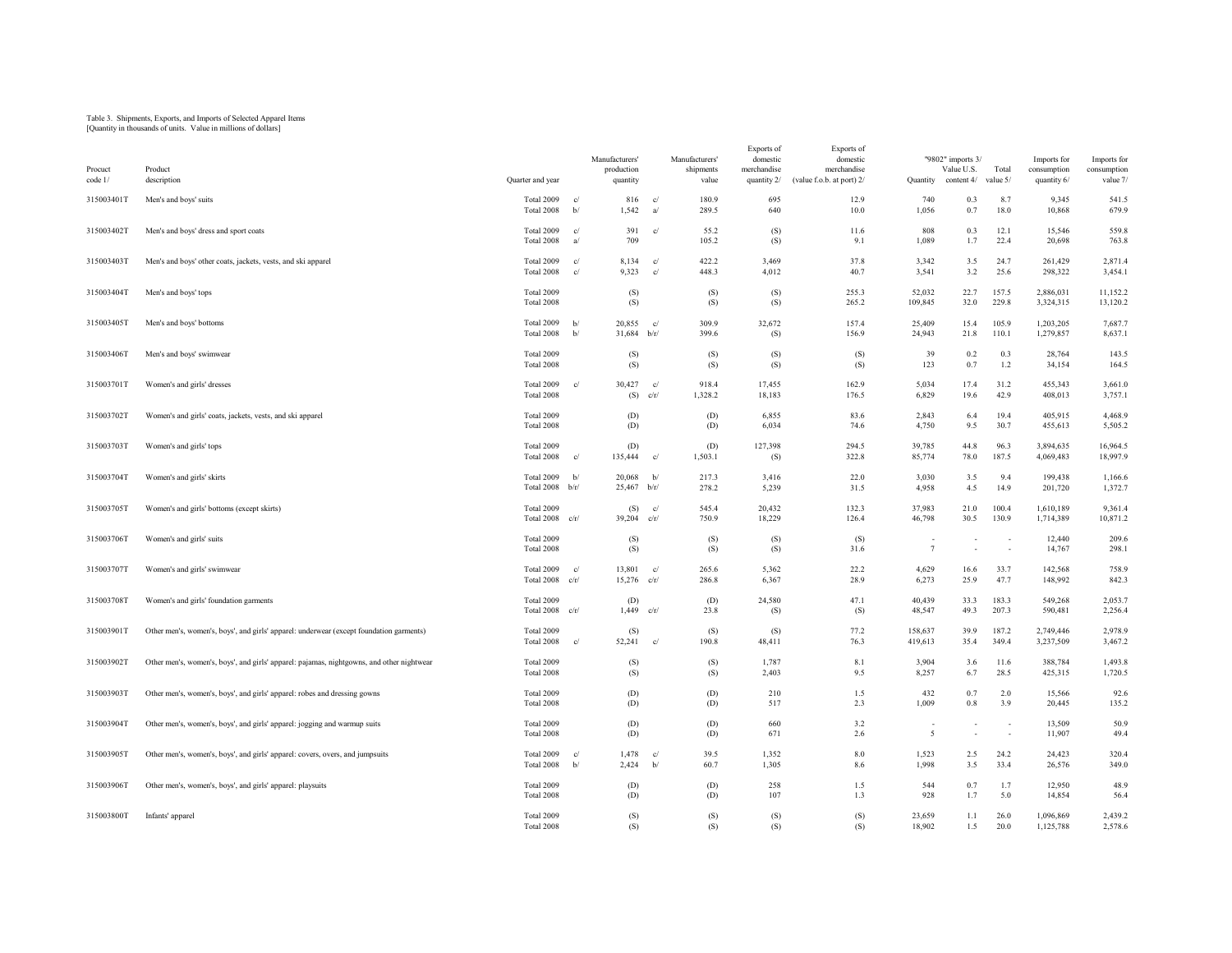## Footnotes:

 1/For comparison of the North American Industry Classification System (NAICS)-based product codes with Schedule B export codes and HTSUSA import codes, see Table 4 of the first quarter report, MQ315A(09)-1, issued June, 2009.

2/Source: Census Bureau report EM 545, U.S. Exports.

 3/Represents apparel which is cut in the United States, sent outside the country to be sewn, and then returned to the United States under 9802 (formerly 807) of Chapter 98, Special Classification Provisions of the Harmonized Tariff Schedules of the United States, and is included in the domestic output, imports, and exports.

Because 9802 garments are exported in pieces, the export quantity data may be overstated since some data may be reported in pieces rather than completed garments.

4/Represents the value of the U.S. fabricated components.<br>5/Represents the total c.i.f. (cost, insurance, and freight) value of the article which includes the value of the U.S. fabricated components and foreign processing.

6/Source: Census Bureau report IM 145, U.S. Imports for Consumption.

7/Dollar value represents the c.i.f. (cost, insurance, and freight) value at the first port of entry in the United States plus U.S. import duties.

Note: A total may not equal the sum of the respective detail due to independent rounding.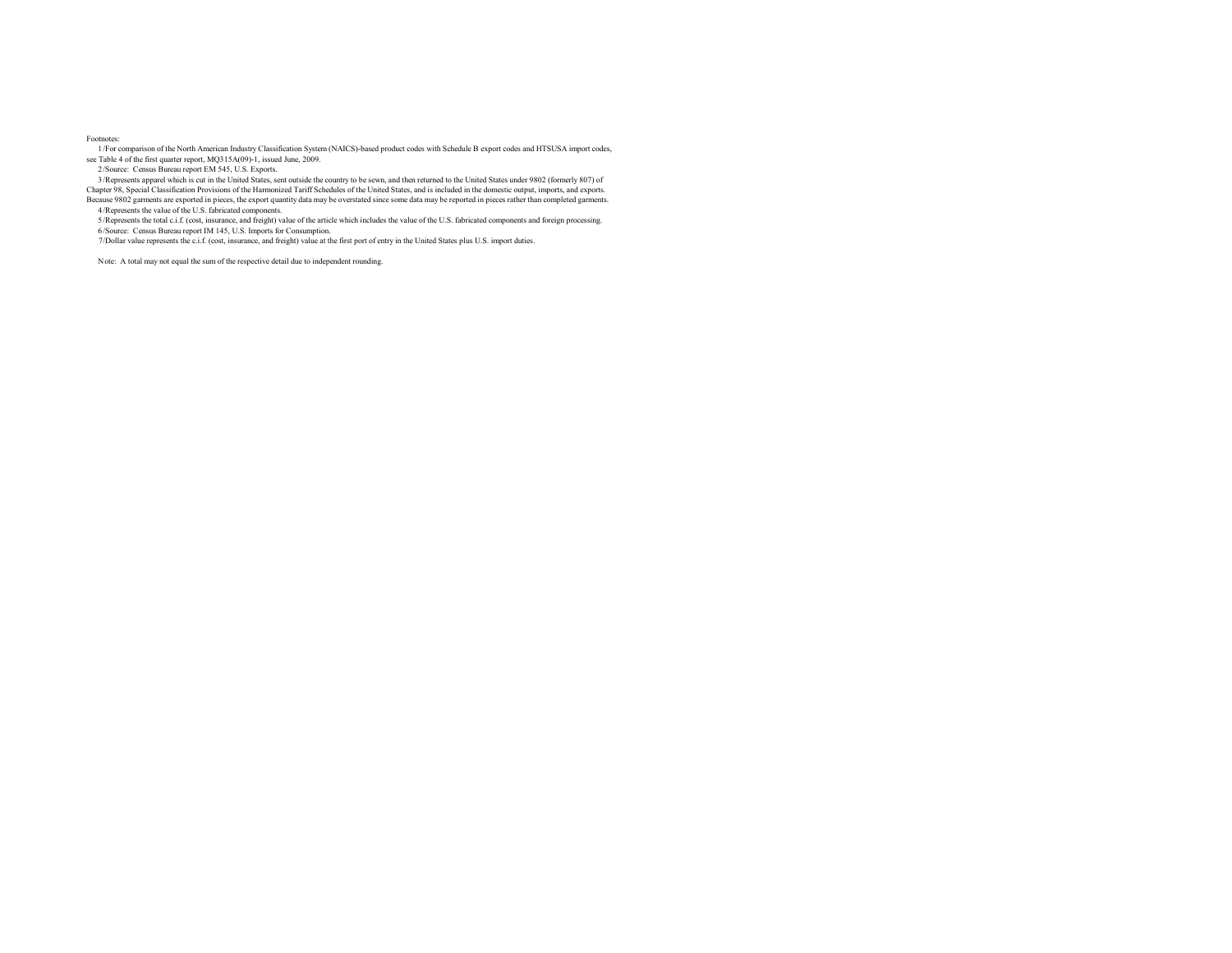| Table 4. Comparison of North American Industry Classification System (NAICS)-Based Product Codes |
|--------------------------------------------------------------------------------------------------|
| with Schedule B Export Codes, and HTSUSA Import Codes: 2009                                      |

|            | Product code |                                          | Product description | Export code 1/ | Import code 2/           |
|------------|--------------|------------------------------------------|---------------------|----------------|--------------------------|
| 315003401T | 315191D120   | pt Men's and boys' suits                 |                     | 6103101000     | 6103101000               |
|            | 3152222100   |                                          |                     | 6103102500     | 6103102000               |
|            |              |                                          |                     | 6103104500     | 6103103000               |
|            |              |                                          |                     | 6103106000     | 6103104000               |
|            |              |                                          |                     | 6103108000     | 6103105000               |
|            |              |                                          |                     | 6203110000     | 6103106010               |
|            |              |                                          |                     | 6203120000     | 6103106015               |
|            |              |                                          |                     | 6203190000     | 6103106030               |
|            |              |                                          |                     |                | 6103107000               |
|            |              |                                          |                     |                | 6103109010               |
|            |              |                                          |                     |                | 6103109020               |
|            |              |                                          |                     |                | 6103109030               |
|            |              |                                          |                     |                | 6103109040               |
|            |              |                                          |                     |                | 6103109050               |
|            |              |                                          |                     |                | 6103109080               |
|            |              |                                          |                     |                | 6203111500               |
|            |              |                                          |                     |                | 6203113000               |
|            |              |                                          |                     |                | 6203116000               |
|            |              |                                          |                     |                | 6203119000               |
|            |              |                                          |                     |                | 6203121000               |
|            |              |                                          |                     |                | 6203122010               |
|            |              |                                          |                     |                | 6203122020               |
|            |              |                                          |                     |                | 6203191010               |
|            |              |                                          |                     |                | 6203191020               |
|            |              |                                          |                     |                | 6203191030               |
|            |              |                                          |                     |                | 6203192000               |
|            |              |                                          |                     |                | 6203193000               |
|            |              |                                          |                     |                | 6203195000               |
|            |              |                                          |                     |                | 6203199010               |
|            |              |                                          |                     |                | 6203199020               |
|            |              |                                          |                     |                | 6203199030               |
|            |              |                                          |                     |                | 6203199040               |
|            |              |                                          |                     |                | 6203199050               |
|            |              |                                          |                     |                | 6203199080               |
|            |              |                                          |                     |                | 6203291010               |
|            |              |                                          |                     |                | 6203315010               |
|            |              |                                          |                     |                | 6203319010<br>6203331030 |
|            |              |                                          |                     |                | 6203331050               |
|            |              |                                          |                     |                | 6203391010               |
|            |              |                                          |                     |                |                          |
| 315003402T | 315191D120   | pt Men's and boys' dress and sport coats |                     | 6103310000     | 6103220020               |
|            | 3152226100   |                                          |                     | 6103320000     | 6103230007               |
|            |              |                                          |                     | 6103330000     | 6103230037               |
|            |              |                                          |                     | 6103391000     | 6103290520               |
|            |              |                                          |                     | 6103392000     | 6103291015               |
|            |              |                                          |                     | 6203310000     | 6103292034               |
|            |              |                                          |                     | 6203320000     | 6103292036               |
|            |              |                                          |                     | 6203330000     | 6103310000               |
|            |              |                                          |                     | 6203391500     | 6103320000               |
|            |              |                                          |                     | 6203394000     | 6103331000               |
|            |              |                                          |                     |                | 6103332000               |
|            |              |                                          |                     |                | 6103391000               |
|            |              |                                          |                     |                | 6103394000               |
|            |              |                                          |                     |                | 6103398010               |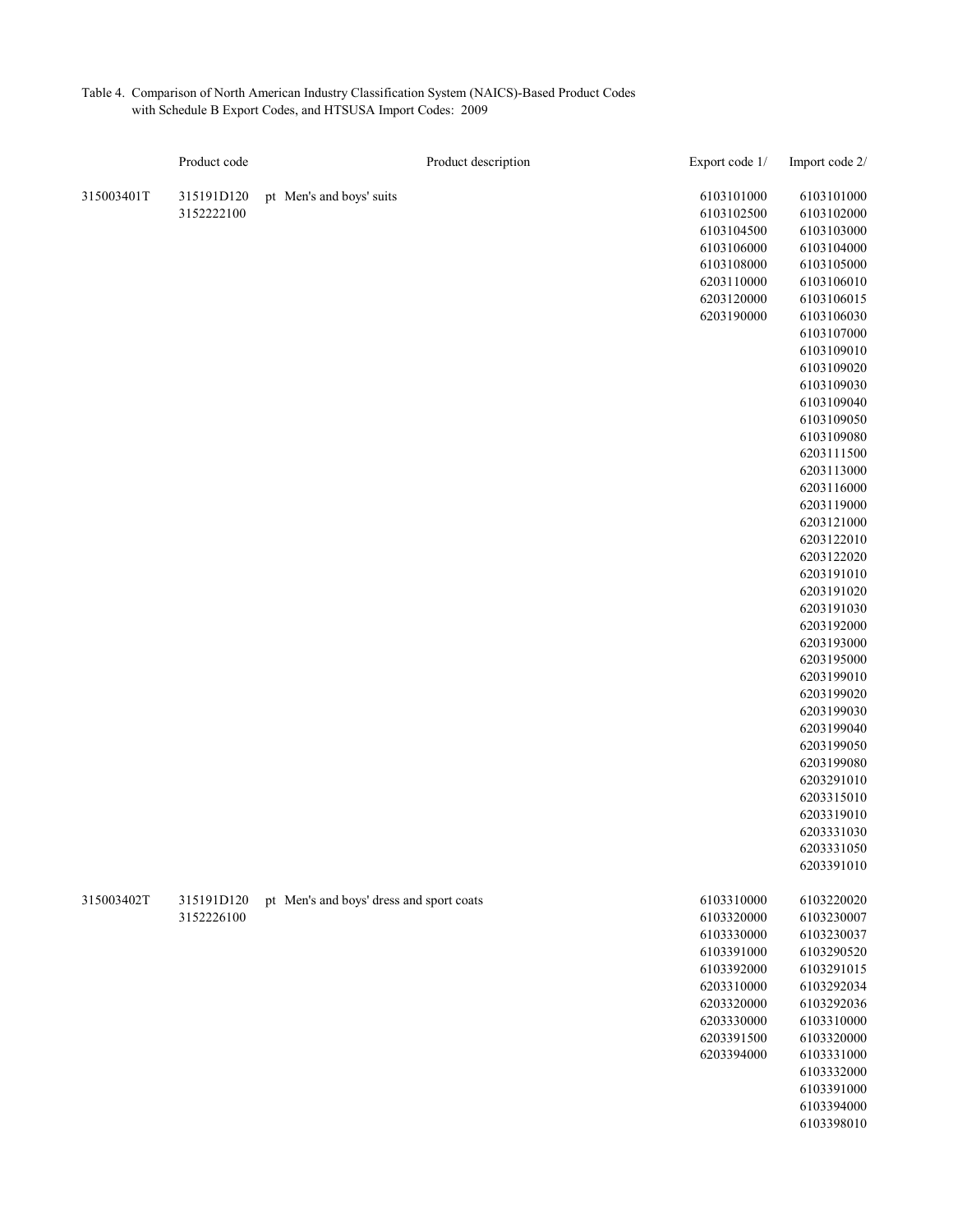|            |            |                                                                     |            | 6103398020               |
|------------|------------|---------------------------------------------------------------------|------------|--------------------------|
|            |            |                                                                     |            | 6103398030               |
|            |            |                                                                     |            | 6103398060               |
|            |            |                                                                     |            | 6203223015               |
|            |            |                                                                     |            | 6203230015               |
|            |            |                                                                     |            | 6203230055               |
|            |            |                                                                     |            | 6203291015               |
|            |            |                                                                     |            | 6203291515               |
|            |            |                                                                     |            | 6203292020               |
|            |            |                                                                     |            | 6203293026               |
|            |            |                                                                     |            | 6203293028               |
|            |            |                                                                     |            | 6203315020               |
|            |            |                                                                     |            | 6203319020               |
|            |            |                                                                     |            | 6203321000               |
|            |            |                                                                     |            |                          |
|            |            |                                                                     |            | 6203322010               |
|            |            |                                                                     |            | 6203322020               |
|            |            |                                                                     |            | 6203322030               |
|            |            |                                                                     |            | 6203322040               |
|            |            |                                                                     |            | 6203322050               |
|            |            |                                                                     |            | 6203331040<br>6203331060 |
|            |            |                                                                     |            |                          |
|            |            |                                                                     |            | 6203332010<br>6203332020 |
|            |            |                                                                     |            |                          |
|            |            |                                                                     |            | 6203391020<br>6203392010 |
|            |            |                                                                     |            | 6203392020               |
|            |            |                                                                     |            | 6203395000               |
|            |            |                                                                     |            | 6203399010               |
|            |            |                                                                     |            | 6203399020               |
|            |            |                                                                     |            | 6203399030               |
|            |            |                                                                     |            |                          |
|            |            |                                                                     |            |                          |
|            |            |                                                                     |            |                          |
| 315003403T | 315191D120 | pt Men's and boys' all other coats, jackets, vests, and ski apparel | 6101900500 | 6101200010               |
|            | 3152224100 |                                                                     | 6101200000 | 6101200020               |
|            | 3152254100 | pt                                                                  | 6101300000 | 6101301500               |
|            | 3152282110 |                                                                     | 6101909000 | 6101302010               |
|            | 3152282120 |                                                                     | 6113000005 | 6101302020               |
|            | 3152286100 | pt                                                                  | 6201110000 | 6101901000               |
|            |            |                                                                     | 6201122015 | 6101909010               |
|            |            |                                                                     | 6201123000 | 6101909020               |
|            |            |                                                                     | 6201132010 | 6101909030               |
|            |            |                                                                     | 6201135000 | 6101909060               |
|            |            |                                                                     | 6201190000 | 6103220010               |
|            |            |                                                                     | 6201910000 | 6103230005               |
|            |            |                                                                     | 6201920000 | 6103230036               |
|            |            |                                                                     | 6201930000 | 6103290510               |
|            |            |                                                                     | 6201990000 | 6103291010               |
|            |            |                                                                     | 6211201015 | 6103292028               |
|            |            |                                                                     | 6211208000 | 6103292030               |
|            |            |                                                                     |            | 6110110050               |
|            |            |                                                                     |            | 6110121030               |
|            |            |                                                                     |            | 6110122050               |
|            |            |                                                                     |            | 6110190050               |
|            |            |                                                                     |            | 6110201022               |
|            |            |                                                                     |            | 6110202030               |
|            |            |                                                                     |            | 6110301530               |
|            |            |                                                                     |            | 6110302030               |
|            |            |                                                                     |            | 6110303030               |
|            |            |                                                                     |            | 6110901030<br>6110909044 |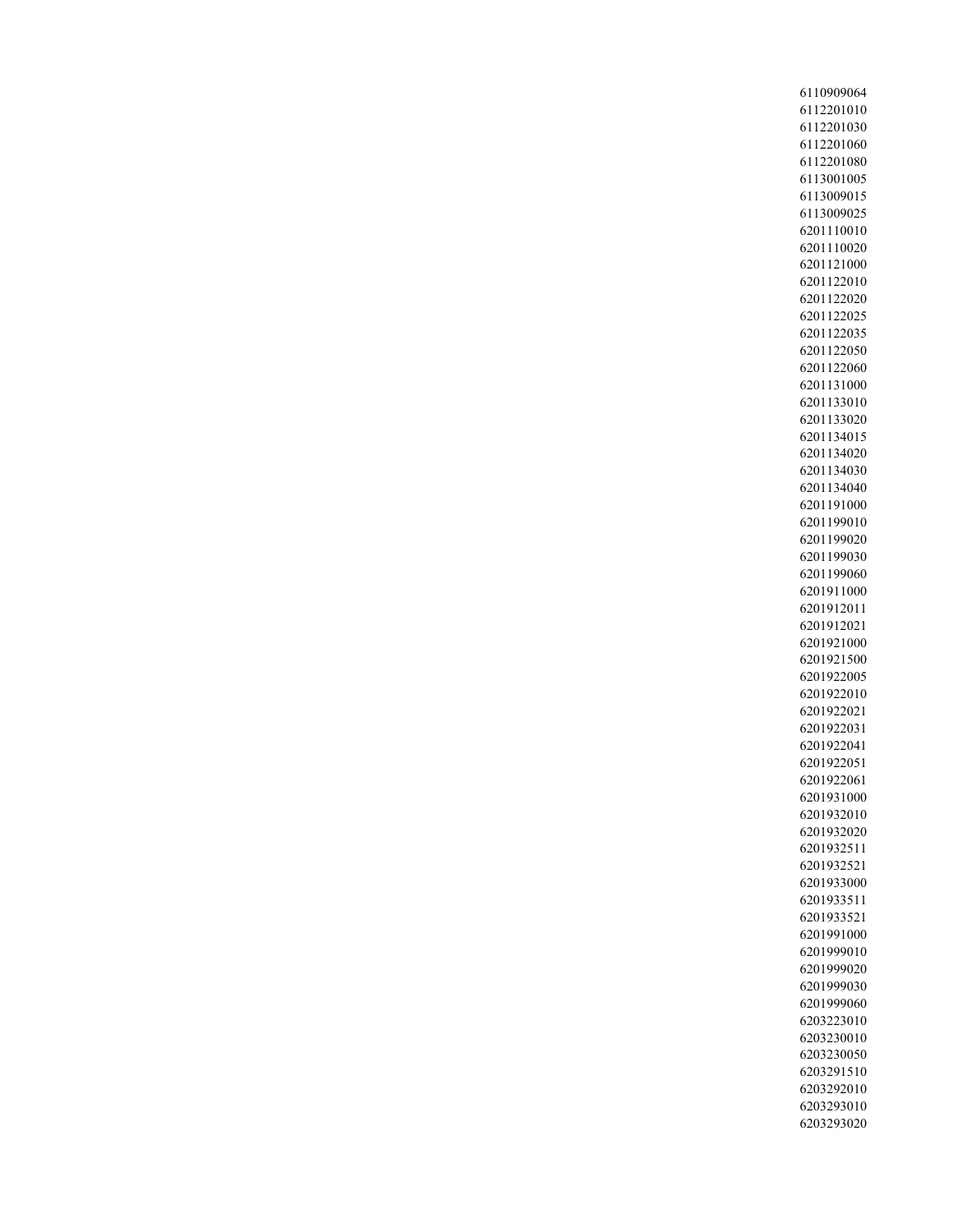| 315003404T | 3151912100 | Men's and boys' shirts and sweaters |
|------------|------------|-------------------------------------|
|            | 3151917200 |                                     |
|            | 3152231100 |                                     |
|            | 3152233100 |                                     |
|            | 3152251100 |                                     |
|            | 3152286100 | рt                                  |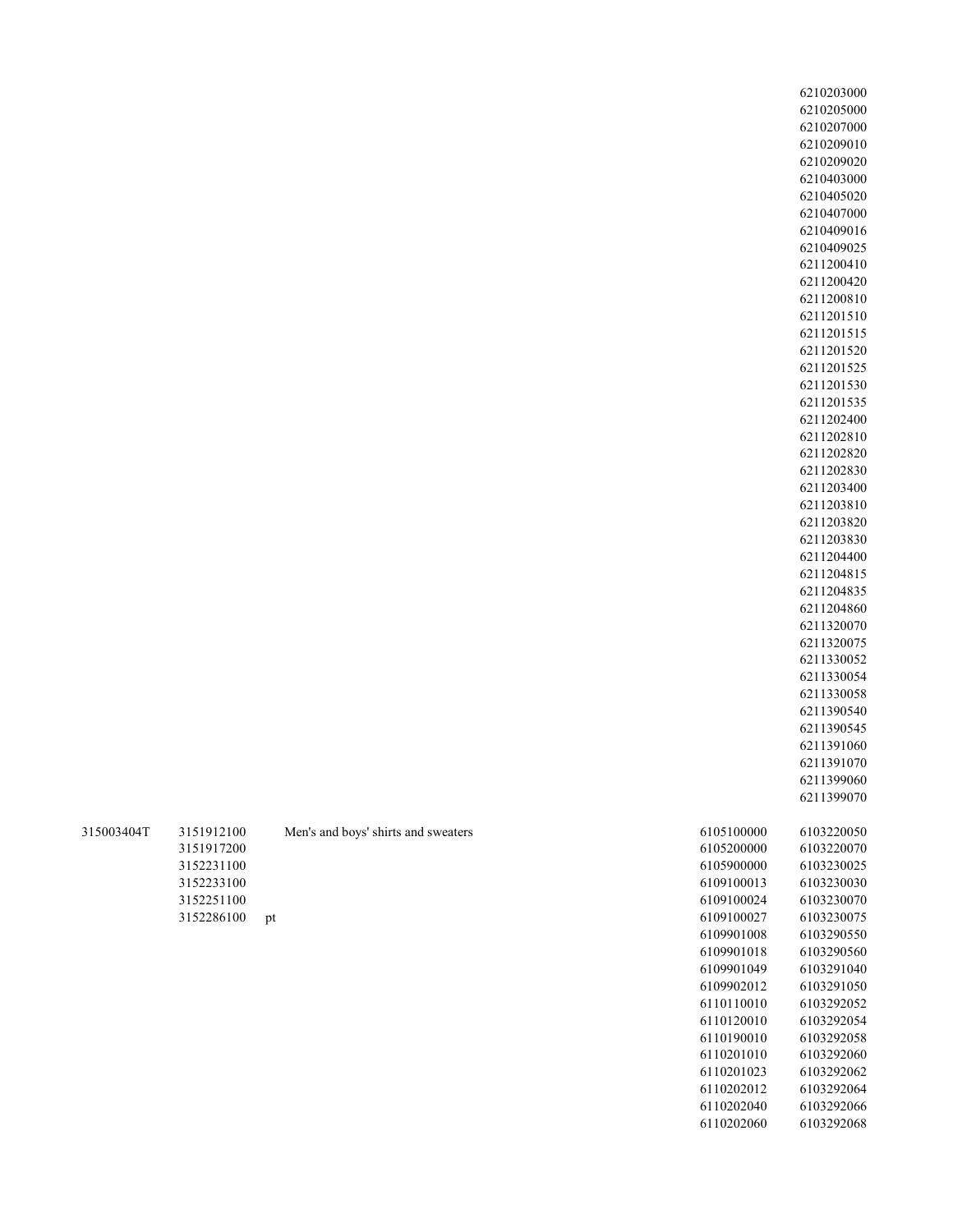| 6110301570 | 6103292070               |
|------------|--------------------------|
| 6110302070 | 6103292074               |
| 6110303012 | 6105100010               |
| 6110303040 | 6105100030               |
| 6110303060 | 6105201000               |
| 6110900011 | 6105202010               |
| 6110900092 | 6105202030               |
|            |                          |
| 6205901500 | 6105901000               |
| 6205202022 | 6105904000               |
| 6205203000 | 6105908010               |
| 6205301500 | 6105908020               |
| 6205302035 | 6105908030               |
| 6205302085 | 6105908060               |
| 6205909000 | 6109100012               |
|            | 6109100014               |
|            | 6109100018               |
|            | 6109100023               |
|            | 6109100027               |
|            | 6109901007               |
|            | 6109901009               |
|            | 6109901013               |
|            | 6109901025               |
|            | 6109901049               |
|            | 6109901520               |
|            | 6109904010               |
|            | 6109908010               |
|            | 6110110015               |
|            | 6110110025               |
|            | 6110110070               |
|            | 6110121010               |
|            | 6110121050               |
|            | 6110122010               |
|            | 6110122020               |
|            | 6110122070               |
|            | 6110190015               |
|            | 6110190025               |
|            | 6110190070               |
|            | 6110201010               |
|            | 6110201026               |
|            | 6110201029               |
|            | 6110202010               |
|            | 6110202015               |
|            |                          |
|            | 6110202040               |
|            | 6110202067<br>6110202069 |
|            |                          |
|            | 6110301510               |
|            | 6110301550               |
|            | 6110302010               |
|            | 6110302051               |
|            | 6110302053               |
|            | 6110303010               |
|            | 6110303015               |
|            | 6110303040               |
|            | 6110303051               |
|            | 6110303053               |
|            | 6110901010               |
|            | 6110901050               |
|            | 6110909010               |
|            | 6110909012               |
|            | 6110909014               |
|            | 6110909018               |
|            |                          |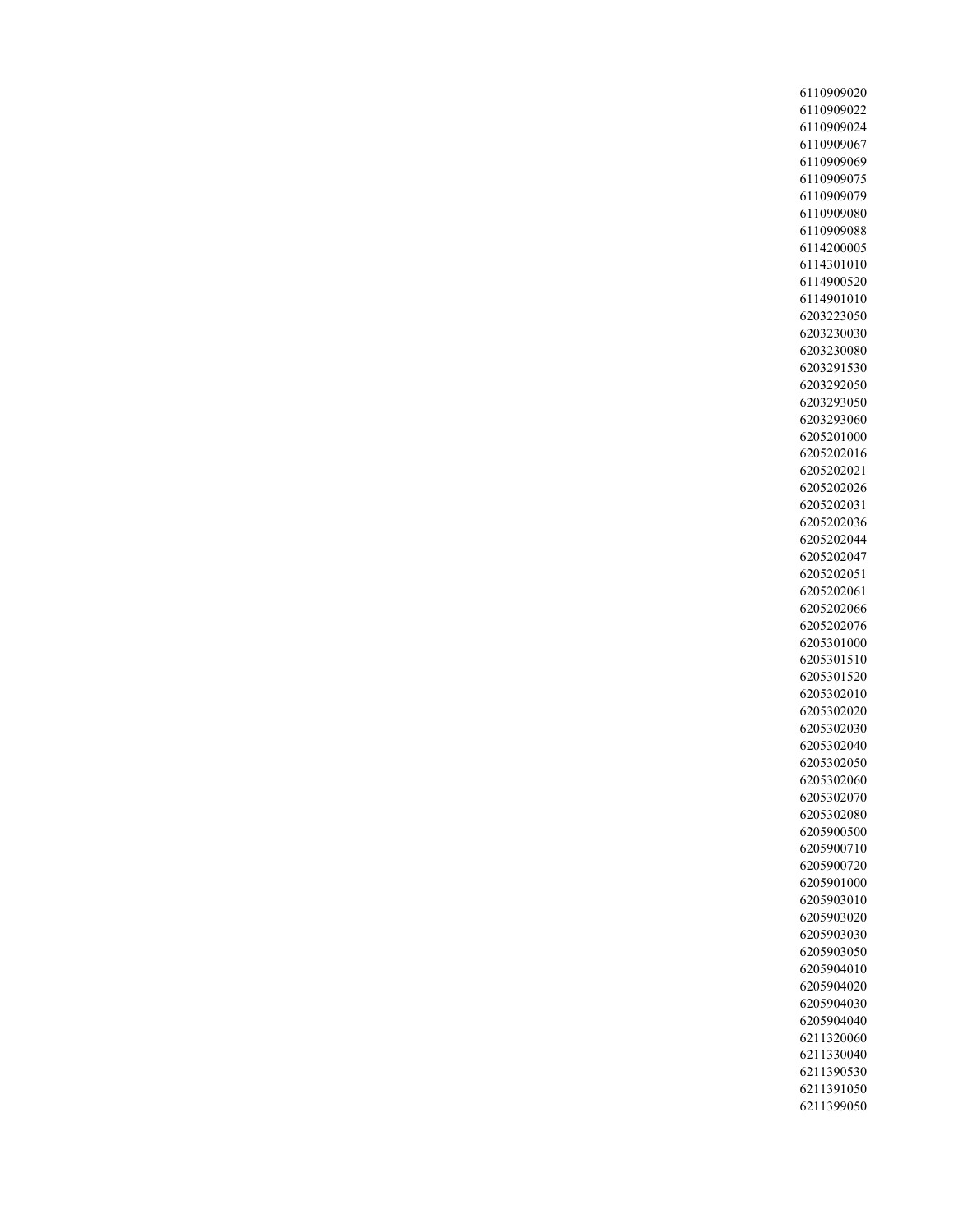| 315003405T | 315191D120 | pt Men's and boys' trousers, pants, jeans, and shorts | 6203424007 | 6103220030 |
|------------|------------|-------------------------------------------------------|------------|------------|
|            | 3152242100 |                                                       | 6203424013 | 6103220040 |
|            | 3152244100 |                                                       | 6203424017 | 6103230010 |
|            | 3152254100 | pt                                                    | 6203424077 | 6103230040 |
|            | 3152284100 | pt                                                    | 6203435010 | 6103230045 |
|            | 3152286100 | pt                                                    | 6203435050 | 6103290530 |
|            |            |                                                       | 6203492500 | 6103291020 |
|            |            |                                                       |            | 6103291030 |
|            |            |                                                       |            | 6103292040 |
|            |            |                                                       |            | 6103292044 |
|            |            |                                                       |            | 6103292048 |
|            |            |                                                       |            | 6103411010 |
|            |            |                                                       |            | 6103411020 |
|            |            |                                                       |            | 6103421020 |
|            |            |                                                       |            | 6103421040 |
|            |            |                                                       |            | 6103421050 |
|            |            |                                                       |            | 6103421070 |
|            |            |                                                       |            | 6103431010 |
|            |            |                                                       |            | 6103431020 |
|            |            |                                                       |            | 6103431520 |
|            |            |                                                       |            | 6103431540 |
|            |            |                                                       |            | 6103431550 |
|            |            |                                                       |            | 6103431570 |
|            |            |                                                       |            | 6103491010 |
|            |            |                                                       |            | 6103491020 |
|            |            |                                                       |            | 6103491060 |
|            |            |                                                       |            | 6103494010 |
|            |            |                                                       |            | 6103498010 |
|            |            |                                                       |            | 6103498012 |
|            |            |                                                       |            | 6103498014 |
|            |            |                                                       |            | 6103498024 |
|            |            |                                                       |            | 6103498026 |
|            |            |                                                       |            | 6113009038 |
|            |            |                                                       |            | 6113009044 |
|            |            |                                                       |            | 6203223020 |
|            |            |                                                       |            | 6203223030 |
|            |            |                                                       |            | 6203230020 |
|            |            |                                                       |            | 6203230060 |
|            |            |                                                       |            | 6203230070 |
|            |            |                                                       |            | 6203249020 |
|            |            |                                                       |            | 6203291020 |
|            |            |                                                       |            | 6203291520 |
|            |            |                                                       |            | 6203292030 |
|            |            |                                                       |            | 6203292035 |
|            |            |                                                       |            | 6203293030 |
|            |            |                                                       |            | 6203293046 |
|            |            |                                                       |            | 6203293048 |
|            |            |                                                       |            | 6203410510 |
|            |            |                                                       |            | 6203410520 |
|            |            |                                                       |            | 6203411210 |
|            |            |                                                       |            | 6203411220 |
|            |            |                                                       |            | 6203411810 |
|            |            |                                                       |            | 6203411820 |
|            |            |                                                       |            | 6203411830 |
|            |            |                                                       |            | 6203424006 |
|            |            |                                                       |            | 6203424011 |
|            |            |                                                       |            | 6203424016 |
|            |            |                                                       |            | 6203424026 |
|            |            |                                                       |            | 6203424036 |
|            |            |                                                       |            | 6203424046 |
|            |            |                                                       |            | 6203424051 |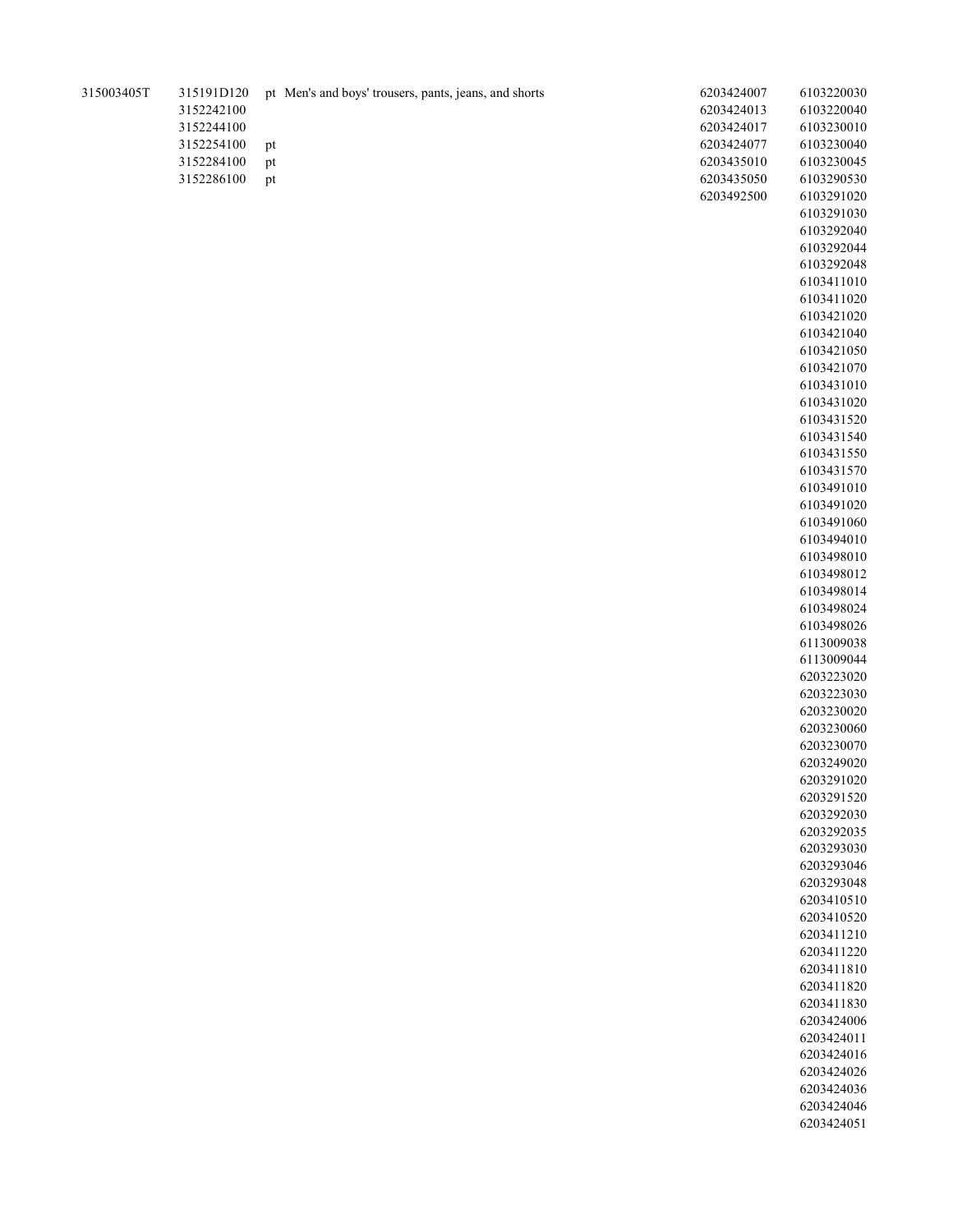|            |                                     |                                |                                                                                                                                          | 6203424061<br>6203433010<br>6203433020<br>6203433030<br>6203433510<br>6203433590<br>6203434010<br>6203434020<br>6203434030<br>6203434040<br>6203491500<br>6203492005<br>6203492015<br>6203492030<br>6203492045<br>6203492060<br>6203494020<br>6203494030<br>6203498020<br>6203498025<br>6203498030<br>6203498045<br>6203498060<br>6210405031<br>6210405039<br>6210409017<br>6210409033 |
|------------|-------------------------------------|--------------------------------|------------------------------------------------------------------------------------------------------------------------------------------|----------------------------------------------------------------------------------------------------------------------------------------------------------------------------------------------------------------------------------------------------------------------------------------------------------------------------------------------------------------------------------------|
| 315003406T | 315191D120<br>3152284100            | Men's and boys' swimwear<br>pt | 6112310000<br>6112390000<br>6211110000                                                                                                   | 6112310010<br>6112310020<br>6112390010<br>6112390015<br>6112390090<br>6211111010<br>6211111020<br>6211114000<br>6211118010<br>6211118020<br>6211118040                                                                                                                                                                                                                                 |
| 315003701T | 315191D110 pt Dresses<br>3152330100 |                                | 6104410000<br>6104420000<br>6104430000<br>6104440000<br>6104490000<br>6204410000<br>6204420000<br>6204430000<br>6204440000<br>6204490000 | 6104410010<br>6104410020<br>6104420010<br>6104420020<br>6104431010<br>6104431020<br>6104432010<br>6104432020<br>6104441000<br>6104442010<br>6104442020<br>6104491000<br>6104499010<br>6104499020<br>6104499030<br>6104499060<br>6114200015<br>6114303012<br>6114303014<br>6114900550<br>6114901030                                                                                     |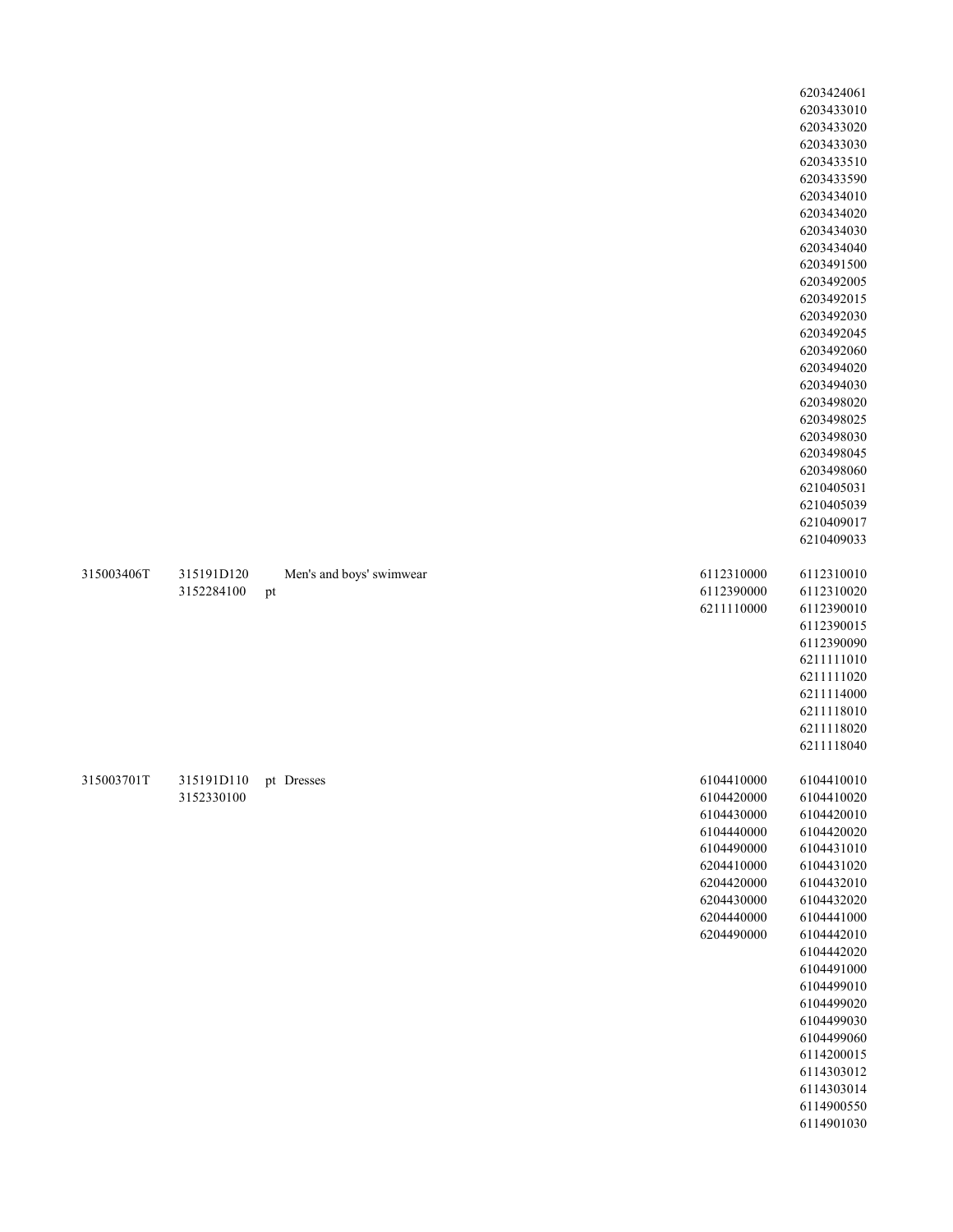|            | 6114909020 |
|------------|------------|
|            | 6204411000 |
|            | 6204412010 |
|            | 6204412020 |
|            | 6204421000 |
|            | 6204422000 |
|            | 6204423010 |
|            | 6204423020 |
|            | 6204423030 |
|            | 6204423040 |
|            | 6204423050 |
|            | 6204423060 |
|            | 6204431000 |
|            | 6204432000 |
|            | 6204433010 |
|            | 6204433020 |
|            | 6204434010 |
|            | 6204434020 |
|            | 6204434030 |
|            | 6204434040 |
|            | 6204442000 |
|            | 6204443010 |
|            | 6204443020 |
|            | 6204444010 |
|            | 6204444020 |
|            | 6204491000 |
|            | 6204495010 |
|            | 6204495020 |
|            | 6204495030 |
|            | 6204495050 |
|            | 6204495060 |
|            | 6211410040 |
|            | 6211420060 |
|            | 6211430064 |
|            | 6211430066 |
|            | 6211491060 |
|            | 6211499060 |
| 6102100000 | 6102100000 |
| 6102200000 | 6102200010 |
| 6102300000 | 6102200020 |
| 6102900000 | 6102301000 |
| 6104310000 | 6102302010 |
| 6104320000 | 6102302020 |
| 6104330000 | 6102901000 |
| 6104391000 | 6102909005 |
| 6104392000 | 6102909010 |
| 6113000010 | 6102909015 |
| 6202110000 | 6102909030 |
| 6202122015 | 6104220010 |
| 6202123000 | 6104230010 |
| 6202132010 | 6104230026 |
| 6202135000 | 6104290510 |
| 6202190000 | 6104291010 |
| 6202910000 | 6104292010 |
| 6202920000 | 6104292012 |
| 6202930000 | 6104292014 |
| 6202990000 | 6104292016 |
| 6204310000 | 6104292018 |
| 6204320000 | 6104292020 |
| 6204330000 | 6104310000 |

| 3150037021 |            | 315191D110 pt Women's and girls' coats, jackets, vests, and ski apparel |
|------------|------------|-------------------------------------------------------------------------|
|            | 3152342100 |                                                                         |
|            | 3152348100 |                                                                         |
|            | 315239C100 | <sup>Dt</sup>                                                           |
|            | 315239E100 | Dt.                                                                     |
|            |            |                                                                         |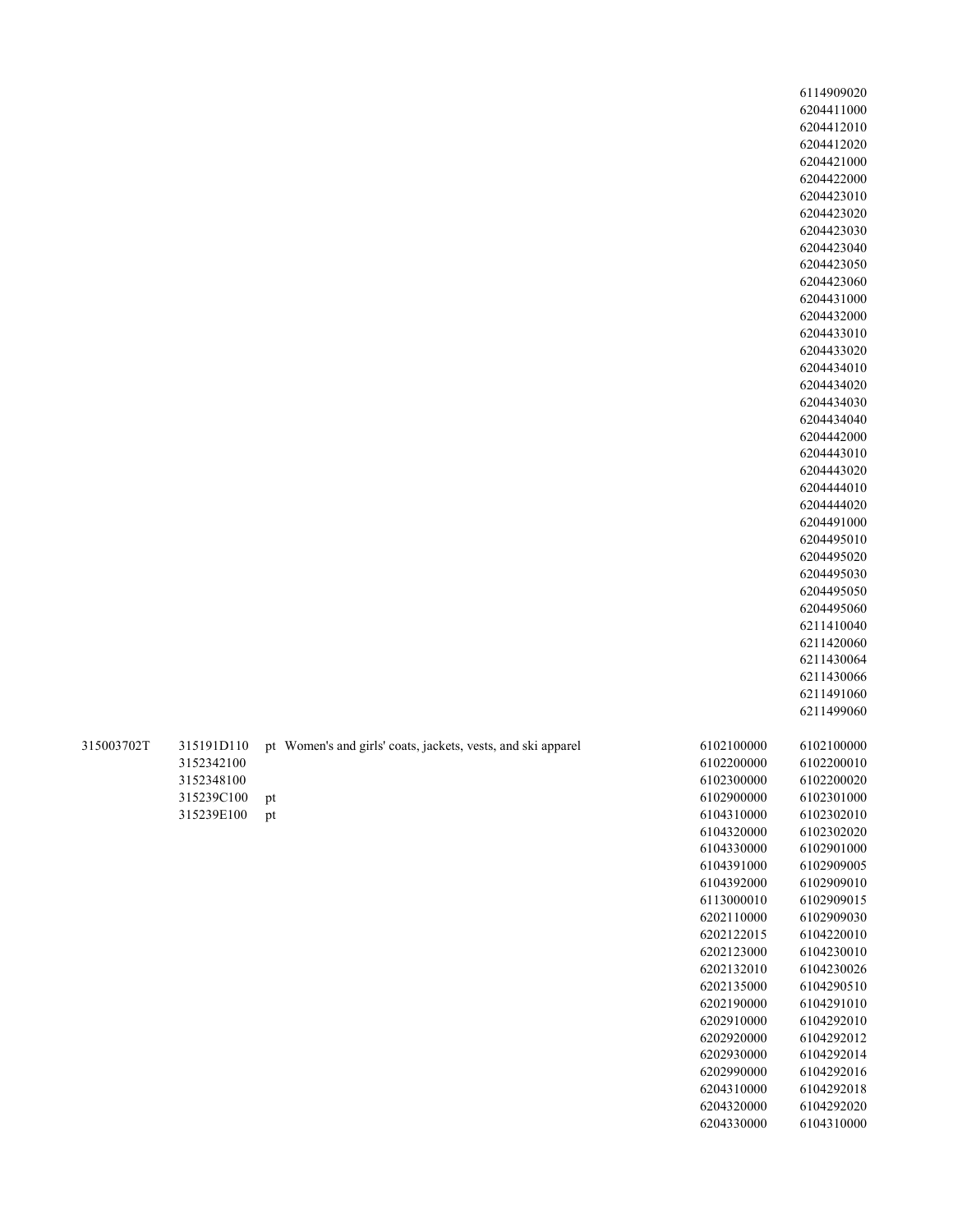| 6204391500 | 6104320000               |
|------------|--------------------------|
| 6204394000 | 6104331000               |
| 6211201035 | 6104332000               |
| 6211209000 | 6104391000               |
|            | 6104392010               |
|            | 6104392020               |
|            | 6104392030               |
|            | 6104392040               |
|            | 6104392050               |
|            | 6104392090<br>6110110060 |
|            | 6110121040               |
|            | 6110122060               |
|            | 6110190060               |
|            | 6110201024               |
|            | 6110202035               |
|            | 6110301540               |
|            | 6110302040               |
|            | 6110303035               |
|            | 6110901040               |
|            | 6110909046               |
|            | 6110909050               |
|            | 6110909054               |
|            | 6110909066               |
|            | 6112201020               |
|            | 6112201040<br>6112201070 |
|            | 6112201090               |
|            | 6113001010               |
|            | 6113009020               |
|            | 6113009030               |
|            | 6202110010               |
|            | 6202110020               |
|            | 6202121000               |
|            | 6202122010               |
|            | 6202122020               |
|            | 6202122025               |
|            | 6202122035<br>6202122050 |
|            | 6202122060               |
|            | 6202131000               |
|            | 6202133010               |
|            | 6202133020               |
|            | 6202134005               |
|            | 6202134010               |
|            | 6202134020               |
|            | 6202134030               |
|            | 6202191000               |
|            | 6202199010               |
|            | 6202199020<br>6202199030 |
|            | 6202199060               |
|            | 6202911000               |
|            | 6202912011               |
|            | 6202912021               |
|            | 6202921000               |
|            | 6202921500               |
|            | 6202922010               |
|            | 6202922020               |
|            | 6202922026               |
|            | 6202922031               |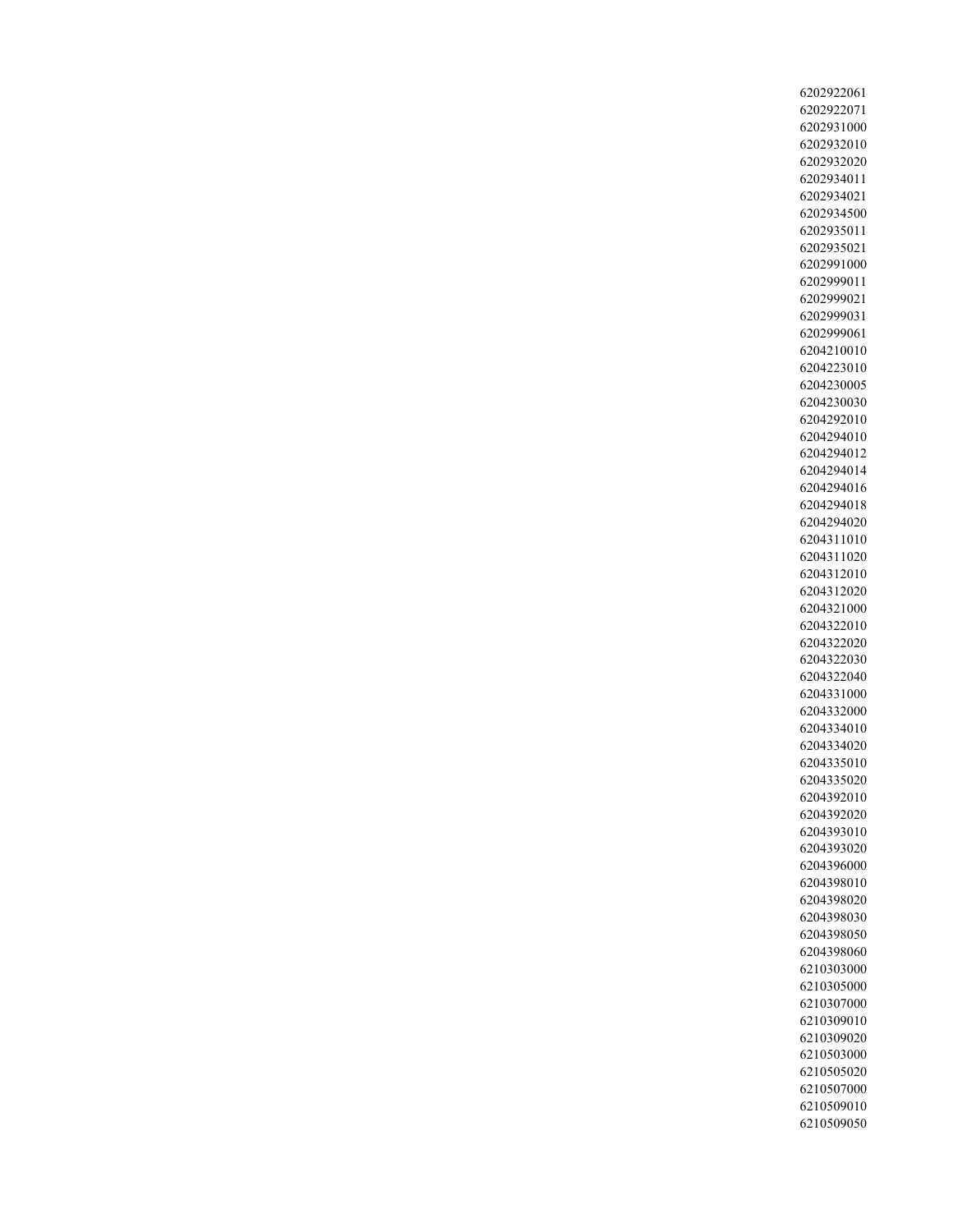|            | 6211200430 |
|------------|------------|
|            | 6211200440 |
|            | 6211200820 |
|            | 6211201540 |
|            | 6211201545 |
|            | 6211201550 |
|            | 6211201555 |
|            | 6211201560 |
|            | 6211201565 |
|            |            |
|            | 6211205400 |
|            | 6211205810 |
|            | 6211205820 |
|            | 6211205830 |
|            | 6211206400 |
|            | 6211206810 |
|            | 6211206820 |
|            | 6211206830 |
|            | 6211207400 |
|            | 6211207810 |
|            | 6211207820 |
|            | 6211207830 |
|            |            |
|            | 6211410050 |
|            | 6211410055 |
|            | 6211420070 |
|            | 6211420075 |
|            | 6211430074 |
|            | 6211430076 |
|            | 6211430078 |
|            | 6211491070 |
|            | 6211491080 |
|            | 6211499070 |
|            | 6211499080 |
|            |            |
| 6106100000 | 6104220060 |
| 6106200000 | 6104220080 |
|            |            |
| 6106900000 | 6104230020 |
| 6109100042 | 6104230022 |
| 6109100062 | 6104230036 |
| 6109100070 | 6104230040 |
| 6109901055 | 6104290560 |
| 6109901068 | 6104290570 |
| 6109901090 | 6104291050 |
| 6109902025 | 6104291060 |
| 6110110020 | 6104292049 |
| 6110120020 | 6104292051 |
| 6110190020 | 6104292055 |
| 6110201020 | 6104292057 |
| 6110201027 | 6104292061 |
| 6110202022 | 6104292063 |
|            |            |
| 6110202045 | 6104292065 |
| 6110202070 | 6104292067 |
| 6110301580 | 6104292069 |
| 6110302080 | 6104292071 |
| 6110303022 | 6104292073 |
| 6110303045 | 6104292075 |
| 6110303070 | 6104292077 |
| 6110900027 | 6104292079 |
| 6110900096 | 6106100010 |
| 6206100000 | 6106100030 |
| 6206200000 | 6106201010 |
| 6206300000 | 6106201020 |
|            |            |

315003703T

3151914100 pt Women's and girls' blouses, shirts, and sweaters 315191B100 pt 3152321200 315239E100 pt 3152323100 3152392100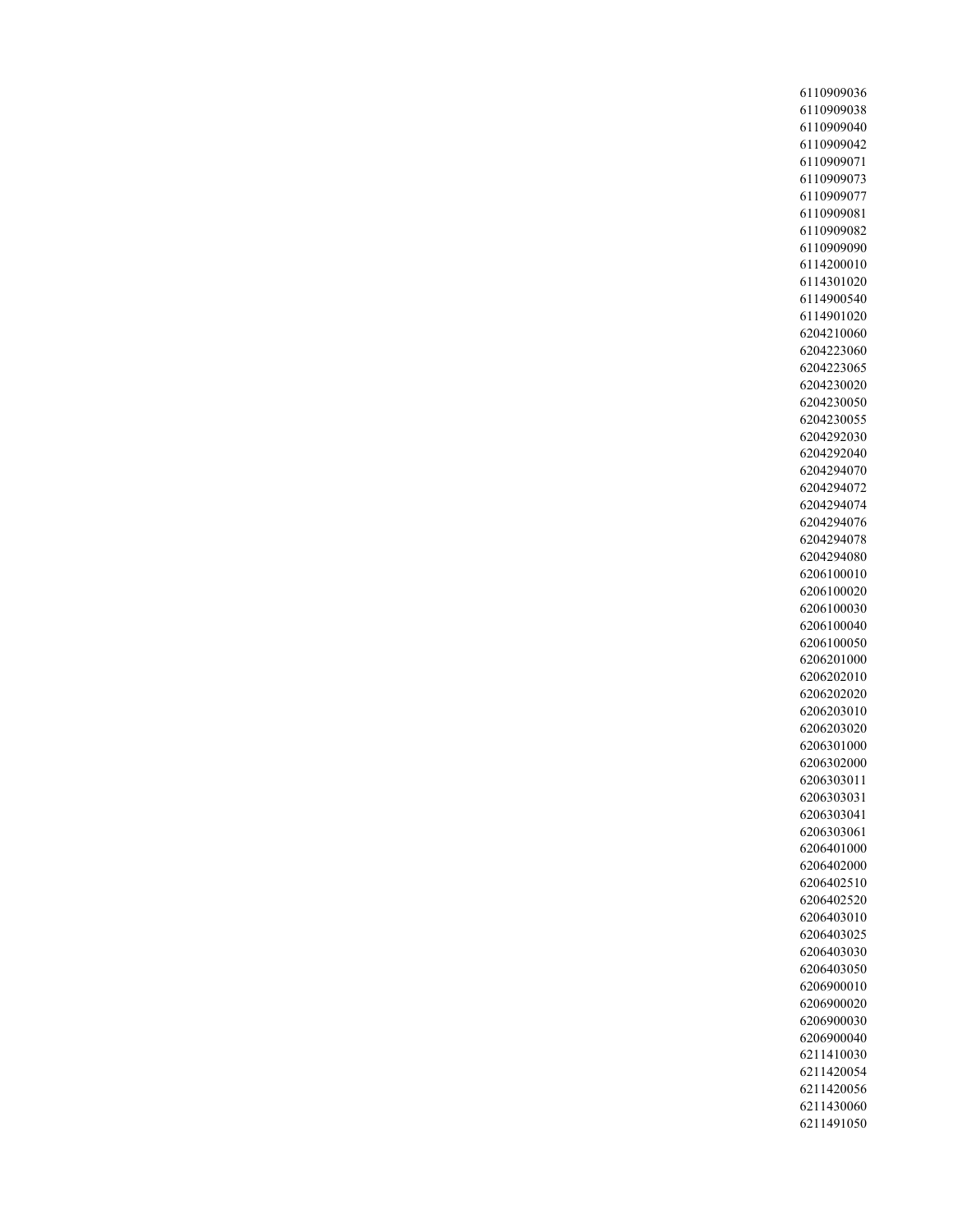| 6104510000 | 6104220030               |
|------------|--------------------------|
| 6104520000 | 6104230014               |
| 6104530000 | 6104230030               |
| 6104591000 | 6104290530               |
| 6104592000 | 6104291020               |
| 6204510000 | 6104292022               |
| 6204520000 | 6104292024               |
| 6204530000 | 6104292026               |
| 6204592500 | 6104292028               |
| 6204594000 | 6104292030               |
|            | 6104292032               |
|            | 6104510000               |
|            | 6104520010               |
|            | 6104520020               |
|            | 6104531000               |
|            | 6104532010               |
|            | 6104532020               |
|            | 6104591005               |
|            | 6104591030               |
|            | 6104591060               |
|            | 6104594000               |
|            | 6104598010               |
|            | 6104598020               |
|            | 6104598030               |
|            | 6104598090               |
|            | 6204210030               |
|            | 6204223030               |
|            | 6204230010               |
|            | 6204230035               |
|            | 6204292015               |
|            | 6204294022               |
|            | 6204294024               |
|            | 6204294026               |
|            | 6204294028               |
|            | 6204294030               |
|            | 6204294032               |
|            | 6204510010               |
|            | 6204510020               |
|            | 6204521000               |
|            | 6204522010               |
|            | 6204522020               |
|            | 6204522030               |
|            | 6204522040<br>6204522070 |
|            | 6204522080               |
|            | 6204531000               |
|            | 6204532010               |
|            | 6204532020               |
|            | 6204533010               |
|            | 6204533020               |
|            | 6204591000               |
|            | 6204592010               |
|            | 6204592020               |
|            | 6204593010               |
|            | 6204593020               |
|            | 6204594010               |
|            | 6204594020               |
|            | 6204594030               |
|            | 6204594040               |
|            |                          |

315003704T 315191D110 pt Skirts 3152346100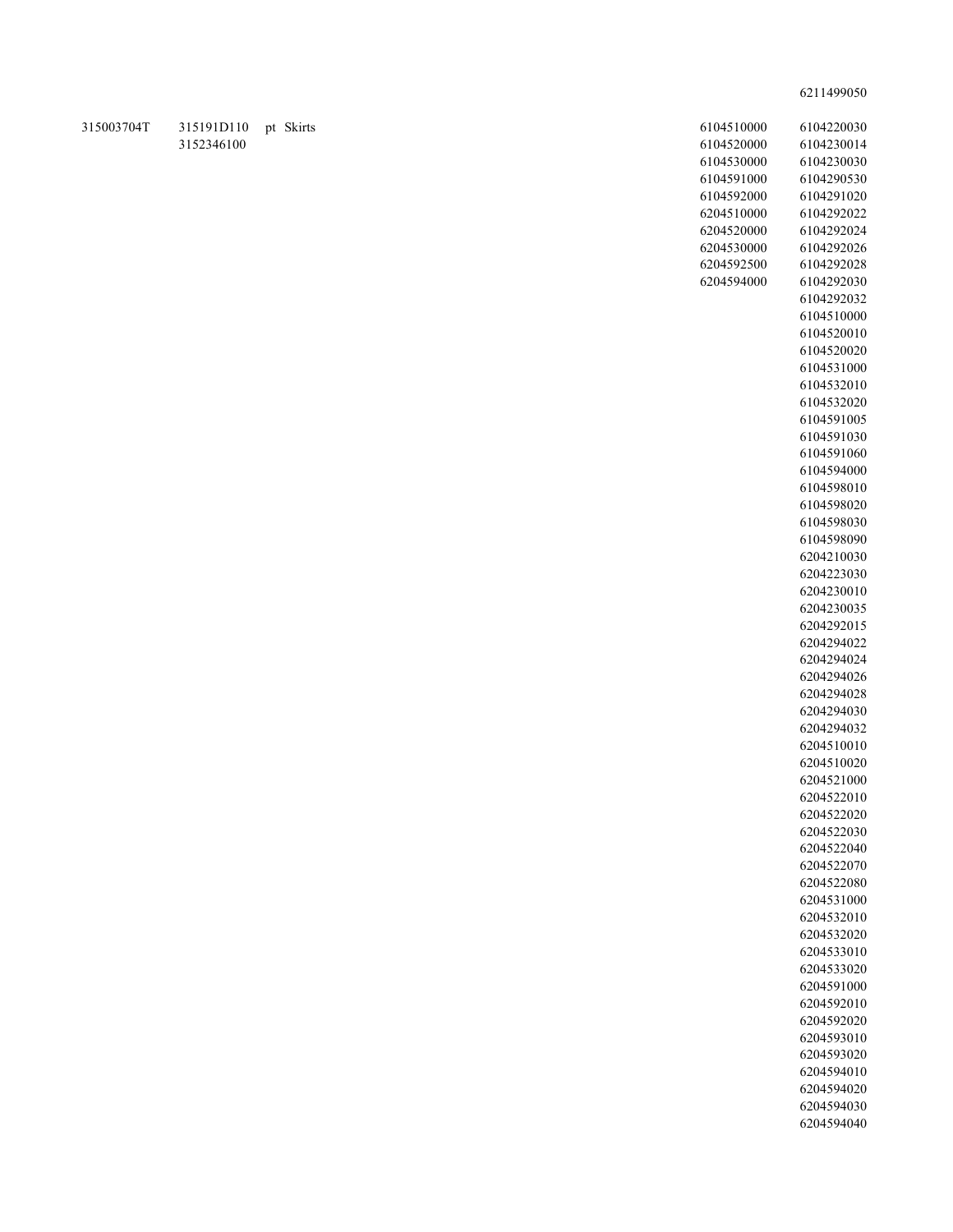| 315003705T | 315191D110<br>3152394100 |    | pt Women's and girls' slacks, pants, jeans, and shorts | 6204624007<br>6204624013 | 6104220040<br>6104220050 |
|------------|--------------------------|----|--------------------------------------------------------|--------------------------|--------------------------|
|            | 3152396100               |    |                                                        | 6204624017               | 6104230016               |
|            | 3152398100               | pt |                                                        | 6204624057               | 6104230032               |
|            |                          |    |                                                        | 6204633200               | 6104230034               |
|            |                          |    |                                                        | 6204633550               | 6104290540               |
|            |                          |    |                                                        |                          | 6104291030               |
|            |                          |    |                                                        |                          | 6104291040               |
|            |                          |    |                                                        |                          | 6104292034               |
|            |                          |    |                                                        |                          | 6104292036               |
|            |                          |    |                                                        |                          | 6104292038               |
|            |                          |    |                                                        |                          | 6104292040<br>6104292041 |
|            |                          |    |                                                        |                          | 6104292043               |
|            |                          |    |                                                        |                          | 6104292045               |
|            |                          |    |                                                        |                          | 6104292047               |
|            |                          |    |                                                        |                          | 6104610010               |
|            |                          |    |                                                        |                          | 6104610020               |
|            |                          |    |                                                        |                          | 6104622006               |
|            |                          |    |                                                        |                          | 6104622011               |
|            |                          |    |                                                        |                          | 6104622021               |
|            |                          |    |                                                        |                          | 6104622026               |
|            |                          |    |                                                        |                          | 6104622028               |
|            |                          |    |                                                        |                          | 6104622030               |
|            |                          |    |                                                        |                          | 6104622060               |
|            |                          |    |                                                        |                          | 6104631510               |
|            |                          |    |                                                        |                          | 6104631520               |
|            |                          |    |                                                        |                          | 6104632006               |
|            |                          |    |                                                        |                          | 6104632011               |
|            |                          |    |                                                        |                          | 6104632026<br>6104632028 |
|            |                          |    |                                                        |                          | 6104632030               |
|            |                          |    |                                                        |                          | 6104632060               |
|            |                          |    |                                                        |                          | 6104633090               |
|            |                          |    |                                                        |                          | 6104692005               |
|            |                          |    |                                                        |                          | 6104692030               |
|            |                          |    |                                                        |                          | 6104692060               |
|            |                          |    |                                                        |                          | 6104694020               |
|            |                          |    |                                                        |                          | 6104698022               |
|            |                          |    |                                                        |                          | 6104698024               |
|            |                          |    |                                                        |                          | 6104698026               |
|            |                          |    |                                                        |                          | 6104698038               |
|            |                          |    |                                                        |                          | 6104698040<br>6113009042 |
|            |                          |    |                                                        |                          | 6113009052               |
|            |                          |    |                                                        |                          | 6204210040               |
|            |                          |    |                                                        |                          | 6204223040               |
|            |                          |    |                                                        |                          | 6204223050               |
|            |                          |    |                                                        |                          | 6204230015               |
|            |                          |    |                                                        |                          | 6204230040               |
|            |                          |    |                                                        |                          | 6204230045               |
|            |                          |    |                                                        |                          | 6204292020               |
|            |                          |    |                                                        |                          | 6204292025               |
|            |                          |    |                                                        |                          | 6204294034               |
|            |                          |    |                                                        |                          | 6204294036               |
|            |                          |    |                                                        |                          | 6204294038               |
|            |                          |    |                                                        |                          | 6204294040               |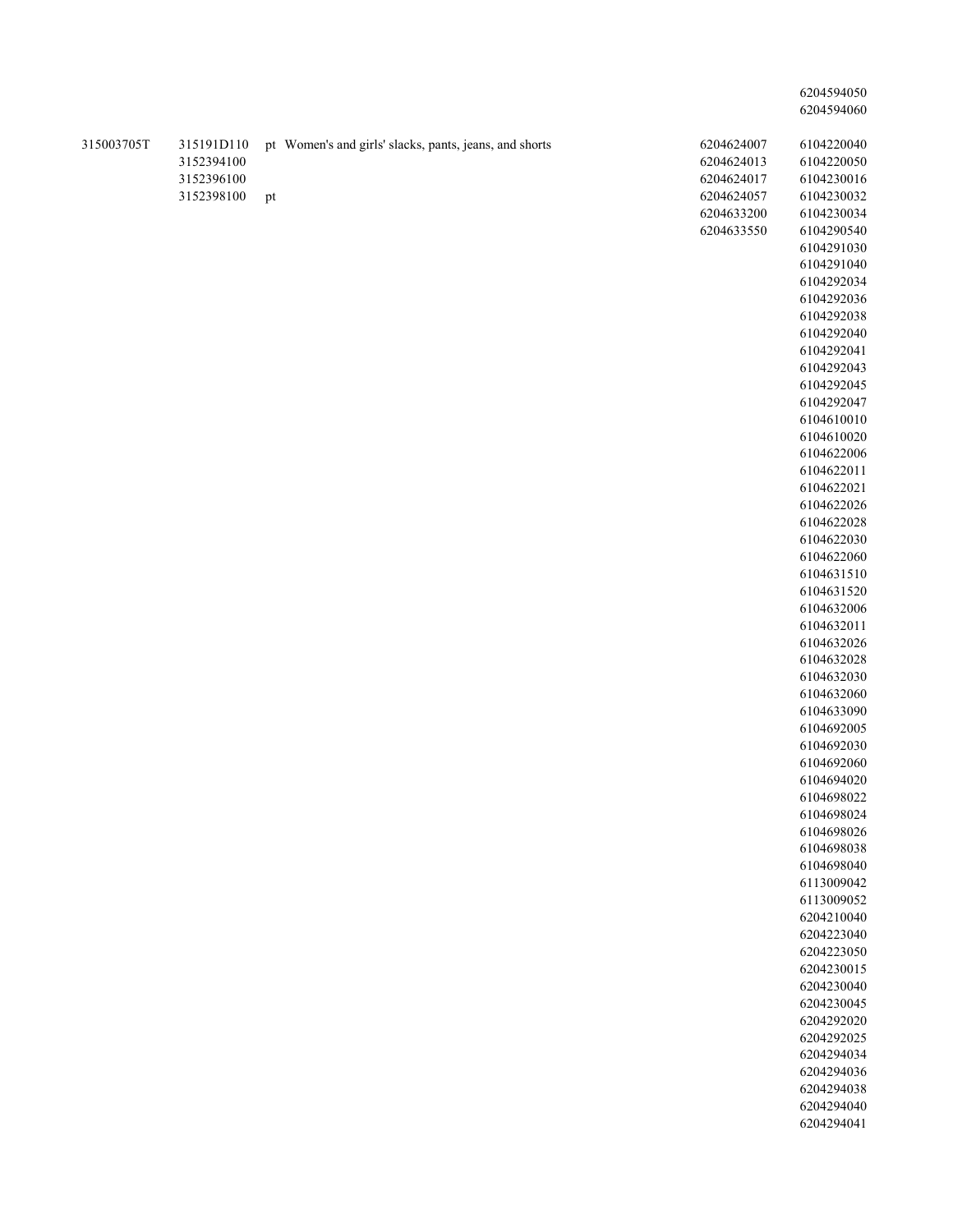315003706T 315191D110 pt Women's and girls' suits 6104195000 6104131000 6104196000 6104132000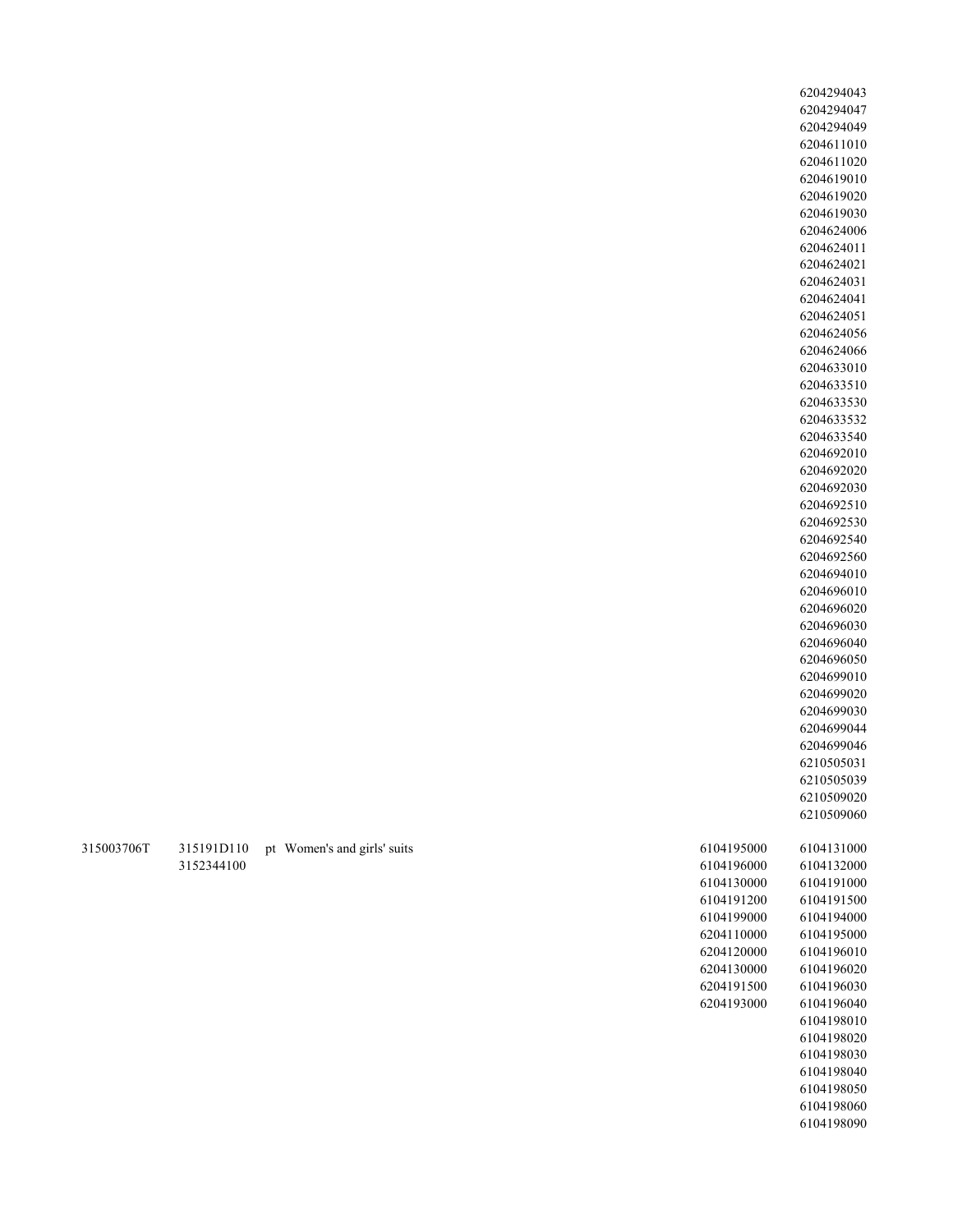|            |                                                      |                                                       |                                                                                                                                                                                    | 6204110000<br>6204120010<br>6204120020<br>6204120030<br>6204120040<br>6204131000<br>6204132010<br>6204132020<br>6204191000<br>6204192000<br>6204194000<br>6204198010<br>6204198020<br>6204198030<br>6204198040<br>6204198050<br>6204198060<br>6204198090 |
|------------|------------------------------------------------------|-------------------------------------------------------|------------------------------------------------------------------------------------------------------------------------------------------------------------------------------------|----------------------------------------------------------------------------------------------------------------------------------------------------------------------------------------------------------------------------------------------------------|
| 315003707T | 315191D110<br>315239A100                             | pt Women's and girls' swimwear                        | 6112410000<br>6112490000<br>6211120000                                                                                                                                             | 6112410010<br>6112410020<br>6112410030<br>6112410040<br>6112490010<br>6112490015<br>6112490090<br>6211121010<br>6211121020<br>6211124000<br>6211128010<br>6211128020<br>6211128030                                                                       |
| 315003708T | 3151924110<br>3152315100<br>3152318100               | pt Foundation garments                                | 6212100010<br>6212100020<br>6212100030<br>6212200010<br>6212200020<br>6212200030<br>6212300000<br>6212900000                                                                       | 6212103000<br>6212105010<br>6212105020<br>6212105030<br>6212107000<br>6212109010<br>6212109020<br>6212109040<br>6212200010<br>6212200020<br>6212200030<br>6212300010<br>6212300020<br>6212300030                                                         |
| 315003901T | 3151921100<br>3151924110<br>3152210100<br>3152311100 | pt Underwear (except foundation garments)<br>pt<br>pt | 6107110000<br>6107120000<br>6107190000<br>6108110000<br>6108190000<br>6108210000<br>6108220000<br>6108290000<br>6109100004<br>6109100007<br>6109100011<br>6109100037<br>6109901047 | 6107110010<br>6107110020<br>6107120010<br>6107120020<br>6107191000<br>6107199000<br>6108110010<br>6108110020<br>6108191000<br>6108199010<br>6108199030<br>6108210010<br>6108210020                                                                       |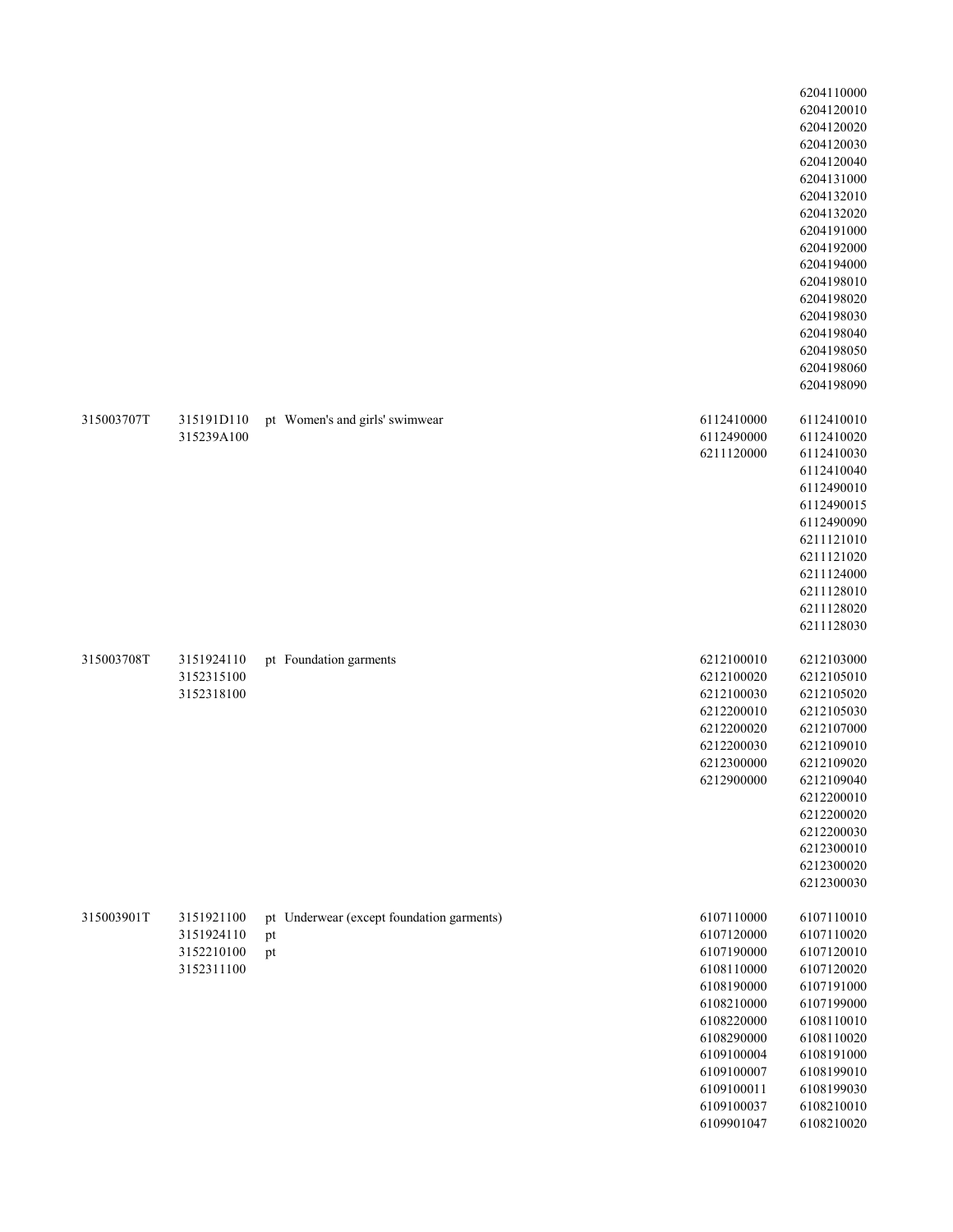|            |                                                      |                                                         | 6109901075<br>6109901510<br>6109901530<br>6207110000<br>6207190000<br>6208110000<br>6208190000                                                                       | 6108221000<br>6108229020<br>6108229030<br>6108291000<br>6108299000<br>6108910005<br>6108910015<br>6108910025<br>6108920005<br>6108920015<br>6108920025<br>6108995013<br>6109100004<br>6109100007<br>6109100011<br>6109100037<br>6109901047<br>6109901075<br>6109901510<br>6109901530<br>6207110000<br>6207191000<br>6207199010<br>6207199030<br>6208110000<br>6208192000<br>6208195000<br>6208199000                                           |
|------------|------------------------------------------------------|---------------------------------------------------------|----------------------------------------------------------------------------------------------------------------------------------------------------------------------|------------------------------------------------------------------------------------------------------------------------------------------------------------------------------------------------------------------------------------------------------------------------------------------------------------------------------------------------------------------------------------------------------------------------------------------------|
| 315003902T | 3151921100<br>3151924120<br>3152210100<br>3152313100 | pt Pajamas, nightgowns, and other nightwear<br>pt<br>pt | 6107210000<br>6107220000<br>6107290000<br>6108310000<br>6108320000<br>6108390000<br>6207210000<br>6207220000<br>6207290000<br>6208210000<br>6208220000<br>6208290000 | 6107210010<br>6107210020<br>6107220010<br>6107220015<br>6107220025<br>6107292000<br>6107295000<br>6107299000<br>6107910030<br>6107991030<br>6107991040<br>6107991090<br>6107995013<br>6108310010<br>6108310020<br>6108320010<br>6108320015<br>6108320025<br>6108391000<br>6108394000<br>6108398000<br>6207210010<br>6207210020<br>6207210030<br>6207210040<br>6207220000<br>6207291000<br>6207299010<br>6207299030<br>6207913010<br>6207997020 |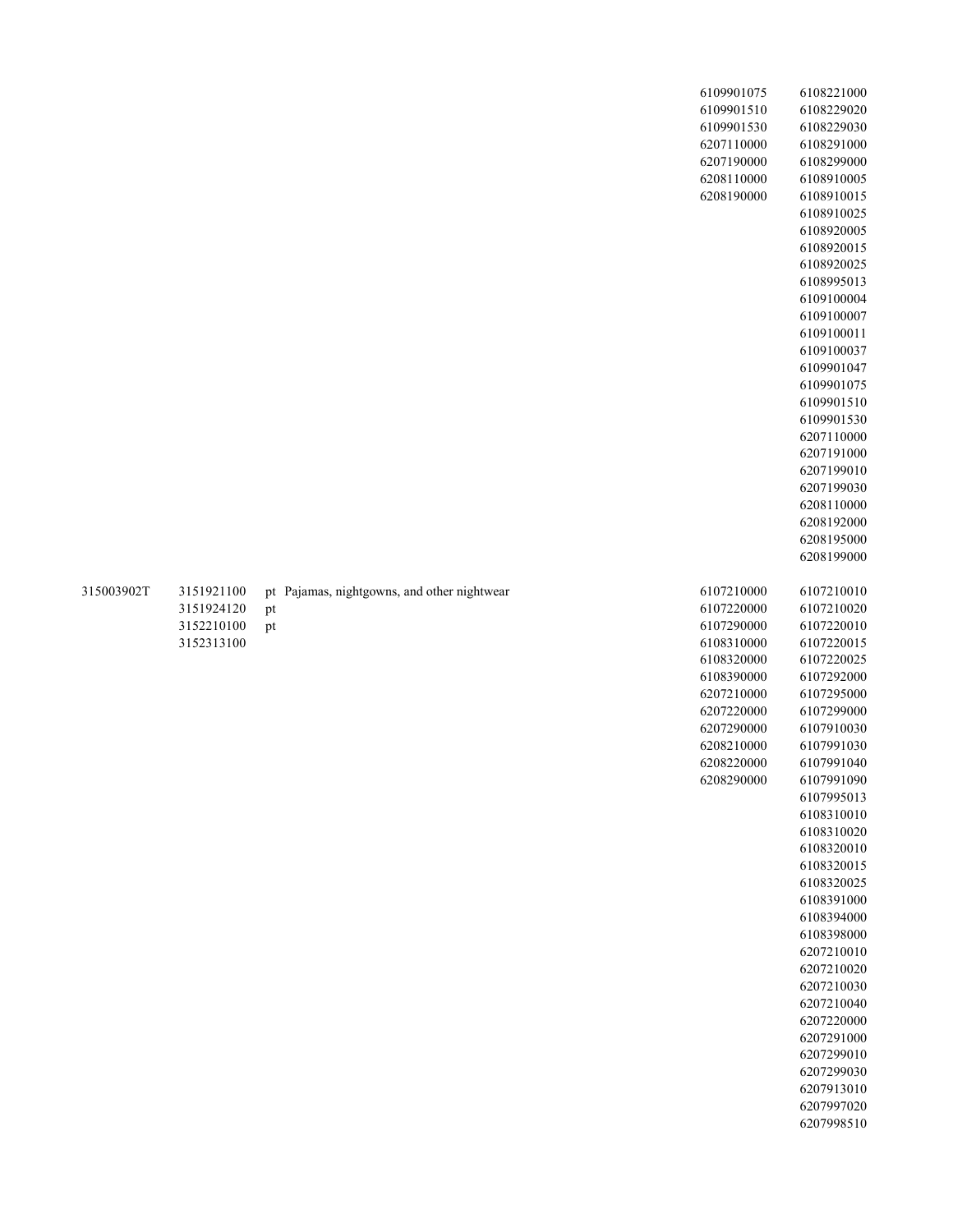|            |                                                      |                                               |                                                                                                                                          | 6208210010<br>6208210020<br>6208210030<br>6208220000<br>6208291000<br>6208299010<br>6208299030                                                                                                                                                                                                                                                                                                                                                                                                                                                   |
|------------|------------------------------------------------------|-----------------------------------------------|------------------------------------------------------------------------------------------------------------------------------------------|--------------------------------------------------------------------------------------------------------------------------------------------------------------------------------------------------------------------------------------------------------------------------------------------------------------------------------------------------------------------------------------------------------------------------------------------------------------------------------------------------------------------------------------------------|
| 315003903T | 3151921100<br>3151924120<br>3152210100<br>3152319100 | pt Robes and dressing gowns<br>pt<br>pt       | 6207911000<br>6207997500<br>6207999015<br>6208911000<br>6208920015<br>6208992010                                                         | 6207911000<br>6207992000<br>6207997010<br>6207997510<br>6207997520<br>6207999010<br>6208911010<br>6208911020<br>6208920010<br>6208920020<br>6208992010<br>6208993010<br>6208995010<br>6208998010                                                                                                                                                                                                                                                                                                                                                 |
| 315003904T | 315191D110<br>315191D120<br>3152286100<br>3152398100 | pt Jogging and warmup suits<br>pt<br>pt<br>pt | 6112110015<br>6112110035<br>6112110050<br>6112110060<br>6112120015<br>6112120035<br>6112120050<br>6112120060<br>6112191000<br>6112192000 | 6112110010<br>6112110020<br>6112110030<br>6112110040<br>6112110050<br>6112110060<br>6112120010<br>6112120020<br>6112120030<br>6112120040<br>6112120050<br>6112120060<br>6112191010<br>6112191020<br>6112191030<br>6112191040<br>6112191050<br>6112191060<br>6112194010<br>6112194020<br>6112194030<br>6112194040<br>6112194050<br>6112194060<br>6112198010<br>6112198020<br>6112198030<br>6112198040<br>6112198050<br>6112198060<br>6211320040<br>6211320050<br>6211330030<br>6211330035<br>6211390510<br>6211390520<br>6211391030<br>6211391040 |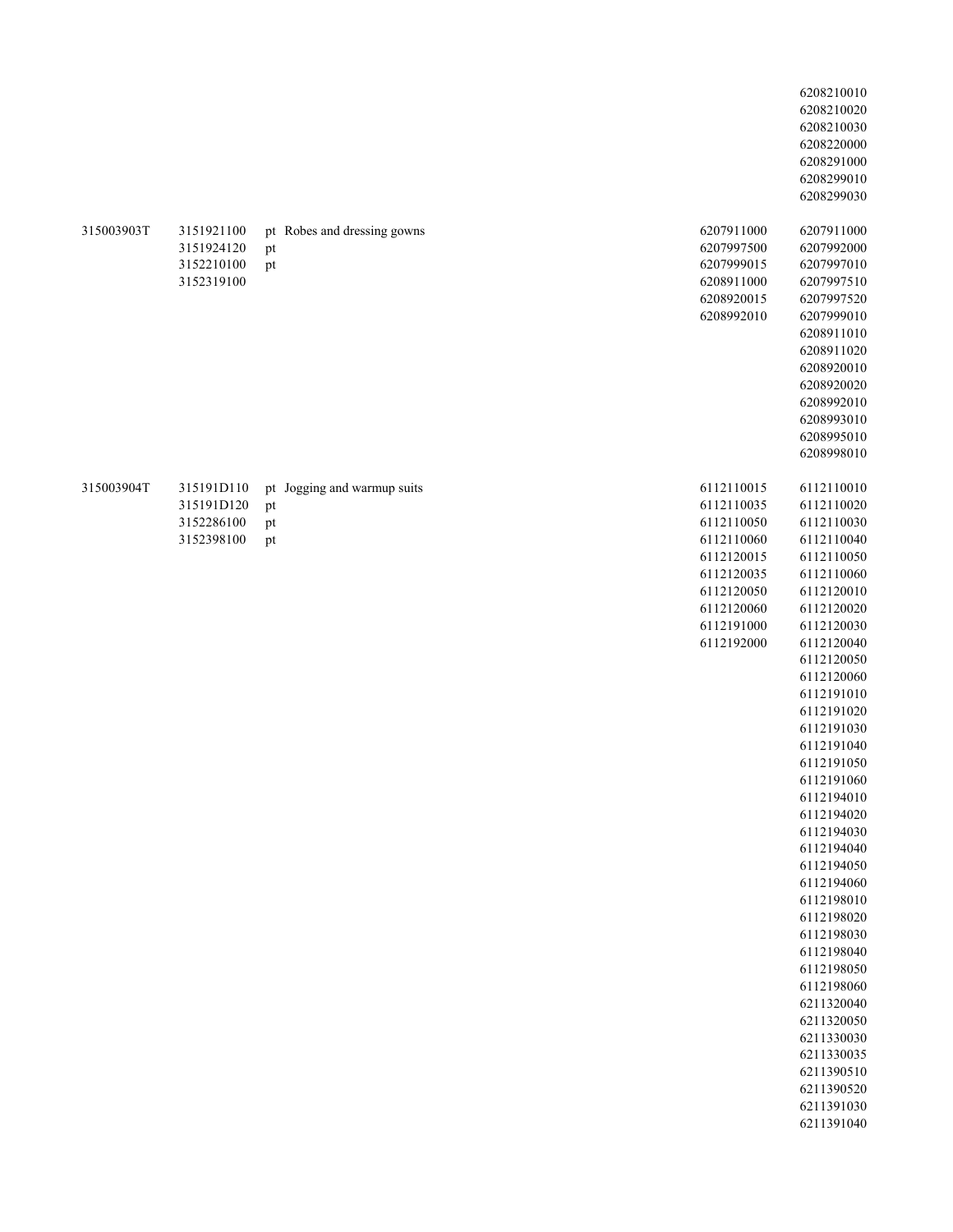|            |                                                      |                                                         | 6211399030<br>6211399040<br>6211410010<br>6211410020<br>6211420030<br>6211420040<br>6211430040<br>6211430050<br>6211491030<br>6211491040<br>6211499030<br>6211499040                                                                                                                                                                                                                                                                                                                                                                                                                                                                                                                                                                                               |
|------------|------------------------------------------------------|---------------------------------------------------------|--------------------------------------------------------------------------------------------------------------------------------------------------------------------------------------------------------------------------------------------------------------------------------------------------------------------------------------------------------------------------------------------------------------------------------------------------------------------------------------------------------------------------------------------------------------------------------------------------------------------------------------------------------------------------------------------------------------------------------------------------------------------|
| 315003905T | 315191D110<br>315191D120<br>3152254100<br>315239E100 | pt Coveralls, overalls, and jumpsuits<br>pt<br>pt<br>pt | 6203422000<br>6103230055<br>6103412000<br>6203431800<br>6103422010<br>6203491000<br>6103422015<br>6204622000<br>6204631400<br>6103422025<br>6103432010<br>6103432015<br>6103432020<br>6103432025<br>6103492000<br>6103494020<br>6103498034<br>6103498036<br>6103498038<br>6103498060<br>6104610030<br>6104621010<br>6104621020<br>6104621030<br>6104631010<br>6104631020<br>6104631030<br>6104691000<br>6104694010<br>6104698010<br>6104698012<br>6104698014<br>6104698020<br>6113009055<br>6113009060<br>6113009065<br>6113009070<br>6114200042<br>6114200044<br>6114200046<br>6114200048<br>6114200052<br>6114303042<br>6114303044<br>6114303052<br>6114303054<br>6114901050<br>6114909040<br>6203412000<br>6203422005<br>6203422010<br>6203422050<br>6203422090 |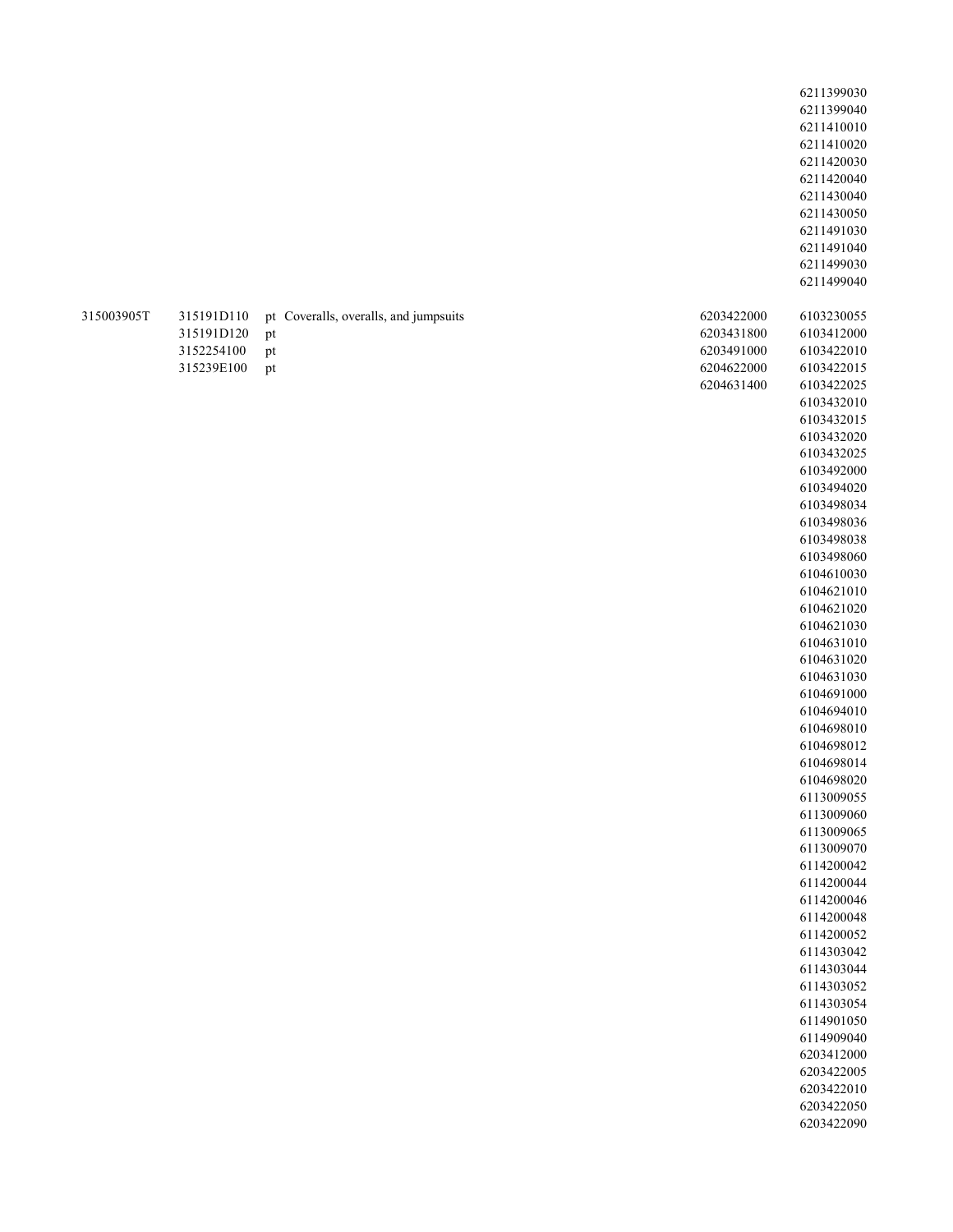| 315003906T | 315191D110 pt Playsuits<br>315191D120 pt |    |
|------------|------------------------------------------|----|
|            | 3152286100 pt                            |    |
|            | 3152398100                               | nt |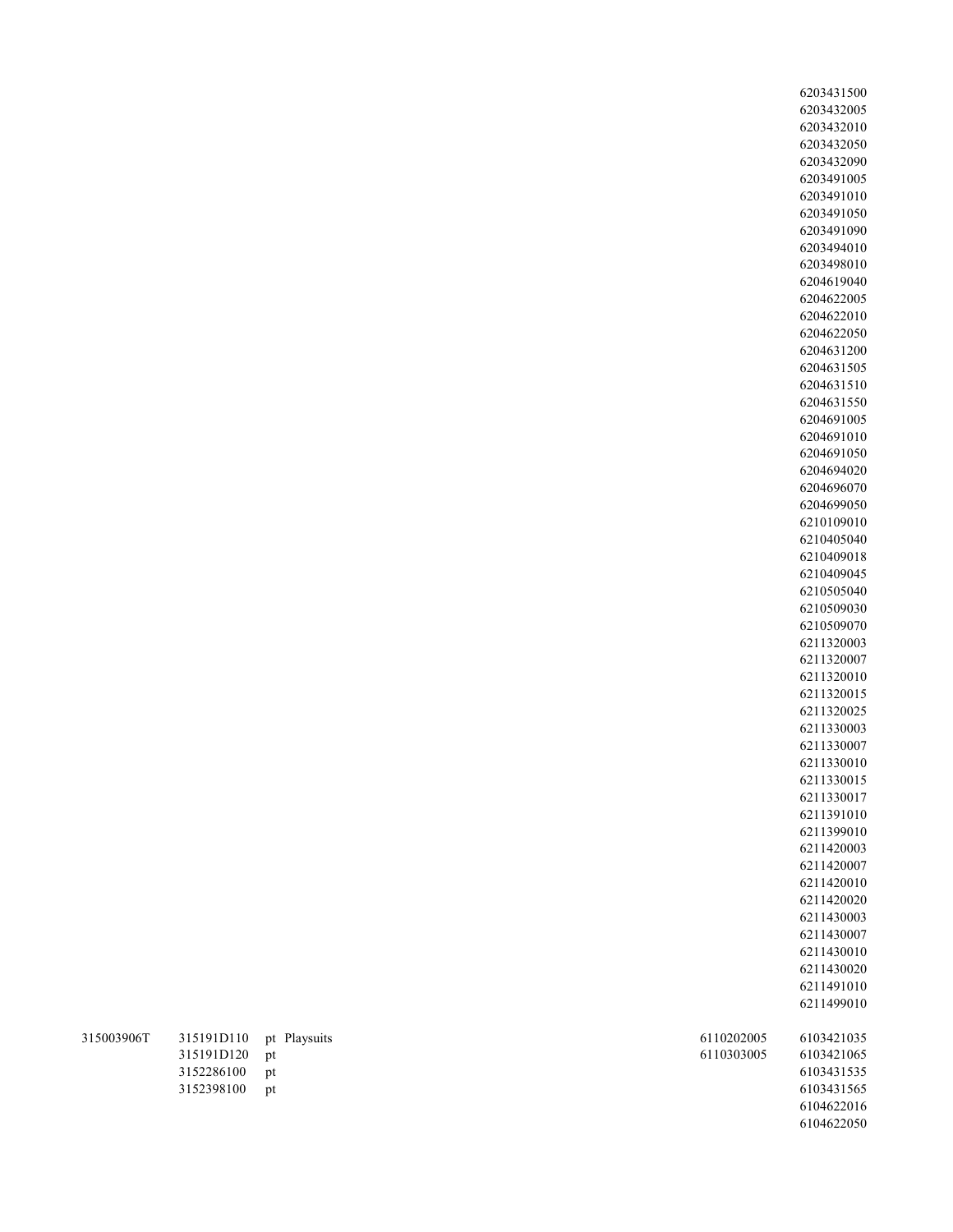| 315003800T |               | 3151914100 pt Infants' apparel | 6111900500 | 6111201000 |
|------------|---------------|--------------------------------|------------|------------|
|            | 315191B100 pt |                                | 6111200000 | 6111202000 |
|            | 315191D110 pt |                                | 6111300000 | 6111203000 |
|            | 3151924110    | pt                             | 6111901500 | 6111204000 |
|            | 3151924120    | <sub>pt</sub>                  | 6111906002 | 6111205000 |
|            | 3152910110    |                                | 6209900500 | 6111206010 |
|            |               |                                |            |            |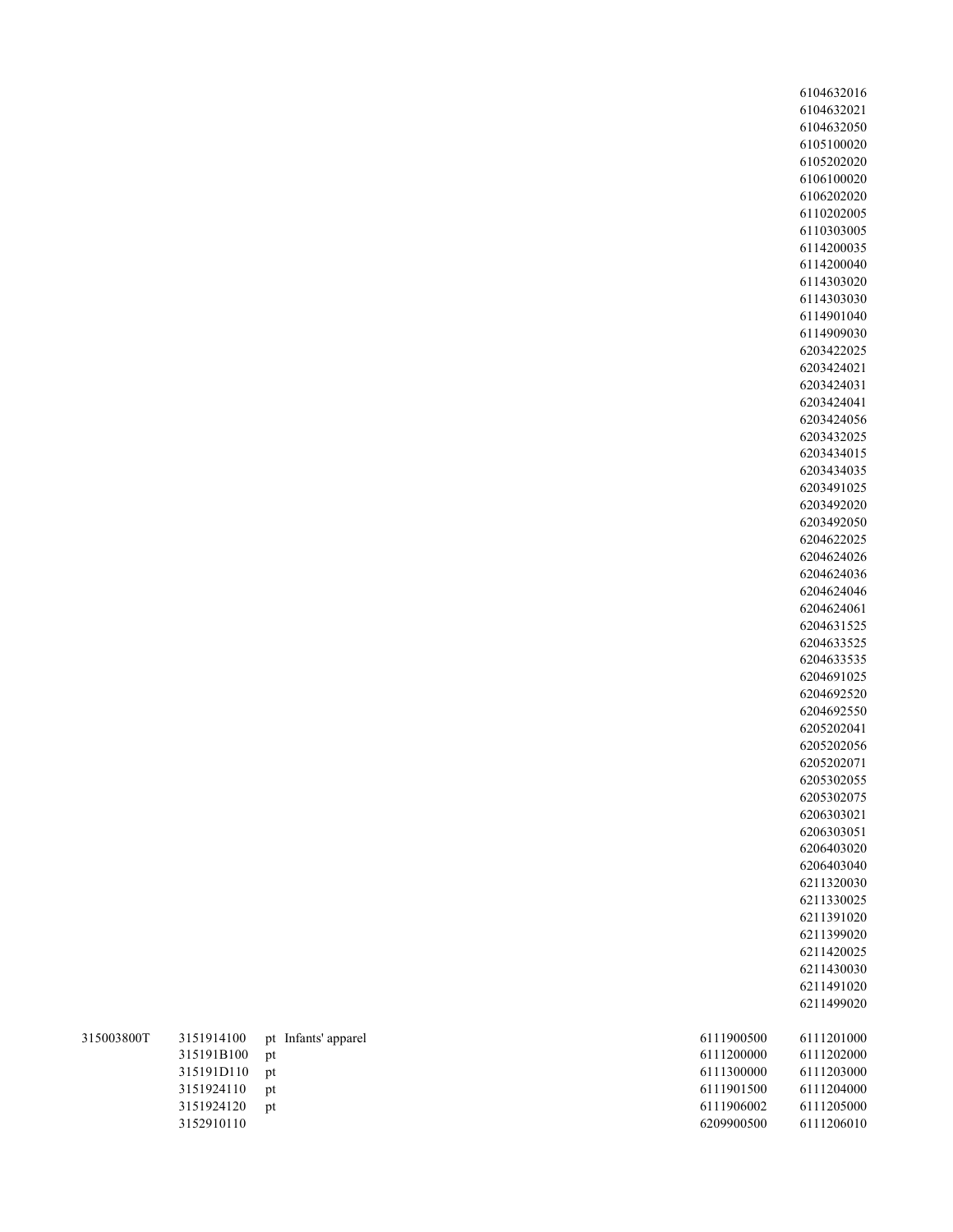| 3152910120 | 6209200000 | 6111206020 |
|------------|------------|------------|
| 3152910231 | 6209300000 | 6111206030 |
| 3152910250 | 6209908000 | 6111206070 |
| 3152910270 |            | 6111301000 |
| 3152910290 |            | 6111302000 |
|            |            | 6111303000 |
|            |            |            |
|            |            | 6111304000 |
|            |            | 6111305010 |
|            |            | 6111305015 |
|            |            | 6111305020 |
|            |            | 6111305030 |
|            |            | 6111305070 |
|            |            | 6111900510 |
|            |            | 6111900530 |
|            |            | 6111901000 |
|            |            | 6111902000 |
|            |            | 6111903000 |
|            |            | 6111904000 |
|            |            | 6111905010 |
|            |            | 6111905020 |
|            |            | 6111905030 |
|            |            | 6111905070 |
|            |            | 6111907000 |
|            |            | 6111909000 |
|            |            | 6209201000 |
|            |            | 6209202000 |
|            |            | 6209203000 |
|            |            | 6209205030 |
|            |            | 6209205035 |
|            |            | 6209205045 |
|            |            | 6209205050 |
|            |            | 6209301000 |
|            |            | 6209302000 |
|            |            | 6209303010 |
|            |            | 6209303020 |
|            |            | 6209303030 |
|            |            | 6209303040 |
|            |            | 6209900500 |
|            |            | 6209901000 |
|            |            | 6209902000 |
|            |            | 6209903010 |
|            |            | 6209903015 |
|            |            | 6209903020 |
|            |            | 6209903030 |
|            |            | 6209903040 |

Footnotes:

 1/Source: Harmonized System-based Schedule B, Statistical Classification of Domestic and Foreign Commodities Exported from the United States (2009).

2/Source: Harmonized Tariff Schedule of the United States, Annotated (2009).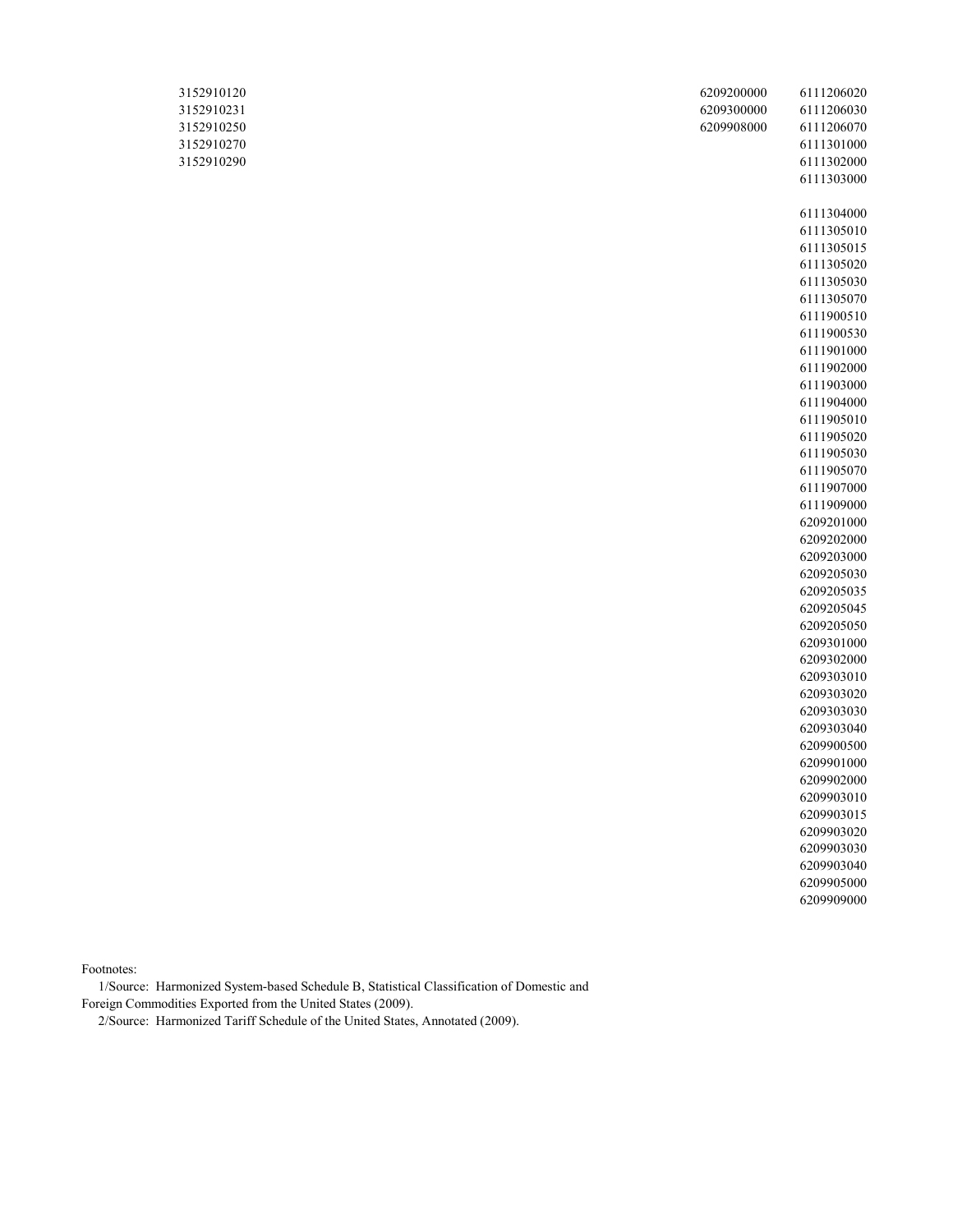Symbols:

- (D) Withheld to avoid disclosing data of individual companies.
- (X) Not applicable.
- (Z) Less than 500 units.
- (NA) Not available.
- r/ Revised by 5 percent or more from previously published data.
- (n.e.c.) Not elsewhere classified.
- (n.s.k.) Not specified by kind.
- (nehp) Net engine horsepower
- (btuh) British thermal units per hour
- (pt.) Part.
- Represents zero.

Estimation symbols - Percent of estimation for each item is indicated as follows:

- a/ 10 to 19 percent of this item has been estimated.
- b/ 20 to 29 percent of this item has been estimated.
- c/ 30 to 49 percent of this item has been estimated.
- (S) Withheld because estimates did not meet publication standards